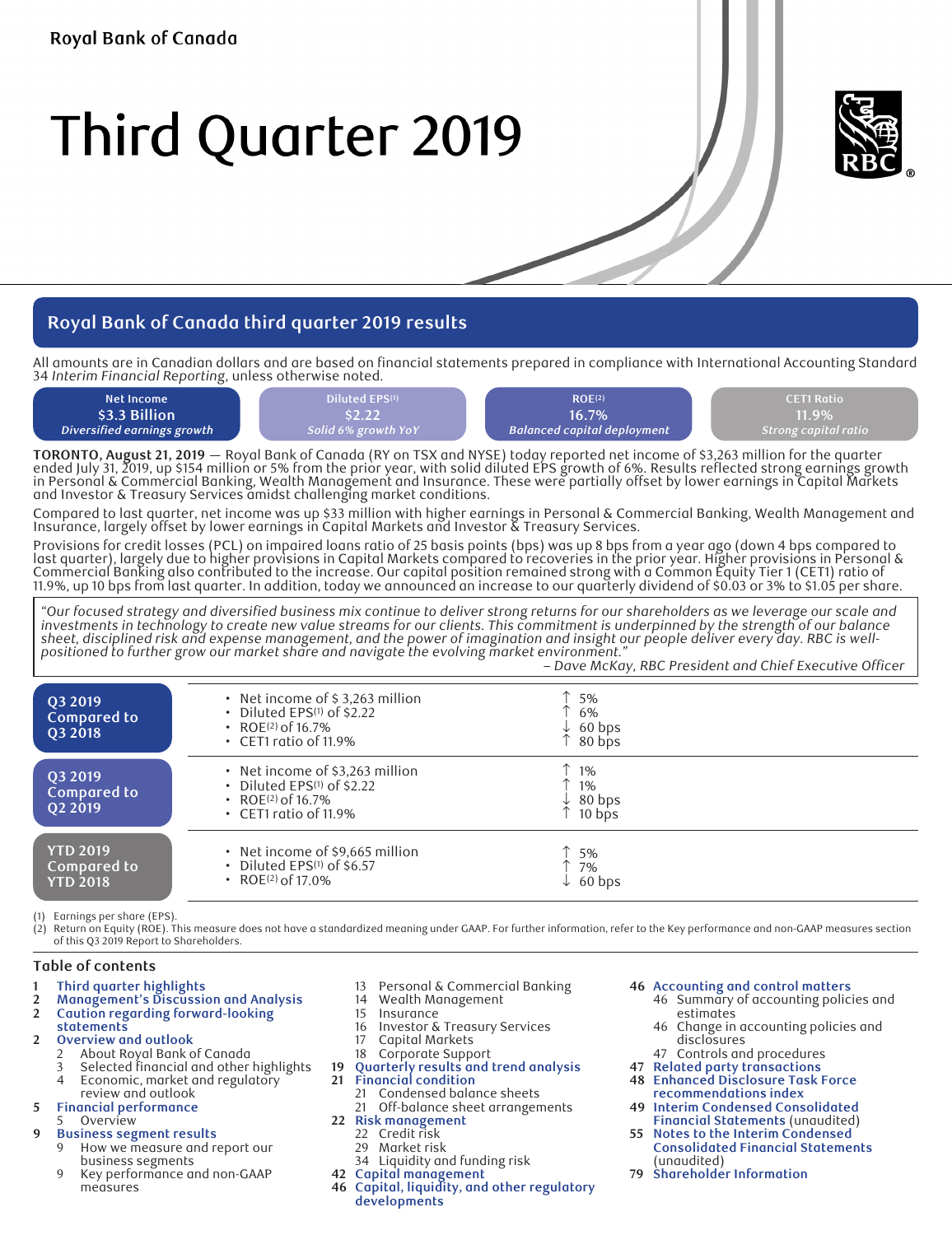# **Management's Discussion and Analysis**

Management's Discussion and Analysis (MD&A) is provided to enable a reader to assess our results of operations and financial condition for the three and nine month periods ended or as at July 31, 2019, compared to the corresponding periods in the prior fiscal year and the three month period ended April 30, 2019. This MD&A should be read in conjunction with our unaudited Interim Condensed Consolidated Financial Statements for the quarter ended July 31, 2019 (Condensed Financial Statements) and related notes and our 2018 Annual Report. This MD&A is dated August 20, 2019. All amounts are in Canadian dollars, unless otherwise specified, and are based on financial statements prepared in accordance with International Financial Reporting Standards (IFRS) as issued by the International Accounting Standards Board (IASB), unless otherwise noted.

Additional information about us, including our 2018 Annual Information Form, is available free of charge on our website at rbc.com/investorrelations, on the Canadian Securities Administrators' website at sedar.com and on the EDGAR section of the United States (U.S.) Securities and Exchange Commission's (SEC) website at sec.gov.

Information contained in or otherwise accessible through the websites mentioned does not form part of this report. All references in this report to websites are inactive textual references and are for your information only.

#### **Caution regarding forward-looking statements**

From time to time, we make written or oral forward-looking statements within the meaning of certain securities laws, including the "safe harbour" provisions of the *United States Private Securities Litigation Reform Act of 1995* and any applicable Canadian securities legislation. We may make forward-looking statements in this Q3 2019 Report to Shareholders, in other filings with Canadian regulators or the SEC, in other reports to shareholders, and in other communications. Forward-looking statements in this document include, but are not limited to, statements relating to our financial performance objectives, vision and strategic goals, the Economic, market, and regulatory review and outlook for Canadian, U.S., European and global economies, the regulatory environment in which we operate, and the risk environment including our liquidity and funding risk, and includes our President and Chief Executive Officer's statements. The forward-looking information contained in this document is presented for the purpose of assisting the holders of our securities and financial analysts in understanding our financial position and results of operations as at and for the periods ended on the dates presented, as well as our financial performance objectives, vision and strategic goals, and may not be appropriate for other purposes. Forward-looking statements are typically identified by words such as "believe", "expect", "foresee", "forecast", "anticipate", "intend", "estimate", "goal", "plan" and "project" and similar expressions of future or conditional verbs such as "will", "may", "should", "could" or "would".

By their very nature, forward-looking statements require us to make assumptions and are subject to inherent risks and uncertainties, which give rise to the possibility that our predictions, forecasts, projections, expectations or conclusions will not prove to be accurate, that our assumptions may not be correct and that our financial performance objectives, vision and strategic goals will not be achieved. We caution readers not to place undue reliance on these statements as a number of risk factors could cause our actual results to differ materially from the expectations expressed in such forward-looking statements. These factors – many of which are beyond our control and the effects of which can be difficult to predict – include: credit, market, liquidity and funding, insurance, operational, regulatory compliance, strategic, reputation, legal and regulatory environment, competitive and systemic risks and other risks discussed in the risk sections of our 2018 Annual Report and the Risk management section of this Q3 2019 Report to Shareholders; including global uncertainty, Canadian housing and household indebtedness, information technology and cyber risk, regulatory changes, digital disruption and innovation, data and third party related risks, climate change, the business and economic conditions in the geographic regions in which we operate, the effects of changes in government fiscal, monetary and other policies, tax risk and transparency, and environmental and social risk.

We caution that the foregoing list of risk factors is not exhaustive and other factors could also adversely affect our results. When relying on our forward-looking statements to make decisions with respect to us, investors and others should carefully consider the foregoing factors and other uncertainties and potential events. Material economic assumptions underlying the forward-looking statements contained in this Q3 2019 Report to Shareholders are set out in the Economic, market and regulatory review and outlook section and for each business segment under the Strategic priorities and Outlook headings in our 2018 Annual Report, as updated by the Economic, market and regulatory review and outlook section of this Q3 2019 Report to Shareholders. Except as required by law, we do not undertake to update any forward-looking statement, whether written or oral, that may be made from time to time by us or on our behalf.

Additional information about these and other factors can be found in the risk sections of our 2018 Annual Report and the Risk management section of this Q3 2019 Report to Shareholders.

#### **Overview and outlook**

#### **About Royal Bank of Canada**

Royal Bank of Canada is a global financial institution with a purpose-driven, principles-led approach to delivering leading performance. Our success comes from the 86,000+ employees who bring our vision, values and strategy to life so we can help our clients thrive and communities prosper. As Canada's biggest bank, and one of the largest in the world based on market capitalization, we have a diversified business model with a focus on innovation and providing exceptional experiences to more than 16 million clients in Canada, the U.S. and 34 other countries. Learn more at rbc.com.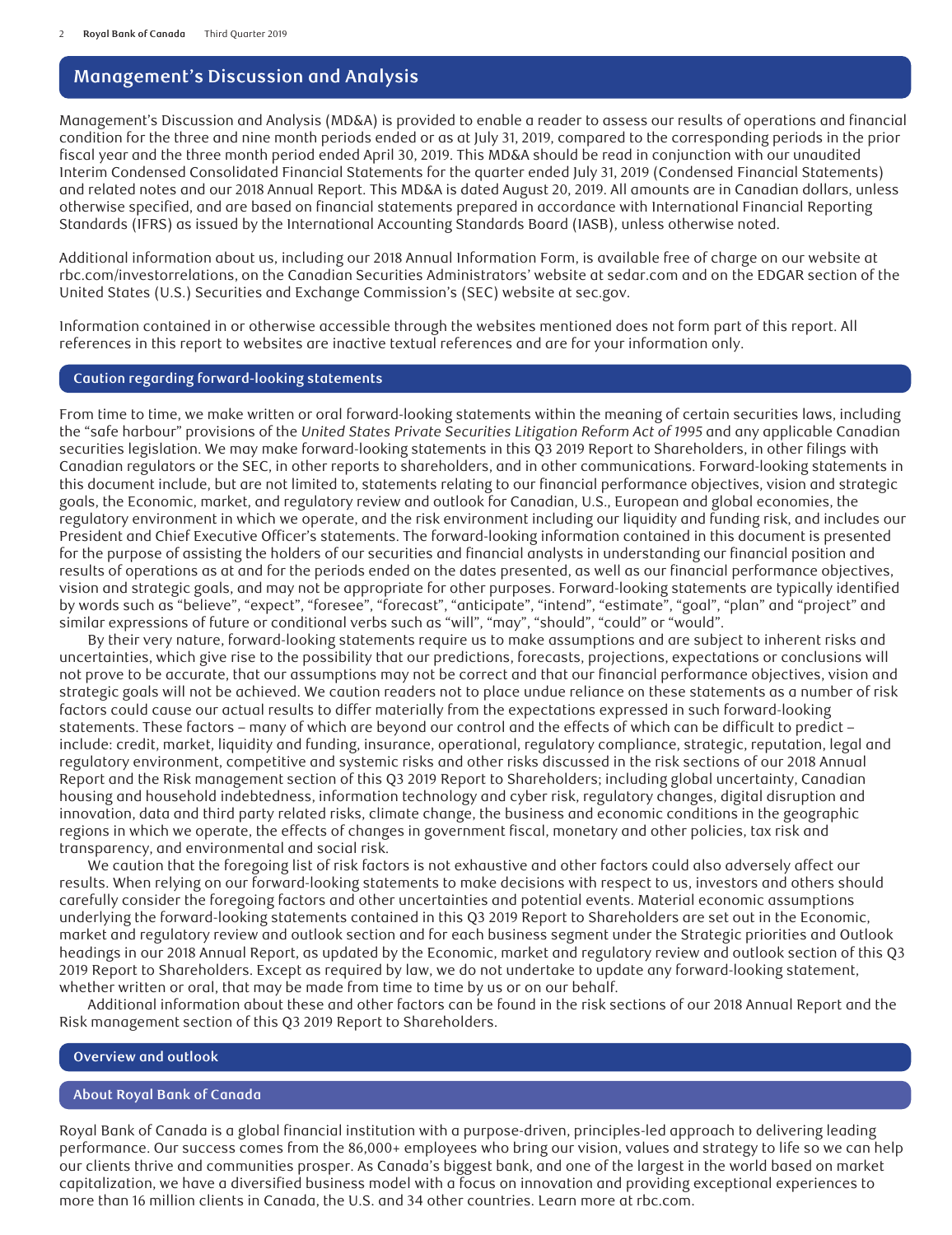|                                                                                                                                                                                                                                                                                                                                  |          |                                                                                                     |          | As at or for the three months ended                                                                 | As at or for the nine months ended |                                                                                                     |          |                                                                                                     |          |                                                                                                     |
|----------------------------------------------------------------------------------------------------------------------------------------------------------------------------------------------------------------------------------------------------------------------------------------------------------------------------------|----------|-----------------------------------------------------------------------------------------------------|----------|-----------------------------------------------------------------------------------------------------|------------------------------------|-----------------------------------------------------------------------------------------------------|----------|-----------------------------------------------------------------------------------------------------|----------|-----------------------------------------------------------------------------------------------------|
| (Millions of Canadian dollars, except per share,<br>number of and percentage amounts)                                                                                                                                                                                                                                            |          | July 31<br>2019                                                                                     |          | April 30<br>2019                                                                                    |                                    | July 31<br>2018                                                                                     |          | July 31<br>2019                                                                                     |          | July 31<br>2018                                                                                     |
| Total revenue<br>Provision for credit losses (PCL)<br>Insurance policyholder benefits, claims and                                                                                                                                                                                                                                | \$       | 11,544<br>425                                                                                       | $\zeta$  | 11,499<br>426                                                                                       | \$                                 | 11,025<br>346                                                                                       | \$       | 34,632<br>1,365                                                                                     | \$       | 31,907<br>954                                                                                       |
| acquisition expense (PBCAE)<br>Non-interest expense<br>Income before income taxes                                                                                                                                                                                                                                                |          | 1,046<br>5,992<br>4,081                                                                             |          | 1,160<br>5,916<br>3,997                                                                             |                                    | 925<br>5,858<br>3,896                                                                               |          | 3,431<br>17,820<br>12,016                                                                           |          | 2,182<br>16,951<br>11,820                                                                           |
| Net income                                                                                                                                                                                                                                                                                                                       | \$       | 3,263                                                                                               | \$       | 3,230                                                                                               | \$                                 | 3,109                                                                                               | \$       | 9,665                                                                                               | \$       | 9,181                                                                                               |
| Segments – net income (loss)<br>Personal & Commercial Banking<br>Wealth Management<br>Insurance<br><b>Investor &amp; Treasury Services</b><br>Capital Markets<br>Corporate Support                                                                                                                                               | \$       | 1,664<br>639<br>204<br>118<br>653<br>(15)                                                           | \$       | 1,549<br>585<br>154<br>151<br>776<br>15                                                             | \$                                 | 1,510<br>578<br>158<br>155<br>698<br>10                                                             | \$       | 4,784<br>1,821<br>524<br>430<br>2,082<br>24                                                         | \$       | 4,490<br>1,712<br>457<br>586<br>2,111<br>(175)                                                      |
| Net income                                                                                                                                                                                                                                                                                                                       | \$       | 3,263                                                                                               | \$       | 3,230                                                                                               | \$                                 | 3,109                                                                                               | \$       | 9,665                                                                                               | \$       | 9,181                                                                                               |
| Selected information<br>Earnings per share (EPS) - basic<br>– diluted<br>Return on common equity (ROE) (1) (2)<br>Average common equity (1)<br>Net interest margin (NIM) – on average                                                                                                                                            | \$<br>\$ | 2.23<br>2.22<br>16.7%<br>75,800                                                                     | \$<br>\$ | 2.20<br>2.20<br>17.5%<br>74,000                                                                     | \$<br>\$                           | 2.10<br>2.10<br>17.3%<br>69,650                                                                     | \$<br>\$ | 6.59<br>6.57<br>17.0%<br>74,450                                                                     | \$<br>\$ | 6.19<br>6.16<br>17.6%<br>68,000                                                                     |
| earning assets (1)                                                                                                                                                                                                                                                                                                               |          | 1.62%                                                                                               |          | 1.64%                                                                                               |                                    | 1.66%                                                                                               |          | 1.62%                                                                                               |          | 1.66%                                                                                               |
| PCL on loans as a % of average net loans<br>and acceptances<br>PCL on performing loans as a % of average net loans                                                                                                                                                                                                               |          | 0.27%                                                                                               |          | 0.29%                                                                                               |                                    | 0.23%                                                                                               |          | 0.30%                                                                                               |          | 0.23%                                                                                               |
| and acceptances                                                                                                                                                                                                                                                                                                                  |          | 0.02%                                                                                               |          | $-$ %                                                                                               |                                    | 0.06%                                                                                               |          | 0.03%                                                                                               |          | 0.02%                                                                                               |
| PCL on impaired loans as a % of average net loans<br>and acceptances<br>Gross impaired loans (GIL) as a % of loans and                                                                                                                                                                                                           |          | 0.25%                                                                                               |          | 0.29%                                                                                               |                                    | 0.17%                                                                                               |          | 0.27%                                                                                               |          | 0.21%                                                                                               |
| acceptances<br>Liquidity coverage ratio (LCR) (3)                                                                                                                                                                                                                                                                                |          | 0.47%<br>122%                                                                                       |          | 0.49%<br>127%                                                                                       |                                    | 0.40%<br>120%                                                                                       |          | 0.47%<br>122%                                                                                       |          | 0.40%<br>120%                                                                                       |
| Capital ratios and Leverage ratio<br>Common Equity Tier 1 (CET1) ratio<br>Tier 1 capital ratio<br>Total capital ratio<br>Leverage ratio                                                                                                                                                                                          |          | 11.9%<br>13.0%<br>15.0%<br>4.4%                                                                     |          | 11.8%<br>12.9%<br>14.8%<br>4.3%                                                                     |                                    | 11.1%<br>12.3%<br>14.1%<br>4.3%                                                                     |          | 11.9%<br>13.0%<br>15.0%<br>4.4%                                                                     |          | 11.1%<br>12.3%<br>14.1%<br>4.3%                                                                     |
| Selected balance sheet and other information (4)<br>Total assets<br>Securities, net of applicable allowance<br>Loans, net of allowance for loan losses<br>Derivative related assets<br>Deposits<br>Common equity<br>Total capital risk-weighted assets<br>Assets under management (AUM)<br>Assets under administration (AUA) (5) |          | \$1,406,893<br>240,661<br>612,393<br>98,774<br>881,211<br>76,574<br>510,664<br>744,800<br>5,588,600 |          | \$1,378,876<br>240,991<br>602,392<br>84,812<br>864,101<br>76,139<br>510,463<br>133,100<br>5,655,600 |                                    | \$1,292,374<br>217.132<br>563.097<br>88,503<br>832,261<br>71,475<br>498,896<br>686,600<br>5,486,200 |          | \$1,406,893<br>240,661<br>612,393<br>98,774<br>881,211<br>76,574<br>510,664<br>/44,800<br>5,588,600 |          | \$1,292,374<br>217,132<br>563,097<br>88,503<br>832,261<br>71,475<br>498,896<br>686,600<br>5,486,200 |
| Common share information<br>Shares outstanding (000s) - average basic<br>- average diluted<br>$-$ end of period $(6)$<br>Dividends declared per common share<br>Dividend yield (7)<br>Common share price (RY on TSX) (8)<br>Market capitalization (TSX) (8)                                                                      | \$<br>\$ | 1,434,276<br>1,440,130<br>1,433,954<br>1.02<br>3.9%<br>104.22<br>149,447                            | \$<br>\$ | 1,435,091<br>1,441,163<br>1,434,879<br>1.02<br>3.9%<br>106.77<br>153,202                            | \$<br>\$                           | 1,440,477<br>1,446,956<br>1,440,008<br>0.94<br>3.8%<br>101.55<br>146,350                            | \$<br>\$ | 1,435,485<br>1,441,499<br>1,433,954<br>3.02<br>4.1%<br>104.22<br>149,447                            | \$<br>\$ | 1,445,136<br>1,451,823<br>1,440,008<br>2.79<br>3.6%<br>101.55<br>146,350                            |
| Business information (number of)<br>Employees (full-time equivalent) (FTE)<br><b>Bank branches</b><br>Automated teller machines (ATMs)                                                                                                                                                                                           |          | 84,087<br>1,328<br>4,586                                                                            |          | 82.197<br>1,335<br>4,569                                                                            |                                    | 82,236<br>1,338<br>4,792                                                                            |          | 84,087<br>1,328<br>4,586                                                                            |          | 82,236<br>1,338<br>4,792                                                                            |
| Period average US\$ equivalent of C\$1.00 (9)<br>Period-end US\$ equivalent of C\$1.00                                                                                                                                                                                                                                           | \$<br>\$ | 0.754<br>0.757                                                                                      | \$<br>\$ | 0.751<br>0.746                                                                                      | \$<br>\$                           | 0.767<br>0.769                                                                                      | \$<br>\$ | 0.751<br>0.757                                                                                      | \$<br>\$ | 0.780<br>0.769                                                                                      |

Period-end US\$ equivalent of C\$1.00  $\begin{array}{r} \text{S} \text{O.757} \text{S} \text{O.746} \text{S} \text{O.769} \text{S} \text{O.757} \text{S} \text{O.769} \end{array}$ <br>(1) Average amounts are calculated using methods intended to approximate the average of the daily bal

(2) These measures may not have a standardized meaning under generally accepted accounting principles (GAAP) and may not be comparable to similar measures disclosed by<br>other financial institutions. For further details, ref

(5) AUA includes \$15.7 billion and \$8.3 billion (April 30, 2019 – \$16.2 billion and \$8.3 billion; July 31, 2018 – \$16.8 billion and \$9.8 billion) of securitized residential mortgages and credit

card loans, respectively. (6) Effective Q4 2018, Common shares outstanding includes the impact of treasury shares. Comparative amounts have been adjusted to conform with this presentation.

(7) Defined as dividends per common share divided by the average of the high and low share price in the relevant period.<br>
(8) Based on TSX closing market price at period-end.<br>
(9) Average amounts are calculated using month

(8) Based on TSX closing market price at period-end. (9) Average amounts are calculated using month-end spot rates for the period.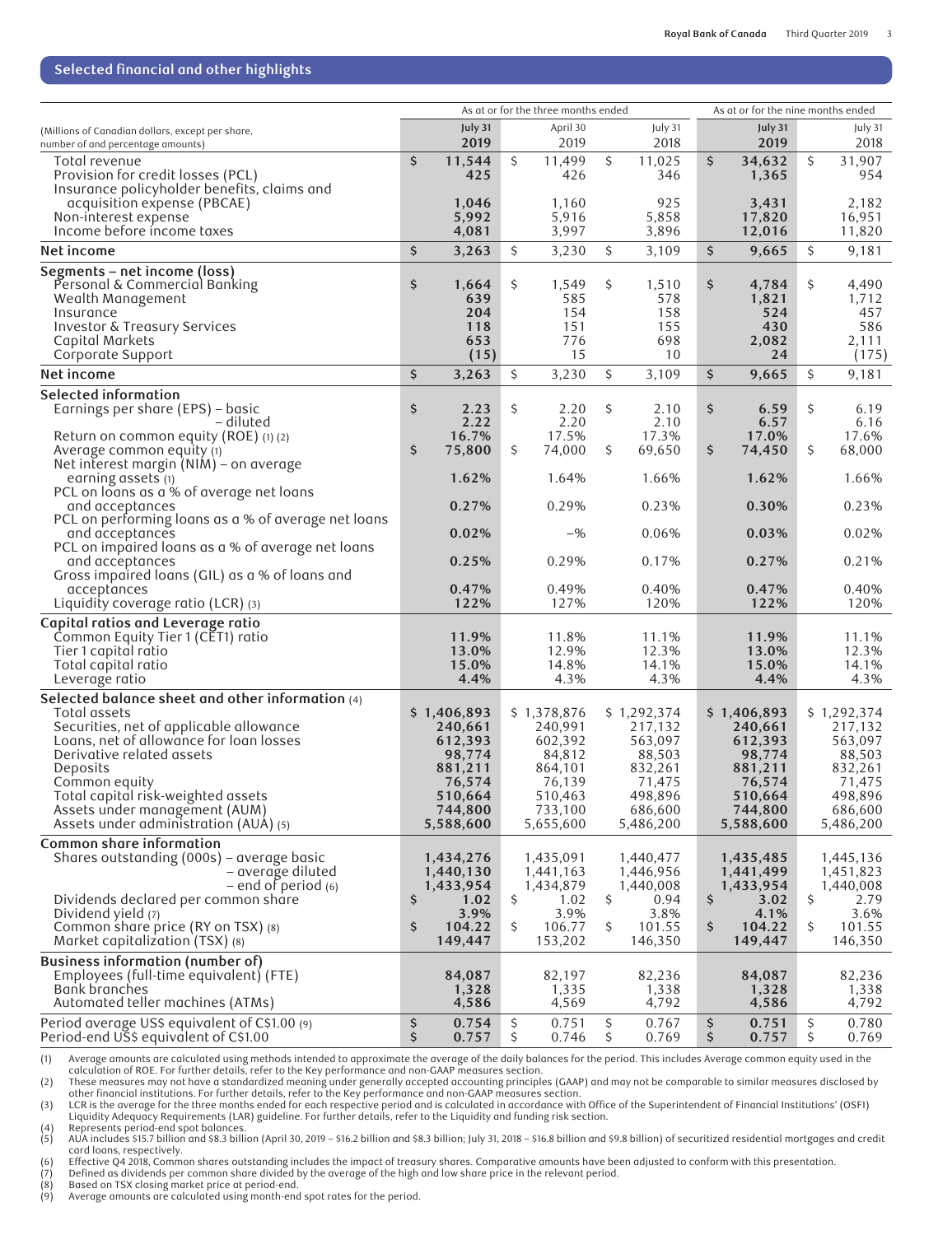#### **Economic, market and regulatory review and outlook – data as at August 20, 2019**

The predictions and forecasts in this section are based on information and assumptions from sources we consider reliable. If this information or these assumptions are not accurate, actual economic outcomes may differ materially from the outlook presented in this section.

#### **Economic and market review and outlook Canada**

The Canadian economy is expected to have grown by 3.0%1 in the second calendar quarter of 2019, a substantial improvement on the previous calendar quarter's 0.4%1 increase. Stronger growth in the second calendar quarter partly reflects a rebound in the energy sector, which weighed on the economy in each of the prior three calendar quarters. The industry has been supported by easing production limits in Alberta and higher oil prices domestically and globally relative to late last calendar year. However, concerns about trade tensions and global growth have put downward pressure on oil prices more recently. Outside of the energy sector, growth has picked up with labour markets continuing to improve and housing markets stabilizing in most provinces. The Bank of Canada has left its overnight rate unchanged at 1.75% since October 2018. The central bank maintained a neutral policy bias in July but raised concerns about global developments.

#### **U.S.**

U.S. GDP growth moderated to 2.1%<sup>1</sup> in the second calendar quarter of 2019 from 3.1%<sup>1</sup> in the previous calendar quarter. However, the composition of growth was stronger with domestic spending rising at a faster rate. Household spending growth was particularly strong, helping dispel concerns about the health of U.S. consumers following two calendar quarters of slower growth. Government spending also increased, reversing earlier weakness related to the partial federal government shutdown around the turn of the calendar year. However, business investment declined for the first time since 2016. U.S. employment growth has slowed in calendar 2019 relative to the previous calendar year, particularly in some trade-sensitive sectors. Notwithstanding, the pace of job growth has remained strong enough to put modest downward pressure on the unemployment rate, which averaged 3.6% in the second calendar quarter of 2019. Concerns about rising trade tensions and slowing global growth and business investment, as well as below-target inflation, prompted the Federal Reserve (Fed) to lower its benchmark interest rate by 25 basis points to a range of 2.00-2.25% in July. The rate cut was framed as a "mid-cycle" policy adjustment and not the start of a longer-term easing cycle.

#### **Europe**

Euro area GDP growth slowed to 0.2% in the second calendar quarter of 2019 from 0.4% in the previous calendar quarter. A slowdown in the manufacturing sector continues to weigh on growth, though service industries have continued to grow and unemployment continued to decline. Inflation remains well below the European Central Bank (ECB)'s target and inflation expectations have declined. Concerns about the inflation and growth outlook prompted the ECB to introduce an easing bias in its forward guidance, with the potential to lower interest rates further and restart asset purchases. The United Kingdom (U.K.) GDP declined by 0.2% in the second calendar quarter of 2019. Ongoing uncertainty over Brexit continues to weigh on business sentiment, and rising odds of a no-deal Brexit pushed the Sterling to its lowest level in more than two years.

#### **Financial markets**

Government bond yields have continued to decline amid low inflation and expectations of easing monetary policy from a number of central banks. The latter supported equity markets despite growing concerns about global growth and uncertainty regarding trade policy. Oil prices have been under downward pressure due to trade tensions and global growth concerns. Yield curves have flattened further or inverted, signaling greater investor concern about the risk of an economic downturn.

#### **Regulatory environment**

We continue to monitor and prepare for regulatory developments and changes in a manner that seeks to ensure compliance with new requirements while mitigating any adverse business or financial impacts. Such impacts could result from new or amended laws or regulations and the expectations of those who enforce them. A high level summary of the key regulatory changes that have the potential to increase our costs, impact our profitability, and increase the complexity of our operations is included in the Legal and regulatory environment risk section of our 2018 Annual Report, as updated below.

#### **Global Uncertainty**

Trade policy remains a risk to the global economic outlook, including Brexit negotiations, and Canadian and U.S. trade tensions with China. In July 2019, the International Monetary Fund further lowered its 2019 and 2020 global growth projections, due to continued geopolitical uncertainty, weaker than anticipated global trade activity and softening inflation. The outcome and resulting impact of the Brexit negotiations, including the rising odds of a no-deal Brexit, remains uncertain. The Canadian economy is vulnerable to continued trade tensions given Canada's trading relationships with the U.S. and China. Tensions also remain elevated between China and the U.S. as they continue to negotiate a trade deal. In August 2019, the U.S. announced a 10% tariff on US\$300 billion of Chinese goods not previously subject to tariffs, some of which will not be effective until December 2019.

#### **Climate Change**

Climate change regulations, frameworks, and guidance that apply to banks, insurers and asset managers are rapidly evolving. The Bank of Canada and European Central Bank Financial System Reviews were published in May 2019 and address the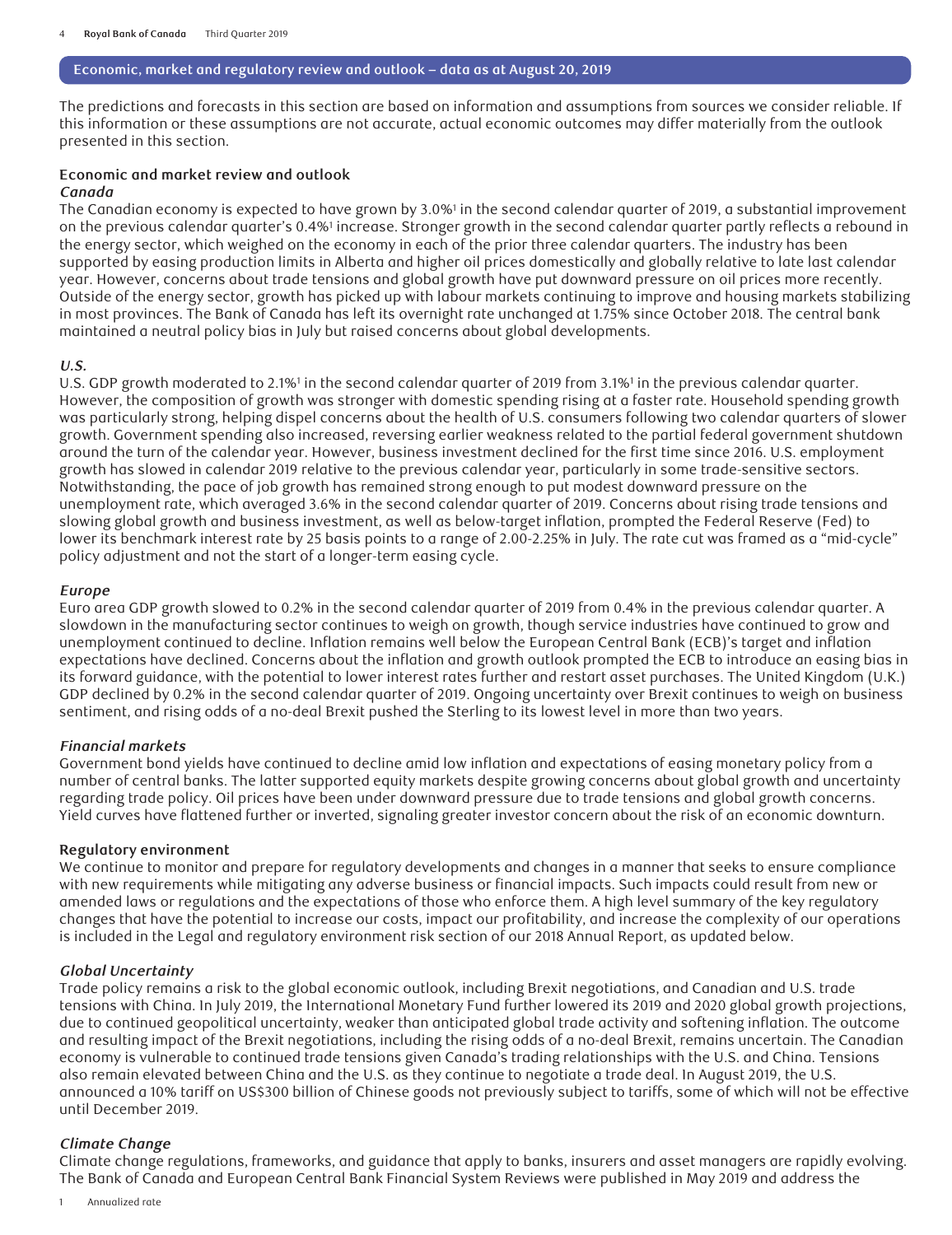financial and economic risks of climate change. While no specific requirements have been released, we will continue to monitor developments and any resulting implications for us.

#### **Canadian Anti-Money Laundering (AML) Regulations**

In July 2019, amendments to Canada's *Proceeds of Crime (Money Laundering) and Terrorist Financing Act* regulations were released and will be effective by June 2021. These amendments aim to improve the effectiveness of Canada's anti-money laundering and counter-terrorism financing regime, and to improve compliance with international standards. New regulations, which represent increased oversight and regulatory monitoring, will require substantial changes to our client-facing systems, transaction and payment processing systems, and records management systems mainly due to the need for the capture of additional client data.

#### **United States Regulatory Initiatives**

Policymakers continue to evaluate and implement reforms to various U.S. financial regulations, which could result in either expansion or reduction to the U.S. regulatory requirements and associated changes in compliance costs. A regulation that establishes new standards of conduct for retail brokers and investment advisors will be effective June 2020. On August 20, 2019, the Federal Deposit Insurance Corporation (FDIC) and the Office of the Comptroller of the Currency (OCC) approved a final rule to make changes to the Volcker Rule's requirements regarding proprietary trading and compliance requirements. We expect the other financial regulatory agencies responsible for implementing the Volcker Rule to approve and publish their final rules within the next several weeks. We will continue to monitor developments and any resulting implications for us.

For a discussion on risk factors resulting from these and other regulatory developments which may affect our business and financial results, refer to the Risk management – Top and emerging risks and Legal and regulatory environment risk sections of our 2018 Annual Report and the Capital, liquidity and other regulatory developments section of our Q1 2019, Q2 2019 and of this Q3 2019 Report to Shareholders. For further details on our framework and activities to manage risks, refer to the risk and Capital management sections of our 2018 Annual Report and the Risk management and Capital management sections of this Q3 2019 Report to Shareholders.

#### **Financial performance**

#### **Overview**

#### **Q3 2019 vs. Q3 2018**

Net income of \$3,263 million was up \$154 million or 5% from a year ago. Diluted earnings per share (EPS) of \$2.22 was up \$0.12 or 6% and return on common equity (ROE) of 16.7% was down 60 bps from 17.3% last year. Our Common Equity Tier 1 (CET1) ratio of 11.9% was up 80 bps from a year ago.

Our results were driven by strong earnings growth in Personal & Commercial Banking, Wealth Management, and Insurance partially offset by lower results in Capital Markets and Investor & Treasury Services.

Personal & Commercial Banking earnings increased mainly due to average volume growth of 7% and higher spreads in Canadian Banking. These factors were partially offset by an increase in staff related costs as well as technology and related costs.

Wealth Management results were up mainly attributable to higher average fee-based client assets and an increase in net interest income. These factors were partially offset by higher costs in support of business growth, and higher variable compensation commensurate with revenue growth.

Insurance results increased primarily reflecting higher favourable investment-related experience and the impact of new longevity reinsurance contracts. These factors were partially offset by higher disability and life retrocession claims costs and favourable reinsurance contract renegotiations in the prior year.

Capital Markets results were down primarily due to lower revenue in Corporate and Investment Banking and Global Markets, and higher PCL. These factors were partially offset by a lower effective tax rate largely reflecting changes in earnings mix and lower compensation on decreased results.

Investor & Treasury Services earnings decreased primarily due to lower client deposit margins, lower revenue from our asset services business, and lower funding and liquidity revenue.

For further details on our business segment results and CET1 ratio, refer to the Business segment results and Capital management sections, respectively.

#### **Q3 2019 vs. Q2 2019**

Net income of \$3,263 million was up \$33 million or 1% from the prior quarter. Diluted EPS of \$2.22 was up \$0.02 or 1% and ROE of 16.7% was down 80 bps. Our CET1 ratio of 11.9% was up 10 bps.

Our results reflected strong earnings growth in Personal & Commercial Banking, Wealth Management, and Insurance largely offset by lower results in Capital Markets and Investor & Treasury Services.

Personal & Commercial Banking results were higher reflecting average volume growth of 2% in Canadian Banking, three more days in the quarter and lower PCL. An increase in service charges and higher balances driving higher mutual fund distribution fees also contributed to the increase. These factors were partially offset by higher staff related costs.

Wealth Management earnings increased primarily reflecting higher average fee-based client assets driven by net sales and market appreciation, and an increase in net interest income mainly due to average volume growth and three more days in the quarter. These factors were partially offset by higher variable compensation commensurate with revenue growth, and the net change in the fair value of our U.S. share-based compensation plans.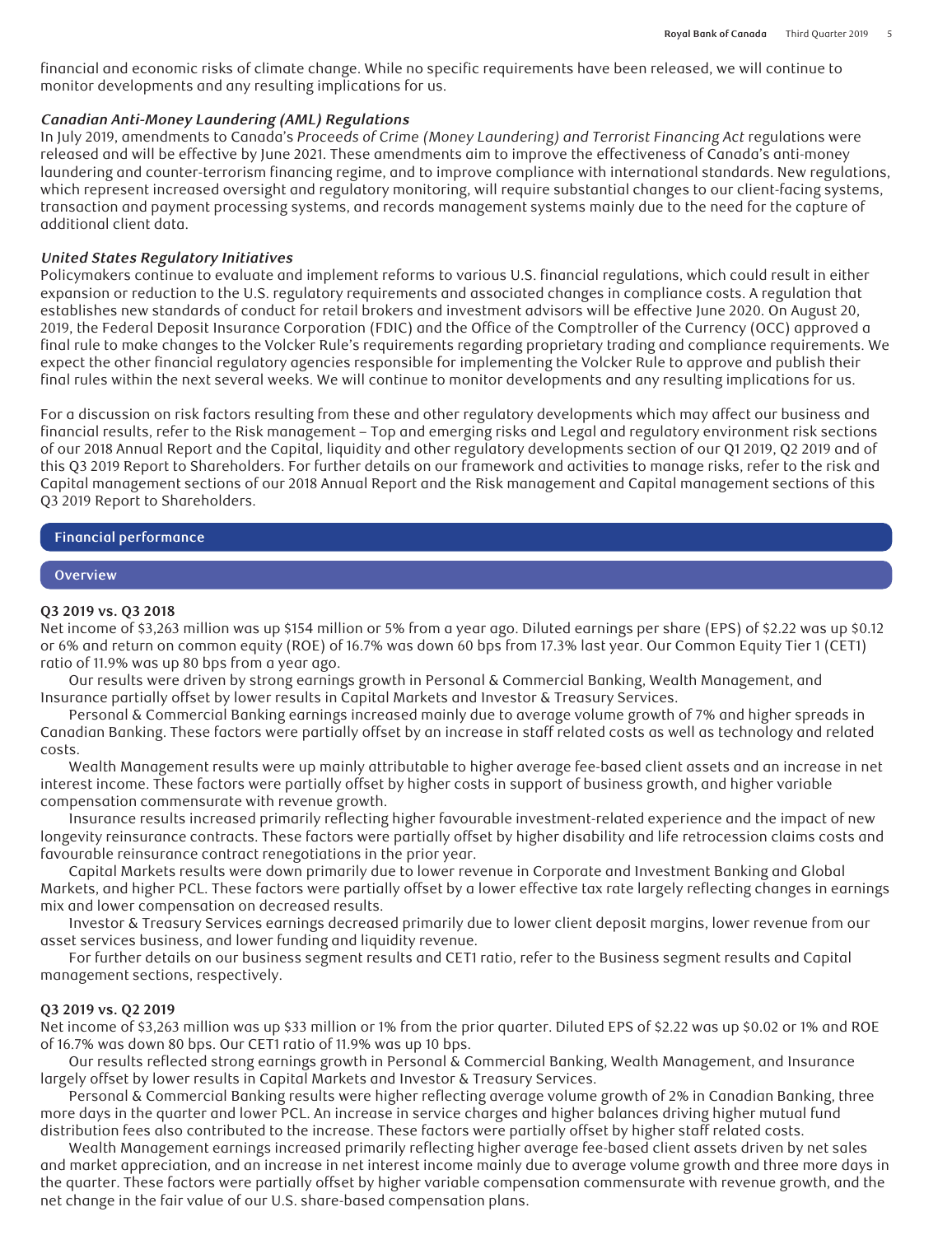Insurance results were up mainly due to higher favourable investment-related experience and the impact of new longevity reinsurance contracts. These factors were partially offset by favourable reinsurance contract renegotiations in the prior quarter.

Capital Markets earnings were down mainly due to lower fixed income trading largely in the U.S., lower debt origination primarily in Europe and the U.S., and higher PCL mainly on performing loans. Lower equity trading in North America also contributed to the decrease. These factors were partially offset by lower compensation on decreased results.

Investor & Treasury Services results decreased primarily due to lower client deposit margins, higher costs in support of efficiency initiatives as well as technology and related costs, and lower funding and liquidity revenue.

#### **Q3 2019 vs. Q3 2018 (Nine months ended)**

Net income of \$9,665 million increased \$484 million or 5% from a year ago. Nine month diluted EPS of \$6.57 was up \$0.41 or 7% and ROE of 17.0% was down 60 bps.

Our results reflected higher earnings in Personal & Commercial Banking, Wealth Management, and Insurance partially offset by lower results in Investor & Treasury Services and Capital Markets. Our results also reflected an increase due to foreign exchange translation and the impact in the prior year of the U.S. Tax Reform which resulted in the write-down of net deferred tax assets.

Personal & Commercial Banking earnings increased due to average volume growth of 7% and higher spreads. These factors were partially offset by an increase in PCL, and higher staff related costs.

Wealth Management results were higher primarily reflecting an increase in net interest income, and higher average fee-based client assets. These factors were partially offset by increased costs in support of business growth, higher variable compensation commensurate with revenue growth, and higher PCL.

Insurance earnings were up mainly due to higher favourable reinsurance contract renegotiations.

Investor & Treasury Services results were down largely due to lower funding and liquidity revenue, lower revenue from our asset services business and higher costs in support of efficiency and technology initiatives.

Capital Markets results decreased driven by lower revenue in Corporate and Investment Banking and higher PCL. These factors were partially offset by a lower effective tax rate largely reflecting changes in earnings mix, the impact of foreign exchange translation, and lower compensation on decreased results.

Corporate Support net income was \$24 million, largely due to asset/liability management activities, partially offset by net unfavourable tax adjustments. Net loss was \$175 million in the prior year, largely due to the impact of the U.S. Tax Reform of \$178 million as noted above, partially offset by asset/liability management activities.

|                                                          |             | For the three months ended | For the nine months ended |  |  |
|----------------------------------------------------------|-------------|----------------------------|---------------------------|--|--|
|                                                          | 03 2019 vs. | 03 2019 vs.                | Q3 2019 vs.               |  |  |
| (Millions of Canadian dollars, except per share amounts) | 03 2018     | 02 2019                    | 03 2018                   |  |  |
| Increase (decrease):                                     |             |                            |                           |  |  |
| Total revenue                                            | \$<br>30    | (40)<br>S                  | 307                       |  |  |
| <b>PCL</b>                                               | (3)         | (4)                        | $\mathbf{6}$              |  |  |
| Non-interest expense                                     | 12          | (33)                       | 186                       |  |  |
| Income taxes                                             | 3           |                            | 12                        |  |  |
| Net income                                               | 18          | (3)                        | 103                       |  |  |
| Impact on EPS                                            |             |                            |                           |  |  |
| <b>Basic</b>                                             | $S$ 0.01    | \$                         | \$ 0.07                   |  |  |
| Diluted                                                  | 0.01        |                            | 0.07                      |  |  |
|                                                          |             |                            |                           |  |  |

#### **Impact of foreign currency translation**

The relevant average exchange rates that impact our business are shown in the following table:

|                                                      |         | For the three months ended |         | For the nine months ended |         |  |
|------------------------------------------------------|---------|----------------------------|---------|---------------------------|---------|--|
|                                                      | July 31 | April 30                   | July 31 | July 31                   | July 31 |  |
| (Average foreign currency equivalent of C\$1.00) (1) | 2019    | 2019                       | 2018    | 2019                      | 2018    |  |
| U.S. dollar                                          | 0.754   | 0.751                      | 0.767   | 0.751                     | 0.780   |  |
| British pound                                        | 0.603   | 0.573                      | 0.581   | 0.586                     | 0.573   |  |
| Euro                                                 | 0.673   | 0.667                      | 0.656   | 0.665                     | 0.650   |  |
|                                                      |         |                            |         |                           |         |  |

Average amounts are calculated using month-end spot rates for the period.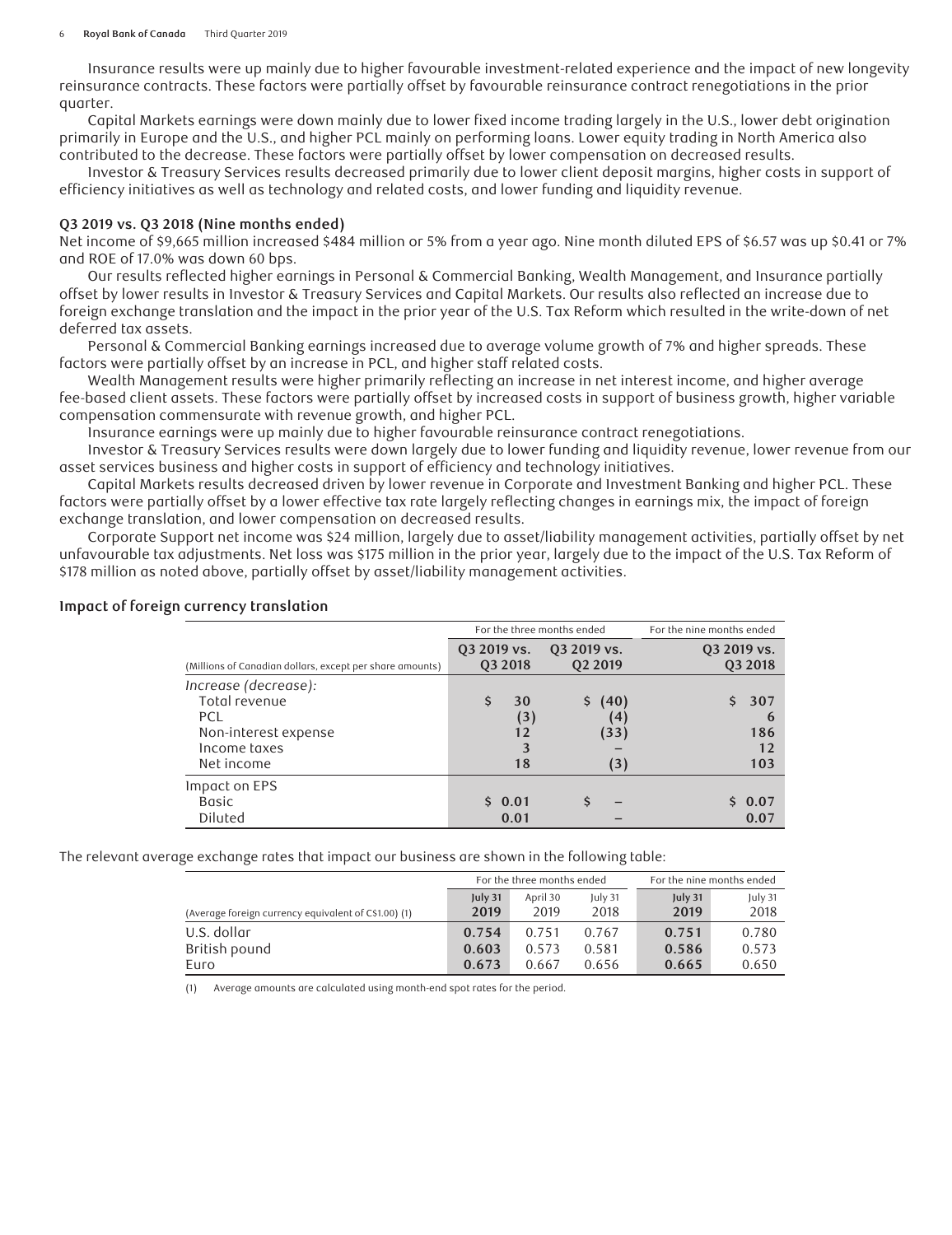|                                                  |                    |          |    | For the three months ended |    | For the nine months ended |    |          |    |          |
|--------------------------------------------------|--------------------|----------|----|----------------------------|----|---------------------------|----|----------|----|----------|
|                                                  |                    | July 31  |    | April 30                   |    | July 31                   |    | July 31  |    | July 31  |
| (Millions of Canadian dollars)                   |                    | 2019     |    | 2019                       |    | 2018                      |    | 2019     |    | 2018     |
| Interest and dividend income                     |                    | \$10.610 |    | \$10,132                   | \$ | 8,626                     |    | \$30.891 |    | \$24,031 |
| Interest expense                                 |                    | 5,562    |    | 5,295                      |    | 4,030                     |    | 16,122   |    | 10,569   |
| Net interest income                              | $\dot{\mathsf{S}}$ | 5.048    | Ś. | 4,837                      | Ŝ. | 4,596                     |    | \$14,769 |    | \$13,462 |
| <b>NIM</b>                                       |                    | 1.62%    |    | 1.64%                      |    | 1.66%                     |    | 1.62%    |    | 1.66%    |
| Insurance premiums, investment                   |                    |          |    |                            |    |                           |    |          |    |          |
| and fee income                                   | \$                 | 1,463    | \$ | 1,515                      | S  | 1,290                     | \$ | 4,557    | \$ | 3,240    |
| Trading revenue                                  |                    | 140      |    | 250                        |    | 234                       |    | 748      |    | 788      |
| Investment management and custodial fees         |                    | 1,440    |    | 1,381                      |    | 1,347                     |    | 4,271    |    | 3,990    |
| Mutual fund revenue                              |                    | 924      |    | 899                        |    | 908                       |    | 2,696    |    | 2,655    |
| Securities brokerage commissions                 |                    | 324      |    | 316                        |    | 334                       |    | 982      |    | 1.023    |
| Service charges                                  |                    | 480      |    | 466                        |    | 458                       |    | 1,414    |    | 1,341    |
| Underwriting and other advisory fees             |                    | 488      |    | 554                        |    | 541                       |    | 1,387    |    | 1,539    |
| Foreign exchange revenue, other than trading     |                    | 252      |    | 243                        |    | 273                       |    | 744      |    | 831      |
| Card service revenue                             |                    | 272      |    | 266                        |    | 266                       |    | 820      |    | 790      |
| Credit fees                                      |                    | 322      |    | 288                        |    | 378                       |    | 925      |    | 1.023    |
| Net gains on investment securities               |                    | 26       |    | 37                         |    | 26                        |    | 109      |    | 114      |
| Share of profit in joint ventures and associates |                    | 21       |    | 14                         |    | (26)                      |    | 50       |    | 13       |
| Other                                            |                    | 344      |    | 433                        |    | 400                       |    | 1,160    |    | 1,098    |
| Non-interest income                              | \$                 | 6,496    | \$ | 6,662                      | \$ | 6,429                     |    | \$19,863 |    | \$18,445 |
| <b>Total revenue</b>                             | $\mathsf{S}$       | 11,544   | Ŝ. | 11,499                     |    | \$11,025                  |    | \$34,632 |    | \$31,907 |
| <b>Additional information</b>                    |                    |          |    |                            |    |                           |    |          |    |          |
| Total trading revenue                            |                    |          |    |                            |    |                           |    |          |    |          |
| Net interest income                              | \$                 | 573      | Ś  | 619                        | Ŝ. | 577                       | \$ | 1,793    | \$ | 1,651    |
| Non-interest income                              |                    | 140      |    | 250                        |    | 234                       |    | 748      |    | 788      |
| Total trading revenue                            | \$                 | 713      | Ś. | 869                        | \$ | 811                       | \$ | 2,541    | \$ | 2,439    |

#### **Total revenue**

#### **Q3 2019 vs. Q3 2018**

Total revenue increased \$519 million or 5% from last year, mainly due to higher net interest income and an increase in insurance premiums, investment and fee income (Insurance revenue). The impact of foreign exchange translation also increased total revenue by \$30 million. These factors were partially offset by lower trading revenue.

Net interest income increased \$452 million or 10%, largely due to volume growth in Canadian Banking and Wealth Management. Improved spreads in Canadian Banking and higher lending revenue in Capital Markets also contributed to the increase.

NIM was down 4 bps compared to last year, mainly due to changes in average earning asset mix with volume growth primarily in reverse repos. These factors were partially offset by higher interest rates resulting in improved spreads in Canadian Banking and Wealth Management.

Insurance revenue increased \$173 million or 13%, primarily due to the change in fair value of instruments backing our policyholder liabilities, partially offset by lower group annuity sales, both of which are largely offset in PCBAE.

Trading revenue decreased \$94 million or 40%, mainly due to lower equity trading revenue primarily in North America.

#### **Q3 2019 vs. Q2 2019**

Total revenue increased \$45 million from the prior quarter, mainly due to higher net interest income, largely offset by lower trading revenue. The impact of foreign exchange translation decreased total revenue by \$40 million.

Net interest income increased \$211 million or 4%, driven by volume growth and three more days in the quarter in Canadian Banking and Wealth Management. These factors were partially offset by lower trading revenue in Capital Markets.

Trading revenue decreased \$110 million or 44%, mainly due to lower equity trading revenue primarily in North America and lower foreign exchange trading revenue largely in Europe.

#### **Q3 2019 vs. Q3 2018 (Nine months ended)**

Total revenue increased \$2,725 million or 9% from the prior year, mainly due to higher Insurance revenue, net interest income and investment management and custodial fees. The impact of foreign exchange translation also increased total revenue by \$307 million. These factors were partially offset by lower underwriting and advisory fees.

Net interest income increased \$1,307 million or 10%, largely due to volume growth and higher spreads in Personal and Commercial Banking and Wealth Management. Higher trading revenue and lending revenue in Capital Markets also contributed to the increase. Net interest income was also impacted by lower funding and liquidity revenue, which was largely offset by the related gains on non-trading derivatives in Other revenue.

Insurance revenue increased \$1,317 million or 41%, mainly reflecting the change in fair value of instruments backing our policyholder liabilities and business growth including higher group annuity sales, both of which were largely offset in PBCAE. Investment management and custodial fees increased \$281 million or 7%, driven by higher average fee-based clients

reflecting market appreciation and net sales in Wealth Management. Underwriting and other advisory fees decreased \$152 million or 10%, due to lower equity and debt origination primarily in North America.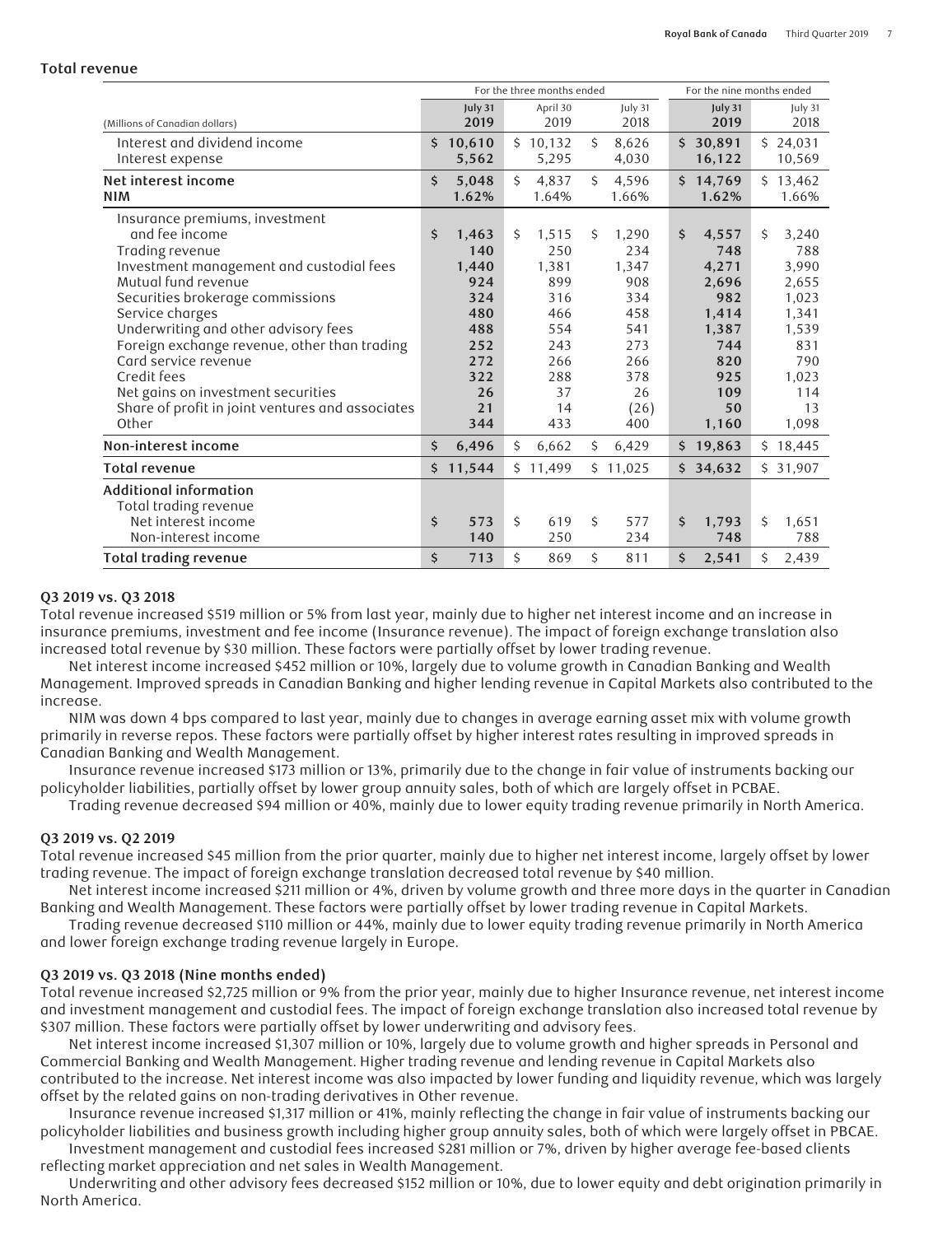#### **Provision for credit losses**

#### **Q3 2019 vs. Q3 2018**

Total PCL in Q3 2019 of \$425 million increased \$79 million or 23%.

PCL on loans of \$429 million increased \$91 million, or 27% from the prior year, due to higher provisions in Capital Markets, Wealth Management and Personal & Commercial Banking. The PCL ratio on loans of 27 bps increased 4 bps.

#### **Q3 2019 vs. Q2 2019**

Total PCL decreased \$1 million from the prior quarter.

PCL on loans of \$429 million decreased \$12 million, or 3% from the prior quarter, mainly due to lower provisions in Personal & Commercial Banking, partially offset by higher provisions in Capital Markets. The PCL ratio on loans improved 2 bps.

#### **Q3 2019 vs. Q3 2018 (Nine months ended)**

Total PCL increased \$411 million or 43% from the prior year.

PCL on loans of \$1,386 million increased \$436 million, or 46% from the prior year, due to higher provisions in Capital Markets, Personal & Commercial Banking and Wealth Management. The PCL ratio on loans of 30 bps increased 7 bps.

For further details on PCL, refer to Credit quality performance in the Credit risk section.

#### **Insurance policyholder benefits, claims and acquisition expense (PBCAE) Q3 2019 vs. Q3 2018**

PBCAE increased \$121 million or 13% from a year ago, mainly reflecting the change in fair value of investments backing our policyholder liabilities, which is largely offset in revenue, higher disability and life retrocession claims costs, and favourable reinsurance contract renegotiations in the prior year. These factors were partially offset by lower group annuity sales, which is largely offset in revenue, higher favourable investment-related experience, and the impact of new longevity reinsurance contracts.

#### **Q3 2019 vs. Q2 2019**

PBCAE decreased \$114 million or 10% from the prior quarter, primarily reflecting lower group annuity sales, which is largely offset in revenue and higher favourable investment-related experience. These factors were partially offset by favourable reinsurance contract renegotiations in the prior quarter.

#### **Q3 2019 vs. Q3 2018 (Nine months ended)**

PBCAE increased \$1,249 million or 57% from the prior year, mainly reflecting the change in fair value of investments backing our policyholder liabilities, and business growth, including group annuity sales, both of which are largely offset in revenue. These factors were partially offset by higher favourable reinsurance contract renegotiations.

#### **Non-interest expense**

|                                                                                                                                |                                                       | For the three months ended                        |                                                   | For the nine months ended                                    |                                                          |  |  |
|--------------------------------------------------------------------------------------------------------------------------------|-------------------------------------------------------|---------------------------------------------------|---------------------------------------------------|--------------------------------------------------------------|----------------------------------------------------------|--|--|
| (Millions of Canadian dollars, except percentage amounts)                                                                      | July 31<br>2019                                       | April 30<br>2019                                  | July 31<br>2018                                   | July 31<br>2019                                              | July 31<br>2018                                          |  |  |
| <b>Salaries</b><br>Variable compensation<br>Benefits and retention compensation<br>Share-based compensation                    | 1,647<br>S.<br>1,413<br>468<br>87                     | \$1,607<br>1,430<br>471<br>114                    | \$1,554<br>1,442<br>432<br>93                     | \$<br>4,862<br>4,231<br>1,431<br>356                         | 4,502<br>Ŝ.<br>4,164<br>1,377<br>304                     |  |  |
| Human resources<br>Equipment<br>Occupancy<br>Communications<br>Professional fees<br>Amortization of other intangibles<br>Other | Ś.<br>3,615<br>449<br>409<br>281<br>328<br>299<br>611 | \$3,622<br>445<br>405<br>273<br>290<br>299<br>582 | \$3,521<br>416<br>393<br>260<br>359<br>271<br>638 | 10,880<br>Ś.<br>1,325<br>1.211<br>794<br>923<br>888<br>1,799 | \$10,347<br>1.174<br>1,158<br>733<br>961<br>798<br>1,780 |  |  |
| Non-interest expense<br>Efficiency ratio $(1)$<br>Efficiency ratio adjusted (2)                                                | 5,992<br>Ś.<br>51.9%<br>53.7%                         | \$5,916<br>51.4%<br>53.2%                         | \$5.858<br>53.1%<br>53.4%                         | 17.820<br>S.<br>51.5%<br>53.0%                               | 16.951<br>Ŝ.<br>53.1%<br>53.0%                           |  |  |

(1) Efficiency ratio is calculated as Non-interest expense divided by Total revenue.

(2) Measures have been adjusted by excluding the change in fair value of investments backing our policyholder liabilities. These are non-GAAP measures. For further details, refer to the Key performance and non-GAAP measures section.

#### **Q3 2019 vs. Q3 2018**

Non-interest expense increased \$134 million or 2% from the prior year, largely due to increased costs in support of business growth and higher staff-related costs, as well as an increase in technology and related costs, including digital initiatives.

Our efficiency ratio of 51.9% decreased 120 bps from 53.1% last year. Excluding the change in fair value of investments backing our policyholder liabilities, our efficiency ratio of 53.7% increased 30 bps from 53.4% last year.

#### **Q3 2019 vs. Q2 2019**

Non-interest expense increased \$76 million or 1% from the prior quarter, primarily due to higher technology and related costs, staff-related costs, and professional fees. These factors were partially offset by the change in the fair value of our U.S. sharebased compensation plans, which was largely offset in Other revenue, and the impact of foreign exchange translation.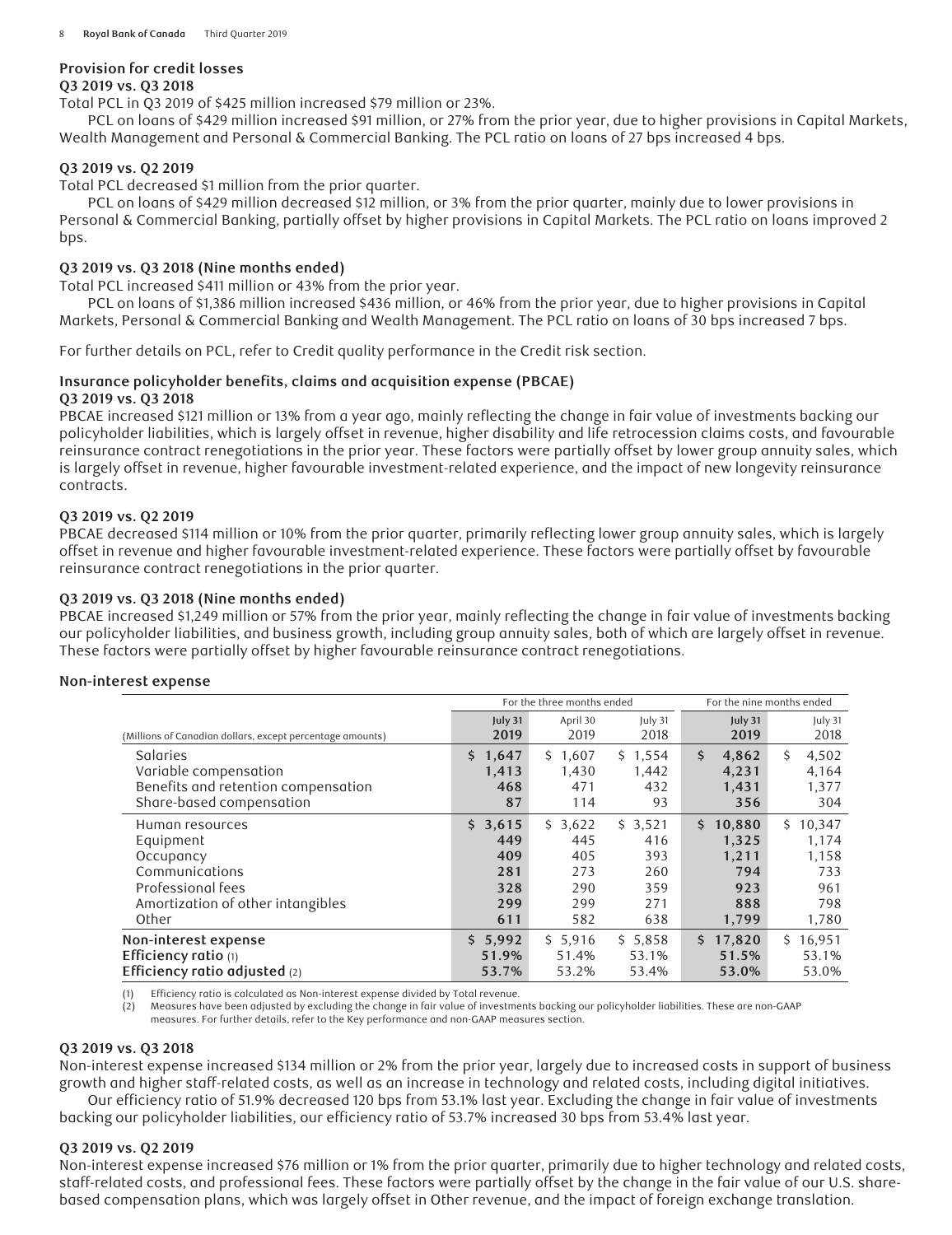Our efficiency ratio of 51.9% increased 50 bps from 51.4% last quarter. Excluding the change in fair value of investments backing our policyholder liabilities, our efficiency ratio of 53.7% increased 50 bps from 53.2% last quarter.

#### **Q3 2019 vs. Q3 2018 (Nine months ended)**

Non-interest expense increased \$869 million or 5% from the prior year, primarily attributable to increased costs in support of business growth and higher staff-related costs, the impact of foreign exchange translation and an increase in technology and related costs, including digital initiatives. Marketing costs and higher variable compensation commensurate with revenue growth also contributed to the increase.

Our efficiency ratio of 51.5% decreased 160 bps from 53.1%. Excluding the change in fair value of investments backing our policyholder liabilities, our efficiency ratio of 53.0% remained unchanged from last year.

Efficiency ratio excluding the change in fair value of investments backing our policyholder liabilities is a non-GAAP measure. For further details, including a reconciliation, refer to the Key performance and non-GAAP measures section.

#### **Income taxes**

|                                                           |         | For the three months ended |         | For the nine months ended |          |  |  |
|-----------------------------------------------------------|---------|----------------------------|---------|---------------------------|----------|--|--|
|                                                           | July 31 | April 30                   | July 31 | July 31                   | July 31  |  |  |
| (Millions of Canadian dollars, except percentage amounts) | 2019    | 2019                       | 2018    | 2019                      | 2018     |  |  |
| Income taxes                                              | 818     | 767                        | 787     | 2.351                     | 2,639    |  |  |
| Income before income taxes                                | 4.081   | 3.997                      | 3.896   | \$12.016                  | \$11,820 |  |  |
| Effective income tax rate                                 | 20.0%   | 19.2%                      | 20.2%   | 19.6%                     | 22.3%    |  |  |
|                                                           |         |                            |         |                           |          |  |  |

#### **Q3 2019 vs. Q3 2018**

Income tax expense increased \$31 million or 4% from last year, primarily due to higher income before income taxes and lower favourable tax adjustments in the current year, partially offset by higher income from lower tax rate jurisdictions.

The effective income tax rate of 20.0% decreased 20 bps, mainly due to an increase in income from lower tax rate jurisdictions, partially offset by lower favourable tax adjustments in the current year.

#### **Q3 2019 vs. Q2 2019**

Income tax expense increased \$51 million or 7% from last quarter, primarily due to higher favourable tax adjustments in the prior quarter and higher income before income taxes.

The effective income tax rate of 20.0% increased 80 bps, mainly due to higher favourable tax adjustments in the prior quarter.

#### **Q3 2019 vs. Q3 2018 (Nine months ended)**

Income tax expense decreased \$288 million or 11% from last year, primarily due to the impact of the U.S. Tax Reform which resulted in the write-down of net deferred tax assets in the prior year, an increase in income from lower tax rate jurisdictions and higher favourable tax adjustments in the current year. These factors were partially offset by higher income before income taxes.

The effective income tax rate of 19.6% decreased 270 bps, primarily due to the impact of the U.S. Tax Reform which resulted in the write-down of net deferred tax assets in the prior year, an increase in income from lower tax rate jurisdictions and higher favourable tax adjustments in the current year.

#### **Business segment results**

#### **How we measure and report our business segments**

The key methodologies and assumptions used in our management reporting framework are periodically reviewed by management to ensure they remain valid. They remain unchanged from October 31, 2018.

For further details on our key methodologies and assumptions used in our management reporting framework, refer to the How we measure and report our business segments section of our 2018 Annual Report.

#### **Key performance and non-GAAP measures**

# **Performance measures**

#### *Return on common equity*

We measure and evaluate the performance of our consolidated operations and each business segment using a number of financial metrics, such as net income and ROE. We use ROE, at both the consolidated and business segment levels, as a measure of return on total capital invested in our business. Management views the business segment ROE measure as a useful measure for supporting investment and resource allocation decisions because it adjusts for certain items that may affect comparability between business segments and certain competitors. ROE does not have a standardized meaning under GAAP and may not be comparable to similar measures disclosed by other financial institutions. For further details, refer to the Key performance and non-GAAP measures section of our 2018 Annual Report.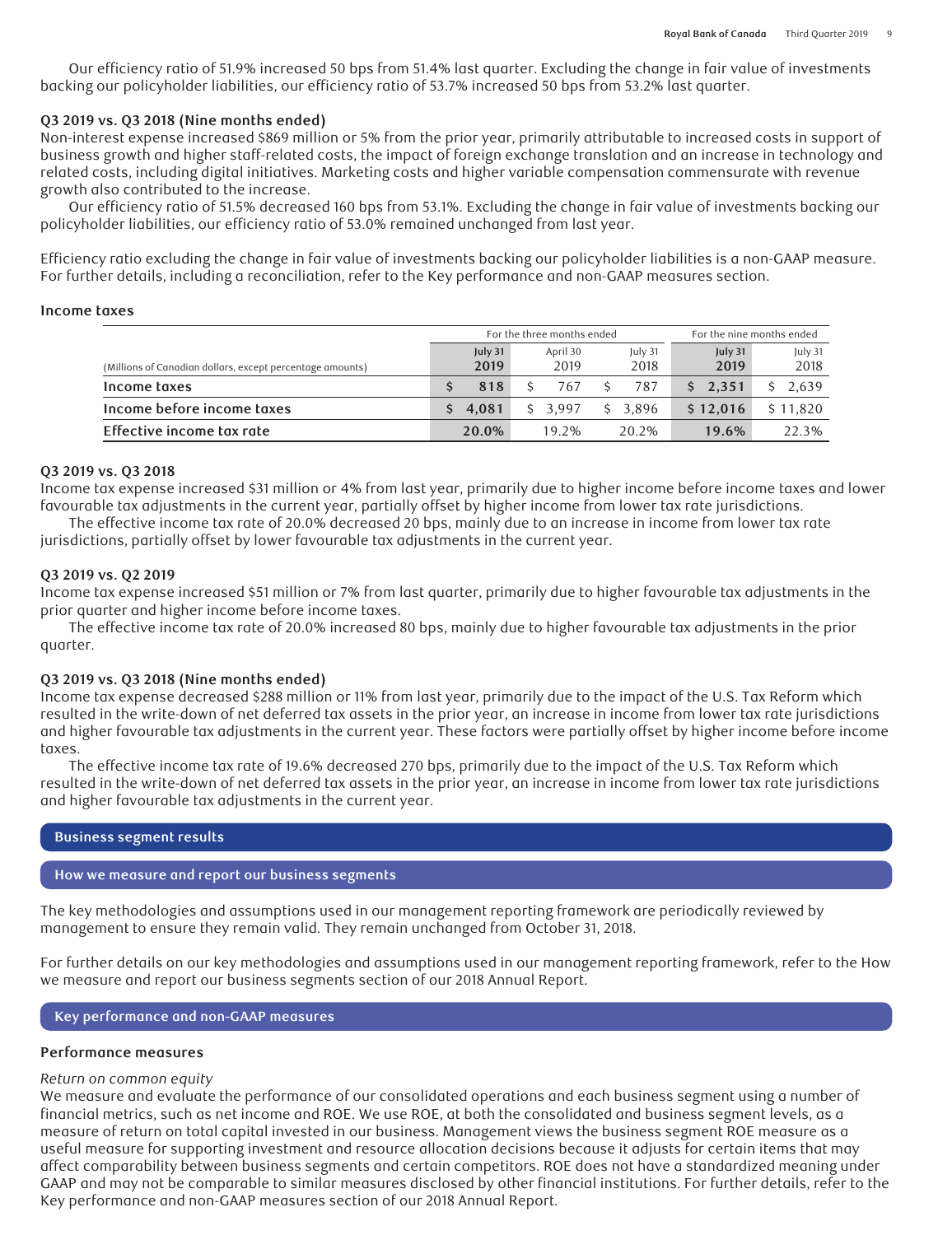#### The following table provides a summary of our ROE calculations:

|                                                                                       | For the three months ended                 |                      |                     |                                             |                               |                           |                       |                      |                 |  |  |
|---------------------------------------------------------------------------------------|--------------------------------------------|----------------------|---------------------|---------------------------------------------|-------------------------------|---------------------------|-----------------------|----------------------|-----------------|--|--|
|                                                                                       |                                            | July 31<br>2019      |                     |                                             |                               |                           |                       |                      |                 |  |  |
| (Millions of Canadian dollars,<br>except percentage amounts)                          | Personal &<br>Commercial<br><b>Banking</b> | Wealth<br>Management | Insurance           | Investor &<br>Treasury<br><b>Services</b>   | Capital<br><b>Markets</b>     | Corporate<br>Support      | Total                 | Total                | Total           |  |  |
| Net income available to<br>common shareholders<br>Total average common equity (1) (2) | 1.644<br>S.<br>23,300                      | 625<br>14,400        | 202<br>\$.<br>2,050 | $\nabla$ S $\triangleright$<br>115<br>3,450 | 633<br><sub>S</sub><br>22,700 | (22)<br><b>S</b><br>9.900 | 3,197<br>S,<br>75,800 | 3.161<br>S<br>74,000 | 3,031<br>69,650 |  |  |
| ROE(3)                                                                                | 28.0%                                      | 17.2%                | 39.2%               | 13.2%                                       | 11.1%                         | n.m.                      | 16.7%                 | 17.5%                | 17.3%           |  |  |

|                                                                                       | For the nine months ended                  |                               |              |                                           |                             |                      |                                 |                       |  |  |  |
|---------------------------------------------------------------------------------------|--------------------------------------------|-------------------------------|--------------|-------------------------------------------|-----------------------------|----------------------|---------------------------------|-----------------------|--|--|--|
|                                                                                       |                                            | July 31<br>2019               |              |                                           |                             |                      |                                 |                       |  |  |  |
| (Millions of Canadian dollars,<br>except percentage amounts)                          | Personal &<br>Commercial<br><b>Banking</b> | Wealth<br>Management          | Insurance    | Investor &<br>Treasury<br><b>Services</b> | Capital<br><b>Markets</b>   | Corporate<br>Support | Total                           | Total                 |  |  |  |
| Net income available to<br>common shareholders<br>Total average common equity (1) (2) | 4.716<br>S.<br>23,100                      | $1.781 \;$ \$<br>S.<br>14,250 | 518<br>1,950 | 420<br>S.<br>3,500                        | $2,019$ \$<br>\$.<br>22,900 | $-$<br>8,750         | 9,454<br><sub>S</sub><br>74,450 | 8.939<br>S.<br>68,000 |  |  |  |
| ROE(3)                                                                                | 27.3%                                      | 16.7%                         | 35.6%        | 16.0%                                     | 11.8%                       | n.m.                 | 17.0%                           | 17.6%                 |  |  |  |

(1) Total average common equity represents rounded figures.

(2) The amounts for the segments are referred to as attributed capital.<br>
(3) ROE is based on actual balances of average common equity before

ROE is based on actual balances of average common equity before rounding.

n.m. not meaningful

#### **Non-GAAP measures**

We believe that certain non-GAAP measures described below are more reflective of our ongoing operating results and provide readers with a better understanding of management's perspective on our performance. These measures enhance the comparability of our financial performance for the three and nine months ended July 31, 2019 with the corresponding period in the prior year and the three months ended April 30, 2019, as well as, in the case of economic profit, measure relative contribution to shareholder value. Non-GAAP measures do not have a standardized meaning under GAAP and may not be comparable to similar measures disclosed by other financial institutions.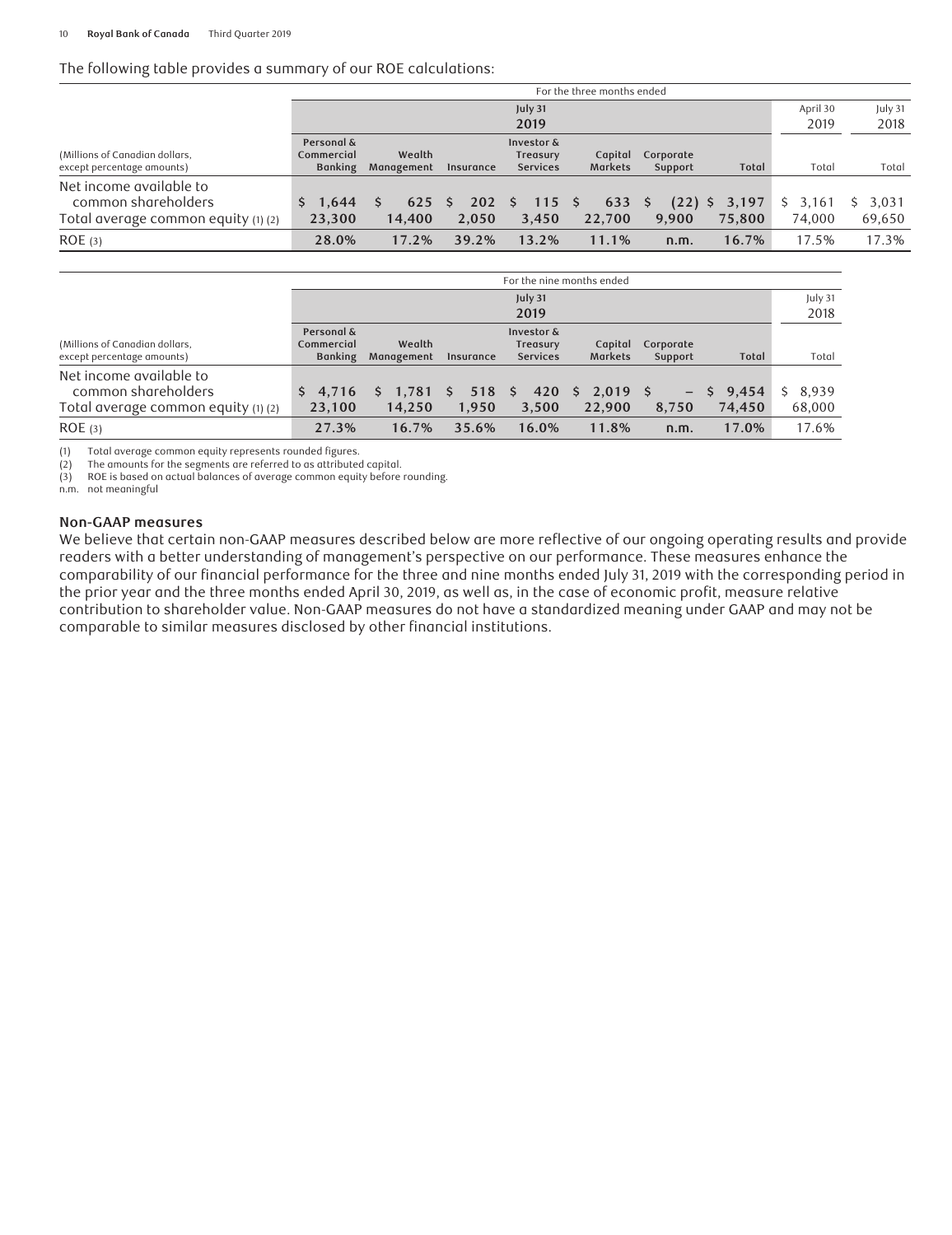The following discussion describes the non-GAAP measures we use in evaluating our operating results.

#### *Economic profit*

Economic profit is net income excluding the after-tax effect of amortization of other intangibles less a capital charge for use of attributed capital. It measures the return generated by our businesses in excess of our cost of shareholders' equity, thus enabling users to identify relative contributions to shareholder value.

The capital charge includes a charge for common equity and preferred shares. For 2019, our cost of common equity remains unchanged at 8.5%.

#### **Economic profit**

|                                                                                                             |                                            |                      |             |                                           | For the three months ended |                      |                   |                      |                      |
|-------------------------------------------------------------------------------------------------------------|--------------------------------------------|----------------------|-------------|-------------------------------------------|----------------------------|----------------------|-------------------|----------------------|----------------------|
|                                                                                                             |                                            |                      |             | July 31<br>2019                           |                            |                      |                   | April 30<br>2019     | July 31<br>2018      |
| (Millions of Canadian dollars)                                                                              | Personal &<br>Commercial<br><b>Banking</b> | Wealth<br>Management | Insurance   | Investor &<br>Treasury<br><b>Services</b> | Capital<br>Markets         | Corporate<br>Support | Total             | Total                | Total                |
| Net income<br>add: Non-controlling interests<br>After-tax effect<br>of amortization<br>of other intangibles | 1,664<br>S.<br>4                           | \$639<br>(1)<br>43   | \$204       | 118<br>Ś.                                 | \$653                      | \$<br>(15)           | 3,263<br>S.<br>49 | \$3,230<br>(4)<br>56 | \$3,109<br>(8)<br>55 |
| Adjusted net income<br>less: Capital charge                                                                 | 1,668<br>S.<br>520                         | \$681<br>322         | \$204<br>45 | 120<br>Ś.<br>76                           | \$653<br>505               | \$.<br>(14)<br>222   | \$3,312<br>1,690  | \$3,282<br>1.600     | \$3,156<br>1,564     |
| Economic profit (loss)                                                                                      | \$1,148                                    | \$359                | 159<br>S.   | 44<br>\$                                  | \$148                      | \$ (236)             | 1,622<br>S.       | \$1,682              | \$1,592              |

|                                                                                                             |                                            |                       |                  | For the nine months ended                 |                           |                      |                           |                        |
|-------------------------------------------------------------------------------------------------------------|--------------------------------------------|-----------------------|------------------|-------------------------------------------|---------------------------|----------------------|---------------------------|------------------------|
|                                                                                                             |                                            |                       |                  | July 31<br>2019                           |                           |                      |                           | July 31<br>2018        |
| (Millions of Canadian dollars)                                                                              | Personal &<br>Commercial<br><b>Banking</b> | Wealth<br>Management  | Insurance        | Investor &<br>Treasury<br><b>Services</b> | Capital<br><b>Markets</b> | Corporate<br>Support | Total                     | Total                  |
| Net income<br>add: Non-controlling interests<br>After-tax effect<br>of amortization<br>of other intangibles | 4,784<br>\$<br>(5)<br>9                    | \$1,821<br>(1)<br>143 | 524<br>S.        | \$430                                     | \$2,082                   | 24<br>Ś              | 9,665<br>S.<br>(6)<br>159 | \$9,181<br>(28)<br>164 |
| Adjusted net income<br>less: Capital charge                                                                 | 4.788<br>S.<br>1,533                       | 1.963<br>S.<br>944    | 524<br>S.<br>129 | \$437<br>233                              | \$2.082<br>1.517          | \$.<br>24<br>583     | \$9,818<br>4.939          | \$9,317<br>4,537       |
| Economic profit (loss)                                                                                      | \$3,255                                    | \$1,019               | \$395            | \$204                                     | 565<br>$\mathsf{S}$       | (559)<br>S.          | 4,879<br>\$               | \$4,780                |

*Results excluding specified item*

• For the nine months ended July 31, 2017, our share of a gain related to the sale by our payment processing joint venture Moneris of its U.S. operations to Vantiv, Inc., which was \$212 million (before- and after-tax) and recorded in Canadian Banking.

There were no specified items for the three months ended July 31, 2019, April 30, 2019, and July 31, 2018, or for the nine months ended July 31, 2019 and July 31, 2018.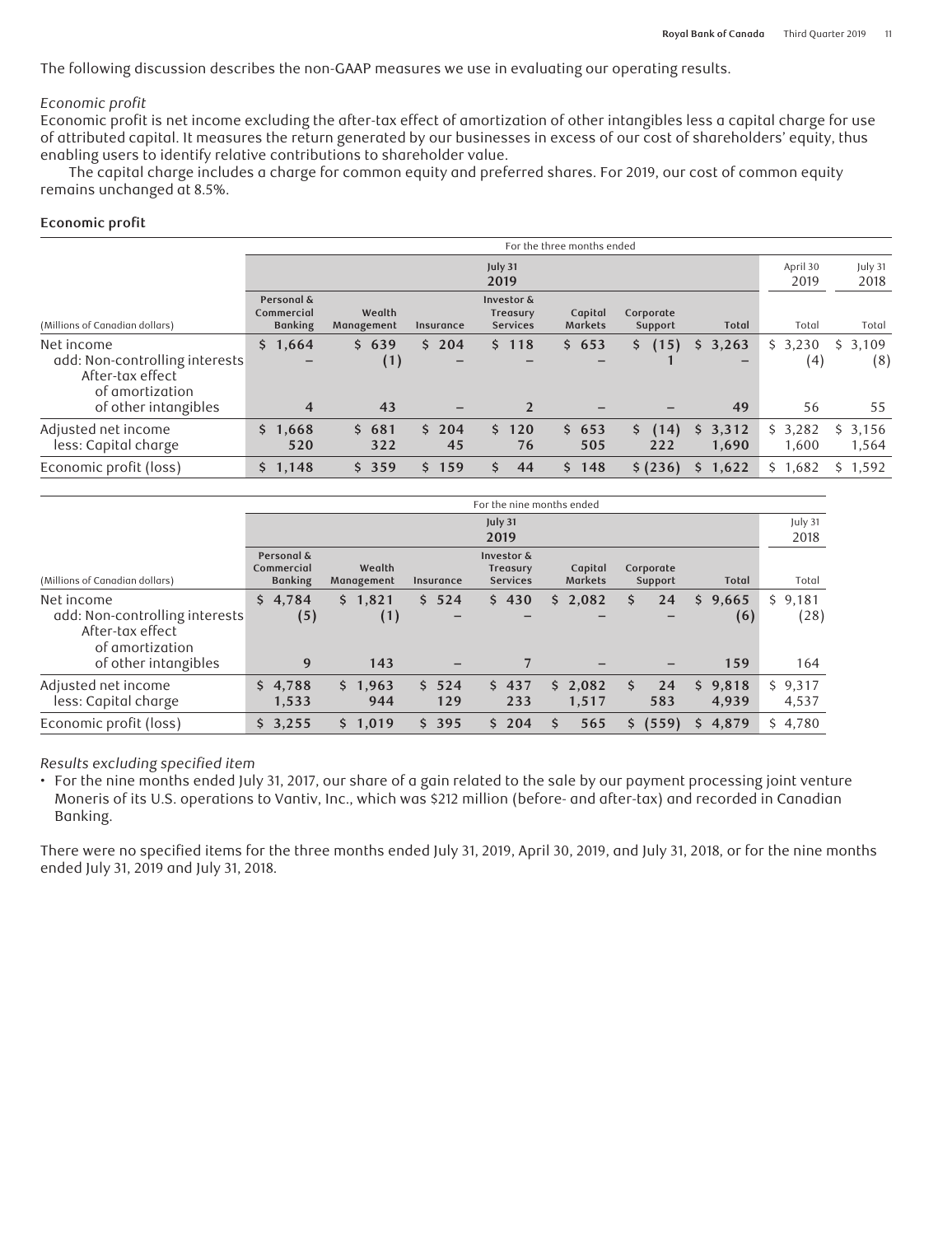#### 12 **Royal Bank of Canada** Third Quarter 2019

The following table provides calculations of our Canadian Banking results and measures excluding the specified item for the nine months ended July 31, 2017 for the purpose of calculating the adjusted operating leverage ratio for the nine months ended July 31, 2018, which is a non-GAAP measure:

#### **Canadian Banking**

|                                                           |     |          | For the nine months ended |             |
|-----------------------------------------------------------|-----|----------|---------------------------|-------------|
|                                                           |     |          | July 31                   |             |
|                                                           |     |          | 2017                      |             |
|                                                           |     |          | Item excluded             |             |
|                                                           |     |          | Gain related to           |             |
|                                                           |     | As       | the sale by               |             |
| (Millions of Canadian dollars, except percentage amounts) |     | reported | Moneris (1)               | Adjusted    |
| Total revenue                                             | \$  | 11,111   | \$ (212)                  | \$10,899    |
| PCL                                                       |     | 765      |                           | 765         |
| Non-interest expense                                      |     | 4,738    | -                         | 4,738       |
| Net income before income taxes                            | \$. | 5,608    | (212)<br>\$.              | \$<br>5,396 |
| Net income                                                | \$. | 4,211    | (212)<br>\$.              | \$<br>3,999 |
| Other information                                         |     |          |                           |             |
| Non-interest expense                                      | \$  | 4,738    | \$<br>$\qquad \qquad -$   | \$<br>4,738 |
| Total revenue                                             |     | 11,111   | (212)                     | 10,899      |
| Efficiency ratio                                          |     | 42.6%    |                           | 43.5%       |
| Revenue growth rate                                       |     | 6.5%     |                           | 4.5%        |
| Non-interest expense growth rate                          |     | 3.8%     |                           | 3.8%        |
| Operating leverage                                        |     | 2.7%     |                           | 0.7%        |

(1) Includes foreign currency translation.

### *Efficiency ratio excluding the change in fair value of investments in Insurance*

Our efficiency ratio is impacted by the change in fair value of investments backing our policyholder liabilities, which is reported in revenue and largely offset in PBCAE.

The following table provides calculations of our consolidated efficiency ratio excluding the change in fair value of investments backing our policyholder liabilities:

|                                                              |                   |                                                                                        |                             | For the three months ended |                                                                                        |                 |                   |                                                                                        |                   |  |  |
|--------------------------------------------------------------|-------------------|----------------------------------------------------------------------------------------|-----------------------------|----------------------------|----------------------------------------------------------------------------------------|-----------------|-------------------|----------------------------------------------------------------------------------------|-------------------|--|--|
|                                                              |                   | July 31<br>2019                                                                        |                             |                            | April 30<br>2019                                                                       |                 | July 31<br>2018   |                                                                                        |                   |  |  |
|                                                              |                   | Item excluded                                                                          |                             |                            | Item excluded                                                                          |                 |                   | Item excluded                                                                          |                   |  |  |
| (Millions of Canadian dollars,<br>except percentage amounts) |                   | Change in fair value of<br>investments backing<br>As reported policyholder liabilities | Adjusted                    |                            | Change in fair value of<br>investments backing<br>As reported policyholder ligbilities | Adjusted        |                   | Change in fair value of<br>investments backing<br>As reported policyholder liabilities | Adjusted          |  |  |
| Total revenue<br>Non-interest expense                        | \$11.544<br>5,992 |                                                                                        | \$ (385) \$ 11,159<br>5.992 | \$11,499<br>5,916          | \$ (383) \$<br>$\hspace{0.1mm}-\hspace{0.1mm}$                                         | 11.116<br>5.916 | \$11,025<br>5,858 | \$ (55)                                                                                | \$10,970<br>5,858 |  |  |
| Efficiency ratio                                             | 51.9%             |                                                                                        | 53.7%                       | 51.4%                      |                                                                                        | 53.2%           | 53.1%             |                                                                                        | 53.4%             |  |  |

|                                                              |                    |                                                                                        |                    | For the nine months ended |                                                                                        |                    |
|--------------------------------------------------------------|--------------------|----------------------------------------------------------------------------------------|--------------------|---------------------------|----------------------------------------------------------------------------------------|--------------------|
|                                                              |                    | July 31<br>2019                                                                        |                    |                           |                                                                                        |                    |
|                                                              |                    | Item excluded                                                                          |                    |                           | Item excluded                                                                          |                    |
| (Millions of Canadian dollars,<br>except percentage amounts) |                    | Change in fair value of<br>investments backing<br>As reported policyholder liabilities | Adjusted           |                           | Change in fair value of<br>investments backing<br>As reported policyholder liabilities | Adjusted           |
| Total revenue<br>Non-interest expense                        | \$34,632<br>17,820 | \$(1,015)                                                                              | \$33,617<br>17,820 | \$31,907<br>16,951        | \$93                                                                                   | \$32,000<br>16.951 |
| Efficiency ratio                                             | 51.5%              |                                                                                        | 53.0%              | 53.1%                     |                                                                                        | 53.0%              |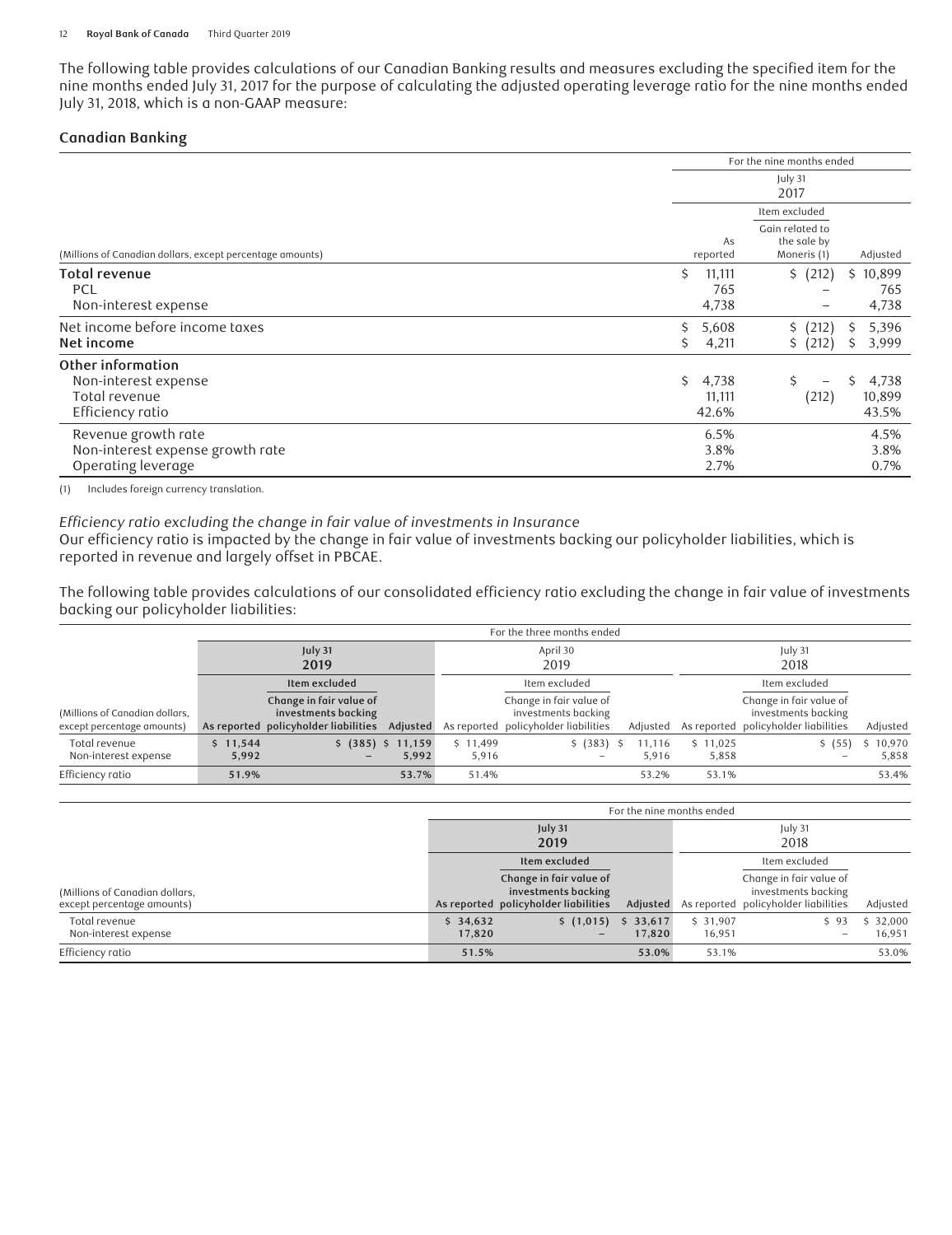|                                                                                  |             | As at or for the three months ended |             | As at or for the nine months ended |           |    |           |  |
|----------------------------------------------------------------------------------|-------------|-------------------------------------|-------------|------------------------------------|-----------|----|-----------|--|
|                                                                                  | July 31     | April 30                            | July 31     |                                    | July 31   |    | July 31   |  |
| (Millions of Canadian dollars, except percentage amounts and as otherwise noted) | 2019        | 2019                                | 2018        |                                    | 2019      |    | 2018      |  |
| Net interest income                                                              | \$<br>3,221 | \$<br>3,060                         | \$<br>3,001 | \$                                 | 9,415     | \$ | 8,709     |  |
| Non-interest income                                                              | 1,325       | 1,273                               | 1,283       |                                    | 3,882     |    | 3,843     |  |
| <b>Total revenue</b>                                                             | 4,546       | 4,333                               | 4,284       |                                    | 13,297    |    | 12,552    |  |
| PCL on performing assets                                                         | 15          | 9                                   | 31          |                                    | 59        |    | 90        |  |
| PCL on impaired assets                                                           | 326         | 363                                 | 308         |                                    | 1,002     |    | 866       |  |
| <b>PCL</b>                                                                       | 341         | 372                                 | 339         |                                    | 1,061     |    | 956       |  |
| Non-interest expense                                                             | 1,959       | 1,887                               | 1,910       |                                    | 5,761     |    | 5,539     |  |
| Income before income taxes                                                       | 2,246       | 2,074                               | 2,035       |                                    | 6,475     |    | 6,057     |  |
| Net income                                                                       | \$<br>1,664 | \$<br>1,549                         | \$<br>1,510 | \$                                 | 4,784     | \$ | 4,490     |  |
| Revenue by business                                                              |             |                                     |             |                                    |           |    |           |  |
| Canadian Banking                                                                 | \$<br>4,304 | \$<br>4.099                         | \$<br>4,040 | \$                                 | 12,573    | \$ | 11,838    |  |
| Caribbean & U.S. Banking                                                         | 242         | 234                                 | 244         |                                    | 724       |    | 714       |  |
| Selected balance sheet and other information                                     |             |                                     |             |                                    |           |    |           |  |
| <b>ROE</b>                                                                       | 28.0%       | 27.2%                               | 27.2%       |                                    | 27.3%     |    | 27.9%     |  |
| <b>NIM</b>                                                                       | 2.86%       | 2.85%                               | 2.80%       |                                    | 2.85%     |    | 2.77%     |  |
| Efficiency ratio                                                                 | 43.1%       | 43.5%                               | 44.6%       |                                    | 43.3%     |    | 44.1%     |  |
| Operating leverage                                                               | 3.5%        | 2.4%                                | 3.3%        |                                    | 1.9%      |    | 1.6%      |  |
| Effective income tax rate                                                        | 25.9%       | 25.3%                               | 25.8%       |                                    | 26.1%     |    | 25.9%     |  |
| Average total earning assets, net                                                | \$447,200   | \$440,300                           | \$425,900   |                                    | \$441,600 |    | \$420,300 |  |
| Average loans and acceptances, net                                               | 449,500     | 441,900                             | 426,500     |                                    | 443,200   |    | 420,800   |  |
| Average deposits                                                                 | 396,300     | 389,000                             | 363,100     |                                    | 389,200   |    | 359,400   |  |
| AUA(1)                                                                           | 282,200     | 283,300                             | 276,700     |                                    | 282,200   |    | 276,700   |  |
| Average AUA                                                                      | 280,600     | 277,900                             | 274,800     |                                    | 274,100   |    | 270,700   |  |
| PCL on impaired loans as a % of average net loans                                |             |                                     |             |                                    |           |    |           |  |
| and acceptances                                                                  | 0.29%       | 0.34%                               | 0.25%       |                                    | 0.30%     |    | 0.26%     |  |
| Other selected information - Canadian Banking                                    |             |                                     |             |                                    |           |    |           |  |
| Net income                                                                       | \$<br>1,609 | \$<br>1,460                         | \$<br>1,491 | \$                                 | 4,613     | \$ | 4,397     |  |
| <b>NIM</b>                                                                       | 2.80%       | 2.80%                               | 2.74%       |                                    | 2.80%     |    | 2.72%     |  |
| Efficiency ratio                                                                 | 41.5%       | 42.0%                               | 42.2%       |                                    | 41.7%     |    | 42.1%     |  |
| Operating leverage                                                               | 1.7%        | 1.7%                                | 5.0%        |                                    | 1.1%      |    | 1.3%      |  |
| Operating leverage adjusted (2)                                                  | n.a.        | n.a.                                | n.a.        |                                    | n.a.      |    | 3.4%      |  |
| Effective income tax rate                                                        | 26.4%       | 26.2%                               | 26.1%       |                                    | 26.3%     |    | 26.0%     |  |

(1) AUA represents period-end spot balances and includes securitized residential mortgages and credit card loans as at July 31, 2019 of \$15.7 billion and \$8.3 billion, respectively (April 30, 2019 – \$16.2 billion and \$8.3 billion; July 31, 2018 – \$16.8 billion and \$9.8 billion).

(2) This is a non-GAAP measure. The nine months ended July 31, 2018 operating leverage of 1.3% in Canadian Banking was impacted by our share of the gain related to the sale of the U.S. operations of Moneris of \$212 million (before- and after-tax) in Q1 2017, which was a specified item. For further details, including a reconciliation, refer to the Key performance and non-GAAP measures section. The nine months ended July 31, 2018 revenue and expense growth rates in Canadian Banking were 6.5% and 5.2%, respectively. Excluding our share of the gain as noted above, the nine months ended July 31, 2018 adjusted revenue growth rate was 8.6%. n.a. not applicable

# **Financial performance**

# **Q3 2019 vs. Q3 2018**

Net income increased \$154 million or 10% from last year, mainly due to average volume growth of 7% and higher spreads in

Canadian Banking. These factors were partially offset by an increase in staff related costs as well as technology and related costs. Total revenue increased \$262 million or 6%.

Canadian Banking revenue increased \$264 million or 7% compared to last year, largely reflecting average volume growth of 5% in loans and 10% in deposits and improved spreads, as well as higher service charges.

Caribbean & U.S. Banking revenue decreased \$2 million or 1% compared to last year.

Net interest margin was up 6 bps, mainly due to improved spreads on deposits in Canadian Banking, reflecting higher interest rates, partially offset by the impact of competitive pricing pressures.

PCL increased \$2 million or 1%. PCL on impaired loans ratio increased 4 bps. For further details, refer to Credit quality performance in the Credit risk section.

Non-interest expense increased \$49 million or 3%, primarily attributable to an increase in staff related costs as well as technology and related costs, including digital initiatives.

# **Q3 2019 vs. Q2 2019**

Net income increased \$115 million or 7% from last quarter, reflecting average volume growth of 2% in Canadian Banking, three more days in the quarter and lower PCL. An increase in service charges and higher balances driving higher mutual fund distribution fees also contributed to the increase. These factors were partially offset by higher staff related costs.

Net interest margin was up 1 bp.

# **Q3 2019 vs. Q3 2018 (Nine months ended)**

Net income increased \$294 million or 7% from last year, reflecting average volume growth of 7% and higher spreads. These factors were partially offset by an increase in PCL, and higher staff related costs.

Total revenue increased \$745 million or 6% from last year, mainly driven by average volume growth of 5% in loans and 8% in deposits. Improved spreads on deposits reflecting higher interest rates, partially offset by the impact of competitive pricing pressures, also contributed to the increase.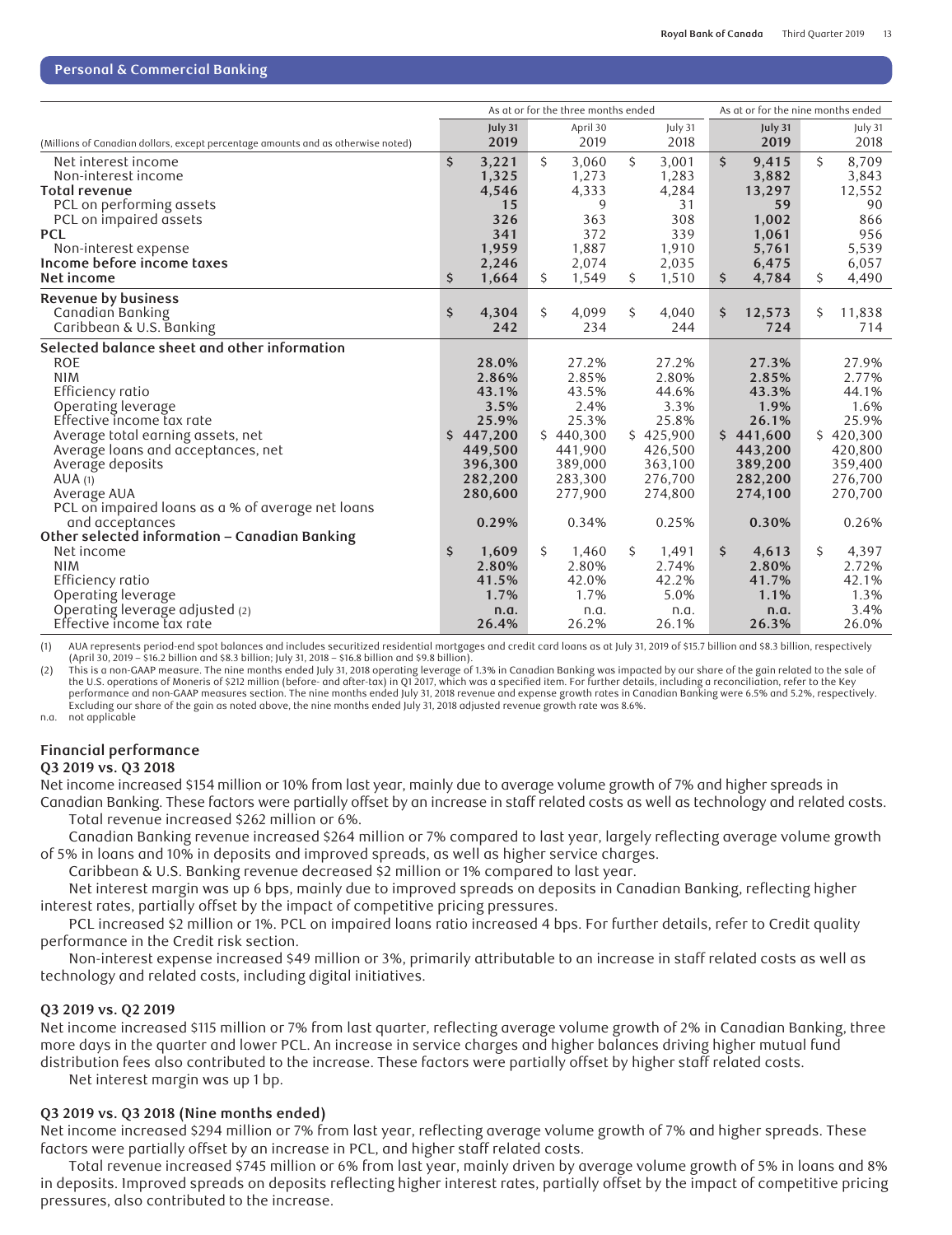PCL increased \$105 million or 11%, reflecting higher provisions on impaired loans in our commercial portfolios in Canadian Banking, partially offset by lower provisions on performing assets. PCL on impaired loans ratio increased 4 bps. For further details, refer to Credit quality performance in the Credit risk section.

Non-interest expense increased \$222 million or 4%, largely reflecting an increase in staff related costs, technology and related costs, including digital initiatives, and marketing costs.

#### **Wealth Management**

|                                                      |              | As at or for the three months ended |                        | As at or for the nine months ended |                             |  |  |  |  |
|------------------------------------------------------|--------------|-------------------------------------|------------------------|------------------------------------|-----------------------------|--|--|--|--|
| (Millions of Canadian dollars, except number of,     | July 31      | April 30                            | July 31                | July 31                            | July 31                     |  |  |  |  |
| percentage amounts and as otherwise noted)           | 2019         | 2019                                | 2018                   | 2019                               | 2018                        |  |  |  |  |
| Net interest income                                  | \$<br>773    | \$<br>731                           | \$<br>679              | \$<br>2,248                        | $\mathsf{\hat{S}}$<br>1,923 |  |  |  |  |
| Non-interest income                                  |              |                                     |                        |                                    |                             |  |  |  |  |
| Fee-based revenue                                    | 1,740        | 1,663                               | 1,626                  | 5,117                              | 4,785                       |  |  |  |  |
| Transaction and other revenue                        | 516          | 585                                 | 493                    | 1,591                              | 1,478                       |  |  |  |  |
| <b>Total revenue</b>                                 | 3,029        | 2,979                               | 2,798                  | 8,956                              | 8,186                       |  |  |  |  |
| PCL on performing assets                             | 10           | 13                                  | 12                     | 38                                 | (16)                        |  |  |  |  |
| PCL on impaired assets                               | 17           | 17                                  | (9)                    | 45                                 | (3)                         |  |  |  |  |
| <b>PCL</b>                                           | 27           | 30                                  | 3                      | 83                                 | (19)                        |  |  |  |  |
| Non-interest expense                                 | 2,183        | 2,204                               | 2,059                  | 6,551                              | 6,009                       |  |  |  |  |
| Income before income taxes                           | 819          | 745                                 | 736                    | 2,322                              | 2,196                       |  |  |  |  |
| Net income                                           | \$<br>639    | \$<br>585                           | 578<br>\$              | \$<br>1,821                        | \$<br>1,712                 |  |  |  |  |
| <b>Revenue by business</b>                           |              |                                     |                        |                                    |                             |  |  |  |  |
| Canadian Wealth Management                           | \$<br>821    | \$<br>808                           | $\mathsf{S}$<br>761    | \$<br>2,471                        | $\mathsf{S}$<br>2,252       |  |  |  |  |
| U.S. Wealth Management (including City National)     | 1,546        | 1,539                               | 1,435                  | 4,556                              | 4,074                       |  |  |  |  |
| U.S. Wealth Management (including City National)     |              |                                     |                        |                                    |                             |  |  |  |  |
| (US\$ millions)                                      | 1,168        | 1,155                               | 1,101                  | 3,426                              | 3,178                       |  |  |  |  |
| Global Asset Management                              | 567          | 538                                 | 507                    | 1,648                              | 1,579                       |  |  |  |  |
| International Wealth Management                      | 95           | 94                                  | 95                     | 281                                | 281                         |  |  |  |  |
| Selected balance sheet and other information         |              |                                     |                        |                                    |                             |  |  |  |  |
| <b>ROE</b>                                           | 17.2%        | 16.5%                               | 16.4%                  | 16.7%                              | 16.5%                       |  |  |  |  |
| <b>NIM</b>                                           | 3.59%        | 3.66%                               | 3.56%                  | 3.63%                              | 3.43%                       |  |  |  |  |
| Pre-tax margin (1)                                   | 27.0%        | 25.0%                               | 26.3%                  | 25.9%                              | 26.8%                       |  |  |  |  |
| Number of advisors (2)                               | 5,222        | 5,176                               | 4,970                  | 5,222                              | 4,970                       |  |  |  |  |
| Average total earning assets, net                    | 85,500<br>\$ | \$<br>81,900                        | $\mathsf{S}$<br>75,700 | \$<br>82,700                       | \$<br>74.900                |  |  |  |  |
| Average loans and acceptances, net                   | 64,400       | 62,200                              | 57,000                 | 62,600                             | 54,800                      |  |  |  |  |
| Average deposits                                     | 95,300       | 93,000                              | 91,700                 | 94,200                             | 92,500                      |  |  |  |  |
| AUA(3)                                               | 1,050,800    | 1,050,900                           | 985,800                | 1,050,800                          | 985,800                     |  |  |  |  |
| U.S. Wealth Management (including City National) (3) | 538,800      | 537,200                             | 487,900                | 538,800                            | 487,900                     |  |  |  |  |
| U.S. Wealth Management (including City National)     |              |                                     |                        |                                    |                             |  |  |  |  |
| (US\$ millions) (3)                                  | 408,100      | 400.900                             | 375,200                | 408,100                            | 375.200                     |  |  |  |  |
| AUM(3)                                               | 738,300      | 726,600                             | 680,500                | 738,300                            | 680,500                     |  |  |  |  |
| Average AUA                                          | 1,039,700    | 1,027,300                           | 975,600                | 1,017,800                          | 953,800                     |  |  |  |  |
| Average AUM (4)                                      | 729,300      | 712,200                             | 673,800                | 705,500                            | 659,300                     |  |  |  |  |
| PCL on impaired loans as a % of average net loans    |              |                                     |                        |                                    |                             |  |  |  |  |
| and acceptances                                      | 0.11%        | 0.12%                               | $(0.06)$ %             | 0.10%                              | $(0.01)$ %                  |  |  |  |  |

| Estimated impact of U.S. dollar, British pound and                          |             | For the three<br>months ended |                  |  |  |
|-----------------------------------------------------------------------------|-------------|-------------------------------|------------------|--|--|
| Euro translation on key income statement items                              | Q3 2019 vs. | Q3 2019 vs.                   | Q3 2019 vs.      |  |  |
| (Millions of Canadian dollars, except percentage amounts)                   | Q3 2018     | Q <sub>2</sub> 2019           | Q3 2018          |  |  |
| Increase (decrease):<br>Total revenue<br>Non-interest expense<br>Net income | 4           | \$(15)<br>12)<br>(2)          | 147<br>116<br>24 |  |  |
| Percentage change in average U.S. dollar equivalent of C\$1.00              | (2)%        | $-$ %                         | (4)%             |  |  |
| Percentage change in average British pound equivalent of C\$1.00            | 4%          | 5%                            | 2%               |  |  |
| Percentage change in average Euro equivalent of C\$1.00                     | 3%          | $1\%$                         | 2%               |  |  |

(1) Pre-tax margin is defined as Income before income taxes divided by Total revenue.

(2) Represents client-facing advisors across all our Wealth Management businesses.

(3) Represents period-end spot balances.

(4) Amounts in the prior year have been revised from those previously presented.

#### **Financial performance Q3 2019 vs. Q3 2018**

Net income increased \$61 million or 11%, primarily attributable to higher average fee-based client assets and an increase in net interest income. These factors were partially offset by higher costs in support of business growth, and higher variable compensation commensurate with revenue growth.

Total revenue increased \$231 million or 8%.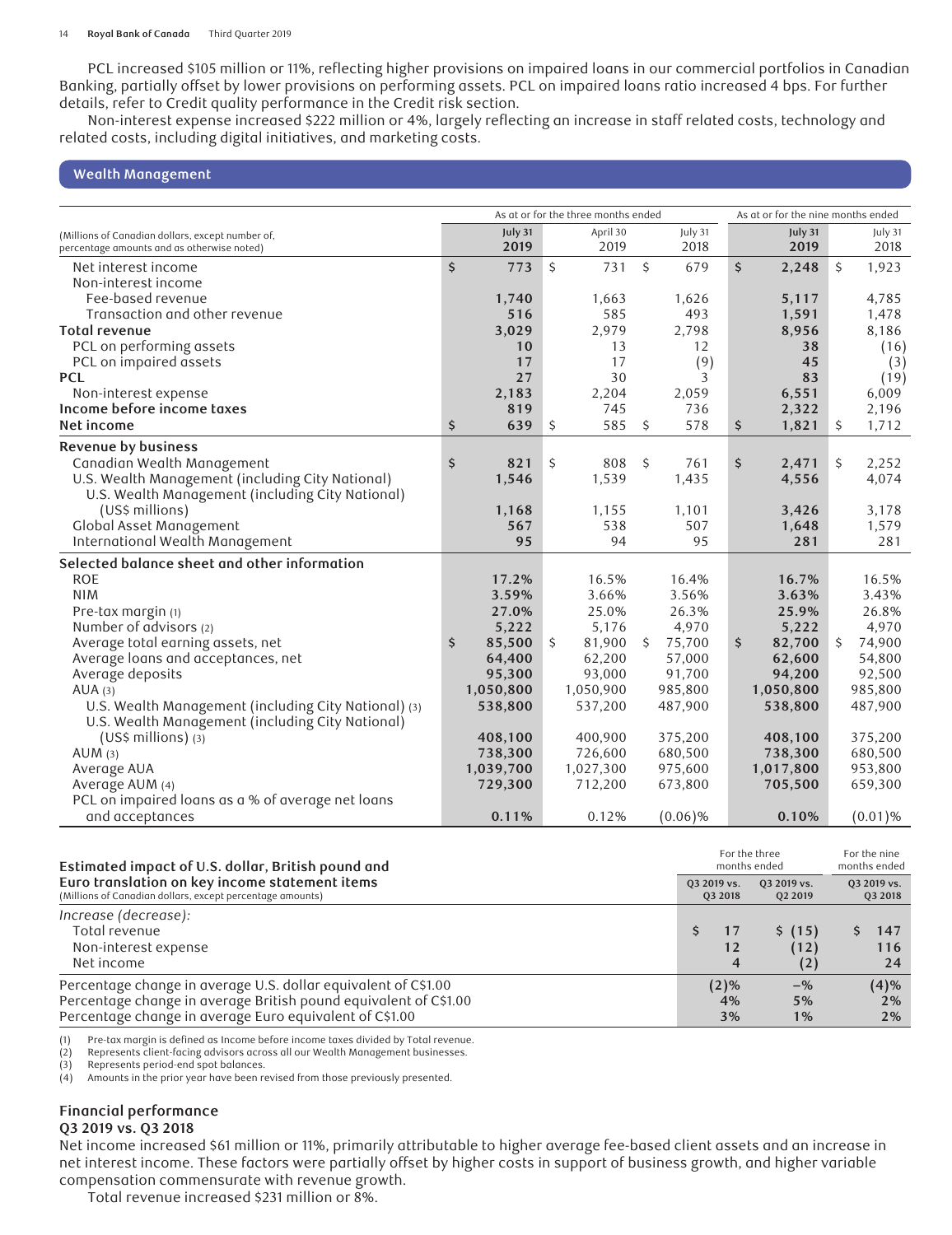Canadian Wealth Management revenue increased \$60 million or 8%, primarily due to higher average fee-based client assets reflecting net sales and market appreciation.

U.S. Wealth Management (including City National) revenue increased \$111 million or 8%. In U.S. dollars, revenue increased \$67 million or 6%, primarily attributable to an increase in net interest income due to average volume growth, and higher average fee-based client assets reflecting net sales and market appreciation. These factors were partially offset by a gain in the prior year related to the sale of a mutual fund product and transfer of its associated team.

Global Asset Management revenue increased \$60 million or 12%, primarily due to higher average fee-based client assets reflecting market appreciation and net sales. In addition, the prior year included a loss on an investment in an international asset management joint venture.

PCL increased \$24 million, largely on our impaired assets in U.S. Wealth Management (including City National Bank), mainly in a few accounts. PCL on impaired loans ratio increased 17 bps. For further details, refer to Credit quality performance in the Credit risk section.

Non-interest expense increased \$124 million or 6%, primarily due to increased costs in support of business growth mainly reflecting higher staff-related costs, and higher variable compensation commensurate with revenue growth.

#### **Q3 2019 vs. Q2 2019**

Net income increased \$54 million or 9%, primarily reflecting higher average fee-based client assets driven by net sales and market appreciation, and an increase in net interest income mainly due to average volume growth and three more days in the quarter. These factors were partially offset by higher variable compensation commensurate with revenue growth, and the net change in the fair value of our U.S. share-based compensation plans.

#### **Q3 2019 vs. Q3 2018 (Nine months ended)**

Net income increased \$109 million or 6% from a year ago, primarily reflecting an increase in net interest income, and higher average fee-based client assets. These factors were partially offset by increased costs in support of business growth, higher variable compensation commensurate with revenue growth, and higher PCL.

Total revenue increased \$770 million or 9%, mainly due to an increase in net interest income driven by average volume growth and higher interest rates, higher average fee-based client assets reflecting market appreciation and net sales. The impact of foreign exchange translation and the change in the fair value of the hedges related to our U.S. share-based compensation plans, which was largely offset in non-interest expense, also contributed to the increase.

PCL increased \$102 million, primarily in U.S. Wealth Management (including City National). PCL on impaired loans ratio increased 11 bps. For further details, refer to Credit quality performance in the Credit risk section.

Non-interest expense increased \$542 million or 9%, mainly due to increased costs in support of business growth largely reflecting higher staff-related costs, the impact of foreign exchange translation and higher variable compensation commensurate with revenue growth. Higher regulatory costs and the change in the fair value of our U.S. share-based compensation plans, which was largely offset in revenue, also contributed to the increase.

#### **Insurance**

|                                                                                  |                 | As at or for the three months ended | As at or for the nine months ended |                 |                 |  |  |
|----------------------------------------------------------------------------------|-----------------|-------------------------------------|------------------------------------|-----------------|-----------------|--|--|
| (Millions of Canadian dollars, except percentage amounts and as otherwise noted) | July 31<br>2019 | April 30<br>2019                    | July 31<br>2018                    | July 31<br>2019 | July 31<br>2018 |  |  |
| Non-interest income                                                              |                 |                                     |                                    |                 |                 |  |  |
| Net earned premiums                                                              | \$<br>914       | \$<br>964                           | Ś.<br>1,047                        | 3,040<br>Ś      | 2,810<br>\$     |  |  |
| Investment income (1)                                                            | 505             | 515                                 | 181                                | 1,401           | 260             |  |  |
| Fee income                                                                       | 44              | 36                                  | 62                                 | 116             | 170             |  |  |
| <b>Total revenue</b>                                                             | 1,463           | 1,515                               | 1,290                              | 4,557           | 3,240           |  |  |
| Insurance policyholder benefits and claims (1)                                   | 971             | 1,077                               | 856                                | 3,177           | 1,975           |  |  |
| Insurance policyholder acquisition expense                                       | 75              | 83                                  | 69                                 | 254             | 207             |  |  |
| Non-interest expense                                                             | 149             | 150                                 | 153                                | 453             | 443             |  |  |
| Income before income taxes                                                       | 268             | 205                                 | 212                                | 673             | 615             |  |  |
| Net income                                                                       | \$<br>204       | 154<br>S                            | 158<br>S.                          | 524<br>\$       | 457<br>\$       |  |  |
| Revenue by business                                                              |                 |                                     |                                    |                 |                 |  |  |
| Canadian Insurance                                                               | \$<br>991       | \$1,004                             | S.<br>746                          | 3,034<br>S.     | Ś.<br>1,677     |  |  |
| International Insurance                                                          | 472             | 511                                 | 544                                | 1,523           | 1,563           |  |  |
| Selected balances and other information                                          |                 |                                     |                                    |                 |                 |  |  |
| <b>ROE</b>                                                                       | 39.2%           | 32.4%                               | 32.1%                              | 35.6%           | 32.3%           |  |  |
| Premiums and deposits (2)                                                        | \$1,079         | \$1,106                             | \$1,197                            | 3,499<br>Ŝ.     | 3,273<br>\$     |  |  |
| Fair value changes on investments backing policyholder liabilities (1)           | 385             | 383                                 | 55                                 | 1,015           | (93)            |  |  |

actuarial liabilities are predominantly fixed income assets designated as FVTPL. Consequently, changes in the fair values of these assets are recorded in the Consolidated Statements of Income and are largely offset by changes in the fair value of the actuarial liabilities, the impact of which is reflected in Insurance policyholder benefits, claims and acquisition expense.

(2) Premiums and deposits include premiums on risk-based insurance and annuity products, and individual and group segregated fund deposits, consistent with insurance industry practices.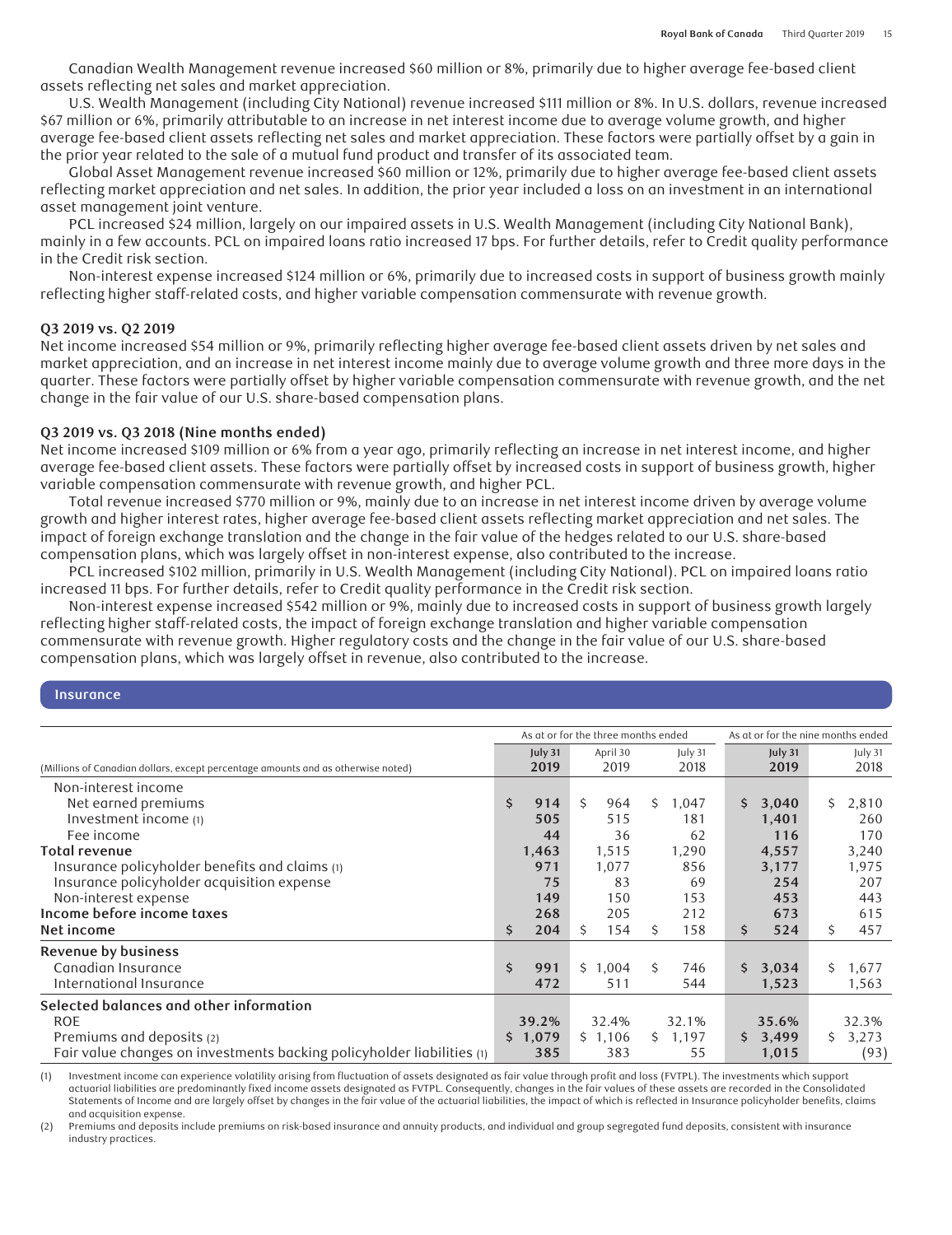# **Financial performance**

#### **Q3 2019 vs. Q3 2018**

Net income increased \$46 million or 29% from a year ago, primarily reflecting higher favourable investment-related experience and the impact of new longevity reinsurance contracts. These factors were partially offset by higher disability and life retrocession claims costs and favourable reinsurance contract renegotiations in the prior year.

Total revenue increased \$173 million or 13%.

Canadian Insurance revenue increased \$245 million or 33%, primarily due to the change in fair value of investments backing our policyholder liabilities, partially offset by lower group annuity sales, both of which are largely offset in PBCAE as indicated below.

International Insurance revenue decreased \$72 million or 13%, mainly due to the change in the fair value of investments backing our policyholder liabilities, which is largely offset in PBCAE as indicated below.

PBCAE increased \$121 million or 13%, mainly reflecting the change in fair value of investments backing our policyholder liabilities, higher disability and life retrocession claims costs, and favourable reinsurance contract renegotiations in the prior year. These factors were partially offset by lower group annuity sales, higher favourable investment-related experience, and the impact of new longevity reinsurance contracts.

Non-interest expense decreased \$4 million or 3%, largely reflecting reduced costs associated with efficiencies driven by technology investments, partially offset by increased costs in support of sales and client service activities.

#### **Q3 2019 vs. Q2 2019**

Net income increased \$50 million or 32%, mainly due to higher favourable investment-related experience and the impact of new longevity reinsurance contracts. These factors were partially offset by favourable reinsurance contract renegotiations in the prior quarter.

#### **Q3 2019 vs. Q3 2018 (Nine months ended)**

**Investor & Treasury Services**

Net income increased \$67 million or 15% from a year ago, primarily reflecting higher favourable reinsurance contract renegotiations.

Total revenue increased \$1,317 million or 41% compared to the prior year, mainly reflecting the change in fair value of investments backing our policyholder liabilities and business growth, including higher group annuity sales, both of which are largely offset in PBCAE as indicated below.

PBCAE increased \$1,249 million or 57%, mainly reflecting the change in fair value of investments backing our policyholder liabilities, and business growth, including group annuity sales. These factors were partially offset by higher favourable reinsurance contract renegotiations.

Non-interest expense increased \$10 million or 2%, largely reflecting increased costs in support of sales and client service activities.

|                                                   |               |    | As at or for the three months ended |    |           | As at or for the nine months ended |    |           |
|---------------------------------------------------|---------------|----|-------------------------------------|----|-----------|------------------------------------|----|-----------|
| (Millions of Canadian dollars,                    | July 31       |    | April 30                            |    | July 31   | July 31                            |    | July 31   |
| except percentage amounts and as otherwise noted) | 2019          |    | 2019                                |    | 2018      | 2019                               |    | 2018      |
| Net interest income                               | \$<br>(16)    | \$ | (34)                                | \$ | 32        | \$<br>(81)                         | \$ | 278       |
| Non-interest income                               | 577           |    | 621                                 |    | 588       | 1,860                              |    | 1,689     |
| <b>Total revenue</b>                              | 561           |    | 587                                 |    | 620       | 1,779                              |    | 1,967     |
| PCL                                               |               |    |                                     |    |           |                                    |    |           |
| Non-interest expense                              | 411           |    | 388                                 |    | 416       | 1,217                              |    | 1,196     |
| Income before income taxes                        | 149           |    | 199                                 |    | 203       | 561                                |    | 770       |
| Net income                                        | \$<br>118     | \$ | 151                                 | Ś  | 155       | \$<br>430                          | \$ | 586       |
| Selected balance sheet and other information      |               |    |                                     |    |           |                                    |    |           |
| <b>ROE</b>                                        | 13.2%         |    | 17.4%                               |    | 19.8%     | 16.0%                              |    | 24.9%     |
| Average deposits                                  | \$<br>179,300 | Ŝ. | 173,900                             | Š. | 162,500   | \$<br>175,100                      | Ŝ. | 160,400   |
| Average client deposits                           | 60,100        |    | 58,200                              |    | 60,200    | 59,200                             |    | 58,400    |
| Average wholesale funding deposits                | 119,200       |    | 115,700                             |    | 102,300   | 115,900                            |    | 102,000   |
| AUA(1)                                            | 4,242,100     |    | 4,307,800                           |    | 4,210,600 | 4,242,100                          |    | 4,210,600 |
| Average AUA                                       | 4,290,900     |    | 4,271,000                           |    | 4,276,100 | 4,250,800                          |    | 4,405,000 |
|                                                   |               |    |                                     |    |           |                                    |    |           |

#### **Estimated impact of U.S. dollar, British pound and Euro translation on key income statement items** (Millions of Canadian dollars, except percentage amounts) For the three months ended For the nine months ended **Q3 2019 vs. Q3 2018 Q3 2019 vs. Q2 2019 Q3 2019 vs. Q3 2018** *Increase (decrease):* Total revenue **\$ (6) \$ (5) \$ (14)** Non-interest expense **(5) (4) (13)** Net income **(1) (1) (1)** Percentage change in average U.S. dollar equivalent of C\$1.00 **(2)% –% (4)%** Percentage change in average British pound equivalent of C\$1.00 **4% 5% 2%** Percentage change in average Euro equivalent of C\$1.00<br>(1) Represents period-end spot balances.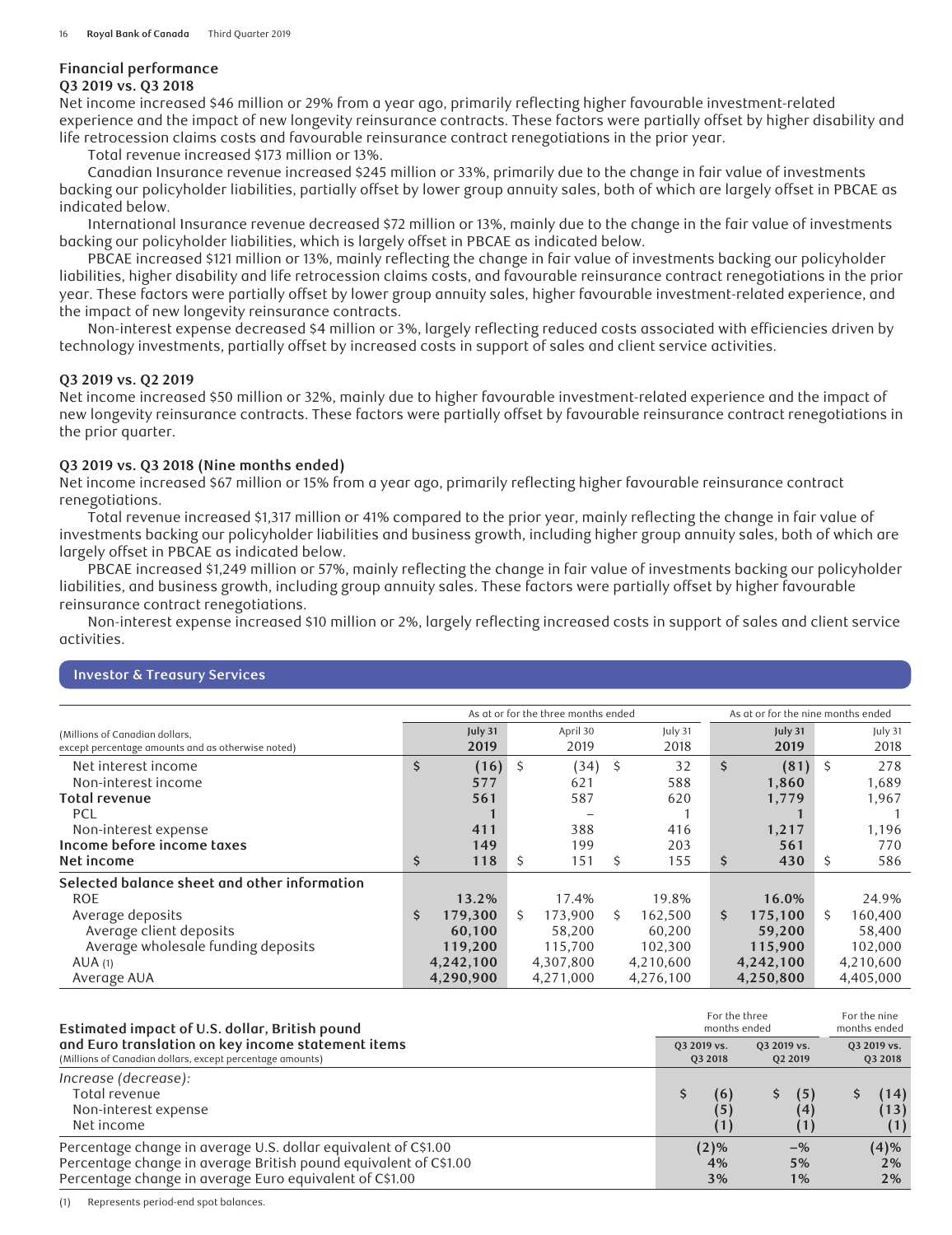#### **Financial performance Q3 2019 vs. Q3 2018**

Net income decreased \$37 million or 24%, primarily due to lower client deposit margins, lower revenue from our asset services business, and lower funding and liquidity revenue.

Total revenue decreased \$59 million or 10%, mainly due to lower client deposit revenue largely driven by margin compression primarily reflecting spread tightening, and lower revenue from our asset services business due to reduced client activity. Lower funding and liquidity revenue driven by lower gains from the disposition of certain securities and the impact of foreign exchange translation also contributed to the decrease.

Non-interest expense decreased \$5 million or 1%.

#### **Q3 2019 vs. Q2 2019**

Net income decreased \$33 million or 22%, primarily due to lower client deposit margins, higher costs in support of efficiency initiatives as well as technology and related costs, and lower funding and liquidity revenue.

#### **Q3 2019 vs. Q3 2018 (Nine months ended)**

Net income decreased \$156 million or 27%, largely due to lower funding and liquidity revenue, lower revenue from our asset services business and higher costs in support of efficiency and technology initiatives.

Total revenue decreased \$188 million or 10%, mainly due to lower funding and liquidity revenue driven by the impact of reduced money market opportunities in the current year and lower gains from the disposition of certain securities. Lower revenue from our asset services business due to challenging market conditions throughout the earlier part of 2019 and lower client activity also contributed to the decrease.

Non-interest expense increased \$21 million or 2%, primarily driven by higher costs in support of efficiency and technology initiatives.

#### **Capital Markets**

|                                                                                     |                 |     | As at or for the three months ended |              | As at or for the nine months ended |                    |                 |    |                 |
|-------------------------------------------------------------------------------------|-----------------|-----|-------------------------------------|--------------|------------------------------------|--------------------|-----------------|----|-----------------|
| (Millions of Canadian dollars, except percentage amounts<br>and as otherwise noted) | July 31<br>2019 |     | April 30<br>2019                    |              | July 31<br>2018                    |                    | July 31<br>2019 |    | July 31<br>2018 |
| Net interest income (1)                                                             | \$<br>1,048     | \$  | 1,057                               | \$           | 913                                | $\mathsf{\hat{S}}$ | 3,111           | \$ | 2,620           |
| Non-interest income (1)                                                             | 986             |     | 1,112                               |              | 1,244                              |                    | 3,190           |    | 3,722           |
| Total revenue (1)                                                                   | 2,034           |     | 2,169                               |              | 2,157                              |                    | 6,301           |    | 6,342           |
| PCL on performing assets                                                            | 3               |     | (23)                                |              | 16                                 |                    | 18              |    | (30)            |
| PCL on impaired assets                                                              | 53              |     | 48                                  |              | (13)                               |                    | 203             |    | 46              |
| <b>PCL</b>                                                                          | 56              |     | 25                                  |              | 3                                  |                    | 221             |    | 16              |
| Non-interest expense                                                                | 1,269           |     | 1,289                               |              | 1,312                              |                    | 3,788           |    | 3,716           |
| Income before income taxes                                                          | 709             |     | 855                                 |              | 842                                |                    | 2,292           |    | 2,610           |
| Net income                                                                          | \$<br>653       | Ŝ.  | 776                                 | <sup>S</sup> | 698                                | $\mathsf{\hat{S}}$ | 2,082           | \$ | 2,111           |
| <b>Revenue by business</b>                                                          |                 |     |                                     |              |                                    |                    |                 |    |                 |
| Corporate and Investment Banking                                                    | \$<br>962       | \$. | 969                                 | Ŝ.           | 1,065                              | $\dot{\mathsf{S}}$ | 2,858           | \$ | 3,026           |
| <b>Global Markets</b>                                                               | 1,106           |     | 1,235                               |              | 1,148                              |                    | 3,568           |    | 3,461           |
| Other                                                                               | (34)            |     | (35)                                |              | (56)                               |                    | (125)           |    | (145)           |
| Selected balance sheet and other information                                        |                 |     |                                     |              |                                    |                    |                 |    |                 |
| <b>ROE</b>                                                                          | 11.1%           |     | 13.6%                               |              | 12.3%                              |                    | 11.8%           |    | 13.4%           |
| Average total assets                                                                | \$<br>676,700   | Ŝ.  | 648,900                             | S            | 579,400                            | $\mathsf{\hat{S}}$ | 656,500         | \$ | 571,200         |
| Average trading securities                                                          | 101,400         |     | 101,200                             |              | 95,600                             |                    | 101,600         |    | 98,500          |
| Average loans and acceptances, net                                                  | 101,100         |     | 101,800                             |              | 85,000                             |                    | 100,400         |    | 83,100          |
| Average deposits                                                                    | 76,900          |     | 79,100                              |              | 73,000                             |                    | 78,300          |    | 69,600          |
| PCL on impaired loans as a % of average net                                         |                 |     |                                     |              |                                    |                    |                 |    |                 |
| loans and acceptances                                                               | 0.21%           |     | 0.19%                               |              | $(0.06)$ %                         |                    | 0.27%           |    | 0.07%           |

| Estimated impact of U.S. dollar, British pound                                                                                                                                                |                  | For the three<br>months ended                                |                        |  |  |  |
|-----------------------------------------------------------------------------------------------------------------------------------------------------------------------------------------------|------------------|--------------------------------------------------------------|------------------------|--|--|--|
| and Euro translation on key income statement items<br>(Millions of Canadian dollars, except percentage amounts)                                                                               |                  | 03 2019 vs.<br>03 2019 vs.<br>Q3 2018<br>Q <sub>2</sub> 2019 | Q3 2019 vs.<br>Q3 2018 |  |  |  |
| Increase (decrease):<br>Total revenue<br>Non-interest expense<br>Net income                                                                                                                   | 13<br>10         | (18)<br>15                                                   | 136<br>62<br>60        |  |  |  |
| Percentage change in average U.S. dollar equivalent of C\$1.00<br>Percentage change in average British pound equivalent of C\$1.00<br>Percentage change in average Euro equivalent of C\$1.00 | (2)%<br>4%<br>3% | $-$ %<br>5%<br>$1\%$                                         | (4)%<br>2%<br>2%       |  |  |  |

(1) The taxable equivalent basis (teb) adjustment for the three months ended July 31, 2019 was \$111 million (April 30, 2019 – \$120 million; July 31, 2018 – \$157 million) and for the nine months ended July 31, 2019 was \$338 million (July 31, 2018 – \$400 million). For further discussion, refer to the How we measure and report our business segments section of our 2018 Annual Report.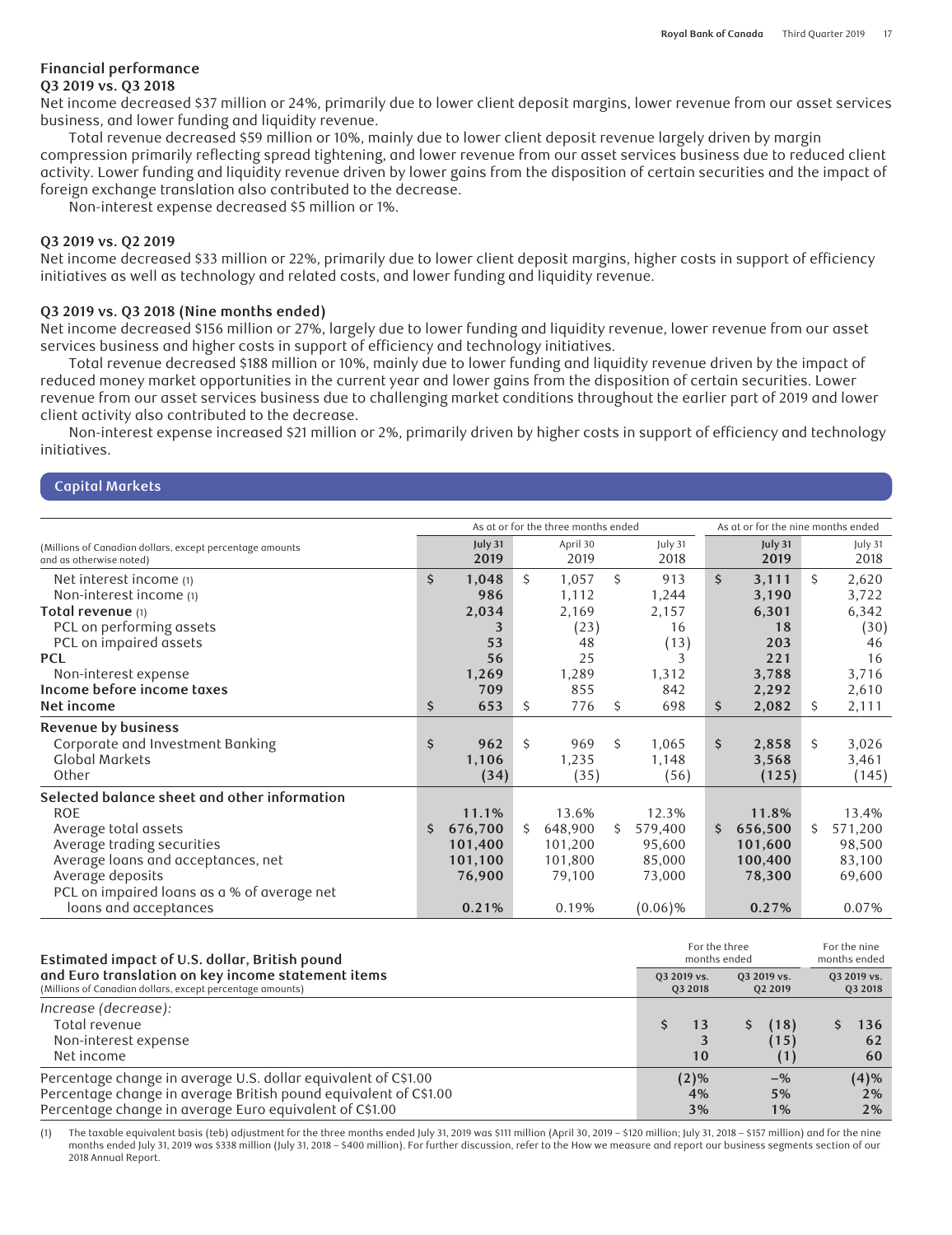#### **Financial performance**

#### **Q3 2019 vs. Q3 2018**

Net income decreased \$45 million or 6%, primarily due to lower revenue in Corporate and Investment Banking and Global Markets, and higher PCL. These factors were partially offset by a lower effective tax rate largely reflecting changes in earnings mix and lower compensation on decreased results.

Total revenue decreased \$123 million or 6%.

Corporate and Investment Banking revenue decreased \$103 million or 10% due to lower loan syndication activity primarily in the U.S. and Europe and lower M&A mainly in Canada reflecting reduced client activity and contraction of the global fee pool. These factors were partially offset by higher lending revenue across all regions driven by increased client demand.

Global Markets revenue decreased \$42 million or 4% due to lower equity trading revenue largely in the U.S. and lower foreign exchange trading revenue across all regions. These factors were partially offset by higher fixed income trading revenue across all regions.

Other revenue increased \$22 million largely reflecting lower residual funding costs.

PCL increased \$53 million, largely due to higher PCL on impaired loans mainly in a few accounts in the current year, while the prior year reflected higher recoveries. PCL on impaired loans ratio increased 27 bps. For further details, refer to Credit quality performance in the Credit risk section.

Non-interest expense decreased \$43 million or 3%, mainly due to lower compensation on decreased results.

#### **Q3 2019 vs. Q2 2019**

Net income decreased \$123 million or 16% mainly due to lower fixed income trading largely in the U.S., lower debt origination primarily in Europe and the U.S., and higher PCL mainly on performing loans. Lower equity trading mainly in North America also contributed to the decrease. These factors were partially offset by lower compensation on decreased results.

#### **Q3 2019 vs. Q3 2018 (Nine months ended)**

Net income decreased \$29 million or 1%, driven by lower revenue in Corporate and Investment Banking and higher PCL. These factors were partially offset by a lower effective tax rate largely reflecting changes in earnings mix, the impact of foreign exchange translation, and lower compensation on decreased results.

Total revenue decreased \$41 million or 1%, mainly driven by lower loan syndication activity primarily in the U.S. and Europe, and lower equity and debt origination primarily in North America. These factors were partially offset by the impact of foreign exchange translation, lower residual funding costs, higher lending revenue mainly in the U.S., and higher gains from the disposition of certain investment securities.

PCL increased \$205 million, largely due to higher provisions on impaired loans mainly in a few accounts. PCL on impaired loans ratio increased 20 bps. For further details, refer to Credit quality performance in the Credit risk section.

Non-interest expense increased \$72 million or 2%, largely reflecting the impact of foreign exchange translation and higher technology and related costs, partially offset by lower compensation on decreased results.

#### **Corporate Support**

|                                                                        |                 | For the three months ended |                 | For the nine months ended |                 |  |  |
|------------------------------------------------------------------------|-----------------|----------------------------|-----------------|---------------------------|-----------------|--|--|
| (Millions of Canadian dollars)                                         | July 31<br>2019 | April 30<br>2019           | July 31<br>2018 | July 31<br>2019           | July 31<br>2018 |  |  |
| Net interest income (loss) (1)<br>Non-interest income (loss) (1)       | 22<br>(111)     | 23<br>(107)                | 29)<br>(95)     | 76<br>(334)               | (68)<br>(312)   |  |  |
| Total revenue (1)<br>PCL                                               | (89)            | (84)                       | (124)           | (258)                     | (380)           |  |  |
| Non-interest expense                                                   | 21              |                            | 8               | 50                        | 48              |  |  |
| Income (loss) before income taxes (1)<br>Income taxes (recoveries) (1) | (110)<br>(95)   | (81)<br>(96)               | (132)<br>142)   | (307)<br>(331)            | (428)<br>(253)  |  |  |
| Net income ( $\log$ ) (2)                                              | 15)             | 15                         | 10              | 24                        | (175)           |  |  |

Teb adjusted.

(2) Net income reflects income attributable to both shareholders and Non-Controlling Interests (NCI). Net income attributable to NCI for the three months ended July 31, 2019 was \$(1) million (April 30, 2019 – \$1 million; July 31, 2018 – \$7 million) and for the nine months ended July 31, 2019 was \$nil (July 31, 2018 – \$23 million).

Due to the nature of activities and consolidation adjustments reported in this segment, we believe that a comparative period analysis is not relevant. The following identifies material items affecting the reported results in each period.

Total revenue and Income taxes (recoveries) in each period in Corporate Support include the deduction of the teb adjustments related to the gross-up of income from Canadian taxable corporate dividends and the U.S. tax credit investment business recorded in Capital Markets. The amount deducted from revenue was offset by an equivalent increase in Income taxes (recoveries).

The teb amount for the three months ended July 31, 2019 was \$111 million, as compared to \$120 million in the prior quarter and \$157 million last year. The teb amount for the nine months ended July 31, 2019 was \$338 million, as compared to \$400 million in the prior year.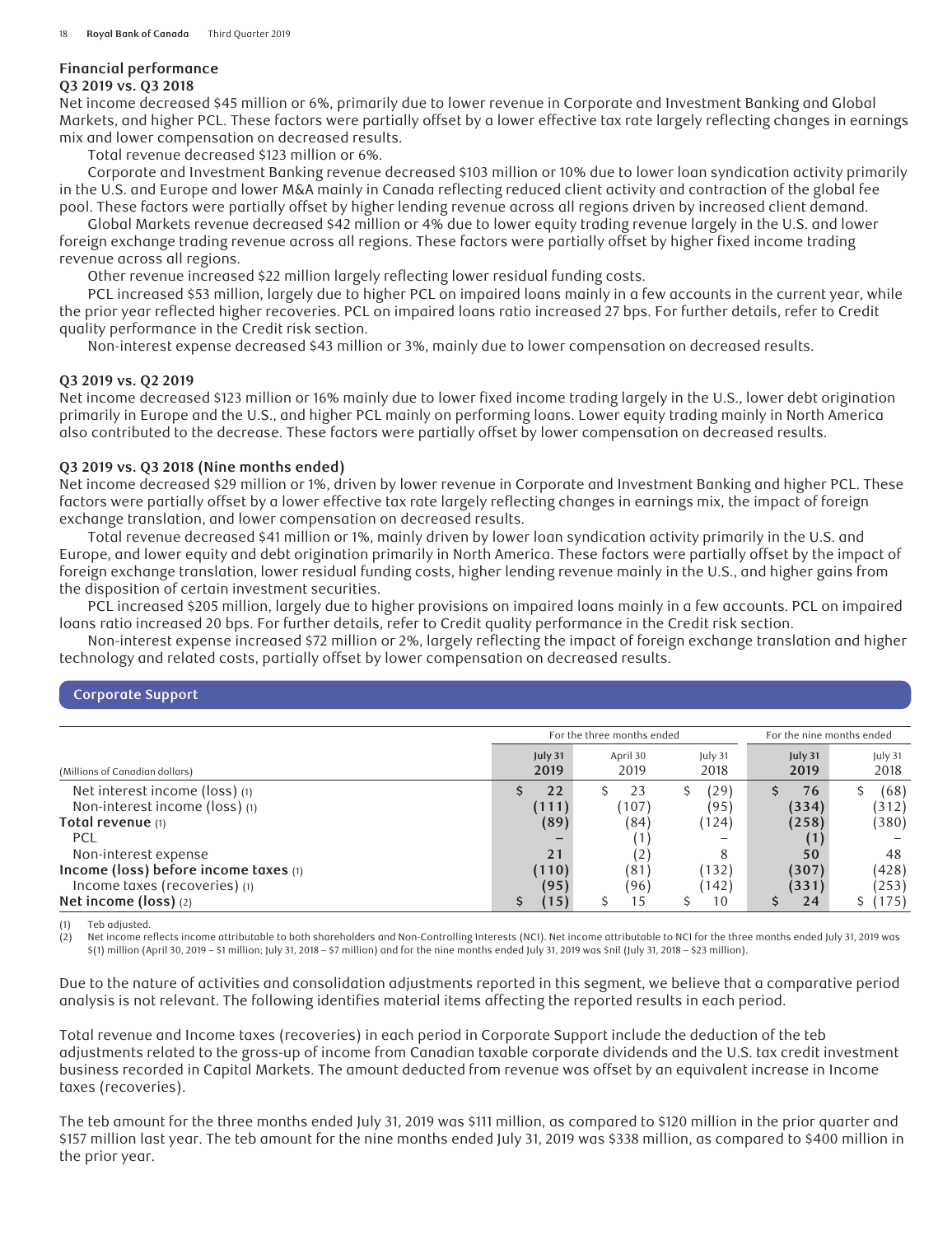The following identifies the material items, other than the teb impacts noted previously, affecting the reported results in each period.

#### **Q3 2019**

Net loss was \$15 million, mainly due to net unfavourable tax adjustments, largely offset by asset/liability management activities.

#### **Q2 2019**

Net income was \$15 million, largely due to asset/liability management activities, partially offset by net unfavourable tax adjustments.

#### **Q3 2018**

Net income was \$10 million, largely due to asset/liability management activities.

#### **Q3 2019 (Nine months ended)**

Net income was \$24 million, largely due to asset/liability management activities, partially offset by net unfavourable tax adjustments.

#### **Q3 2018 (Nine months ended)**

Net loss was \$175 million, largely due to the impact of the U.S. Tax Reform of \$178 million, partially offset by asset/liability management activities.

#### **Quarterly results and trend analysis**

Our quarterly results are impacted by a number of trends and recurring factors, which include seasonality of certain businesses, general economic and market conditions, and fluctuations in the Canadian dollar relative to other currencies. The following table summarizes our results for the last eight quarters (the period):

#### **Quarterly results** (1)

|                                                                                                                                                                                    |                                                       |              | 2019                                            |                                                       |     |                                                  |              | 2018                                             |               |                                                |     |                                                  |    | 2017                                             |
|------------------------------------------------------------------------------------------------------------------------------------------------------------------------------------|-------------------------------------------------------|--------------|-------------------------------------------------|-------------------------------------------------------|-----|--------------------------------------------------|--------------|--------------------------------------------------|---------------|------------------------------------------------|-----|--------------------------------------------------|----|--------------------------------------------------|
| (Millions of Canadian dollars,<br>except per share and percentage amounts)                                                                                                         | Q <sub>3</sub>                                        |              | Q <sub>2</sub>                                  | Q1                                                    |     | Q4                                               |              | Q <sub>3</sub>                                   |               | Q <sub>2</sub>                                 |     | Q1                                               |    | Q4                                               |
| Personal & Commercial Banking<br>Wealth Management<br>Insurance<br><b>Investor &amp; Treasury Services</b><br>Capital Markets (2)<br>Corporate Support (2)                         | \$<br>4,546<br>3,029<br>1,463<br>561<br>2,034<br>(89) | \$           | 4,333<br>2,979<br>1,515<br>587<br>2,169<br>(84) | \$<br>4,418<br>2,948<br>1,579<br>631<br>2,098<br>(85) | \$  | 4,364<br>2,740<br>1,039<br>624<br>2,056<br>(154) | \$           | 4,284<br>2,798<br>1,290<br>620<br>2,157<br>(124) | \$            | 4,103<br>2,605<br>806<br>671<br>2,010<br>(141) | Ŝ.  | 4,165<br>2,783<br>1,144<br>676<br>2,175<br>(115) | \$ | 4,019<br>2,562<br>1,612<br>602<br>1,954<br>(226) |
| <b>Total revenue</b><br>PCL(3)<br><b>PBCAE</b><br>Non-interest expense                                                                                                             | \$<br>11,544<br>425<br>1,046<br>5,992                 | \$           | 11,499<br>426<br>1,160<br>5,916                 | \$<br>11,589<br>514<br>1,225<br>5,912                 |     | \$10,669<br>353<br>494<br>5,882                  | \$           | 11,025<br>346<br>925<br>5,858                    | \$            | 10,054<br>274<br>421<br>5,482                  | \$. | 10,828<br>334<br>836<br>5,611                    |    | \$10,523<br>234<br>1,137<br>5,611                |
| Income before income taxes<br>Income taxes                                                                                                                                         | \$<br>4,081<br>818                                    | \$           | 3,997<br>767                                    | \$<br>3,938<br>766                                    | \$  | 3,940<br>690                                     | \$           | 3,896<br>787                                     | <sup>\$</sup> | 3,877<br>817                                   | Ŝ.  | 4,047<br>1,035                                   | \$ | 3,541<br>704                                     |
| Net income                                                                                                                                                                         | \$<br>3,263                                           | \$           | 3,230                                           | \$<br>3,172                                           | \$  | 3,250                                            | \$           | 3,109                                            | <sup>\$</sup> | 3,060                                          | \$  | 3,012                                            | \$ | 2,837                                            |
| $EPS - basic$<br>- diluted                                                                                                                                                         | \$<br>2.23<br>2.22                                    | \$           | 2.20<br>2.20                                    | \$<br>2.15<br>2.15                                    | Ś.  | 2.21<br>2.20                                     | Ŝ.           | 2.10<br>2.10                                     | <sup>S</sup>  | 2.06<br>2.06                                   | Ŝ.  | 2.02<br>2.01                                     | Ś  | 1.89<br>1.88                                     |
| Segments - net income (loss)<br>Personal & Commercial Banking<br>Wealth Management<br>Insurance<br><b>Investor &amp; Treasury Services</b><br>Capital Markets<br>Corporate Support | \$<br>1,664<br>639<br>204<br>118<br>653<br>(15)       | \$           | 1,549<br>585<br>154<br>151<br>776<br>15         | \$<br>1,571<br>597<br>166<br>161<br>653<br>24         | Ś   | 1,538<br>553<br>318<br>155<br>666<br>20          | <sup>S</sup> | 1,510<br>578<br>158<br>155<br>698<br>10          | <sup>\$</sup> | 1,459<br>537<br>172<br>212<br>665<br>15        | \$  | 1,521<br>597<br>127<br>219<br>748<br>(200)       | \$ | 1,404<br>491<br>265<br>156<br>584<br>(63)        |
| Net income                                                                                                                                                                         | \$<br>3,263                                           | \$           | 3,230                                           | \$<br>3,172                                           | \$. | 3,250                                            | \$           | 3,109                                            | <sup>\$</sup> | 3,060                                          | \$  | 3,012                                            | Ś. | 2,837                                            |
| Effective income tax rate<br>Period average US\$ equivalent of C\$1.00                                                                                                             | \$<br>20.0%<br>0.754                                  | <sup>S</sup> | 19.2%<br>0.751                                  | \$<br>19.5%<br>0.749                                  | Ś.  | 17.5%<br>0.767                                   | Ŝ.           | 20.2%<br>0.767                                   | \$            | 21.1%<br>0.778                                 | Ŝ.  | 25.6%<br>0.794                                   | \$ | 19.9%<br>0.792                                   |

(1) Fluctuations in the Canadian dollar relative to other foreign currencies have affected our consolidated results over the period.

(2) Teb adjusted. For further discussion, refer to the How we measure and report our business segments section of our 2018 Annual Report.

(3) Effective November 1, 2017, we adopted IFRS 9, *Financial Instruments*. Under IFRS 9, PCL relates primarily to loans, acceptances, and commitments, and also applies to all financial assets except for those classified or designated as FVTPL and equity securities designated as fair value through other comprehensive income (FVOCI). Prior to the adoption of IFRS 9, PCL related only to loans, acceptances, and commitments. PCL on loans, acceptances, and commitments is comprised of PCL on impaired loans (Stage 3 PCL under IFRS 9 and PCL on impaired loans under IAS 39) and PCL on performing loans (Stage 1 and Stage 2 PCL under IFRS 9 and PCL on loans not yet identified as impaired under IAS 39).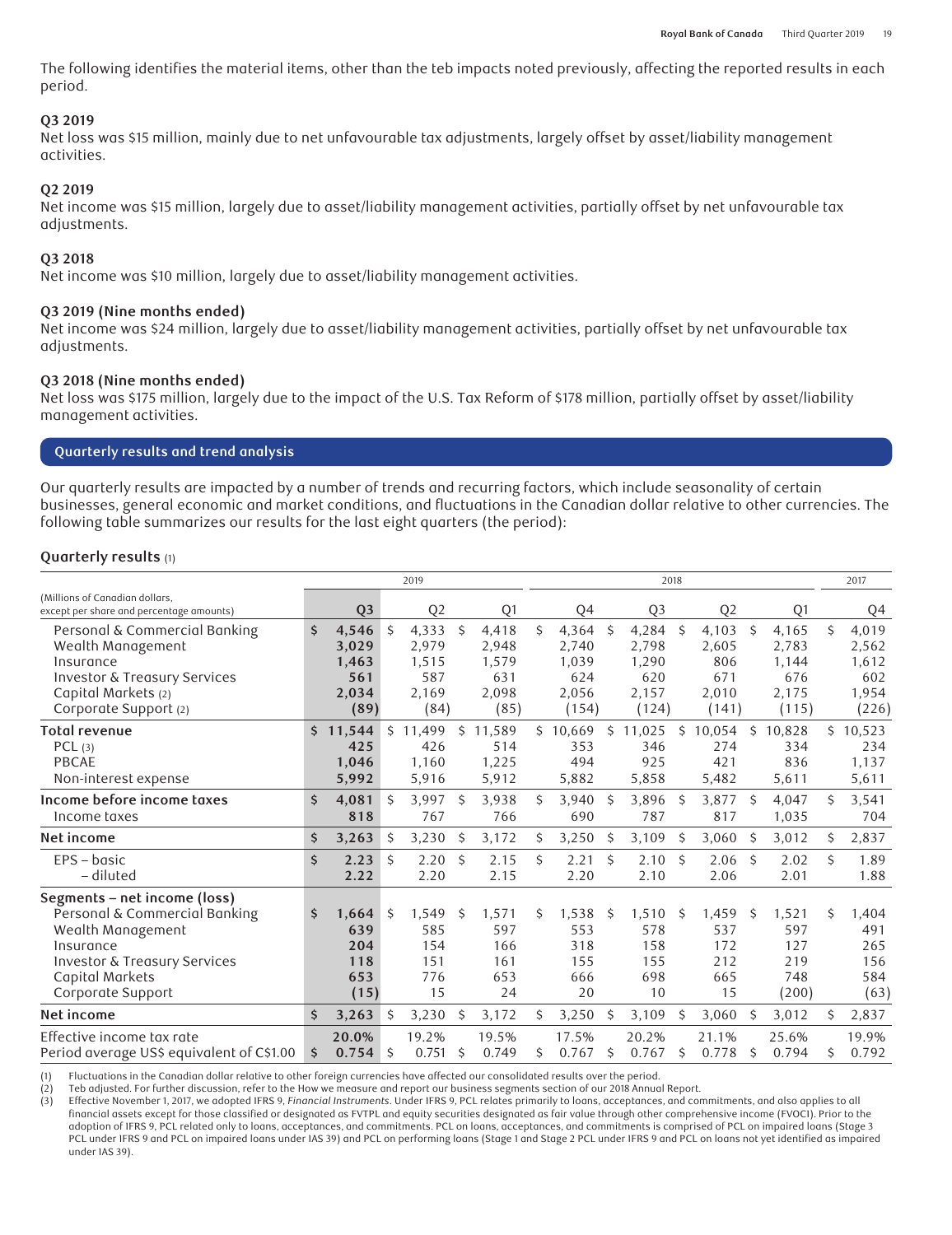#### **Seasonality**

Seasonal factors may impact our results in certain quarters. The first quarter has historically been stronger for our Capital Markets businesses. The second quarter has fewer days than the other quarters, which generally results in a decrease in net interest income and certain expense items. The third and fourth quarters include the summer months which results in lower client activity and may negatively impact the results of our Capital Markets brokerage business and our Wealth Management investment management business.

#### **Trend analysis**

Earnings have generally trended upward over the period. However, results in the first quarter of 2019 were impacted by challenging market conditions throughout the earlier part of the quarter. Quarterly earnings are also affected by the impact of foreign exchange translation.

Personal & Commercial Banking revenue has benefitted from solid volume growth, higher spreads since the beginning of the period, and higher fee-based revenue.

Wealth Management revenue has generally trended upwards primarily due to growth in average fee-based client assets which benefitted from net sales and market appreciation, and the impact of higher interest rates and volume growth driving higher net interest income over the period. The change in the fair value of the hedges related to our U.S. share-based compensation plans, which is largely offset in Non-interest expense, also contributed to fluctuations in revenue over the period.

Insurance revenue fluctuated over the period, primarily due to the impact of changes in the fair value of investments backing our policyholder liabilities. Since 2017, revenues have generally benefitted from the impact of new group annuity sales, which is largely offset in PBCAE. We have also benefitted from business growth in Canadian and International Insurance throughout 2018 and 2019.

Investor & Treasury Services revenue is impacted by fluctuations in market conditions and client activity. The first half of 2018 trended higher due to generally higher market volatility, growth in client deposits, and increased client activity from our asset services business, combined with an improvement in funding & liquidity performance. Revenue from our funding and liquidity business was impacted by reduced money market opportunities in the current year and our asset services business was impacted by challenging market conditions during the first half of 2019. The latter part of the period was impacted by lower client activity and lower client deposit margins.

Capital Markets revenue is influenced, to a large extent, by market conditions that impact client activity in our Corporate and Investment Banking and Global Markets businesses, with the first quarter results generally stronger than the remaining quarters. The second quarter of 2018 experienced lower equity originations driven by lower market activity, decreased fixed income trading across all regions, and lower equity trading revenue in the U.S. The decline experienced in the fourth quarter of 2018 largely resulted from lower fixed income trading revenue. Client activity in 2019 was impacted by challenging market conditions resulting in lower investment banking fee revenues experienced across the industry. The third quarter saw lower fixed income and equity trading.

On November 1, 2017, we adopted IFRS 9, which resulted in the introduction of PCL on performing financial assets. PCL on performing assets has fluctuated over the period as it is impacted by macroeconomic conditions and volume growth. PCL saw lower provisions on impaired assets for the majority of 2018. The fourth quarter of 2018 was also impacted by the restructuring of portfolios in Barbados. PCL experienced higher provisions on impaired loans, in the first half of 2019, mainly relating to a few accounts in Capital Markets and Personal & Commercial Banking.

PBCAE has fluctuated quarterly as it includes the changes to the fair value of investments backing our policyholder liabilities and the impact of group annuity sales, all of which are largely offset in Revenue. PBCAE has also increased due to business growth, and has fluctuated due to investment-related experience and claims volumes over the period. Since late 2018, PBCAE has been positively impacted by favourable reinsurance contract renegotiations. Actuarial adjustments, which generally occur in the fourth quarter of each year, also impact PBCAE results.

Non-interest expense generally trended upwards over the period. Growth mainly reflects higher costs in support of business growth and our ongoing investments in technology and related costs, including digital initiatives. Fiscal 2018 was impacted by higher regulatory costs, and the decrease over the second and fourth quarter of 2018 mainly reflects the change in the fair value of our U.S. share-based compensation plans, which was largely offset in Revenue. The gradual increase across the first three quarters of fiscal 2019 reflects higher technology and related costs.

Our effective income tax rate has fluctuated over the period, mostly due to various levels of tax adjustments and changes in earnings mix. The first quarter of 2018 was adversely impacted by the U.S. Tax Reform, which resulted in the write-down of net deferred tax assets, however, this was more than offset during 2018 by the ongoing lower corporate tax rate. The first quarter of 2019 included a write-down of deferred tax assets resulting from a change in the corporate tax rate in Barbados.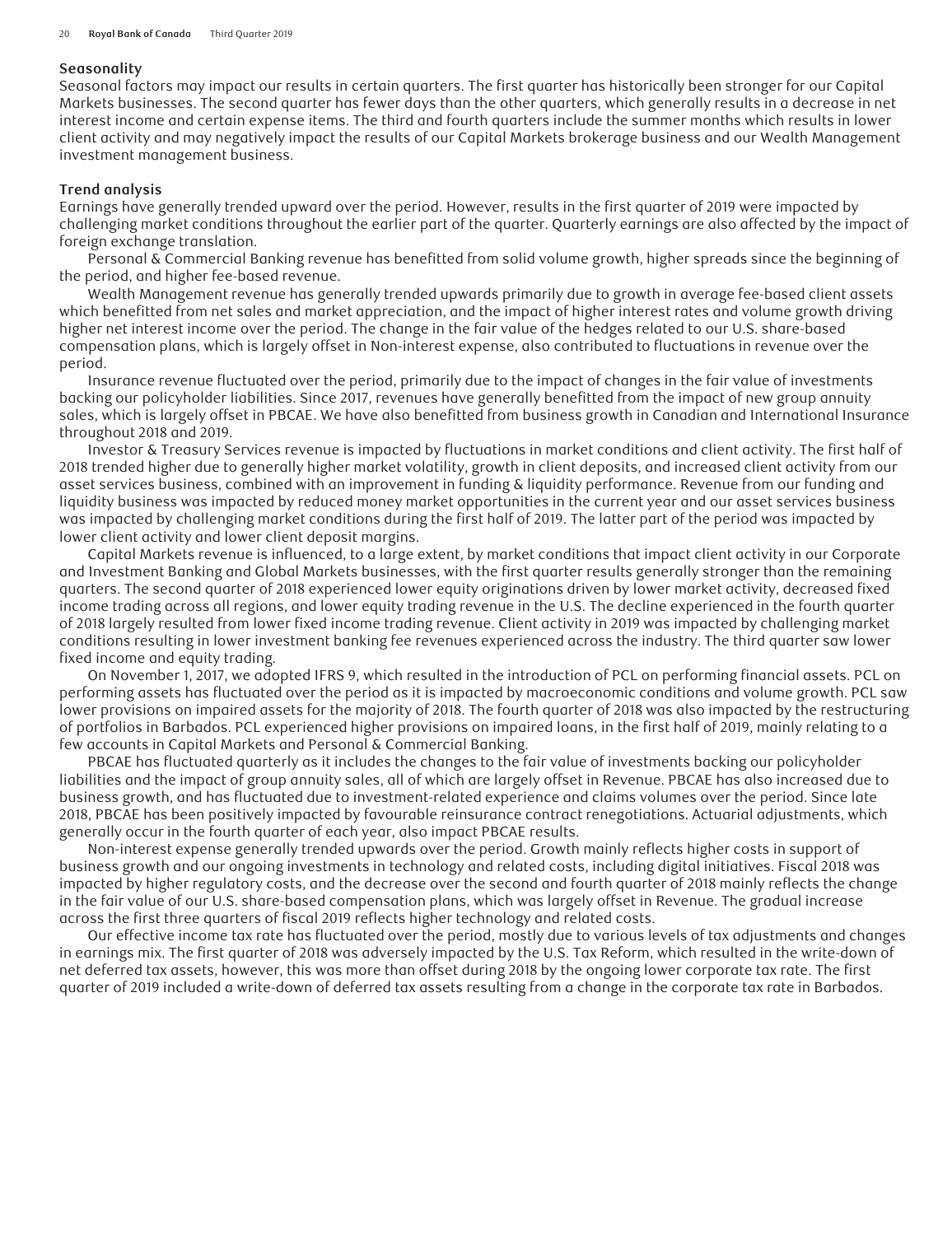#### **Condensed balance sheets**

|                                                                              | As at         |               |
|------------------------------------------------------------------------------|---------------|---------------|
|                                                                              | July 31       | October 31    |
| (Millions of Canadian dollars)                                               | 2019          | 2018          |
| Assets                                                                       |               |               |
| Cash and due from banks                                                      | \$<br>26,863  | \$<br>30,209  |
| Interest-bearing deposits with banks                                         | 31,553        | 36,471        |
| Securities, net of applicable allowance (1)                                  | 240,661       | 222,866       |
| Assets purchased under reverse repurchase agreements and securities borrowed | 309,640       | 294,602       |
| Logns                                                                        |               |               |
| Retail                                                                       | 416,583       | 399,452       |
| Wholesale                                                                    | 198,941       | 180,278       |
| Allowance for loan losses                                                    | (3, 131)      | (2, 912)      |
| Other - Derivatives                                                          | 98,774        | 94,039        |
| $-$ Other $(2)$                                                              | 87,009        | 79,729        |
| <b>Total assets</b>                                                          | \$1,406,893   | \$1,334,734   |
| Liabilities                                                                  |               |               |
| Deposits                                                                     | \$<br>881,211 | Ŝ.<br>837,046 |
| Other - Derivatives                                                          | 96,857        | 90,238        |
| $-$ Other (2)                                                                | 336,629       | 318,364       |
| Subordinated debentures                                                      | 9,818         | 9,131         |
| <b>Total liabilities</b>                                                     | 1,324,515     | 1,254,779     |
| Equity attributable to shareholders                                          | 82,279        | 79,861        |
| Non-controlling interests                                                    | 99            | 94            |
| Total equity                                                                 | 82,378        | 79,955        |
| <b>Total liabilities and equity</b>                                          | \$1,406,893   | \$1,334,734   |

(1) Securities are comprised of Trading and Investment securities.

(2) Other – Other assets and liabilities include Segregated fund net assets and liabilities, respectively.

#### **Q3 2019 vs. Q4 2018**

Total assets increased \$72 billion or 5% from October 31, 2018. Foreign exchange translation increased total assets by \$12 billion.

Cash and due from banks was down \$3 billion or 11%, mainly due to lower deposits with central banks, reflecting our shortterm cash management activities.

Interest-bearing deposits with banks decreased \$5 billion or 13%, primarily due to lower deposits with central banks, reflecting our cash management activities.

Securities, net of applicable allowance, were up \$18 billion or 8%, largely due to higher equity trading securities reflecting favourable market conditions. Higher government debt trading securities and corporate debt, reflecting our business activities, also contributed to the increase.

Assets purchased under reverse repurchase agreements (reverse repos) and securities borrowed increased \$15 billion or 5%, driven by client activity, partially offset by higher financial netting.

Loans were up \$36 billion or 6%, primarily due to volume growth, which led to higher wholesale loans and residential mortgages.

Derivative assets were up \$5 billion or 5%, primarily attributable to the impact of foreign exchange translation and growth in interest rate contracts, partially offset by lower fair values on foreign exchange contracts.

Other assets were up \$7 billion or 9%, largely reflecting higher cash collateral requirements. Higher commodities trading receivables and customers' liability under acceptances, driven by client demand, also contributed to the increase.

Total liabilities increased \$70 billion or 6%. Foreign exchange translation increased total liabilities by \$12 billion.

Deposits increased \$44 billion or 5%, mainly as a result of higher business and retail deposits driven by increased client activities.

Derivative liabilities were up \$7 billion or 7%, primarily attributable to the impact of foreign exchange translation and higher fair values on interest rate contracts, partially offset by lower fair values on foreign exchange contracts.

Other liabilities increased \$18 billion or 6%, mainly attributable to higher obligations related to repurchase agreements due to increased client activity and funding requirements, partially offset by higher financial netting.

Total equity increased \$2 billion or 3%, largely reflecting earnings, net of dividends, the impact of lower discount rates on the remeasurement of our employee benefit plans and redemptions of preferred shares.

#### **Off-balance sheet arrangements**

In the normal course of business, we engage in a variety of financial transactions that, for accounting purposes, are not recorded on our Consolidated Balance Sheets. Off-balance sheet transactions are generally undertaken for risk, capital and funding management purposes which benefit us and our clients. These include transactions with structured entities and may also include the issuance of guarantees. These transactions give rise to, among other risks, varying degrees of market, credit, and liquidity and funding risk, which are discussed in the Risk management section of this Q3 2019 Report to Shareholders. Our significant off-balance sheet transactions include those described on pages 47 to 49 of our 2018 Annual Report.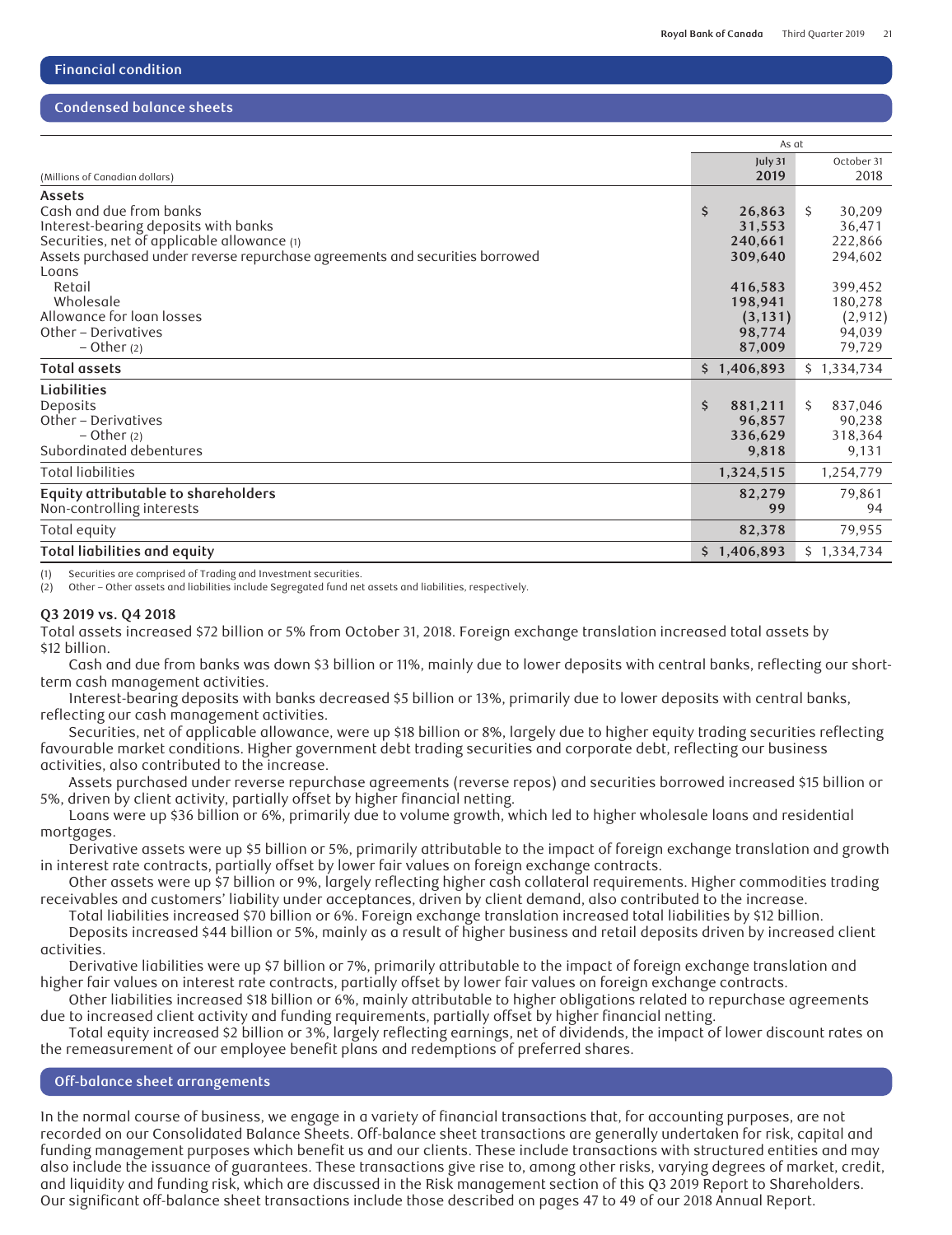**Risk management**

#### **Credit risk**

Credit risk is the risk of loss associated with an obligor's potential inability or unwillingness to fulfill its contractual obligations on a timely basis. Credit risk may arise directly from the risk of default of a primary obligor, indirectly from a secondary obligor, through off-balance sheet exposures, contingent credit risk and/or transactional risk.

Our Credit Risk Framework (CRF) and supporting credit policies are designed to clearly define roles and responsibilities, acceptable practices, limits and key controls. There have been no material changes to our CRF as described in our 2018 Annual Report.

#### **Credit risk exposure by portfolio, sector and geography**

The following table presents our credit risk exposures under the Basel regulatory defined classes and reflects exposures at default (EAD). The classification of our sectors aligns with our view of credit risk by industry.

| As at                          |              |    |                              |                    |              |                 |                              |    |                    |    |             |                    |                  |
|--------------------------------|--------------|----|------------------------------|--------------------|--------------|-----------------|------------------------------|----|--------------------|----|-------------|--------------------|------------------|
|                                |              |    |                              |                    |              | July 31<br>2019 |                              |    |                    |    |             |                    | April 30<br>2019 |
|                                |              |    | Credit risk (1)              |                    |              |                 | Counterparty credit risk (2) |    |                    |    |             |                    |                  |
|                                | On-balance   |    | Off-balance sheet amount (3) |                    |              | Repo-style      |                              |    |                    |    | Total       |                    | Total            |
| (Millions of Canadian dollars) | sheet amount |    | Undrawn                      |                    | Other $(4)$  |                 | transactions                 |    | <b>Derivatives</b> |    | exposure    |                    | exposure         |
| Retail                         |              |    |                              |                    |              |                 |                              |    |                    |    |             |                    |                  |
| Residential secured (5)        | \$310,116    | \$ | 64,094                       | \$                 |              | \$              |                              | \$ |                    | \$ | 374,210     | \$                 | 365,995          |
| Qualifying revolving (6)       | 26,307       |    | 71,488                       |                    |              |                 |                              |    |                    |    | 97,795      |                    | 95,807           |
| Other retail                   | 59,175       |    | 15,290                       |                    | 72           |                 |                              |    |                    |    | 74,537      |                    | 71,701           |
| <b>Total retail</b>            | \$395,598    |    | \$150,872                    | \$                 | 72           | \$              | $\overline{\phantom{0}}$     | \$ |                    | \$ | 546,542     | \$                 | 533,503          |
| Wholesale                      |              |    |                              |                    |              |                 |                              |    |                    |    |             |                    |                  |
| Agriculture                    | \$<br>8,979  | \$ | 1,874                        | $\dot{\mathsf{S}}$ | 38           | \$              | $\overline{\phantom{0}}$     | \$ | 72                 | \$ | 10,963      | \$                 | 10,808           |
| Automotive                     | 10,541       |    | 6,605                        |                    | 362          |                 |                              |    | 998                |    | 18,506      |                    | 18,822           |
| <b>Banking</b>                 | 43,334       |    | 1,938                        |                    | 600          |                 | 47,177                       |    | 16,742             |    | 109,791     |                    | 122,097          |
| Consumer discretionary         | 15,558       |    | 8,691                        |                    | 557          |                 |                              |    | 461                |    | 25,267      |                    | 25,442           |
| Consumer staples               | 5,078        |    | 7,162                        |                    | 360          |                 | $\overline{\phantom{0}}$     |    | 1,100              |    | 13,700      |                    | 13,405           |
| Oil $\&$ gas                   | 7,678        |    | 11,057                       |                    | 1,386        |                 | $\qquad \qquad -$            |    | 1,682              |    | 21,803      |                    | 21,597           |
| <b>Financial services</b>      | 27,610       |    | 20,892                       |                    | 2,670        |                 | 118,117                      |    | 18,431             |    | 187,720     |                    | 185,396          |
| Financing products             | 320          |    | 860                          |                    | 504          |                 | 119                          |    | 599                |    | 2,402       |                    | 3,532            |
| Forest products                | 1,472        |    | 681                          |                    | 116          |                 |                              |    | 33                 |    | 2,302       |                    | 2,229            |
| Governments                    | 101,038      |    | 7,499                        |                    | 1,431        |                 | 3,920                        |    | 6,888              |    | 120,776     |                    | 122,573          |
| Industrial products            | 7,582        |    | 8,721                        |                    | 570          |                 |                              |    | 652                |    | 17,525      |                    | 17,022           |
| Information technology         | 5,351        |    | 5,349                        |                    | 214          |                 | $\qquad \qquad -$            |    | 2,945              |    | 13,859      |                    | 15,466           |
| Investments                    | 16,135       |    | 907                          |                    | 402          |                 | 12                           |    | 261                |    | 17,717      |                    | 17,988           |
| Mining & metals                | 1,977        |    | 4,234                        |                    | 883          |                 | $-$                          |    | 212                |    | 7,306       |                    | 7,444            |
| Public works & infrastructure  | 2,040        |    | 1,712                        |                    | 488          |                 | -                            |    | 193                |    | 4,433       |                    | 4,308            |
| Real estate & related          | 59,676       |    | 11,807                       |                    | 1,342        |                 | -                            |    | 695                |    | 73,520      |                    | 72,701           |
| Other services                 | 24,683       |    | 11,046                       |                    | 1,030        |                 | 35                           |    | 1,483              |    | 38,277      |                    | 37,375           |
| Telecommunication & media      | 8,605        |    | 9.782                        |                    | 111          |                 | $\overline{\phantom{0}}$     |    | 1,842              |    | 20,340      |                    | 20.620           |
| Transportation                 | 5,845        |    | 6,549                        |                    | 2,102        |                 | -                            |    | 1,667              |    | 16,163      |                    | 15,682           |
| Utilities                      | 8,766        |    | 19,758                       |                    | 4,231        |                 | $\overline{\phantom{0}}$     |    | 3,056              |    | 35,811      |                    | 35,441           |
| Other sectors                  | 1,794        |    | 453                          |                    | $\mathbf{1}$ |                 | 14                           |    | 19,384             |    | 21,646      |                    | 21,650           |
| <b>Total wholesale</b>         | \$364,062    |    | \$147,577                    |                    | \$19,398     | Ś.              | 169,394                      |    | \$79,396           | \$ | 779,827     | $\mathsf{\dot{S}}$ | 791,598          |
| Total exposure (7)             | \$759,660    |    | \$298,449                    |                    | \$19,470     |                 | \$169,394                    |    | \$79,396           |    | \$1,326,369 |                    | \$1,325,101      |
| By geography (8)               |              |    |                              |                    |              |                 |                              |    |                    |    |             |                    |                  |
| Canada                         | \$542,331    |    | \$217,583                    | \$                 | 9,771        | Ś.              | 66,205                       |    | \$36,072           | \$ | 871,962     | \$                 | 862.695          |
| U.S.                           | 140,146      |    | 59,667                       |                    | 8,099        |                 | 54,374                       |    | 17,211             |    | 279,497     |                    | 270.134          |
| Europe                         | 45,605       |    | 18,232                       |                    | 1,439        |                 | 43,443                       |    | 21,938             |    | 130,657     |                    | 146,789          |
| Other International            | 31,578       |    | 2,967                        |                    | 161          |                 | 5,372                        |    | 4,175              |    | 44,253      |                    | 45,483           |
|                                |              |    |                              |                    |              |                 |                              |    |                    |    |             |                    |                  |
| Total exposure (7)             | \$759,660    |    | \$298,449                    |                    | \$19,470     |                 | \$169,394                    |    | \$79,396           |    | \$1,326,369 |                    | \$1,325,101      |

(1) EAD for standardized exposures are reported net of allowance for impaired assets and EAD for internal ratings based exposures are reported gross of all allowance for credit losses and partial write-offs as per regulatory definitions.

(2) Counterparty credit risk EAD reflects exposure amounts after netting. Collateral is included in EAD for repo-style transactions to the extent allowed by regulatory guidelines.

(3) EAD for undrawn credit commitments and other off-balance sheet amounts are reported after the application of credit conversion factors.<br>(4) Includes other off-balance sheet exposures such as letters of credit and guara

Includes other off-balance sheet exposures such as letters of credit and guarantees.

(5) Includes residential mortgages and home equity lines of credit.

(6) Includes credit cards, unsecured lines of credit and overdraft protection products.

(7) Excludes securitization, banking book equities and other assets not subject to the standardized or internal ratings based approach.

(8) Geographic profile is based on the country of residence of the borrower.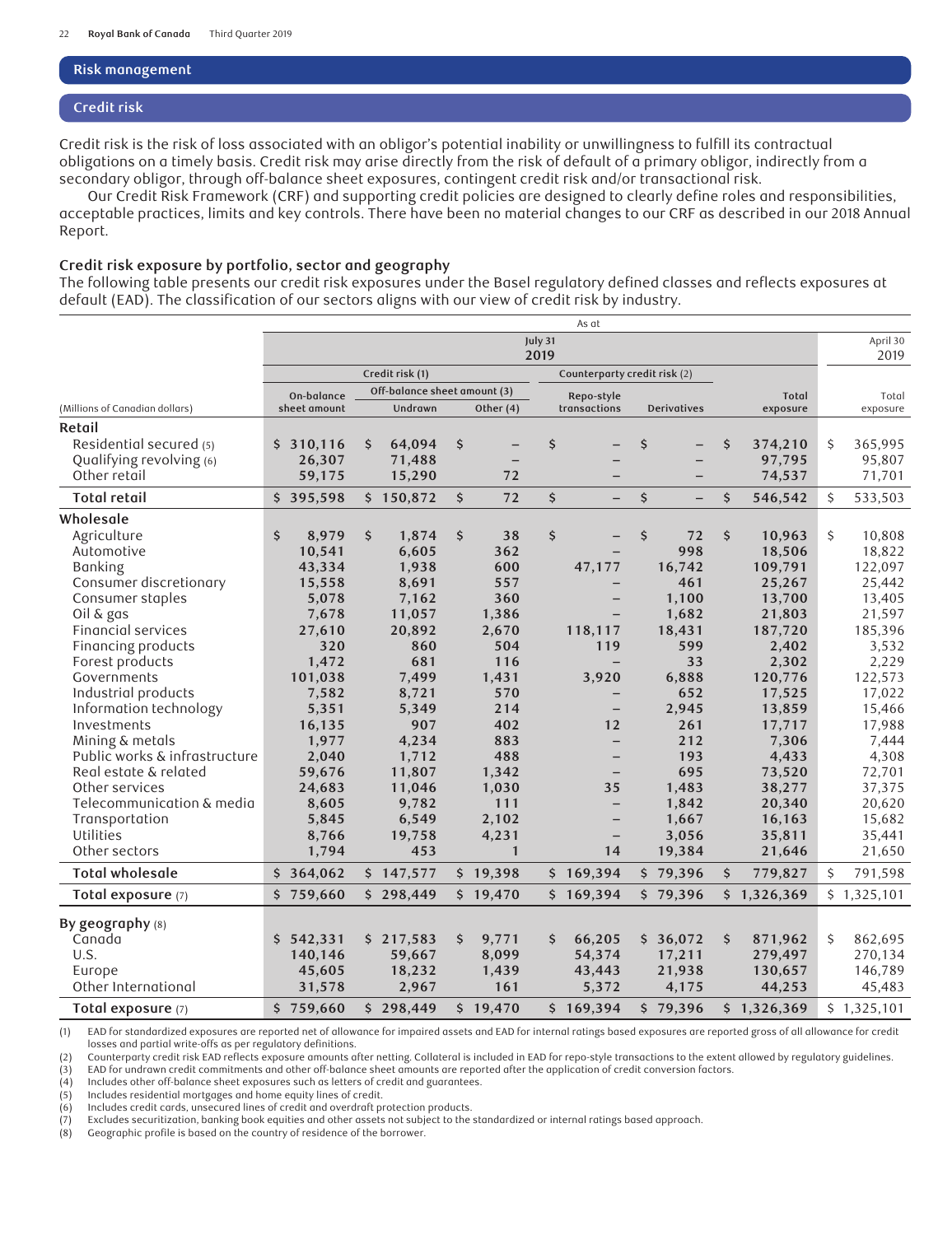#### **Q3 2019 vs. Q2 2019**

Total credit risk exposure increased \$1 billion from the prior quarter, primarily due to growth in loans and acceptances, mostly offset by the impact of foreign exchange translation, lower repo-style transactions and lower derivatives.

Retail exposure increased \$13 billion or 2%, largely driven by growth in residential secured and other retail portfolios. Wholesale exposure decreased \$12 billion or 1%, primarily due to the impact of foreign exchange translation, lower repo-style transactions and lower derivatives, partially offset by growth in loans and acceptances.

The geographic mix of our credit risk exposure remained largely consistent to the prior quarter. Our exposure in Canada, the U.S., Europe and Other International was 66%, 21%, 10% and 3%, respectively (April 30, 2019 – 65%, 21%, 11% and 3%, respectively).

#### **Net European exposure by country, asset type and client type** (1) (2)

|                                | As at |            |                    |                            |                    |                          |    |              |         |                       |  |                |                |           |    |          |     |          |
|--------------------------------|-------|------------|--------------------|----------------------------|--------------------|--------------------------|----|--------------|---------|-----------------------|--|----------------|----------------|-----------|----|----------|-----|----------|
|                                |       |            |                    |                            |                    |                          |    |              | July 31 |                       |  |                |                |           |    |          |     | April 30 |
|                                |       |            |                    |                            |                    |                          |    |              | 2019    |                       |  |                |                |           |    |          |     | 2019     |
|                                |       |            |                    | Asset type                 |                    |                          |    |              |         |                       |  | Client type    |                |           |    |          |     |          |
|                                |       | Loans      |                    |                            |                    | Repo-style               |    |              |         |                       |  |                |                |           |    |          |     |          |
| (Millions of Canadian dollars) |       |            |                    | Outstanding Securities (3) |                    | transactions Derivatives |    |              |         | <b>Financials</b>     |  | Sovereign      |                | Corporate |    | Total    |     | Total    |
| U.K.                           | \$    | 7,707      | \$                 | 13,657                     | $\mathsf{\hat{S}}$ | 462                      | \$ | 3,303        | Ś.      | $14,713$ \$           |  | $2,863$ \$     |                | 7,552     | S. | 25,129   | Ś.  | 27,592   |
| Germany                        |       | 1,684      |                    | 7,583                      |                    | 11                       |    | 469          |         | 6,501                 |  | 1,282          |                | 1,965     |    | 9,747    |     | 9,533    |
| France                         |       | 887        |                    | 7,932                      |                    | 54                       |    | 322          |         | 1,343                 |  | 6,747          |                | 1,105     |    | 9,195    |     | 10,556   |
| Total U.K., Germany,           |       |            |                    |                            |                    |                          |    |              |         |                       |  |                |                |           |    |          |     |          |
| France                         | \$    | 10,278     | \$                 | 29,172                     | \$                 | 527S                     |    | 4,094        | S.      | $22,557$ \$           |  | $10,892$ \$    |                | 10,622    | \$ | 44,071   | \$  | 47,681   |
| Ireland                        | \$    | 825        | $\dot{\mathsf{s}}$ | 46                         | $\mathsf{\dot{S}}$ | $362 \;$ \$              |    | 45           | Ś.      | 514S                  |  |                | 2 <sup>5</sup> | 762       | \$ | 1,278    | Ś.  | 1,329    |
| Italy                          |       | 55         |                    | 84                         |                    |                          |    | 19           |         | 82                    |  | 14             |                | 62        |    | 158      |     | 171      |
| Portugal                       |       |            |                    | 24                         |                    | 23                       |    | $\mathbf{1}$ |         | 25                    |  |                |                | 23        |    | 48       |     | 11       |
| Spain                          |       | 412        |                    | 158                        |                    | $\qquad \qquad -$        |    | 32           |         | 129                   |  | 5              |                | 468       |    | 602      |     | 671      |
| <b>Total peripheral</b>        | \$    | $1,292$ \$ |                    | 312                        | \$                 | 385S                     |    | 97           | Ś.      | $750$ \$              |  | $21 \;$ \$     |                | 1,315     | \$ | 2,086    | \$  | 2,182    |
| Luxembourg (4)                 | \$    | 2,339      | -\$                | 5,754                      | \$                 | $234 \text{ }$           |    | 40           | Ŝ.      | $1,816$ \$            |  | $5,244$ \$     |                | 1,307     | \$ | 8,367    |     | \$10,072 |
| Netherlands (4)                |       | 702        |                    | 950                        |                    | 65                       |    | 333          |         | 957                   |  | 10             |                | 1,083     |    | 2,050    |     | 1,800    |
| Norway                         |       | 208        |                    | 2,306                      |                    | 6                        |    | 37           |         | 2,293                 |  | $\overline{2}$ |                | 262       |    | 2,557    |     | 2,108    |
| Sweden                         |       | 269        |                    | 2,781                      |                    | 16                       |    | 44           |         | 2,304                 |  | 517            |                | 289       |    | 3,110    |     | 4,284    |
| Switzerland                    |       | 1,057      |                    | 5,814                      |                    | 163                      |    | 262          |         | 805                   |  | 5,528          |                | 963       |    | 7,296    |     | 5,504    |
| Other                          |       | 1,751      |                    | 2,417                      |                    | 147                      |    | 429          |         | 1,480                 |  | 1,518          |                | 1,746     |    | 4,744    |     | 4,348    |
| <b>Total other Europe</b>      | \$    | 6,326      | \$                 | 20,022                     | \$                 | $631$ \$                 |    | 1,145        | \$      | $9,655$ \$            |  | $12,819$ \$    |                | 5,650     | Ŝ. | 28,124   | \$. | 28,116   |
| Net exposure to Europe (5)     | S.    | 17,896     | \$                 | 49,506                     |                    | $$1,543$ \$              |    | 5.336        |         | $$32,962 \$23,732 \$$ |  |                |                | 17,587    |    | \$74,281 | Ś.  | 77,979   |

(1) Geographic profile is based on country of risk, which reflects our assessment of the geographic risk associated with a given exposure. Typically, this is the residence of the borrower.

(2) Exposures are calculated on a fair value basis and net of collateral, which includes \$130.9 billion against repo-style transactions (April 30, 2019 – \$134.9 billion) and \$13.1 billion against derivatives (April 30, 2019 – \$9.7 billion).

(3) Securities include \$11.4 billion of trading securities (April 30, 2019 – \$13.7 billion), \$22.5 billion of deposits (April 30, 2019 – \$24.7 billion) and \$15.6 billion of securities carried at FVOCI (April 30, 2019 – \$16.5 billion).

(4) Excludes \$2.5 billion (April 30, 2019 – \$2.1 billion) of exposures to supranational agencies.

(5) Reflects \$1.1 billion of mitigation through credit default swaps, which are largely used to hedge single name exposures and market risk (April 30, 2019 – \$1.2 billion).

#### **Q3 2019 vs. Q2 2019**

Net credit risk exposure to Europe decreased \$3.7 billion from last quarter, primarily driven by lower trading securities largely in the United Kingdom and lower deposits with central banks largely in Luxembourg, partially offset by higher derivatives primarily in the United Kingdom.

Our European corporate loan book is managed on a global basis with underwriting standards reflecting the same approach to the use of our balance sheet as we have applied in both Canada and the U.S. PCL on loans during the quarter was \$40 million. The gross impaired loans ratio of this loan book was 21 bps, up 5 bps from last quarter, mainly due to one account.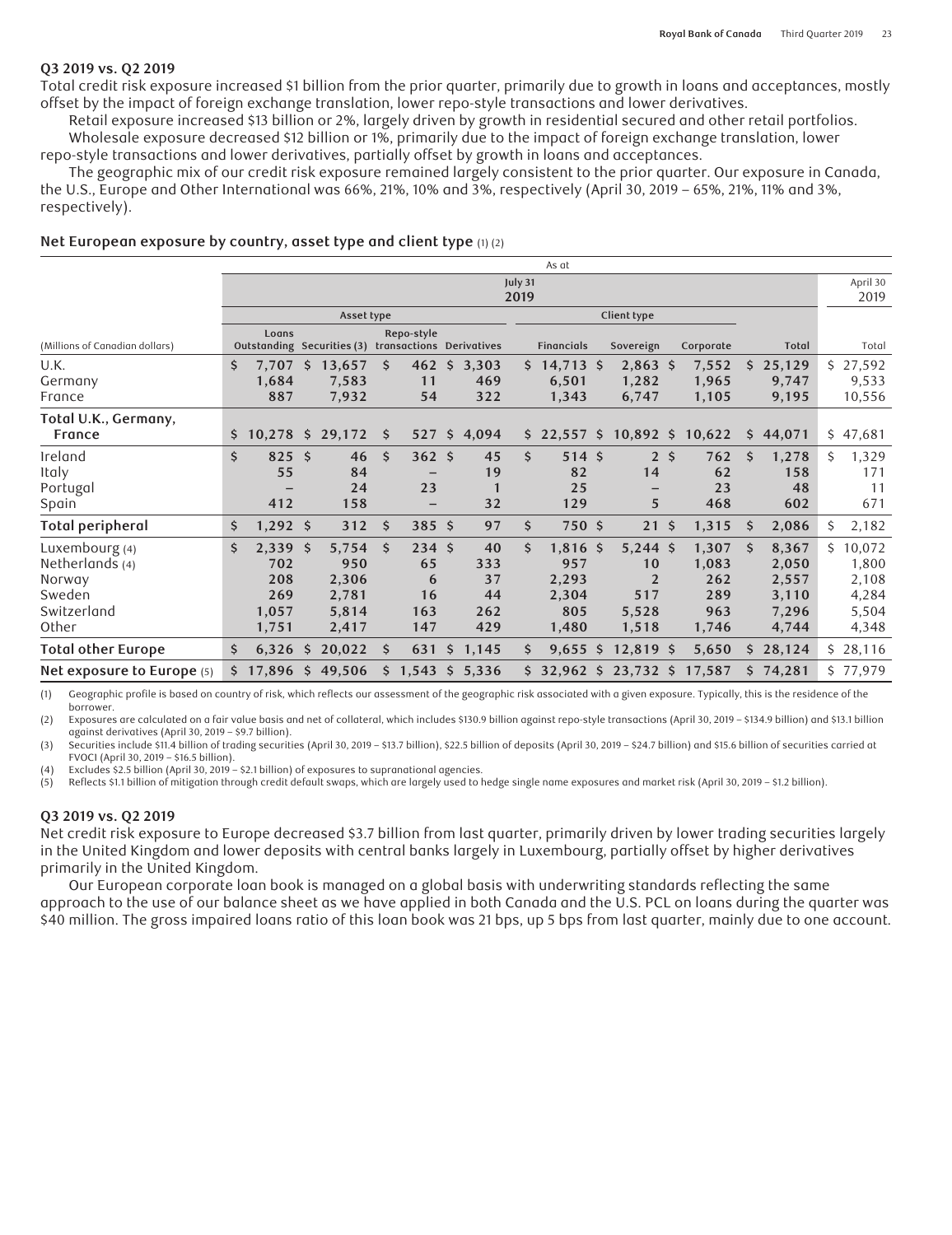#### **Residential mortgages and home equity lines of credit (insured vs. uninsured)**

Residential mortgages and home equity lines of credit are secured by residential properties. The following table presents a breakdown by geographic region.

|                                |               | As at July 31, 2019      |           |                       |      |    |              |    |                                |  |  |  |
|--------------------------------|---------------|--------------------------|-----------|-----------------------|------|----|--------------|----|--------------------------------|--|--|--|
| (Millions of Canadian dollars, |               |                          |           | Residential mortgages |      |    |              |    | Home equity<br>lines of credit |  |  |  |
| except percentage amounts)     | Insured (1)   |                          | Uninsured |                       |      |    | <b>Total</b> |    | <b>Total</b>                   |  |  |  |
| Region $(2)$<br>Canada         |               |                          |           |                       |      |    |              |    |                                |  |  |  |
| Atlantic provinces             | \$<br>7.639   | $53\%$ \$                |           | 6,877                 | 47%  | Ŝ. | 14,516       | \$ | 1,860                          |  |  |  |
| <b>Ouebec</b>                  | 12.663        | 37                       |           | 21,163                | 63   |    | 33.826       |    | 3,548                          |  |  |  |
| Ontario                        | 36,881        | 30                       |           | 87,546                | 70   |    | 124,427      |    | 16,815                         |  |  |  |
| Alberta                        | 20,627        | 54                       |           | 17,660                | 46   |    | 38,287       |    | 6,436                          |  |  |  |
| Saskatchewan and Manitoba      | 8.942         | 50                       |           | 8.989                 | 50   |    | 17,931       |    | 2,399                          |  |  |  |
| B.C. and territories           | 14,927        | 29                       |           | 35,902                | 71   |    | 50,829       |    | 8,456                          |  |  |  |
| Total Canada (3)               | 101,679<br>\$ | 36%                      | Ŝ.        | 178,137               | 64%  |    | \$279,816    |    | \$39.514                       |  |  |  |
| U.S. (4)                       |               |                          |           | 15,980                | 100  |    | 15,980       |    | 1,683                          |  |  |  |
| Other International (4)        | 6             | $\overline{\phantom{0}}$ |           | 3,173                 | 100  |    | 3,179        |    | 1,284                          |  |  |  |
| Total International            | \$<br>6       | $-$ %                    | \$        | 19,153                | 100% | Ś  | 19.159       | \$ | 2,967                          |  |  |  |
| <b>Total</b>                   | 101,685<br>Ŝ. | 34%                      | \$        | 197,290               | 66%  | S. | 298,975      | Ś. | 42,481                         |  |  |  |

|                                | As at April 30, 2019 |         |       |    |                       |      |    |         |                                |        |  |  |  |
|--------------------------------|----------------------|---------|-------|----|-----------------------|------|----|---------|--------------------------------|--------|--|--|--|
| (Millions of Canadian dollars, |                      |         |       |    | Residential mortgages |      |    |         | Home equity<br>lines of credit |        |  |  |  |
| except percentage amounts)     | Insured (1)          |         |       |    | Uninsured             |      |    | Total   |                                | Total  |  |  |  |
| Region $(2)$<br>Canada         |                      |         |       |    |                       |      |    |         |                                |        |  |  |  |
| Atlantic provinces             | \$                   | 7,542   | 53%   | Ŝ. | 6.681                 | 47%  | Ś  | 14,223  | \$                             | 1,876  |  |  |  |
| <b>Ouebec</b>                  |                      | 12,575  | 39    |    | 19.883                | 61   |    | 32.458  |                                | 3,622  |  |  |  |
| Ontario                        |                      | 36,960  | 31    |    | 83,228                | 69   |    | 120,188 |                                | 16.796 |  |  |  |
| Alberta                        |                      | 20,407  | 54    |    | 17,236                | 46   |    | 37,643  |                                | 6,526  |  |  |  |
| Saskatchewan and Manitoba      |                      | 8,877   | 50    |    | 8.709                 | 50   |    | 17,586  |                                | 2,442  |  |  |  |
| B.C. and territories           |                      | 14.969  | 30    |    | 34,727                | 70   |    | 49,696  |                                | 8,375  |  |  |  |
| Total Canada (3)               | Ś                    | 101,330 | 37%   | S  | 170,464               | 63%  | S. | 271.794 | Ś                              | 39.637 |  |  |  |
| U.S. (4)                       |                      |         |       |    | 15,130                | 100  |    | 15,130  |                                | 2,040  |  |  |  |
| Other International (4)        |                      |         |       |    | 3,205                 | 100  |    | 3,212   |                                | 1,421  |  |  |  |
| <b>Total International</b>     | \$                   |         | $-$ % | Ś  | 18,335                | 100% | \$ | 18,342  | \$                             | 3,461  |  |  |  |
| Total                          | \$                   | 101,337 | 35%   | Ś  | 188.799               | 65%  | Ŝ  | 290.136 | Ś                              | 43,098 |  |  |  |

(1) Insured residential mortgages are mortgages whereby our exposure to default is mitigated by insurance through the Canada Mortgage and Housing Corporation (CMHC) or other private mortgage default insurers.

(2) Region is based upon address of the property mortgaged. The Atlantic provinces are comprised of Newfoundland and Labrador, Prince Edward Island, Nova Scotia and New Brunswick, and B.C. and territories are comprised of British Columbia, Nunavut, Northwest Territories and Yukon.

(3) Total consolidated residential mortgages in Canada of \$280 billion (April 30, 2019 – \$272 billion) was largely comprised of \$256 billion (April 30, 2019 – \$248 billion) of residential mortgages and \$7 billion (April 30, 2019 – \$7 billion) of mortgages with commercial clients, of which \$4 billion (April 30, 2019 – \$4 billion) are insured mortgages, both in Canadian Banking, and \$17 billion (April 30, 2019 – \$17 billion) of residential mortgages in Capital Markets held for securitization purposes.

(4) Home equity lines of credit include term loans collateralized by residential mortgages.

Home equity lines of credit are uninsured and reported within the personal loan category. As at July 31, 2019, home equity lines of credit in Canadian Banking were \$39 billion (April 30, 2019 – \$40 billion). Approximately 98% of these home equity lines of credit (April 30, 2019 – 98%) are secured by a first lien on real estate, and 7% (April 30, 2019 – 7%) of the total Homeline clients pay the scheduled interest payment only.

#### **Residential mortgages portfolio by amortization period**

The following table provides a summary of the percentage of residential mortgages that fall within the remaining amortization periods based upon current customer payment amounts, which incorporate payments larger than the minimum contractual amount and/or higher frequency of payments.

|        |      | As at                                              |                  |      |                                 |  |  |  |  |  |  |  |  |
|--------|------|----------------------------------------------------|------------------|------|---------------------------------|--|--|--|--|--|--|--|--|
|        |      |                                                    | April 30<br>2019 |      |                                 |  |  |  |  |  |  |  |  |
| Canada |      | <b>Total</b>                                       | Canada           |      | Total                           |  |  |  |  |  |  |  |  |
|        |      |                                                    |                  |      |                                 |  |  |  |  |  |  |  |  |
| 72%    | 39%  | 69%                                                | 71%              | 41%  | 69%                             |  |  |  |  |  |  |  |  |
| 23     | 61   | 26                                                 | 23               | 59   | 25                              |  |  |  |  |  |  |  |  |
| 4      |      | $\overline{4}$                                     | 4                |      | 4                               |  |  |  |  |  |  |  |  |
|        |      |                                                    |                  |      |                                 |  |  |  |  |  |  |  |  |
| 100%   | 100% | 100%                                               | 100%             | 100% | 100%                            |  |  |  |  |  |  |  |  |
|        |      | July 31<br>2019<br>U.S. and other<br>International |                  |      | U.S. and other<br>International |  |  |  |  |  |  |  |  |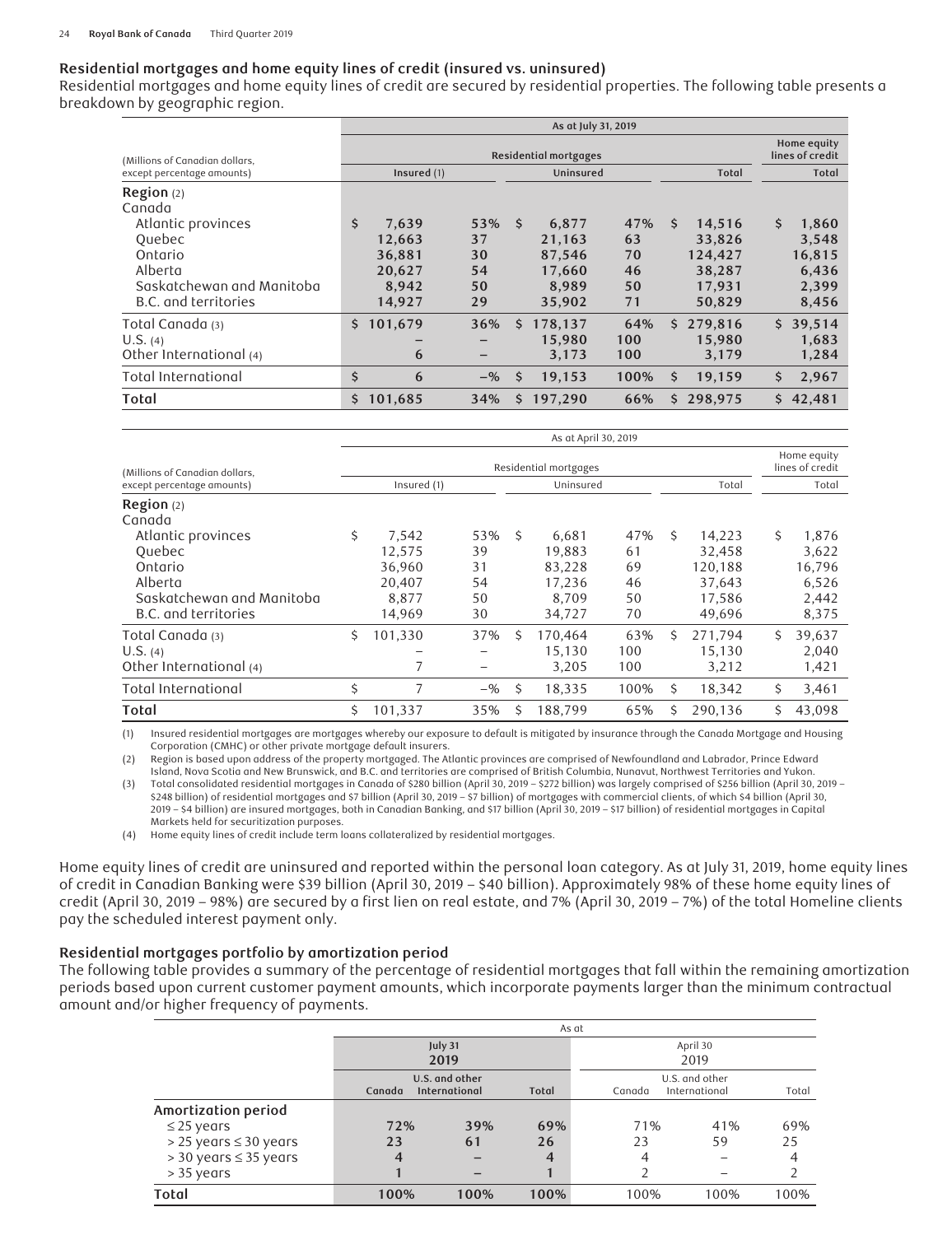#### **Average loan-to-value (LTV) ratios**

The following table provides a summary of our average LTV ratio for newly originated and acquired uninsured residential mortgages and Homeline products by geographic region.

|                                                                     |                              | For the three months ended |                              | For the nine months ended |                              |                          |  |
|---------------------------------------------------------------------|------------------------------|----------------------------|------------------------------|---------------------------|------------------------------|--------------------------|--|
|                                                                     | July 31<br>2019              |                            | April 30<br>2019             |                           | July 31<br>2019              |                          |  |
|                                                                     | Uninsured                    |                            | Uninsured                    |                           | Uninsured                    |                          |  |
|                                                                     | Residential<br>mortgages (1) | Homeline<br>products (2)   | Residential<br>mortgages (1) | Homeline<br>products (2)  | Residential<br>mortgages (1) | Homeline<br>products (2) |  |
| <b>Region</b> $(3)$                                                 |                              |                            |                              |                           |                              |                          |  |
| Atlantic provinces                                                  | 74%                          | 75%                        | 72%                          | 75%                       | 73%                          | 74%                      |  |
| <b>Ouebec</b>                                                       | 72                           | 74                         | 71                           | 73                        | 72                           | 73                       |  |
| Ontario                                                             | 70                           | 68                         | 70                           | 68                        | 70                           | 68                       |  |
| Alberta                                                             | 73                           | 72                         | 72                           | 71                        | 73                           | 72                       |  |
| Saskatchewan and Manitoba                                           | 74                           | 74                         | 74                           | 74                        | 74                           | 74                       |  |
| B.C. and territories                                                | 68                           | 65                         | 67                           | 64                        | 67                           | 64                       |  |
| U.S.                                                                | 74                           | n.m.                       | 73                           | n.m.                      | 74                           | n.m.                     |  |
| Other International                                                 | 71                           | n.m.                       | 71                           | n.m.                      | 71                           | n.m.                     |  |
| Average of newly originated and<br>acquired for the period (4), (5) | 71%                          | 69%                        | 70%                          | 68%                       | 70%                          | 69%                      |  |
| <b>Total Canadian</b><br><b>Banking residential</b>                 |                              |                            |                              |                           |                              |                          |  |
| mortgages portfolio (6)                                             | 57%                          | 50%                        | 57%                          | 50%                       | 57%                          | 50%                      |  |

Homeline products are comprised of both residential mortgages and home equity lines of credit.

(1) Residential mortgages exclude residential mortgages within the Homeline products. Region is based upon address of the property mortgaged. The Atlantic provinces are comprised of Newfoundland and Labrador, Prince Edward Island, Nova Scotia and New Brunswick, and B.C. and territories are comprised of British Columbia, Nunavut, Northwest Territories and Yukon.

(4) The average LTV ratio for newly originated and acquired uninsured residential mortgages and Homeline products is calculated on a weighted basis by mortgage amounts at origination.

(5) For newly originated mortgages and Homeline products, LTV is calculated based on the total facility amount for the residential mortgage and Homeline product divided by the value of the related residential property.

(6) Weighted by mortgage balances and adjusted for property values based on the Teranet – National Bank National Composite House Price Index. n.m. not meaningful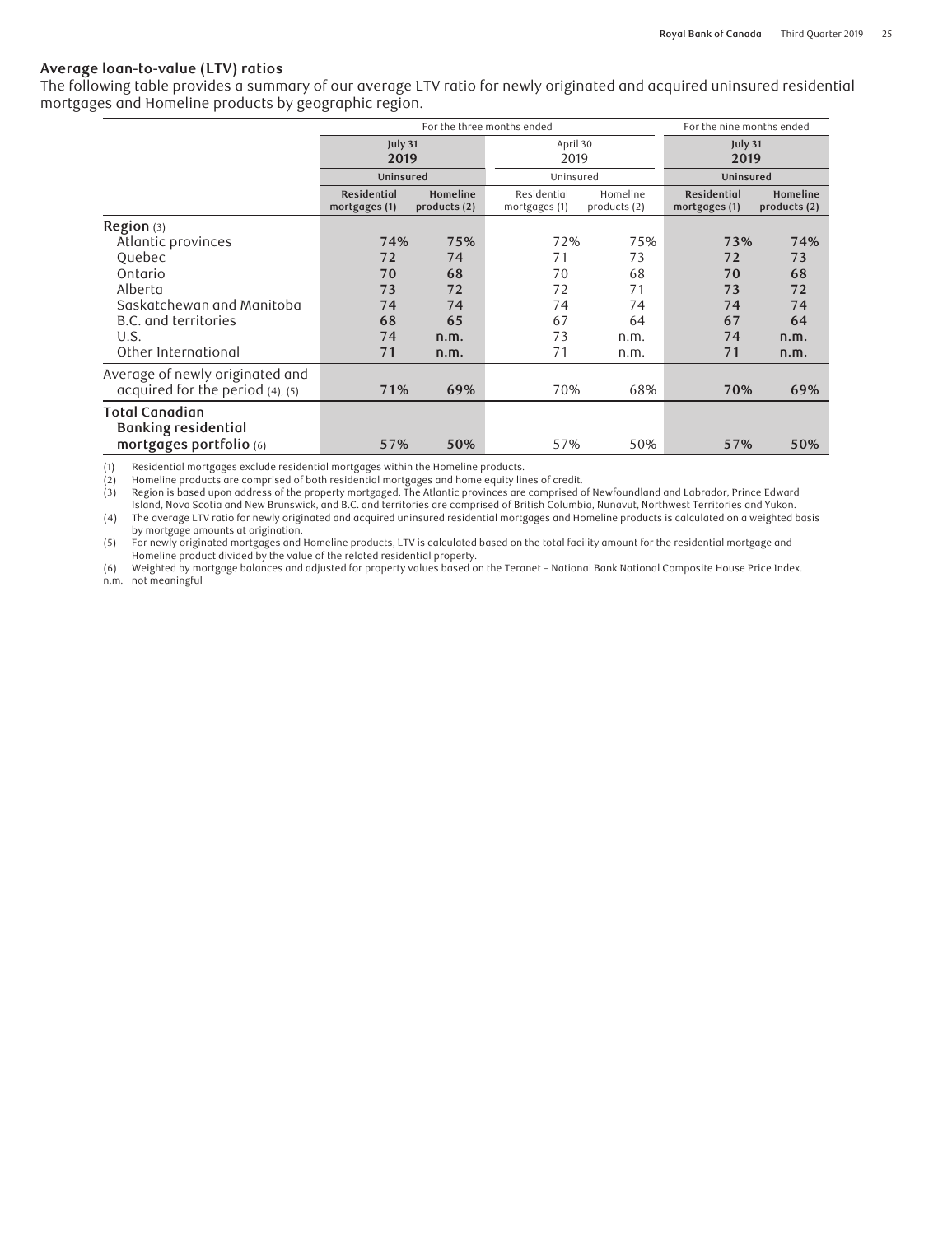#### **Credit quality performance**

The following credit quality performance tables and analysis provide information on loans, which represents loans, acceptances and commitments, and other financial assets.

#### **Provision for credit losses**

| July 31<br>July 31<br>April 30<br>July 31<br>2019<br>2019<br>2018<br>2019<br>(Millions of Canadian dollars, except percentage amounts)<br>\$<br>385<br>\$<br>Personal & Commercial Banking<br>\$<br>345<br>330<br>1,077<br>\$<br>\$<br>27<br>30<br>3<br>83<br>Wealth Management<br>Capital Markets<br>27<br>56<br>4<br>226<br>Corporate Support and other<br>$\mathbf{1}$<br>(1)<br>1<br><b>PCL-Loans</b><br>\$<br>\$<br>441<br>\$<br>338<br>1,386<br>\$<br>429<br>\$<br><b>PCL</b> - Other financial assets<br>(15)<br>8<br>(4)<br>(21)<br><b>Total PCL</b><br>\$<br>\$<br>425<br>426<br>\$<br>346<br>\$<br>\$<br>1,365<br>PCL on loans is comprised of:<br>Retail<br>\$<br>23<br>\$<br>\$<br>\$<br>30<br>44<br>\$<br>86<br>Wholesale<br>$\overline{7}$<br>(24)<br>46<br>43<br>PCL on performing loans<br>\$<br>30<br>\$<br>6<br>\$<br>90<br>\$<br>129<br>\$<br>\$<br>\$<br>$\dot{\mathsf{S}}$<br>Retail<br>\$<br>275<br>258<br>259<br>\$<br>802<br>Wholesale<br>124<br>177<br>(11)<br>455<br>\$<br>\$<br>PCL on impaired loans<br>\$<br>399<br>435<br>\$<br>248<br>1,257<br>\$ | July 31<br>2018<br>948<br>(19)<br>20<br>$\overline{1}$<br>950<br>$\overline{4}$<br>954<br>90<br>(11)<br>79<br>763<br>108<br>871<br>950<br>0.23% |
|----------------------------------------------------------------------------------------------------------------------------------------------------------------------------------------------------------------------------------------------------------------------------------------------------------------------------------------------------------------------------------------------------------------------------------------------------------------------------------------------------------------------------------------------------------------------------------------------------------------------------------------------------------------------------------------------------------------------------------------------------------------------------------------------------------------------------------------------------------------------------------------------------------------------------------------------------------------------------------------------------------------------------------------------------------------------------------|-------------------------------------------------------------------------------------------------------------------------------------------------|
|                                                                                                                                                                                                                                                                                                                                                                                                                                                                                                                                                                                                                                                                                                                                                                                                                                                                                                                                                                                                                                                                                  |                                                                                                                                                 |
|                                                                                                                                                                                                                                                                                                                                                                                                                                                                                                                                                                                                                                                                                                                                                                                                                                                                                                                                                                                                                                                                                  |                                                                                                                                                 |
|                                                                                                                                                                                                                                                                                                                                                                                                                                                                                                                                                                                                                                                                                                                                                                                                                                                                                                                                                                                                                                                                                  |                                                                                                                                                 |
|                                                                                                                                                                                                                                                                                                                                                                                                                                                                                                                                                                                                                                                                                                                                                                                                                                                                                                                                                                                                                                                                                  |                                                                                                                                                 |
|                                                                                                                                                                                                                                                                                                                                                                                                                                                                                                                                                                                                                                                                                                                                                                                                                                                                                                                                                                                                                                                                                  |                                                                                                                                                 |
|                                                                                                                                                                                                                                                                                                                                                                                                                                                                                                                                                                                                                                                                                                                                                                                                                                                                                                                                                                                                                                                                                  |                                                                                                                                                 |
|                                                                                                                                                                                                                                                                                                                                                                                                                                                                                                                                                                                                                                                                                                                                                                                                                                                                                                                                                                                                                                                                                  |                                                                                                                                                 |
|                                                                                                                                                                                                                                                                                                                                                                                                                                                                                                                                                                                                                                                                                                                                                                                                                                                                                                                                                                                                                                                                                  |                                                                                                                                                 |
| $\dot{\mathsf{S}}$<br>Ś.<br>$\dot{\mathsf{S}}$<br>Ś<br><b>PCL-Loans</b><br>429<br>441<br>338<br>\$<br>1,386                                                                                                                                                                                                                                                                                                                                                                                                                                                                                                                                                                                                                                                                                                                                                                                                                                                                                                                                                                      |                                                                                                                                                 |
| PCL on loans as a % of average net loans and acceptances<br>0.29%<br>0.23%<br>0.27%<br>0.30%                                                                                                                                                                                                                                                                                                                                                                                                                                                                                                                                                                                                                                                                                                                                                                                                                                                                                                                                                                                     |                                                                                                                                                 |
| PCL on impaired loans as a % of average net loans and<br>acceptances<br>0.25%<br>0.29%<br>0.17%<br>0.27%                                                                                                                                                                                                                                                                                                                                                                                                                                                                                                                                                                                                                                                                                                                                                                                                                                                                                                                                                                         | 0.21%                                                                                                                                           |
| Additional information by geography (1)                                                                                                                                                                                                                                                                                                                                                                                                                                                                                                                                                                                                                                                                                                                                                                                                                                                                                                                                                                                                                                          |                                                                                                                                                 |
| Canada<br>\$<br>\$<br>$\dot{\mathsf{S}}$<br>$\dot{\mathsf{S}}$<br>Residential mortgages<br>\$<br>$\overline{7}$<br>10<br>6<br>23<br>118<br>116<br>117<br>355<br>Personal<br>Credit cards<br>128<br>122<br>115<br>366<br>Small business<br>$\mathbf Q$<br>9<br>25<br>11                                                                                                                                                                                                                                                                                                                                                                                                                                                                                                                                                                                                                                                                                                                                                                                                           | 27<br>337<br>341<br>24                                                                                                                          |
| 253<br>251<br>Retail<br>264<br>769<br>Wholesale<br>62<br>3<br>113<br>216                                                                                                                                                                                                                                                                                                                                                                                                                                                                                                                                                                                                                                                                                                                                                                                                                                                                                                                                                                                                         | 729<br>58                                                                                                                                       |
| \$<br>366<br>$\dot{\mathsf{S}}$<br>$\dot{\mathsf{S}}$<br>PCL on impaired loans<br>\$<br>326<br>254<br>$\dot{\mathsf{S}}$<br>985                                                                                                                                                                                                                                                                                                                                                                                                                                                                                                                                                                                                                                                                                                                                                                                                                                                                                                                                                  | 787                                                                                                                                             |
| U.S.<br>Retail<br>\$<br>\$<br>\$<br>$\overline{4}$<br>$\mathbf{1}$<br>\$<br>$\overline{7}$<br>\$<br>$\mathbf{1}$<br>Wholesale<br>48<br>7<br>16<br>174                                                                                                                                                                                                                                                                                                                                                                                                                                                                                                                                                                                                                                                                                                                                                                                                                                                                                                                            | 3<br>30                                                                                                                                         |
| PCL on impaired loans<br>\$<br>8<br>\$<br>20<br>49<br>\$<br>$\dot{\mathsf{S}}$<br>181<br>\$                                                                                                                                                                                                                                                                                                                                                                                                                                                                                                                                                                                                                                                                                                                                                                                                                                                                                                                                                                                      | 33                                                                                                                                              |
| Other International<br>\$<br>\$<br>\$<br>$\overline{7}$<br>\$<br>\$<br>Retail<br>$\overline{7}$<br>$\overline{4}$<br>26<br>Wholesale<br>(21)<br>46<br>16<br>65                                                                                                                                                                                                                                                                                                                                                                                                                                                                                                                                                                                                                                                                                                                                                                                                                                                                                                                   | 31<br>20                                                                                                                                        |
| \$<br>PCL on impaired loans<br>\$<br>\$<br>$\dot{\mathsf{S}}$<br>\$<br>53<br>20<br>(14)<br>91                                                                                                                                                                                                                                                                                                                                                                                                                                                                                                                                                                                                                                                                                                                                                                                                                                                                                                                                                                                    | 51                                                                                                                                              |
| PCL on impaired loans<br>\$<br>\$<br>Ś<br>\$<br>399<br>435<br>248<br>\$<br>1,257                                                                                                                                                                                                                                                                                                                                                                                                                                                                                                                                                                                                                                                                                                                                                                                                                                                                                                                                                                                                 | 871                                                                                                                                             |

(1) Geographic information is based on residence of borrower.

#### **Q3 2019 vs. Q3 2018**

Total PCL was \$425 million. PCL on loans of \$429 million increased \$91 million, or 27% from the prior year, due to higher provisions in Capital Markets, Wealth Management and Personal & Commercial Banking.

The PCL ratio on loans of 27 bps increased 4 bps, and the PCL on impaired loans ratio of 25 bps increased 8 bps.

PCL on performing loans of \$30 million decreased \$60 million, mainly due to lower provisions in Personal & Commercial Banking and Capital Markets.

PCL on impaired loans of \$399 million increased \$151 million, due to higher provisions in Capital Markets, Personal & Commercial Banking and Wealth Management.

PCL on loans in Personal & Commercial Banking increased \$15 million, largely reflecting higher provisions on impaired loans in Canadian Banking, mainly in our commercial portfolios. This was partially offset by lower provisions on performing loans in our Canadian Banking portfolios, as the prior year reflected unfavourable changes in macroeconomic factors.

PCL on loans in Wealth Management increased \$24 million, due to higher provisions on impaired loans in U.S. Wealth Management (including City National Bank), mainly in a few accounts.

PCL on loans in Capital Markets increased \$52 million, largely driven by higher provisions on impaired loans, mainly in a few accounts, while the prior year reflected higher recoveries. This was partially offset by lower provisions on performing loans in the current year.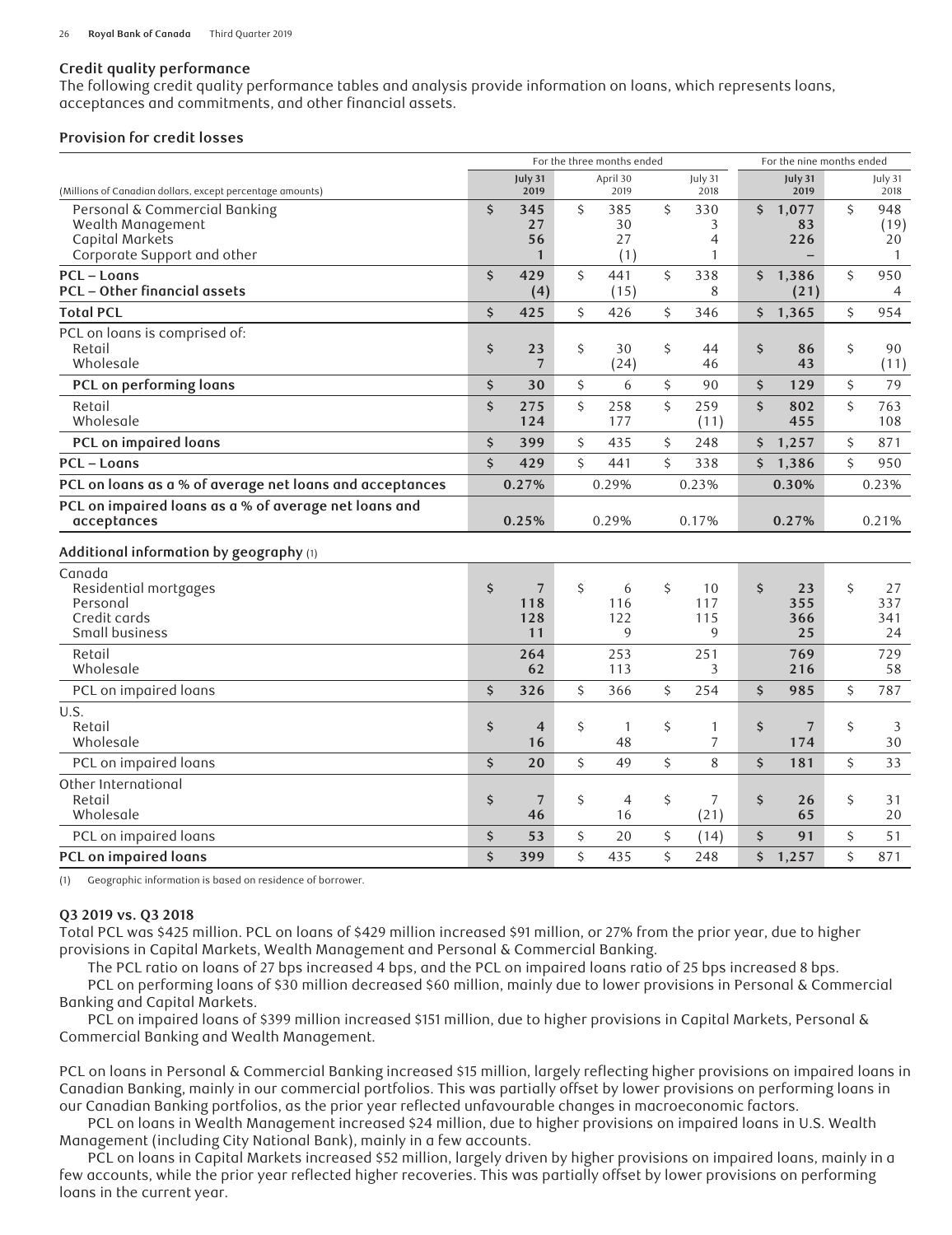#### **Q3 2019 vs. Q2 2019**

PCL on loans of \$429 million decreased \$12 million, or 3% from the prior quarter, mainly due to lower provisions in Personal & Commercial Banking, partially offset by higher provisions in Capital Markets.

The PCL ratio on loans decreased 2 bps, and the PCL on impaired loans ratio decreased 4 bps.

PCL on performing loans of \$30 million increased \$24 million, primarily relating to higher provisions in Capital Markets.

PCL on impaired loans of \$399 million decreased \$36 million from the prior quarter, mainly due to lower provisions in Personal & Commercial Banking.

PCL on loans in Personal & Commercial Banking decreased \$40 million, as the previous quarter included higher provisions on impaired loans in Canadian Banking, largely from a couple of accounts in our commercial portfolios.

PCL on loans in Capital Markets increased \$29 million, largely driven by higher provisions on performing loans, due to unfavourable changes in macroeconomic factors compared to the prior quarter.

#### **Q3 2019 vs. Q3 2018 (Nine months ended)**

Total PCL was \$1,365 million. PCL on loans of \$1,386 million increased \$436 million, or 46% from the prior year, due to higher provisions in Capital Markets, Personal & Commercial Banking and Wealth Management.

The PCL ratio on loans increased 7 bps, and the PCL on impaired loans ratio increased 6 bps.

PCL on performing loans of \$129 million increased \$50 million, reflecting higher provisions in Wealth Management and Capital Markets, partially offset by lower provisions in Personal & Commercial Banking.

PCL on impaired loans of \$1,257 million increased \$386 million from the prior year, mainly due to higher provisions in Personal & Commercial Banking and Capital Markets.

PCL on loans in Personal & Commercial Banking increased \$129 million, reflecting higher provisions on impaired loans in Canadian Banking, mainly from a couple of accounts in our commercial portfolios. This was partially offset by lower provisions on performing loans, due to favourable credit migration in our Caribbean Banking portfolios, and favourable changes in macroeconomic factors compared to the prior year in our commercial portfolios in Canadian Banking.

PCL on loans in Wealth Management increased \$102 million, primarily in U.S. Wealth Management (including City National). PCL on performing loans increased by \$54 million, largely due to higher repayments and maturities in the prior year. The current year also reflected unfavourable changes in macroeconomic factors compared to last year. In addition, PCL on impaired loans increased \$48 million, mainly in a few accounts.

PCL on loans in Capital Markets increased \$206 million, largely driven by higher provisions on impaired loans, mainly in a few accounts. Higher provisions on performing loans, driven by unfavourable changes in macroeconomic factors compared to the prior year, also contributed to the increase.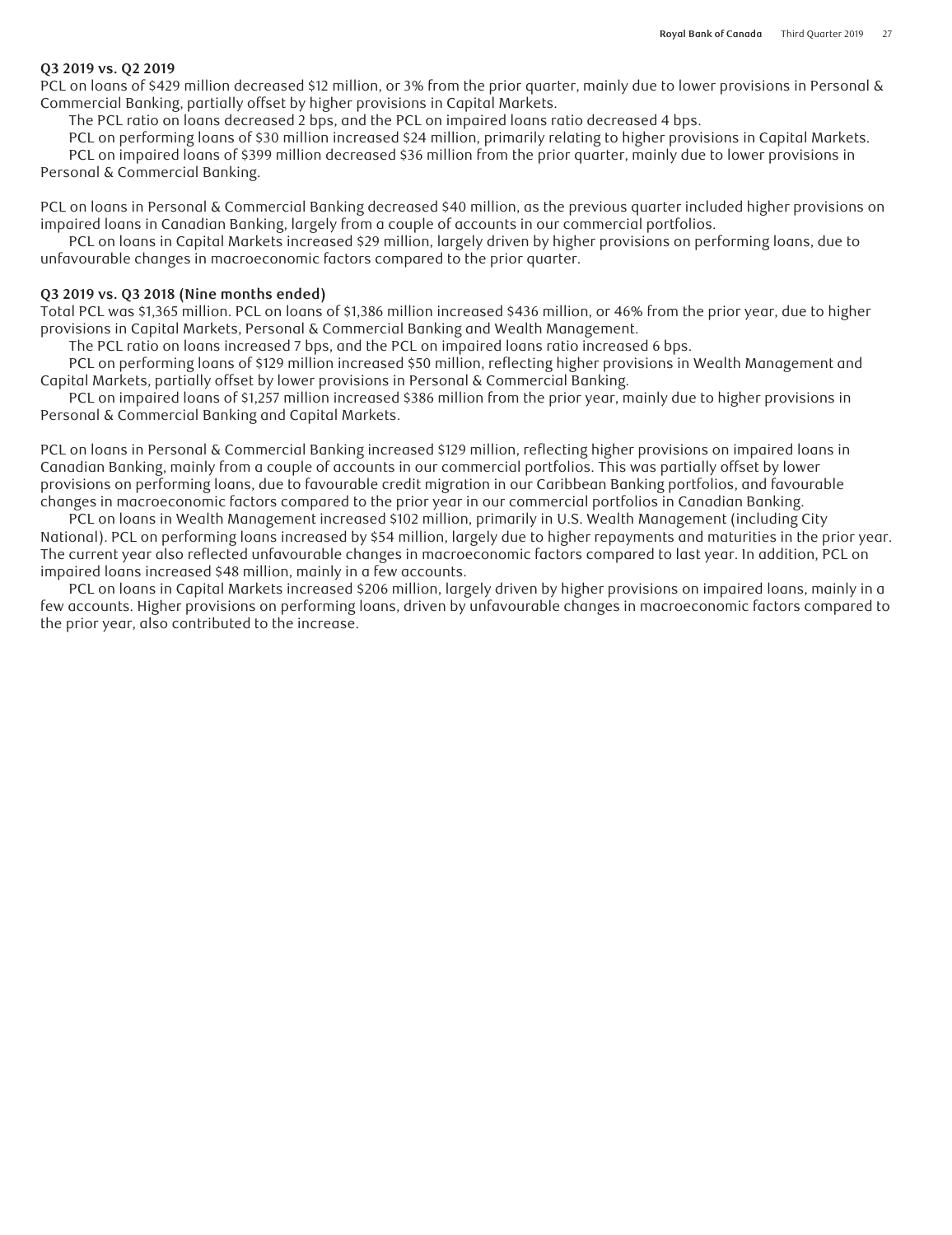#### **Gross impaired loans**

| April 30<br>July 31<br>July 31<br>2019<br>2019<br>2018<br>\$1,632<br>Personal & Commercial Banking<br>\$1,704<br>\$1,786<br>258<br>243<br>Wealth Management<br>194<br>Capital Markets<br>1,028<br>1,013<br>495<br>Corporate Support and other<br>$\overline{\phantom{m}}$<br>\$2,990<br>\$3,042<br>\$2,321<br>Canada (1)<br>Retail<br>\$<br>727<br>\$<br>763<br>\$<br>710<br>Wholesale<br>630<br>664<br>383<br>GIL<br>1,393<br>1,093<br>1,391<br>U.S. (1)<br>\$<br>\$<br>31<br>\$<br>Retail<br>31<br>32<br>Wholesale<br>929<br>969<br>354<br>GIL<br>960<br>1,000<br>386<br>Other International (1)<br>Retail<br>\$<br>\$<br>324<br>\$<br>336<br>302<br>Wholesale<br>337<br>325<br>506<br>GIL<br>639<br>649<br>842<br>\$2,321<br>\$2,990<br>\$3,042<br>Impaired loans, beginning balance<br>\$2,655<br>\$3,042<br>\$2,782<br>Classified as impaired during the period (new impaired) (2)<br>686<br>387<br>1.162<br>Net repayments (2)<br>(223)<br>(129)<br>(249)<br>Amounts written off<br>(437)<br>(501)<br>(395)<br>(78)<br>(272)<br>(77)<br>Other $(2)$ , $(3)$<br>\$2,321<br>\$2,990<br>\$3,042<br>0.49%<br>0.40%<br>0.47%<br>Personal & Commercial Banking<br>0.37%<br>0.40%<br>0.38%<br>Canadian Banking<br>0.28%<br>0.29%<br>0.26%<br>Caribbean Banking<br>5.72%<br>6.23%<br>6.63%<br>Wealth Management<br>0.38%<br>0.34%<br>0.39%<br>Capital Markets<br>0.99%<br>0.57%<br>1.02% |                                                           | As at |  |
|----------------------------------------------------------------------------------------------------------------------------------------------------------------------------------------------------------------------------------------------------------------------------------------------------------------------------------------------------------------------------------------------------------------------------------------------------------------------------------------------------------------------------------------------------------------------------------------------------------------------------------------------------------------------------------------------------------------------------------------------------------------------------------------------------------------------------------------------------------------------------------------------------------------------------------------------------------------------------------------------------------------------------------------------------------------------------------------------------------------------------------------------------------------------------------------------------------------------------------------------------------------------------------------------------------------------------------------------------------------------------------------|-----------------------------------------------------------|-------|--|
|                                                                                                                                                                                                                                                                                                                                                                                                                                                                                                                                                                                                                                                                                                                                                                                                                                                                                                                                                                                                                                                                                                                                                                                                                                                                                                                                                                                        |                                                           |       |  |
|                                                                                                                                                                                                                                                                                                                                                                                                                                                                                                                                                                                                                                                                                                                                                                                                                                                                                                                                                                                                                                                                                                                                                                                                                                                                                                                                                                                        | (Millions of Canadian dollars, except percentage amounts) |       |  |
|                                                                                                                                                                                                                                                                                                                                                                                                                                                                                                                                                                                                                                                                                                                                                                                                                                                                                                                                                                                                                                                                                                                                                                                                                                                                                                                                                                                        |                                                           |       |  |
|                                                                                                                                                                                                                                                                                                                                                                                                                                                                                                                                                                                                                                                                                                                                                                                                                                                                                                                                                                                                                                                                                                                                                                                                                                                                                                                                                                                        |                                                           |       |  |
|                                                                                                                                                                                                                                                                                                                                                                                                                                                                                                                                                                                                                                                                                                                                                                                                                                                                                                                                                                                                                                                                                                                                                                                                                                                                                                                                                                                        |                                                           |       |  |
|                                                                                                                                                                                                                                                                                                                                                                                                                                                                                                                                                                                                                                                                                                                                                                                                                                                                                                                                                                                                                                                                                                                                                                                                                                                                                                                                                                                        |                                                           |       |  |
|                                                                                                                                                                                                                                                                                                                                                                                                                                                                                                                                                                                                                                                                                                                                                                                                                                                                                                                                                                                                                                                                                                                                                                                                                                                                                                                                                                                        | <b>Total GIL</b>                                          |       |  |
|                                                                                                                                                                                                                                                                                                                                                                                                                                                                                                                                                                                                                                                                                                                                                                                                                                                                                                                                                                                                                                                                                                                                                                                                                                                                                                                                                                                        |                                                           |       |  |
|                                                                                                                                                                                                                                                                                                                                                                                                                                                                                                                                                                                                                                                                                                                                                                                                                                                                                                                                                                                                                                                                                                                                                                                                                                                                                                                                                                                        |                                                           |       |  |
|                                                                                                                                                                                                                                                                                                                                                                                                                                                                                                                                                                                                                                                                                                                                                                                                                                                                                                                                                                                                                                                                                                                                                                                                                                                                                                                                                                                        |                                                           |       |  |
|                                                                                                                                                                                                                                                                                                                                                                                                                                                                                                                                                                                                                                                                                                                                                                                                                                                                                                                                                                                                                                                                                                                                                                                                                                                                                                                                                                                        |                                                           |       |  |
|                                                                                                                                                                                                                                                                                                                                                                                                                                                                                                                                                                                                                                                                                                                                                                                                                                                                                                                                                                                                                                                                                                                                                                                                                                                                                                                                                                                        |                                                           |       |  |
|                                                                                                                                                                                                                                                                                                                                                                                                                                                                                                                                                                                                                                                                                                                                                                                                                                                                                                                                                                                                                                                                                                                                                                                                                                                                                                                                                                                        |                                                           |       |  |
|                                                                                                                                                                                                                                                                                                                                                                                                                                                                                                                                                                                                                                                                                                                                                                                                                                                                                                                                                                                                                                                                                                                                                                                                                                                                                                                                                                                        |                                                           |       |  |
|                                                                                                                                                                                                                                                                                                                                                                                                                                                                                                                                                                                                                                                                                                                                                                                                                                                                                                                                                                                                                                                                                                                                                                                                                                                                                                                                                                                        |                                                           |       |  |
|                                                                                                                                                                                                                                                                                                                                                                                                                                                                                                                                                                                                                                                                                                                                                                                                                                                                                                                                                                                                                                                                                                                                                                                                                                                                                                                                                                                        |                                                           |       |  |
|                                                                                                                                                                                                                                                                                                                                                                                                                                                                                                                                                                                                                                                                                                                                                                                                                                                                                                                                                                                                                                                                                                                                                                                                                                                                                                                                                                                        |                                                           |       |  |
|                                                                                                                                                                                                                                                                                                                                                                                                                                                                                                                                                                                                                                                                                                                                                                                                                                                                                                                                                                                                                                                                                                                                                                                                                                                                                                                                                                                        |                                                           |       |  |
|                                                                                                                                                                                                                                                                                                                                                                                                                                                                                                                                                                                                                                                                                                                                                                                                                                                                                                                                                                                                                                                                                                                                                                                                                                                                                                                                                                                        |                                                           |       |  |
|                                                                                                                                                                                                                                                                                                                                                                                                                                                                                                                                                                                                                                                                                                                                                                                                                                                                                                                                                                                                                                                                                                                                                                                                                                                                                                                                                                                        | <b>Total GIL</b>                                          |       |  |
|                                                                                                                                                                                                                                                                                                                                                                                                                                                                                                                                                                                                                                                                                                                                                                                                                                                                                                                                                                                                                                                                                                                                                                                                                                                                                                                                                                                        |                                                           |       |  |
|                                                                                                                                                                                                                                                                                                                                                                                                                                                                                                                                                                                                                                                                                                                                                                                                                                                                                                                                                                                                                                                                                                                                                                                                                                                                                                                                                                                        |                                                           |       |  |
|                                                                                                                                                                                                                                                                                                                                                                                                                                                                                                                                                                                                                                                                                                                                                                                                                                                                                                                                                                                                                                                                                                                                                                                                                                                                                                                                                                                        |                                                           |       |  |
|                                                                                                                                                                                                                                                                                                                                                                                                                                                                                                                                                                                                                                                                                                                                                                                                                                                                                                                                                                                                                                                                                                                                                                                                                                                                                                                                                                                        |                                                           |       |  |
|                                                                                                                                                                                                                                                                                                                                                                                                                                                                                                                                                                                                                                                                                                                                                                                                                                                                                                                                                                                                                                                                                                                                                                                                                                                                                                                                                                                        |                                                           |       |  |
|                                                                                                                                                                                                                                                                                                                                                                                                                                                                                                                                                                                                                                                                                                                                                                                                                                                                                                                                                                                                                                                                                                                                                                                                                                                                                                                                                                                        | Impaired loans, balance at end of period                  |       |  |
|                                                                                                                                                                                                                                                                                                                                                                                                                                                                                                                                                                                                                                                                                                                                                                                                                                                                                                                                                                                                                                                                                                                                                                                                                                                                                                                                                                                        | GIL as a % of related loans and acceptances               |       |  |
|                                                                                                                                                                                                                                                                                                                                                                                                                                                                                                                                                                                                                                                                                                                                                                                                                                                                                                                                                                                                                                                                                                                                                                                                                                                                                                                                                                                        | Total GIL as a % of related loans and acceptances         |       |  |
|                                                                                                                                                                                                                                                                                                                                                                                                                                                                                                                                                                                                                                                                                                                                                                                                                                                                                                                                                                                                                                                                                                                                                                                                                                                                                                                                                                                        |                                                           |       |  |
|                                                                                                                                                                                                                                                                                                                                                                                                                                                                                                                                                                                                                                                                                                                                                                                                                                                                                                                                                                                                                                                                                                                                                                                                                                                                                                                                                                                        |                                                           |       |  |
|                                                                                                                                                                                                                                                                                                                                                                                                                                                                                                                                                                                                                                                                                                                                                                                                                                                                                                                                                                                                                                                                                                                                                                                                                                                                                                                                                                                        |                                                           |       |  |
|                                                                                                                                                                                                                                                                                                                                                                                                                                                                                                                                                                                                                                                                                                                                                                                                                                                                                                                                                                                                                                                                                                                                                                                                                                                                                                                                                                                        |                                                           |       |  |
|                                                                                                                                                                                                                                                                                                                                                                                                                                                                                                                                                                                                                                                                                                                                                                                                                                                                                                                                                                                                                                                                                                                                                                                                                                                                                                                                                                                        |                                                           |       |  |

(1) Geographic information is based on residence of borrower.

(2) Certain GIL movements for Canadian Banking retail and wholesale portfolios are generally allocated to new impaired, as return to performing status, Net repayments, sold, and exchange and other movements amounts are not reasonably determinable. Certain GIL movements for Caribbean Banking retail and wholesale portfolios are generally allocated to Net repayments and new impaired, as return to performing status, sold, and foreign exchange translation and other movements amounts are not reasonably determinable.

(3) Includes return to performing status during the period, recoveries of loans and advances previously written off, sold, and foreign exchange translation and other movements.

#### **Q3 2019 vs. Q3 2018**

Total GIL of \$2,990 million increased \$669 million or 29% from the prior year, and the total GIL ratio of 47 bps increased 7 bps, mainly reflecting higher impaired loans in Capital Markets.

GIL in Personal & Commercial Banking increased \$72 million or 4%, primarily due to higher impaired loans in our commercial portfolios in Canadian Banking, partially offset by lower impaired loans in our Caribbean Banking portfolios.

GIL in Wealth Management increased \$64 million or 33%, primarily reflecting higher impaired loans in U.S. Wealth Management (including City National), mainly due to a few accounts.

GIL in Capital Markets increased \$533 million or 108%, mainly due to a few accounts in a couple of sectors.

#### **Q3 2019 vs. Q2 2019**

Total GIL decreased \$52 million or 2% from the prior quarter, and the total GIL ratio of 47 bps improved 2 bps, mainly reflecting lower impaired loans in Personal & Commercial Banking.

GIL in Personal & Commercial Banking decreased \$82 million or 5%, mainly due to repayments in Caribbean Banking and write-offs in Canadian Banking.

GIL in Wealth Management increased \$15 million or 6%, primarily reflecting higher impaired loans in U.S. Wealth Management (including City National), mainly due to a few accounts, partially offset by repayments.

GIL in Capital Markets increased \$15 million or 1%, as new impaired loans were partially offset by repayments.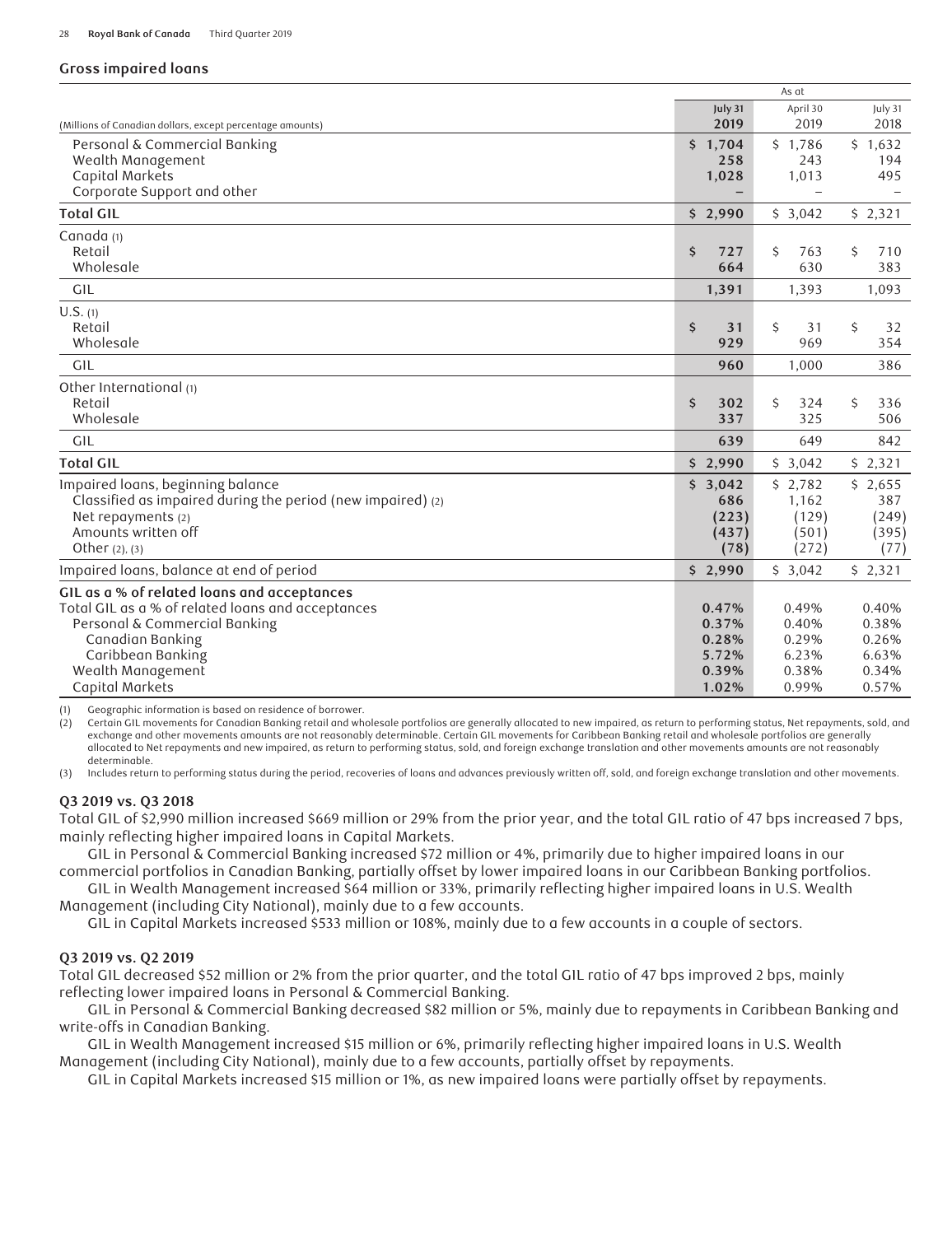|                                                      |                             | As at              |                |
|------------------------------------------------------|-----------------------------|--------------------|----------------|
| (Millions of Canadian dollars)                       | July 31                     | April 30           | July 31        |
|                                                      | 2019                        | 2019               | 2018           |
| Personal & Commercial Banking                        | \$2,671                     | \$2,692            | \$2,523        |
| Wealth Management                                    | 243                         | 218                | 196            |
| Capital Markets                                      | 405                         | 378                | 335            |
| Corporate Support and other                          | $\overline{2}$              | 2                  | 3              |
| <b>ACL on loans</b>                                  | \$3,321                     | \$3,290            | \$3,057        |
| ACL on other financial assets                        | 51                          | 56                 | 113            |
| <b>Total ACL</b>                                     | \$3,372                     | \$3,346            | \$3,170        |
| ACL on loans is comprised of:<br>Retail<br>Wholesale | \$1,839<br>678              | \$1,818<br>677     | \$1,724<br>614 |
| ACL on performing loans                              | \$2,517                     | \$2,495            | \$2,338        |
| ACL on impaired loans                                | 804                         | 795                | 719            |
| Additional information by geography (1)              |                             |                    |                |
| Canada                                               | \$                          | $\hat{\mathsf{S}}$ | Ŝ.             |
| Retail                                               | 174                         | 169                | 161            |
| Wholesale                                            | 163                         | 192                | 104            |
| ACL on impaired loans                                | \$                          | \$                 | Ŝ.             |
|                                                      | 337                         | 361                | 265            |
| U.S.<br>Retail<br>Wholesale                          | \$<br>$\overline{2}$<br>137 | \$<br>141          | \$<br>126      |
| ACL on impaired loans                                | \$                          | \$                 | \$             |
|                                                      | 139                         | 141                | 127            |
| Other International                                  | \$                          | \$                 | Ŝ.             |
| Retail                                               | 168                         | 169                | 171            |
| Wholesale                                            | 160                         | 124                | 156            |
| ACL on impaired loans                                | \$                          | \$                 | Ŝ.             |
|                                                      | 328                         | 293                | 327            |
| ACL on impaired loans                                | \$                          | \$                 | Ś              |
|                                                      | 804                         | 795                | 719            |

(1) Geographic information is based on residence of borrower.

#### **Q3 2019 vs. Q3 2018**

Total ACL of \$3,372 million increased \$202 million or 6% from the prior year, reflecting an increase of \$264 million in ACL on loans and a decrease of \$62 million in ACL on other financial assets.

ACL on performing loans of \$2,517 million increased \$179 million from the prior year, reflecting higher ACL in Personal & Commercial Banking, Capital Markets and Wealth Management, mainly driven by volume growth and unfavourable changes in macroeconomic factors compared to the prior year.

ACL on impaired loans of \$804 million increased \$85 million from the prior year, mainly due to higher ACL in Personal & Commercial Banking and Capital Markets.

ACL on other financial assets decreased \$62 million, mainly due to the restructuring of Barbados securities in Personal & Commercial Banking, in the fourth quarter of the prior year.

#### **Q3 2019 vs. Q2 2019**

Total ACL of \$3,372 million increased \$26 million or 1% from the prior quarter, largely due to higher ACL on performing loans.

For further details, refer to Note 5 of our Condensed Financial Statements.

#### **Market risk**

Market risk is defined to be the impact of market prices upon our financial condition. This includes potential gains or losses due to changes in market determined variables such as interest rates, credit spreads, equity prices, commodity prices, foreign exchange rates and implied volatilities. There have been no material changes to our Market Risk Framework from the framework described in our 2018 Annual Report. We continue to manage the controls and governance procedures that ensure that our market risk exposure is consistent with risk appetite constraints set by the Board of Directors. These controls include limits on probabilistic measures of potential loss in trading positions, such as Value-at-Risk (VaR) and Stressed Value-at-Risk (SVaR).

Market risk controls are also in place to manage structural interest rate risk (SIRR) arising from traditional banking products. Factors contributing to SIRR include the mismatch between future asset and liability repricing dates, relative changes in asset and liability rates, and product features that could affect the expected timing of cash flows, such as options to pre-pay loans or redeem term deposits prior to contractual maturity. To monitor and control SIRR, we assess two primary financial metrics, Net Interest Income (NII) risk and Economic Value of Equity (EVE) risk, under a range of market shocks and scenarios. For further details on our approach to the management of market risk, refer to the Market risk section of our 2018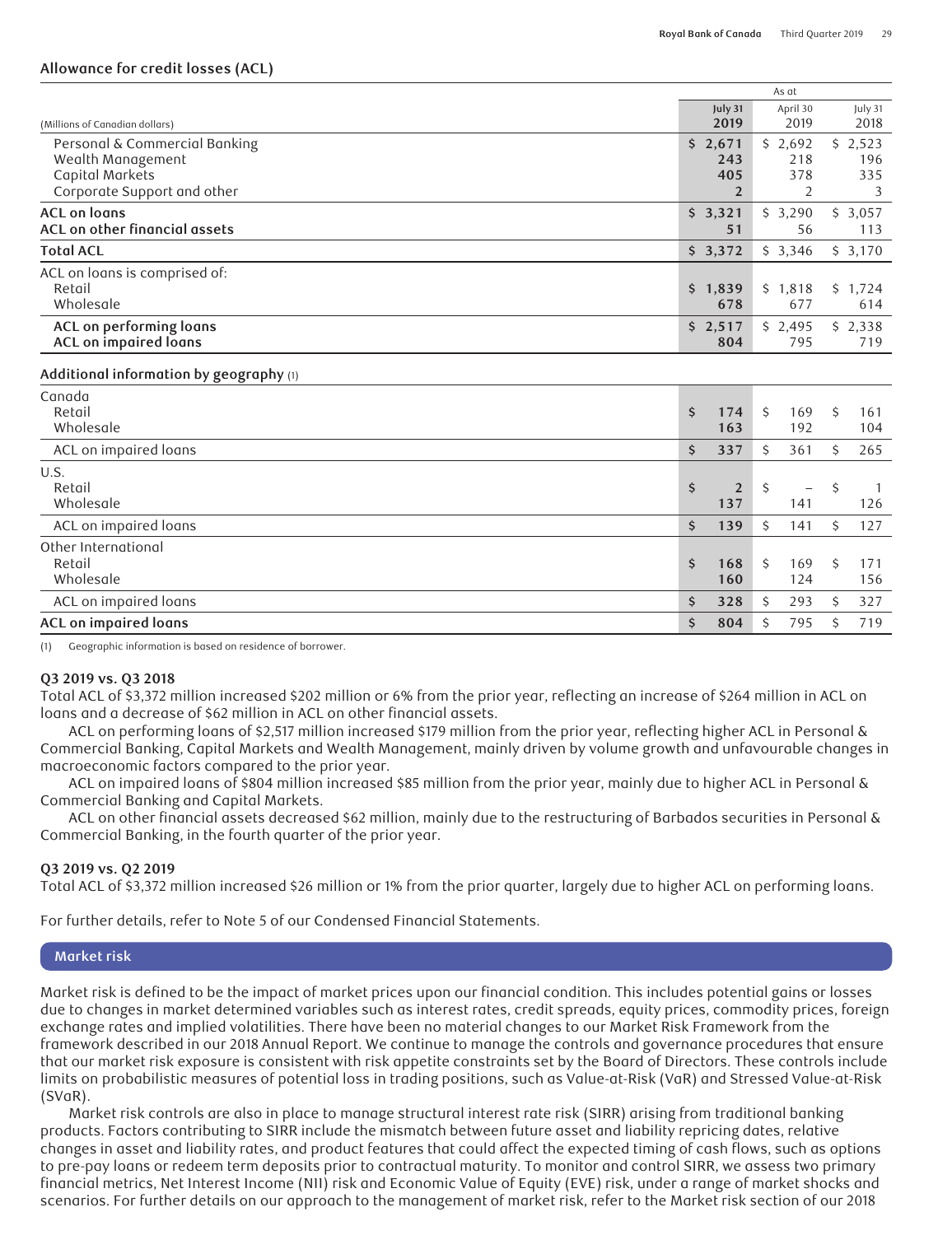Annual Report. There has been no material change to the SIRR measurement methodology, controls, or limits from those described in our 2018 Annual Report.

#### **Market risk measures – FVTPL positions**

#### **VaR and SVaR**

The following table presents our Market risk VaR and Market risk SVaR figures.

|                                 |     | July 31, 2019                 |    |         |              |      |                               |          | April 30, 2019                | July 31, 2018 |          |  |
|---------------------------------|-----|-------------------------------|----|---------|--------------|------|-------------------------------|----------|-------------------------------|---------------|----------|--|
|                                 |     | For the three<br>months ended |    |         |              |      | For the three<br>months ended |          | For the three<br>months ended |               |          |  |
| (Millions of Canadian dollars)  |     | As at                         |    | Average |              | High | Low                           | As at    | Average                       | As at         | Average  |  |
| Equity                          | \$  | 18                            | Ś. | 17      | Ś.           | 24   | 11<br>Ś.                      | Ś.<br>14 | \$<br>15                      | Ś.<br>-1      | \$<br>10 |  |
| Foreign exchange                |     | 3                             |    | 4       |              |      |                               | 4        | 4                             | 4             |          |  |
| Commodities                     |     |                               |    |         |              |      |                               |          |                               |               |          |  |
| Interest rate (1)               |     | 14                            |    | 14      |              | 16   | 12                            | 15       | 13                            | 10            |          |  |
| Credit specific (2)             |     | $\overline{4}$                |    | 4       |              |      | $\overline{4}$                |          |                               | 4             |          |  |
| Diversification (3)             |     | (16)                          |    | (17)    |              | n.m. | n.m.                          | (21)     | 18                            | (15)          | (17)     |  |
| Market risk VaR                 | \$. | 26                            | Ś. | 23      | Ś.           | 29   | 17<br>Ś.                      | \$18     | \$20                          | \$16          | \$22     |  |
| <b>Market risk Stressed VaR</b> |     | \$113                         | Ŝ. | 106     | $\mathsf{S}$ | 123  | 84<br>\$.                     | \$86     | \$96                          | \$57          | \$66     |  |
|                                 |     |                               |    |         |              |      |                               |          |                               |               |          |  |

|                                 |    |                              |    | July 31, 2019 |    |      | July 31, 2018 |      |          |                              |
|---------------------------------|----|------------------------------|----|---------------|----|------|---------------|------|----------|------------------------------|
|                                 |    | For the nine<br>months ended |    |               |    |      |               |      |          | For the nine<br>months ended |
| (Millions of Canadian dollars)  |    | As at                        |    | Average       |    | High |               | Low  | As at    | Average                      |
| Equity                          | \$ | 18                           | Ś  | 18            | Ŝ. | 30   | Ś             | 11   | Ś<br>11  | 14<br>S.                     |
| Foreign exchange                |    | 3                            |    | 5             |    | 13   |               |      | 4        | 4                            |
| Commodities                     |    | 3                            |    |               |    | 4    |               |      |          |                              |
| Interest rate (1)               |    | 14                           |    | 14            |    | 19   |               | 11   | 10       | 18                           |
| Credit specific (2)             |    | 4                            |    | 5             |    | 6    |               | 4    | 4        |                              |
| Diversification (3)             |    | (16)                         |    | (18)          |    | n.m. |               | n.m. | 15)      | (18)                         |
| Market risk VaR                 | Ś  | 26                           | Ŝ  | 26            | \$ | 45   | S.            | 15   | Ś.<br>16 | \$25                         |
| <b>Market risk Stressed VaR</b> |    | \$113                        | S. | 109           | S. | 161  | \$            | 79   | 57<br>Ś. | \$81                         |
|                                 |    |                              |    |               |    |      |               |      |          |                              |

(1) General credit spread risk and funding spread risk associated with uncollateralized derivatives are included under interest rate VaR.

(2) Credit specific risk captures issuer-specific credit spread volatility.

Market risk VaR is less than the sum of the individual risk factor VaR results due to portfolio diversification.

n.m. not meaningful

#### **Q3 2019 vs. Q3 2018**

Average market risk VaR of \$23 million remained relatively stable as the effects of increased equity derivatives exposure in Q3 2019 were balanced out by lower average inventory levels in fixed income and other portfolios.

Average SVaR of \$106 million increased \$40 million from the prior year, largely due to growth in certain fixed income portfolios as well as increased equity derivatives exposure noted above.

#### **Q3 2019 vs. Q2 2019**

Average market risk VaR of \$23 million increased \$3 million and average SVaR of \$106 million increased \$10 million, mainly due to increased equity derivatives exposure and growth in certain fixed income portfolios.

#### **Q3 2019 vs. Q3 2018 (Nine months ended)**

Average market risk VaR of \$26 million remained stable and average SVaR of \$109 million increased \$28 million from the prior year, both mainly reflecting the factors noted above.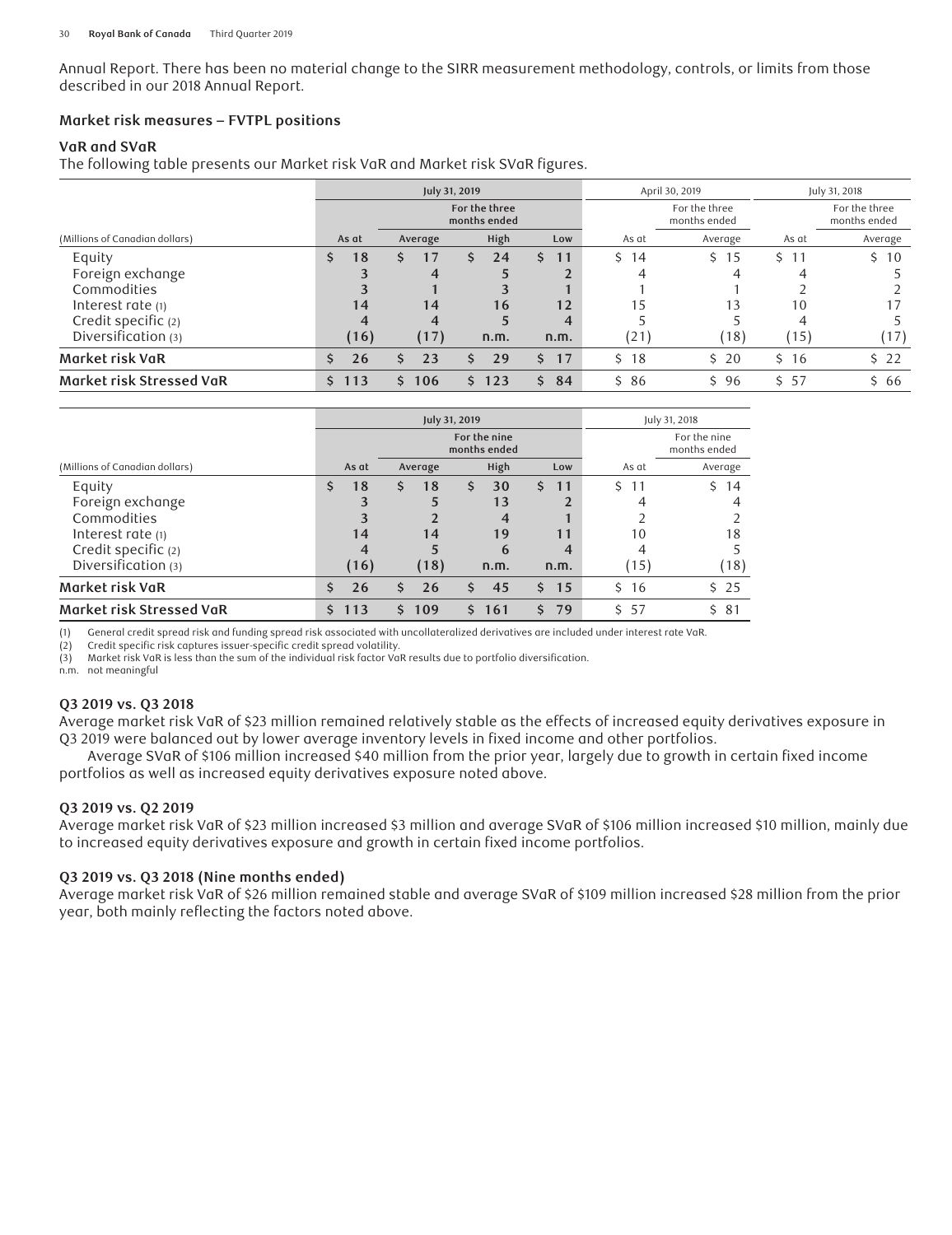The following chart displays a bar graph of our daily trading profit and loss and a line graph of our daily market risk VaR. We incurred no net trading losses in the three months ended July 31, 2019 and April 30, 2019.



#### **Market risk measures for other FVTPL positions – Assets and liabilities of RBC Insurance**

We offer a range of insurance products to clients and hold investments to meet the future obligations to policyholders. The investments which support actuarial liabilities are predominantly fixed income assets designated as FVTPL. Consequently, changes in the fair values of these assets are recorded in investment income within Total revenue in the Consolidated Statements of Income and are largely offset by changes in the fair value of the actuarial liabilities, the impact of which is reflected in Insurance policyholder benefits, claims and acquisition expense. As at July 31, 2019, we had liabilities with respect to insurance obligations of \$11.4 billion, up from \$11.0 billion in the prior quarter, and assets of \$9.8 billion in support of the liabilities, up from \$9.3 billion last quarter.

#### **Market risk measures – Structural Interest Rate Sensitivities**

The following table shows the potential before-tax impact of an immediate and sustained 100 bps increase or decrease in interest rates on projected 12-month NII and EVE for our structural balance sheet, assuming no subsequent hedging. Rate floors are applied within the declining rates scenarios, with floor levels set based on rate changes experienced globally. Interest rate risk measures are based upon interest rate exposures at a specific time and continuously change as a result of business activities and management actions.

|                                                                               |                              | April 30<br>2019            |                        | July 31<br>2018              |                             |                |                  |                    |              |              |
|-------------------------------------------------------------------------------|------------------------------|-----------------------------|------------------------|------------------------------|-----------------------------|----------------|------------------|--------------------|--------------|--------------|
|                                                                               |                              | <b>EVE risk</b>             |                        |                              | NII risk $(1)$              |                |                  |                    |              |              |
| (Millions of Canadian dollars)                                                | Canadian<br>dollar<br>impact | U.S.<br>dollar<br>impect(2) | Total                  | Canadian<br>dollar<br>impact | U.S.<br>dollar<br>impact(2) | Total          | EVE risk         | NII risk (1)       | EVE risk     | NII risk (1) |
| Before-tax impact of:<br>100bps increase in rates<br>100bps decrease in rates | \$(1,276)<br>1,132           | (9)<br>\$.<br>(526)         | (1, 285)<br>\$.<br>606 | \$268<br>(392)               | 119<br>S.<br>(156)          | \$387<br>(548) | \$(1,112)<br>505 | 469<br>S.<br>(612) | (997)<br>583 | 580<br>(667) |

(1) Represents the 12-month NII exposure to an instantaneous and sustained shift in interest rates.

(2) Represents the impact on the SIRR portfolios held in our City National and U.S. banking operations.

As at July 31, 2019, an immediate and sustained -100 bps shock would have had a negative impact to our NII of \$548 million, down from \$612 million last quarter. An immediate and sustained +100 bps shock at the end of July 31, 2019 would have had a negative impact to the Bank's EVE of \$1,285 million, up from \$1,112 million reported last quarter. The quarter-over-quarter changes in NII and EVE sensitivities are largely attributed to net growth in fixed rate assets. During the third quarter of 2019, NII and EVE risks remained well within approved limits.

#### **Market risk measures for other material non-trading portfolios**

#### **Investment securities carried at FVOCI**

We held \$54.2 billion of investment securities carried at FVOCI as at July 31, 2019 compared to \$54.9 billion in the prior quarter. We hold debt securities carried at FVOCI primarily as investments, as well as to manage liquidity risk and hedge interest rate risk in our non-trading banking balance sheet. Our portfolio of investment securities carried at FVOCI is interest rate sensitive and would impact OCI by a pre-tax change in value of \$6 million as at July 31, 2019 as measured by the change in the value of the securities for a one basis point parallel increase in yields. The portfolio also exposes us to credit spread risk of a pre-tax change in value of \$19 million, as measured by the change in value for a one basis point widening of credit spreads. The value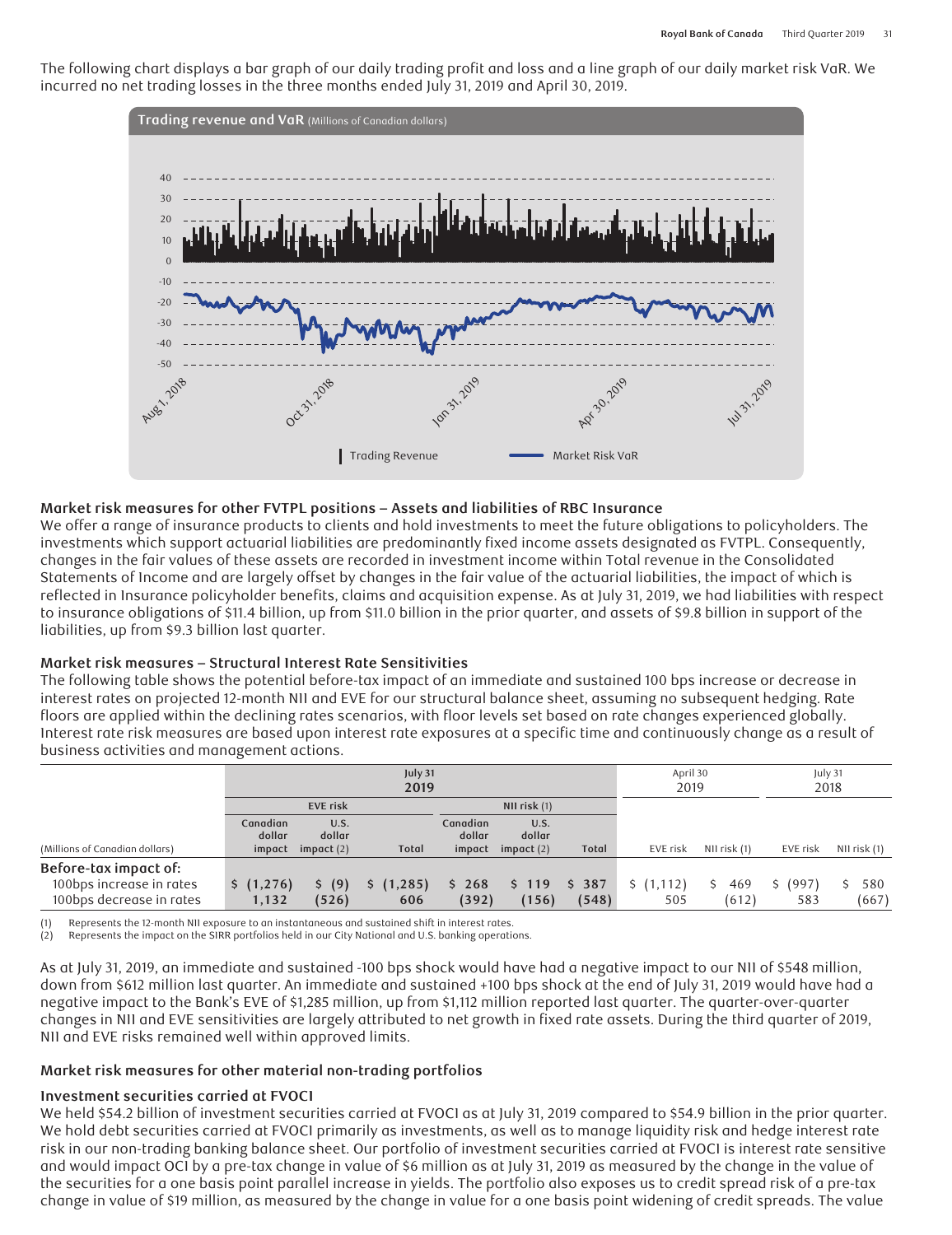of the investment securities carried at FVOCI included in our SIRR measure as at July 31, 2019 was \$8.6 billion, up from \$7.9 billion in the prior quarter. Our investment securities carried at FVOCI also include equity exposures of \$0.4 billion as at July 31, 2019 compared to \$0.5 billion last quarter.

#### **Derivatives related to non-trading activity**

Derivatives are also used to hedge market risk exposures unrelated to our trading activity. In aggregate, derivative assets not related to trading activity of \$2.3 billion as at July 31, 2019 were down from \$2.4 billion last quarter, and derivative liabilities of \$2.3 billion as at July 31, 2019 were up from \$2.2 billion last quarter.

#### *Non-trading derivatives in hedge accounting relationships*

The derivative assets and liabilities described above include derivative assets in a designated hedge accounting relationship of \$1.3 billion as at July 31, 2019, up from \$0.9 billion as at April 30, 2019, and derivative liabilities of \$1.8 billion as at July 31, 2019, unchanged from \$1.8 billion last quarter. These derivative assets and liabilities are included in our SIRR measure and other internal non-trading market risk measures. We use interest rate swaps to manage our investment securities and SIRR. To the extent these swaps are considered effective, changes in their fair value are recognized in Other comprehensive income. The interest rate risk for the swaps designated as cash flow hedges, measured as the change in the fair value of the derivatives for a one basis point parallel increase in yields, was \$10 million as of July 31, 2019, up from \$7 million as of April 30, 2019.

Interest rate swaps are also used to hedge changes in the fair value of certain fixed-rate instruments. Changes in fair value of the hedged instruments that are related to interest rate movements and the corresponding interest rate swaps are reflected in the Consolidated Statements of Income.

We also use foreign exchange derivatives to manage our exposure to equity investments in subsidiaries that are denominated in foreign currencies, particularly the U.S. dollar, British pound, and Euro. Changes in the fair value of these hedges and the cumulative translation adjustment related to our structural foreign exchange risk are reported in Other comprehensive income.

#### *Other non-trading derivatives*

The derivative assets and liabilities related to non-trading activity also include interest rate swaps and foreign exchange derivatives that are not in designated hedge accounting relationships, which are used to manage other non-trading exposures. Changes in the fair value of these derivatives are reflected in the Consolidated Statements of Income. Derivative assets of \$1.0 billion as at July 31, 2019 were down from \$1.5 billion as at April 30, 2019, and derivative liabilities of \$0.5 billion as at July 31, 2019 were up from \$0.4 billion last quarter.

#### **Non-trading foreign exchange rate risk**

Foreign exchange rate risk is the potential adverse impact on earnings and economic value due to changes in foreign currency rates. Our revenue, expenses and income denominated in currencies other than the Canadian dollar are subject to fluctuations as a result of changes in the average value of the Canadian dollar relative to the average value of those currencies. Our most significant exposure is to the U.S. dollar, due to our operations in the U.S. and other activities conducted in U.S. dollars. Other significant exposures are to the British pound and the Euro, due to our activities conducted internationally in these currencies. A strengthening or weakening of the Canadian dollar compared to the U.S. dollar, British pound and the Euro could reduce or increase, as applicable, the translated value of our foreign currency denominated revenue, expenses and income and could have a significant effect on the results of our operations. We are also exposed to foreign exchange rate risk arising from our investments in foreign operations. For unhedged equity investments, when the Canadian dollar appreciates against other currencies, the unrealized translation losses on net foreign investments decreases our shareholders' equity through the other components of equity and decreases the translated value of the Risk-weighted Assets (RWA) of the foreign currency-denominated asset. The reverse is true when the Canadian dollar depreciates against other currencies. Consequently, we consider these impacts in selecting an appropriate level of our investments in foreign operations to be hedged.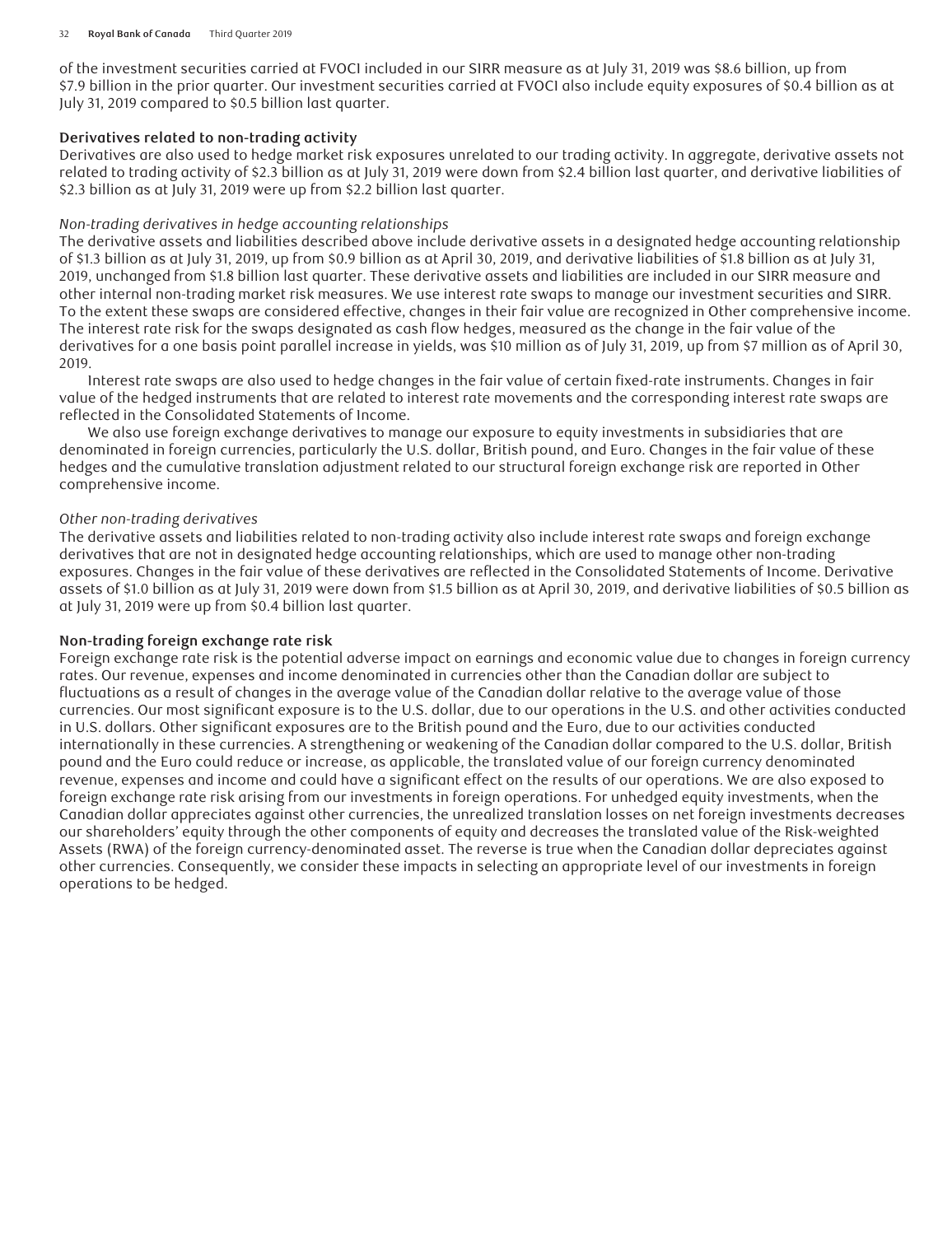#### **Linkage of market risk to selected balance sheet items**

The following tables provide the linkages between selected balance sheet items with positions included in our trading market risk and non-trading market risk disclosures, which illustrates how we manage market risk for our assets and liabilities through different risk measures:

|                                                                   |                               | As at July 31, 2019 |                       |                                              |  |  |  |  |  |
|-------------------------------------------------------------------|-------------------------------|---------------------|-----------------------|----------------------------------------------|--|--|--|--|--|
|                                                                   |                               |                     | Market risk measure   |                                              |  |  |  |  |  |
| (Millions of Canadian dollars)                                    | <b>Balance sheet</b>          | Traded risk (1)     | Non-traded<br>risk(2) | Non-traded risk<br>primary risk sensitivity  |  |  |  |  |  |
|                                                                   | amount                        |                     |                       |                                              |  |  |  |  |  |
| Assets subject to market risk                                     |                               |                     |                       | Interest rate                                |  |  |  |  |  |
| Cash and due from banks                                           | \$<br>26,863<br>31,553        | \$<br>17,404        | 26,863<br>\$          | Interest rate                                |  |  |  |  |  |
| Interest-bearing deposits with banks<br>Securities                |                               |                     | 14,149                |                                              |  |  |  |  |  |
| Trading                                                           | 140,421                       | 130,575             | 9,846                 | Interest rate, credit spread                 |  |  |  |  |  |
| Investment, net of applicable allowance                           | 100,240                       |                     |                       | 100,240 Interest rate, credit spread, equity |  |  |  |  |  |
| Assets purchased under reverse repurchase                         |                               |                     |                       |                                              |  |  |  |  |  |
| agreements and securities borrowed                                | 309,640                       | 250,275             | 59,365                | Interest rate                                |  |  |  |  |  |
| Loans                                                             |                               |                     |                       |                                              |  |  |  |  |  |
| Retail                                                            | 416,583                       | 9,389               | 407,194               | Interest rate                                |  |  |  |  |  |
| Wholesale                                                         | 198,941                       | 11,319              | 187,622               | Interest rate                                |  |  |  |  |  |
| Allowance for loan losses                                         | (3, 131)                      |                     | (3, 131)              | Interest rate                                |  |  |  |  |  |
| Segregated fund net assets                                        | 1,602                         |                     | 1,602                 | Interest rate                                |  |  |  |  |  |
| Other                                                             |                               |                     |                       |                                              |  |  |  |  |  |
| <b>Derivatives</b>                                                | 98,774                        | 96,454              | 2,320                 | Interest rate, foreign exchange              |  |  |  |  |  |
| Other assets                                                      | 79,708                        | 4,238               | 75,470                | Interest rate                                |  |  |  |  |  |
| Assets not subject to market risk (3)                             | 5,699                         |                     |                       |                                              |  |  |  |  |  |
| <b>Total assets</b>                                               | \$1,406,893                   | \$519,654           | \$881,540             |                                              |  |  |  |  |  |
| Liabilities subject to market risk                                |                               |                     |                       |                                              |  |  |  |  |  |
| Deposits                                                          | $\dot{\mathsf{S}}$<br>881,211 | \$102,681           | \$778,530             | Interest rate                                |  |  |  |  |  |
| Segregated fund liabilities                                       | 1,602                         |                     | 1,602                 | Interest rate                                |  |  |  |  |  |
| Other                                                             |                               |                     |                       |                                              |  |  |  |  |  |
| Obligations related to securities sold short                      | 33,602                        | 33,602              |                       |                                              |  |  |  |  |  |
| Obligations related to assets sold under                          |                               |                     |                       | Interest rate                                |  |  |  |  |  |
| repurchase agreements and securities loaned<br><b>Derivatives</b> | 220,027<br>96,857             | 213,818<br>94,590   | 6,209<br>2,267        | Interest rate, foreign exchange              |  |  |  |  |  |
| Other liabilities                                                 | 74,661                        | 8,664               | 65,997                | Interest rate                                |  |  |  |  |  |
| Subordinated debentures                                           | 9,818                         |                     | 9,818                 | Interest rate                                |  |  |  |  |  |
| Liabilities not subject to market risk $(4)$                      | 6,737                         |                     |                       |                                              |  |  |  |  |  |
| <b>Total liabilities</b>                                          | \$1,324,515                   | \$453,355           | \$864,423             |                                              |  |  |  |  |  |
| <b>Total equity</b>                                               | \$<br>82,378                  |                     |                       |                                              |  |  |  |  |  |
| <b>Total liabilities and equity</b>                               | 1,406,893<br>\$               |                     |                       |                                              |  |  |  |  |  |

(1) Traded risk includes positions that are classified or designated as FVTPL and positions whose revaluation gains and losses are reported in revenue. Market risk measures of VaR and SVaR and stress testing are used as risk controls for traded risk.

(2) Non-traded risk includes positions used in the management of the SIRR and other non-trading portfolios. Other material non-trading portfolios include positions from RBC Insurance and investment securities, net of applicable allowance, not included in SIRR.

(3) Assets not subject to market risk include \$5,699 million of physical and other assets.

(4) Liabilities not subject to market risk include \$6,737 million of payroll related and other liabilities.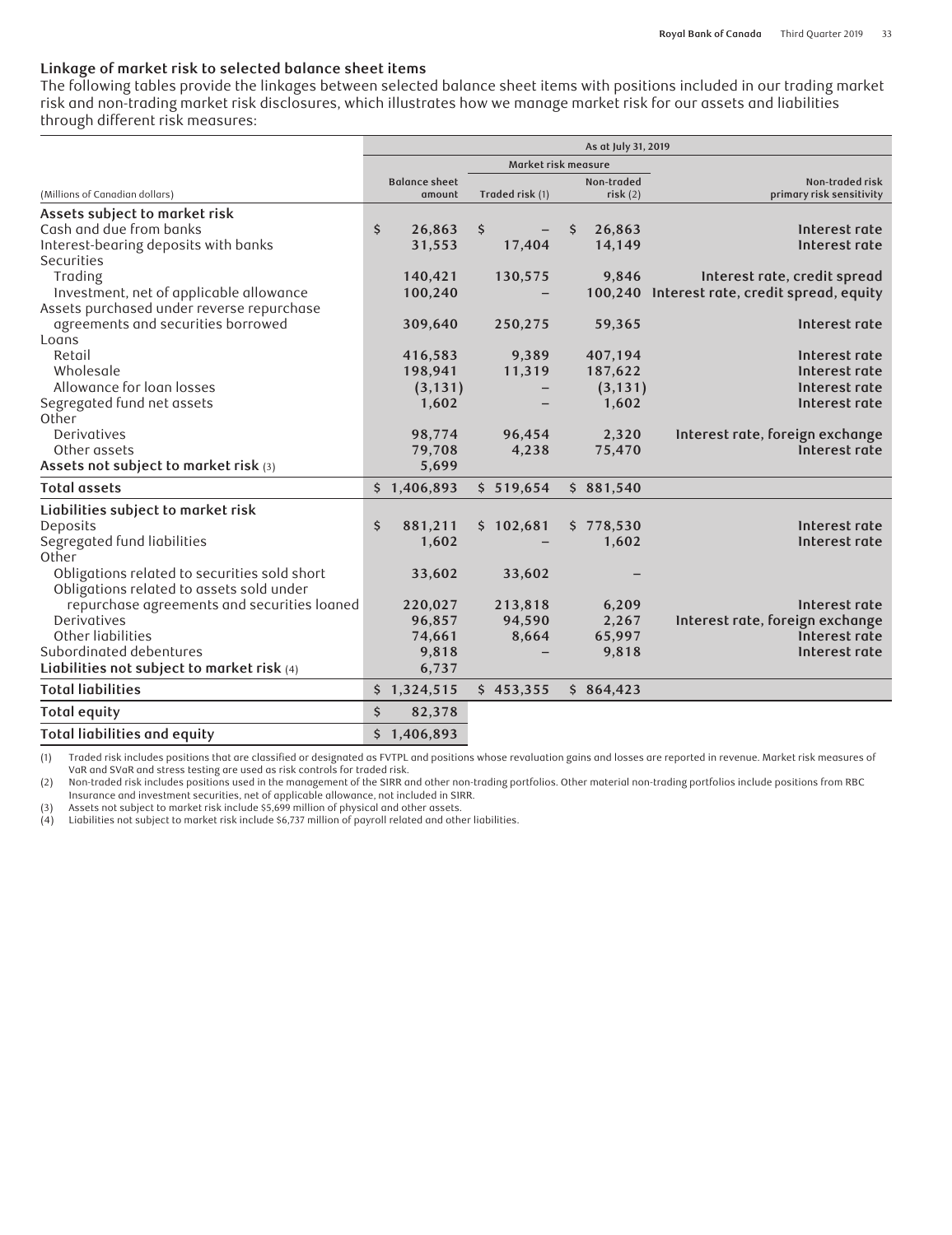|                                                     | As at April 30, 2019 |                      |    |                          |    |            |                                      |  |  |  |  |
|-----------------------------------------------------|----------------------|----------------------|----|--------------------------|----|------------|--------------------------------------|--|--|--|--|
|                                                     |                      | Market risk measure  |    |                          |    |            |                                      |  |  |  |  |
|                                                     |                      | <b>Balance sheet</b> |    |                          |    | Non-traded | Non-traded risk                      |  |  |  |  |
| (Millions of Canadian dollars)                      |                      | amount               |    | Traded risk (1)          |    | risk(2)    | primary risk sensitivity             |  |  |  |  |
| Assets subject to market risk                       |                      |                      |    |                          |    |            |                                      |  |  |  |  |
| Cash and due from banks                             | \$                   | 33,041               | \$ | $\qquad \qquad -$        | \$ | 33,041     | Interest rate                        |  |  |  |  |
| Interest-bearing deposits with banks                |                      | 26,718               |    | 12,865                   |    | 13,853     | Interest rate                        |  |  |  |  |
| Securities                                          |                      |                      |    |                          |    |            |                                      |  |  |  |  |
| Trading                                             |                      | 138,916              |    | 129,593                  |    | 9,323      | Interest rate, credit spread         |  |  |  |  |
| Investment, net of applicable allowance             |                      | 102,075              |    | $\overline{\phantom{0}}$ |    | 102,075    | Interest rate, credit spread, equity |  |  |  |  |
| Assets purchased under reverse repurchase           |                      |                      |    |                          |    |            |                                      |  |  |  |  |
| agreements and securities borrowed                  |                      | 309,520              |    | 239,657                  |    | 69,863     | Interest rate                        |  |  |  |  |
| Loans                                               |                      |                      |    |                          |    |            |                                      |  |  |  |  |
| Retail                                              |                      | 407,222              |    | 7,770                    |    | 399,452    | Interest rate                        |  |  |  |  |
| Wholesale                                           |                      | 198,263              |    | 9,236                    |    | 189,027    | Interest rate                        |  |  |  |  |
| Allowance for loan losses                           |                      | (3,093)              |    |                          |    | (3,093)    | Interest rate                        |  |  |  |  |
| Segregated fund net assets                          |                      | 1,561                |    |                          |    | 1,561      | Interest rate                        |  |  |  |  |
| Other                                               |                      |                      |    |                          |    |            |                                      |  |  |  |  |
| Derivatives                                         |                      | 84,812               |    | 82,402                   |    | 2,410      | Interest rate, foreign exchange      |  |  |  |  |
| Other assets                                        |                      | 73,905               |    | 2,892                    |    | 71,013     | Interest rate                        |  |  |  |  |
| Assets not subject to market risk (3)               |                      | 5,936                |    |                          |    |            |                                      |  |  |  |  |
| <b>Total assets</b>                                 |                      | \$1,378,876          |    | \$484,415                |    | \$888,525  |                                      |  |  |  |  |
| Liabilities subject to market risk                  |                      |                      |    |                          |    |            |                                      |  |  |  |  |
| Deposits                                            | \$                   | 864,101              | S  | 93,813                   |    | \$770,288  | Interest rate                        |  |  |  |  |
| Segregated fund liabilities                         |                      | 1,561                |    |                          |    | 1,561      | Interest rate                        |  |  |  |  |
| Other                                               |                      |                      |    |                          |    |            |                                      |  |  |  |  |
| Obligations related to securities sold short        |                      | 34,049               |    | 34,049                   |    |            |                                      |  |  |  |  |
| Obligations related to assets sold under repurchase |                      |                      |    |                          |    |            |                                      |  |  |  |  |
| agreements and securities loaned                    |                      | 223,980              |    | 218,288                  |    | 5,692      | Interest rate                        |  |  |  |  |
| Derivatives                                         |                      | 82,168               |    | 79,957                   |    | 2,211      | Interest rate, foreign exchange      |  |  |  |  |
| Other liabilities                                   |                      | 76,895               |    | 8,814                    |    | 68,081     | Interest rate                        |  |  |  |  |
| Subordinated debentures                             |                      | 9,360                |    |                          |    | 9,360      | Interest rate                        |  |  |  |  |
| Liabilities not subject to market risk $(4)$        |                      | 4,816                |    |                          |    |            |                                      |  |  |  |  |
| <b>Total liabilities</b>                            |                      | \$1,296,930          |    | \$434,921                |    | \$857,193  |                                      |  |  |  |  |
| Total equity                                        | \$                   | 81,946               |    |                          |    |            |                                      |  |  |  |  |
| <b>Total liabilities and equity</b>                 |                      | \$1,378,876          |    |                          |    |            |                                      |  |  |  |  |

(1) Traded risk includes positions that are classified or designated as FVTPL and positions whose revaluation gains and losses are reported in revenue. Market risk measures of VaR and SVaR and stress testing are used as risk controls for traded risk.

(2) Non-traded risk includes positions used in the management of the SIRR and other non-trading portfolios. Other material non-trading portfolios include positions from RBC Insurance and investment securities, net of applicable allowance, not included in SIRR.

Assets not subject to market risk include \$5,936 million of physical and other assets.

(4) Liabilities not subject to market risk include \$4,816 million of payroll related and other liabilities.

#### **Liquidity and funding risk**

Liquidity and funding risk (liquidity risk) is the risk that we may be unable to generate sufficient cash or its equivalents in a timely and cost-effective manner to meet our commitments as they come due. Liquidity risk arises from mismatches in the timing and value of on-balance sheet and off-balance sheet cash flows.

Our Liquidity Risk Management Framework (LRMF) is designed to ensure that we have sufficient liquidity to satisfy current and prospective commitments in both normal and stressed conditions. There have been no material changes to our LRMF as described in our 2018 Annual Report.

We continue to maintain liquidity and funding that is appropriate for the execution of our strategy. Liquidity risk remains well within our risk appetite.

#### **Liquidity reserve**

Our liquidity reserve consists of available unencumbered liquid assets as well as uncommitted and undrawn central bank borrowing facilities that could be accessed under extraordinary circumstances subject to satisfying certain preconditions as set by various Central Banks (e.g., BoC, the Fed, Bank of England, and Bank of France).

To varying degrees, unencumbered liquid assets represent a ready source of funding. Unencumbered assets are the difference between total and encumbered assets from both on- and off-balance sheet sources. Encumbered assets, in turn, are not considered a source of liquidity in measures of liquidity risk.

Although unused wholesale funding capacity, which is regularly assessed, could be another potential source of liquidity to mitigate stressed conditions, it is excluded in the determination of the liquidity reserve.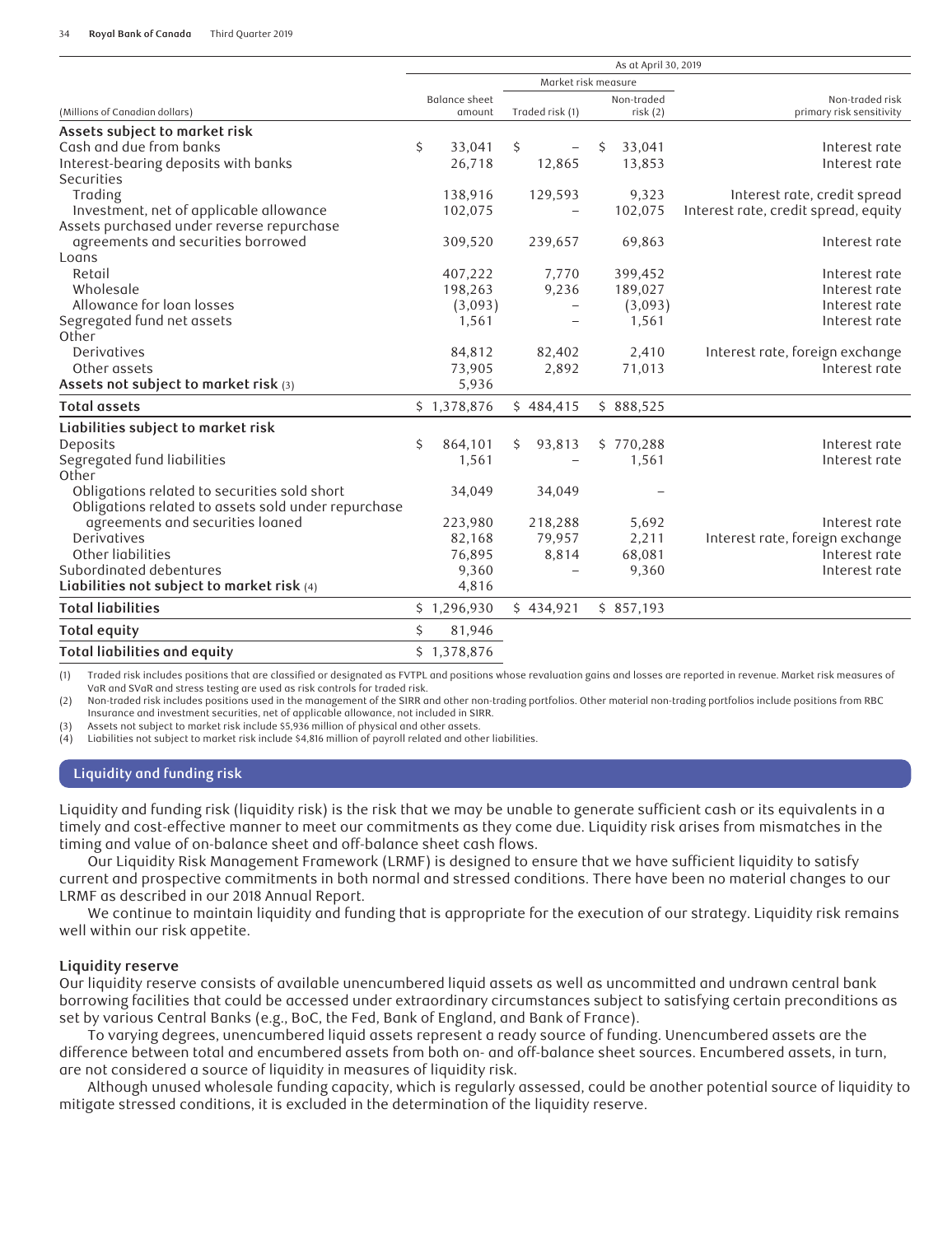|                                                                                                |                                    |                                                                                                                  | As at July 31, 2019           |                             |                               |
|------------------------------------------------------------------------------------------------|------------------------------------|------------------------------------------------------------------------------------------------------------------|-------------------------------|-----------------------------|-------------------------------|
| (Millions of Canadian dollars)                                                                 | <b>Bank-owned</b><br>liquid assets | <b>Securities</b><br>received as<br>collateral from<br>securities<br>financing and<br>derivative<br>transactions | <b>Total liquid</b><br>assets | Encumbered<br>liquid assets | Unencumbered<br>liquid assets |
| Cash and due from banks                                                                        | \$26,863                           | \$<br>-                                                                                                          | \$26,863                      | Ś.<br>2.846                 | \$24,017                      |
| Interest-bearing deposits with banks<br>Securities issued or guaranteed by sovereigns, central | 31,553                             | -                                                                                                                | 31,553                        | 330                         | 31,223                        |
| banks or multilateral development banks (1)                                                    | 197,020                            | 307,372                                                                                                          | 504,392                       | 342,783                     | 161,609                       |
| Other securities                                                                               | 89,808                             | 122,432                                                                                                          | 212,240                       | 86,475                      | 125,765                       |
| Undrawn credit lines granted by central banks (2)                                              | 11,380                             |                                                                                                                  | 11,380                        |                             | 11,380                        |
| Other assets eligible as collateral for discount (3)                                           | 106,819                            | $\overline{\phantom{0}}$                                                                                         | 106,819                       |                             | 106,819                       |
| Other liquid assets (4)                                                                        | 23,190                             | -                                                                                                                | 23,190                        | 22,746                      | 444                           |
| <b>Total liquid assets</b>                                                                     | \$486,633                          | \$429,804                                                                                                        | \$916,437                     | \$455,180                   | \$461,257                     |

|                                                        |  | As at April 30, 2019        |   |                                                                                                           |    |                        |    |                             |                               |           |  |
|--------------------------------------------------------|--|-----------------------------|---|-----------------------------------------------------------------------------------------------------------|----|------------------------|----|-----------------------------|-------------------------------|-----------|--|
| (Millions of Canadian dollars)                         |  | Bank-owned<br>liquid assets |   | Securities<br>received as<br>collateral from<br>securities<br>financing and<br>derivative<br>transactions |    | Total liquid<br>assets |    | Encumbered<br>liquid assets | Unencumbered<br>liquid assets |           |  |
| Cash and due from banks                                |  | 33,041                      | Ś |                                                                                                           | Š. | 33,041                 | Ś. | 2,758                       | S                             | 30,283    |  |
| Interest-bearing deposits with banks                   |  | 26.718                      |   |                                                                                                           |    | 26.718                 |    | 335                         |                               | 26,383    |  |
| Securities issued or guaranteed by sovereigns, central |  |                             |   |                                                                                                           |    |                        |    |                             |                               |           |  |
| banks or multilateral development banks (1)            |  | 193,628                     |   | 291,472                                                                                                   |    | 485,100                |    | 329,956                     |                               | 155,144   |  |
| Other securities                                       |  | 89,309                      |   | 129.715                                                                                                   |    | 219,024                |    | 97.427                      |                               | 121,597   |  |
| Undrawn credit lines granted by central banks (2)      |  | 11,217                      |   |                                                                                                           |    | 11,217                 |    |                             |                               | 11,217    |  |
| Other assets eligible as collateral for discount (3)   |  | 102,507                     |   | -                                                                                                         |    | 102,507                |    |                             |                               | 102,507   |  |
| Other liquid assets (4)                                |  | 19,466                      |   |                                                                                                           |    | 19,466                 |    | 19,072                      |                               | 394       |  |
| <b>Total liquid assets</b>                             |  | \$475,886                   |   | \$421,187                                                                                                 |    | \$897,073              |    | \$449.548                   |                               | \$447.525 |  |

|                                                          | As at                          |                                |  |  |  |  |
|----------------------------------------------------------|--------------------------------|--------------------------------|--|--|--|--|
| (Millions of Canadian dollars)                           | July 31<br>2019                | April 30<br>2019               |  |  |  |  |
| Royal Bank of Canada<br>Foreign branches<br>Subsidiaries | \$226,881<br>71,360<br>163,016 | \$215,759<br>73.112<br>158,654 |  |  |  |  |
| Total unencumbered liquid assets                         | \$461,257                      | \$447,525                      |  |  |  |  |

(1) Includes liquid securities issued by provincial governments and U.S. government-sponsored entities working under U.S. Federal government's conservatorship (e.g., Federal National Mortgage Association and Federal Home Loan Mortgage Corporation).

(2) Includes loans that qualify as eligible collateral for the discount window facility available to us at the Federal Reserve Bank of New York (FRBNY). Amounts are face value and would be subject to collateral margin requirements applied by the FRBNY to determine collateral value/borrowing capacity. Access to the discount window borrowing program is conditional on meeting requirements set by the FRBNY and borrowings are typically expected to be infrequent and due to uncommon occurrences requiring temporary accommodation.

(3) Represents our unencumbered Canadian dollar non-mortgage loan book (at face value) that could, subject to satisfying conditions precedent to borrowing and application of prescribed collateral margin requirements, be pledged to the BoC for advances under its Emergency Lending Assistance (ELA) program. ELA is not considered a source of available liquidity in our normal liquidity risk profile but could in extraordinary circumstances, where normal market liquidity is seriously impaired, allow us and other banks to monetize assets eligible as collateral to meet requirements and mitigate further market liquidity disruption. The balance also includes our unencumbered mortgage loans that qualify as eligible collateral at Federal Home Loan Bank (FHLB).

(4) Encumbered liquid assets amount represents cash collateral and margin deposit amounts pledged related to over-the-counter (OTC) and exchange-traded derivative transactions.

The liquidity reserve is typically most affected by routine flows of client banking activity where liquid asset portfolios adjust to the change in cash balances, and additionally from capital markets activities where business strategies and client flows may also affect the addition or subtraction of liquid assets in the overall calculation of the liquidity reserve. Corporate Treasury also affects liquidity reserves through the management of funding issuances where reserves absorb timing mismatches between debt issuances and deployment into business activities.

#### **Q3 2019 vs. Q2 2019**

Total liquid assets increased \$19 billion or 2%, primarily due to an increase in securities received as collateral under collateral swap and reverse repo transactions. Other assets eligible as collateral for discount resulting from higher balances of residential mortgages eligible to pledge to the FHLB and cash collateral received as margin also contributed to the increase. However, the increase in collateral received was offset by a corresponding increase in collateral pledged under encumbered liquid assets due to collateral swap transactions.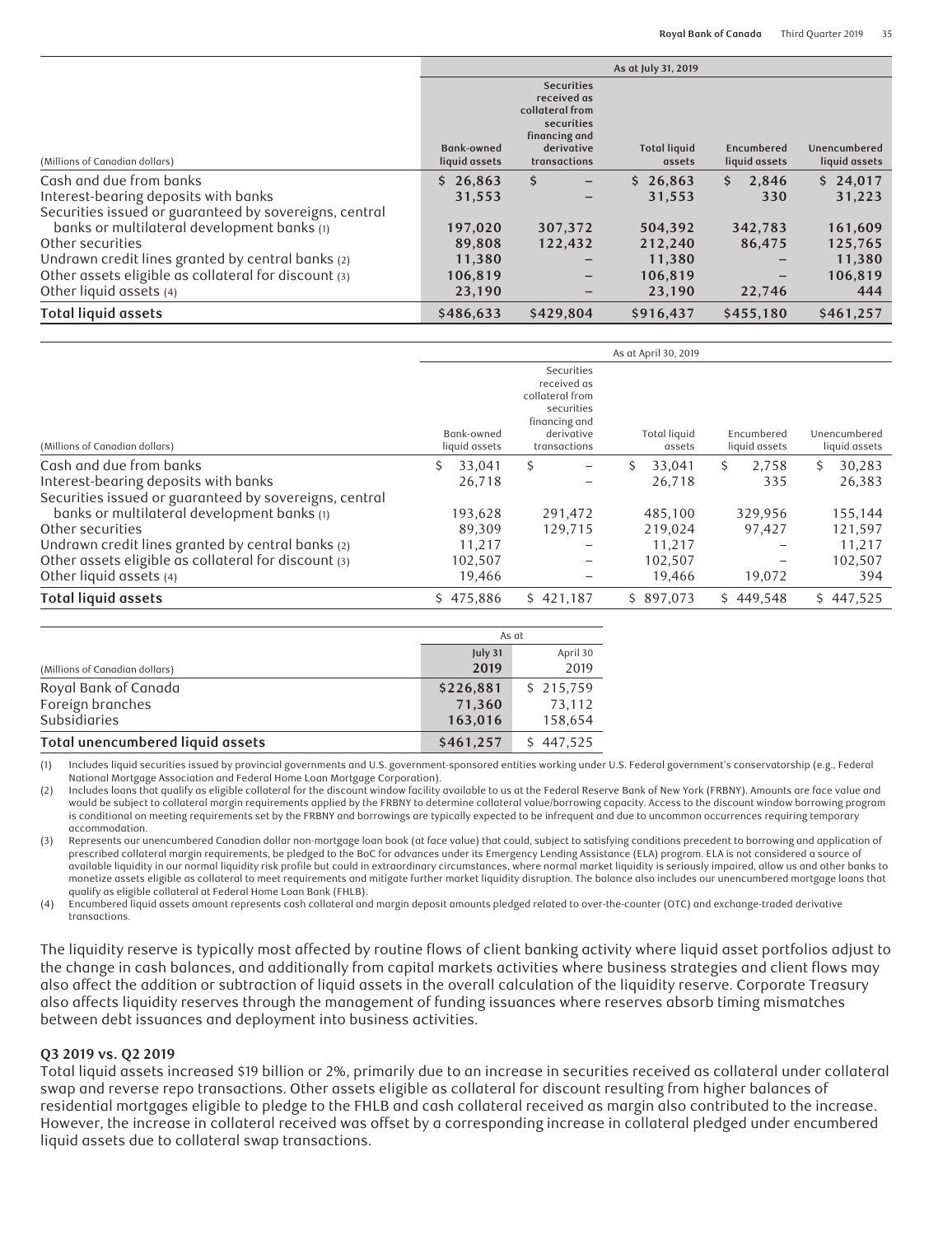#### **Asset encumbrance**

The table below provides a summary of cash, securities and other assets, distinguishing between those that are encumbered or available for sale or use as collateral in secured funding transactions. Other assets, such as mortgages and credit card receivables, can also be monetized, albeit over longer timeframes than those required for marketable securities. As at July 31, 2019, our Unencumbered assets available as collateral comprised 28% of total assets (April 30, 2019 – 28%).

#### **Asset encumbrance**

|                                                           |                              |                   |                                   |             | As at                        |                          |                          |                                 |                          |         |  |  |
|-----------------------------------------------------------|------------------------------|-------------------|-----------------------------------|-------------|------------------------------|--------------------------|--------------------------|---------------------------------|--------------------------|---------|--|--|
|                                                           |                              |                   | July 31                           |             | April 30                     |                          |                          |                                 |                          |         |  |  |
|                                                           | 2019                         |                   |                                   |             |                              |                          |                          | 2019                            |                          |         |  |  |
|                                                           | Encumbered                   |                   | Unencumbered                      |             |                              | Encumbered               |                          | Unencumbered                    |                          |         |  |  |
|                                                           | Pledged as                   |                   | Available as                      |             |                              | Pledged as               |                          | Available as                    |                          |         |  |  |
| (Millions of Canadian dollars)                            | collateral                   | Other (1)         | collateral (2)                    | Other $(3)$ | <b>Total</b>                 | collateral               | Other (1)                | collateral (2)                  | Other $(3)$              | Total   |  |  |
| Cash and due from banks<br>Interest-bearing deposits with | $\dot{\mathsf{s}}$<br>$-$ \$ | 2,846             | $24,017$ \$<br>$\mathsf{\hat{S}}$ | $-$         | $\mathsf{\hat{S}}$<br>26,863 | Ŝ.<br>$-$ \$             | 2,758                    | $30,283$ \$<br>Ś.               | $-$ \$                   | 33,041  |  |  |
| banks                                                     | -                            | 330               | 31,223                            | -           | 31,553                       | $\overline{\phantom{0}}$ | 335                      | 26,383                          | $\overline{\phantom{0}}$ | 26,718  |  |  |
| Securities                                                |                              |                   |                                   |             |                              |                          |                          |                                 |                          |         |  |  |
| Trading                                                   | 38,675                       | $\qquad \qquad -$ | 99,037                            | 2,709       | 140,421                      | 42,029                   | $\overline{\phantom{0}}$ | 94,404                          | 2,483                    | 138,916 |  |  |
| Investment, net of applicable                             |                              |                   |                                   |             |                              |                          |                          |                                 |                          |         |  |  |
| allowance                                                 | 14,503                       | $\qquad \qquad -$ | 85,670                            | 67          | 100,240                      | 15,169                   | $\overline{\phantom{0}}$ | 86,843                          | 63                       | 102,075 |  |  |
| Assets purchased under reverse                            |                              |                   |                                   |             |                              |                          |                          |                                 |                          |         |  |  |
| repurchase agreements and                                 |                              |                   |                                   |             |                              |                          |                          |                                 |                          |         |  |  |
| securities borrowed (4)                                   | 389,699                      | 22,707            | 46,293                            | 5,340       | 464,039                      | 390,172                  | 22,357                   | 42,917                          | 7,334                    | 462,780 |  |  |
| Loans<br>Retail                                           |                              |                   |                                   |             |                              |                          |                          |                                 |                          |         |  |  |
| Mortgage securities                                       | 30,898                       |                   | 37,339                            |             | 68,237                       | 30,512                   |                          | 37,203                          |                          | 67,715  |  |  |
| Mortgage loans                                            | 42,155                       |                   | 20,552                            | 168,031     | 230,738                      | 41,021                   |                          | 17,284                          | 164,116                  | 222,421 |  |  |
| Non-mortgage loans                                        | 7,245                        |                   | 63,275                            | 47,088      | 117,608                      | 7,351                    | $\overline{\phantom{0}}$ | 62,032                          | 47,703                   | 117,086 |  |  |
| Wholesgle                                                 |                              |                   | 35,338                            | 163,603     | 198,941                      | $\overline{\phantom{0}}$ |                          | 34,994                          | 163,269                  | 198,263 |  |  |
| Allowance for loan losses                                 |                              |                   | -                                 | (3, 131)    | (3, 131)                     | -                        |                          | $\overline{\phantom{m}}$        | (3,093)                  | (3,093) |  |  |
| Segregated fund net assets                                |                              |                   | $-$                               | 1,602       | 1,602                        |                          |                          | $\overline{\phantom{0}}$        | 1,561                    | 1,561   |  |  |
| Other                                                     |                              |                   |                                   |             |                              |                          |                          |                                 |                          |         |  |  |
| Derivatives                                               |                              |                   |                                   | 98,774      | 98,774                       |                          |                          | $\qquad \qquad -$               | 84,812                   | 84,812  |  |  |
| Other (5)                                                 | 22,746                       |                   | 444                               | 62,217      | 85,407                       | 19,072                   |                          | 394                             | 60,375                   | 79,841  |  |  |
| <b>Total assets</b>                                       | $$545,921$ \$ 25,883         |                   | \$443,188                         | 546,300     | \$1,561,292                  | \$545,326\$25,450        |                          | \$432,737 \$528,623 \$1,532,136 |                          |         |  |  |

(1) Includes assets restricted from use to generate secured funding due to legal or other constraints.<br>(2) Includes loans that could be used to collateralize central bank advances. Our unencumbered Can

Includes loans that could be used to collateralize central bank advances. Our unencumbered Canadian dollar non-mortgage loan book (at face value) could, subject to satisfying conditions for borrowing and application of prescribed collateral margin requirements, be pledged to the BoC for advances under its ELA program. It also includes our unencumbered mortgage loans that qualify as eligible collateral at FHLB. We also lodge loans that qualify as eligible collateral for the discount window facility available to us at the FRBNY. ELA and other central bank facilities are not considered sources of available liquidity in our normal liquidity risk profile. However, banks could monetize assets meeting collateral criteria during periods of extraordinary and severe disruption to market-wide liquidity.

(3) Other unencumbered assets are not subject to any restrictions on their use to secure funding or as collateral but would not be considered readily available since they may not be acceptable at central banks or for other lending programs.

(4) Includes bank-owned liquid assets and securities received as collateral from off-balance sheet securities financing, derivative transactions, and margin lending. Includes \$22.7 billion (April 30, 2019 – \$22.4 billion) of collateral received through reverse repurchase transactions that cannot be rehypothecated in its current legal form.

(5) The Pledged as collateral amount represents cash collateral and margin deposit amounts pledged related to OTC and exchange-traded derivative transactions.

#### **Funding**

#### *Funding strategy*

Core funding, comprising capital, longer-term wholesale liabilities and a diversified pool of personal and, to a lesser extent, commercial and institutional deposits, is the foundation of our structural liquidity position.

#### *Deposit and funding profile*

As at July 31, 2019, relationship-based deposits, which are the primary source of funding for retail loans and mortgages, were \$578 billion or 51% of our total funding (April 30, 2019 – \$571 billion or 51%). The remaining portion is comprised of short- and long-term wholesale funding.

Funding for highly liquid assets consists primarily of short-term wholesale funding that reflects the monetization period of those assets. Long-term wholesale funding is used mostly to fund less liquid wholesale assets and to support liquidity asset buffers.

On April 18, 2018, the Department of Finance published bail-in regulations under the Canada Deposit Insurance Corporation (CDIC) Act and the Bank Act, which became effective September 23, 2018. Senior long-term debt issued by the bank on or after September 23, 2018, that has an original term greater than 400 days and is marketable, subject to certain exceptions, is subject to the Canadian Bank Recapitalization (Bail-in) regime. Under the Bail-in regime, in circumstances when the Superintendent of Financial Institutions has determined that a bank may no longer be viable, the Governor in Council may, upon a recommendation of the Minister of Finance that he or she is of the opinion that it is in the public interest to do so, grant an order directing the CDIC to convert all or a portion of certain shares and liabilities of that bank into common shares. As at July 31, 2019, the notional value of issued and outstanding long-term debt subject to conversion under the Bail-in regime was \$14,869 million (April 30, 2019 – \$8,533 million).

For further details on our wholesale funding, refer to the Composition of wholesale funding tables below.

#### *Long-term debt issuance*

Our wholesale funding activities are well-diversified by geography, investor segment, instrument, currency, structure and maturity. We maintain an ongoing presence in different funding markets, which allows us to continuously monitor market developments and trends, identify opportunities and risks, and take appropriate and timely actions. We operate longer-term debt issuance registered programs. The following table summarizes these programs with their authorized limits by geography.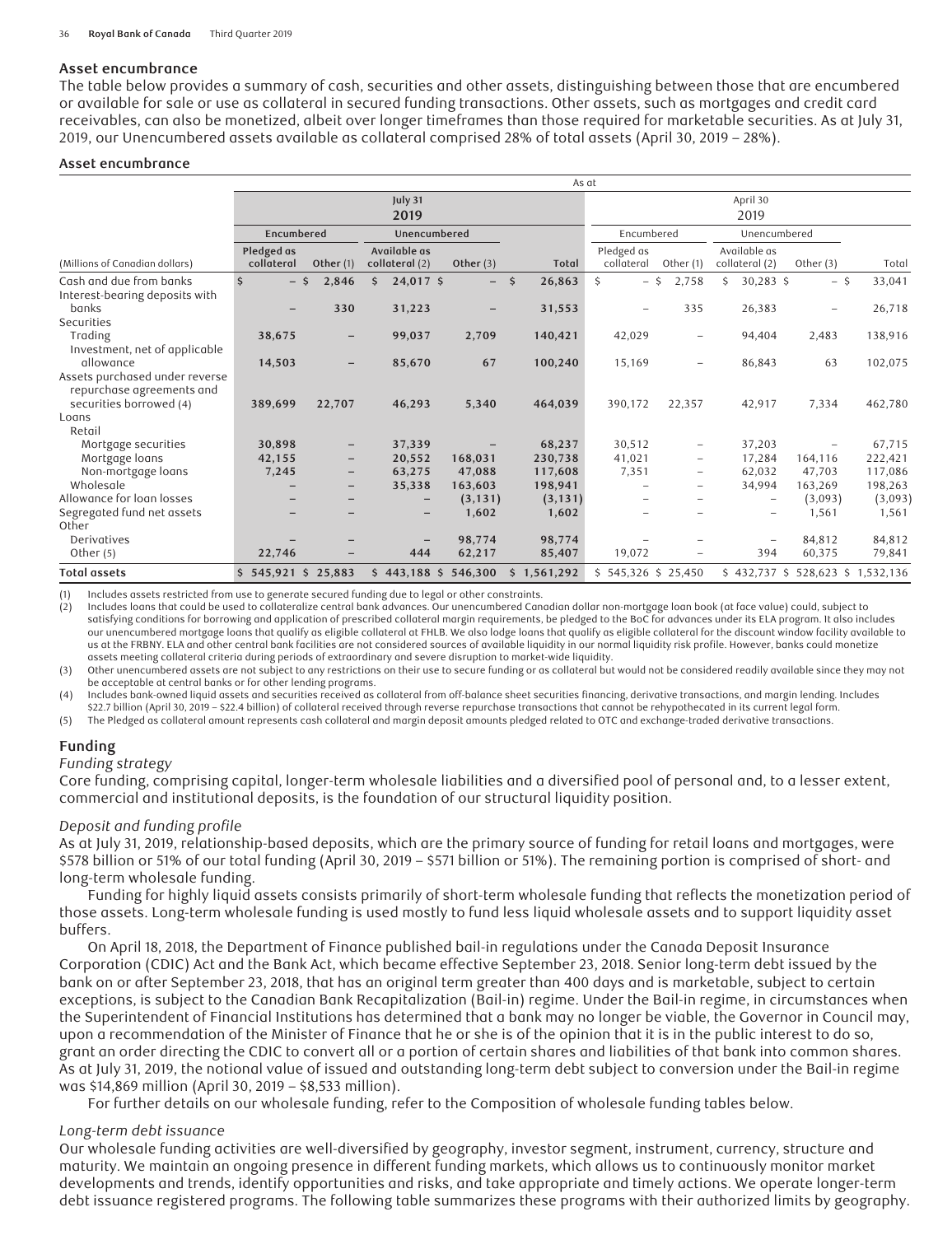| <b>Programs by geography</b>                                                  |      |                                                   |
|-------------------------------------------------------------------------------|------|---------------------------------------------------|
| Canada                                                                        | U.S. | Europe/Asia                                       |
| • Canadian Shelf Program - \$25 billion • U.S. Shelf Program - US\$40 billion |      | • European Debt Issuance Program - US\$40 billion |
|                                                                               |      | • Global Covered Bond Program $-632$ billion      |
|                                                                               |      | • Japanese Issuance Programs – ¥1 trillion        |

We also raise long-term funding using Canadian Deposit Notes, Canadian National Housing Act MBS, Canada Mortgage Bonds, credit card receivable-backed securities, Kangaroo Bonds (issued in the Australian domestic market by foreign firms) and Yankee Certificates of Deposit (issued in the U.S. domestic market by foreign firms). We continuously evaluate opportunities to expand into new markets and untapped investor segments since diversification expands our wholesale funding flexibility, minimizes funding concentration and dependency, and generally reduces financing costs. As presented in the following charts, our current long-term debt profile is well-diversified by both currency and product. Maintaining competitive credit ratings is also critical to cost-effective funding.





(1) Based on original term to maturity greater than 1 year (1) Based on original term to maturity greater than 1 year Mortgage-backed securities and Canada Mortgage Bonds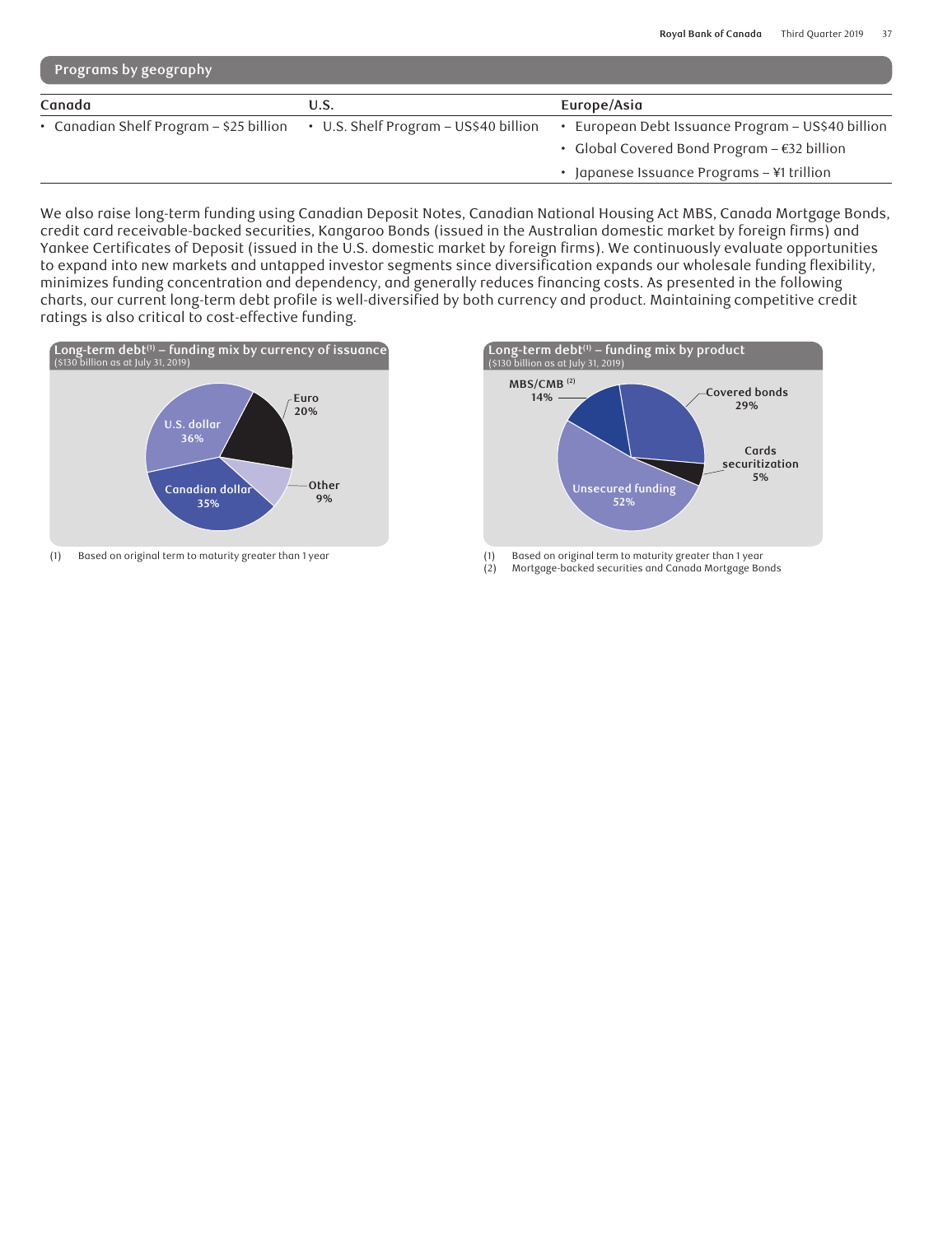The following table provides our composition of wholesale funding based on remaining term to maturity:

# **Composition of wholesale funding** (1)

|                                                                                   |                                        |                   |                                        |                        | As at July 31, 2019                                          |                      |                                        |                         |
|-----------------------------------------------------------------------------------|----------------------------------------|-------------------|----------------------------------------|------------------------|--------------------------------------------------------------|----------------------|----------------------------------------|-------------------------|
| (Millions of Canadian dollars)                                                    | Less than 1<br>month                   | 1 to 3<br>months  | $3$ to 6<br>months                     | 6 to 12                | Less than 1<br>months year sub-total                         | 1 year<br>to 2 years | 2 years and<br>greater                 | Total                   |
| Deposits from banks (2)                                                           | $6,922$ \$<br>\$.                      | $-$               | $\overline{\phantom{a}}$<br>$\equiv$ . | 389<br>\$              | $7,311$ \$<br><sub>S</sub>                                   | -                    | -\$<br>$\overline{\phantom{a}}$        | 7,311<br>\$             |
| Certificates of deposit and commercial paper<br>Asset-backed commercial paper (3) | 5,331<br>2,671                         | 11,726<br>3,956   | 12,298<br>4,808                        | 25,743<br>4,395        | 55,098<br>15,830                                             | 2,177                | $\qquad \qquad -$<br>$\qquad \qquad -$ | 57,275<br>15,830        |
| Senior unsecured medium-term notes (4)                                            | 1,520                                  | 1,227             | 2,260                                  | 14,057                 | 19,064                                                       | 25,369               | 26,510                                 | 70,943                  |
| Senior unsecured structured notes (5)                                             | 81                                     | 297<br>588        | 1,578<br>524                           | 543<br>2,167           | 2,499<br>3,279                                               | 2,345<br>3,462       | 4.400<br>10,936                        | 9,244<br>17,677         |
| Mortgage securitization<br>Covered bonds/asset-backed securities (6)              | $\qquad \qquad -$<br>$\qquad \qquad -$ | 3,912             | $\qquad \qquad -$                      | 6,293                  | 10,205                                                       | 13,361               | 21,967                                 | 45,533                  |
| Subordinated liabilities                                                          | 99                                     | $\qquad \qquad -$ | 2,000                                  | 971                    | 3,070                                                        | 1,500                | 5,269                                  | 9,839                   |
| Other $(7)$                                                                       | 9,276                                  | 1,390             | 695                                    | 1,269                  | 12,630                                                       | 146                  | 9,919                                  | 22,695                  |
| Total                                                                             |                                        |                   |                                        |                        | $$25,900$ $$23,096$ $$24,163$ $$55,827$ $$128,986$ $$48,360$ |                      | \$79,001                               | \$256,347               |
| Of which:                                                                         |                                        |                   |                                        |                        |                                                              |                      |                                        |                         |
| – Secured<br>- Unsecured                                                          | $$11,110$ \$<br>14,790                 | 9,069<br>14,027   | 5,332<br>- S<br>18,831                 | $$12,855$ \$<br>42,972 | 38,366<br>90,620                                             | \$16,823<br>31,537   | \$32,903<br>46,098                     | 88,092<br>S.<br>168,255 |
|                                                                                   |                                        |                   |                                        |                        |                                                              |                      |                                        |                         |

|                                                                                   |                                   |    |                      |   |                                             |    |                     |     | As at April 30, 2019                 |                      |              |                          |    |                   |
|-----------------------------------------------------------------------------------|-----------------------------------|----|----------------------|---|---------------------------------------------|----|---------------------|-----|--------------------------------------|----------------------|--------------|--------------------------|----|-------------------|
| (Millions of Canadian dollars)                                                    | Less than 1<br>month              |    | $1$ to $3$<br>months |   | $3$ to 6<br>months                          |    | 6 to 12             |     | Less than 1<br>months year sub-total | 1 year<br>to 2 years |              | 2 years and<br>greater   |    | Total             |
| Deposits from banks (2)                                                           | \$<br>$6,925$ \$                  |    | 569 \$               |   | 188S                                        |    | 60                  | \$. | $7,742 \text{ }$                     | $\sim$               | <sup>S</sup> | $\overline{\phantom{a}}$ | Ŝ. | 7,742             |
| Certificates of deposit and commercial paper<br>Asset-backed commercial paper (3) | 5,906<br>2,081                    |    | 11.110<br>4,660      |   | 16,878<br>5,056                             |    | 19,719<br>4,176     |     | 53,613<br>15,973                     | -                    |              | 134<br>$\qquad \qquad -$ |    | 53,747<br>15,973  |
| Senior unsecured medium-term notes (4)                                            | 1,375                             |    | 4,043                |   | 2,865                                       |    | 11,113              |     | 19,396                               | 26,363               |              | 24,165                   |    | 69,924            |
| Senior unsecured structured notes (5)<br>Mortgage securitization                  | 94<br>-                           |    | 327<br>514           |   | 446<br>587                                  |    | 1,640<br>2,317      |     | 2,507<br>3,418                       | 2,382<br>2,119       |              | 4,668<br>11,928          |    | 9,557<br>17,465   |
| Covered bonds/asset-backed securities (6)                                         | $\qquad \qquad -$                 |    | 1,503                |   | 3,991                                       |    | 6,353               |     | 11,847                               | 11,773               |              | 21,402                   |    | 45,022            |
| Subordinated liabilities<br>Other $(7)$                                           | $\overline{\phantom{0}}$<br>9,796 |    | 1.000<br>3,310       |   | 102<br>1,221                                |    | 2.000<br>803        |     | 3.102<br>15,130                      | 2,500<br>156         |              | 3,847<br>9,968           |    | 9,449<br>25,254   |
| Total                                                                             | \$26.177                          |    |                      |   | $$27.036 \text{ } $31.334 \text{ } $48.181$ |    |                     |     | \$132,728                            | \$45.293             |              | \$76.112                 |    | \$254,133         |
| Of which:                                                                         |                                   |    |                      |   |                                             |    |                     |     |                                      |                      |              |                          |    |                   |
| – Secured<br>– Unsecured                                                          | \$10.777<br>15,400                | S. | 8,353<br>18.683      | S | 10.706<br>20,628                            | S. | 12,846 \$<br>35,335 |     | 42.682<br>90.046                     | \$13,892<br>31.401   |              | \$33,331<br>42.781       | S  | 89,905<br>164,228 |

(1) Excludes bankers' acceptances and repos.

(2) Excludes deposits associated with services we provide to banks (e.g., custody, cash management).

(3) Only includes consolidated liabilities, including our collateralized commercial paper program.

(4) Includes deposit notes.

(5) Includes notes where the payout is tied to movements in foreign exchange, commodities and equities.

(6) Includes credit card and mortgage loans.

 $(7)$  Includes tender option bonds (secured) of \$7,996 million (April 30, 2019 – \$8,094 million), bearer deposit notes (unsecured) of \$3,878 million (April 30, 2019 – \$3,999 million), other long-term structured deposits (unsecured) of \$9,765 million (April 30, 2019 – \$9,811 million), and FHLB advances (secured) of \$1,056 million (April 30, 2019 – \$3,350 million).

# **Credit ratings**

Our ability to access unsecured funding markets and to engage in certain collateralized business activities on a cost-effective basis are primarily dependent upon maintaining competitive credit ratings. Credit ratings and outlooks provided by rating agencies reflect their views and methodologies. Ratings are subject to change, based on a number of factors including, but not limited to, our financial strength, competitive position, liquidity and other factors not completely within our control.

Other than as noted below, there have been no changes to our major credit ratings as disclosed in our 2018 Annual Report.

# **Credit ratings** (1)

|                                                                                                                                                   |                    | As at August 20, 2019                 |                                 |         |
|---------------------------------------------------------------------------------------------------------------------------------------------------|--------------------|---------------------------------------|---------------------------------|---------|
|                                                                                                                                                   | Short-term<br>debt | Legacy senior<br>$long-term debt (2)$ | Senior long-<br>term debt $(3)$ | Outlook |
| Moody's $(4)$                                                                                                                                     | $P-1$              | Aq2                                   | A <sub>2</sub>                  | stable  |
| Standard & Poor's (5)                                                                                                                             | $A-1+$             | AA-                                   | A                               | stable  |
| Fitch Ratings                                                                                                                                     | $F1+$              | AA                                    | AA                              | stable  |
| DBRS $(6)$                                                                                                                                        | $R-1$ (high)       | AA (high)                             | AA                              | stable  |
| Credit ratings are not recommendations to purchase, sell or hold a financial obligation inasmuch as they do not comment on market price or<br>(1) |                    |                                       |                                 |         |

suitability for a particular investor. Ratings are determined by the rating agencies based on criteria established from time to time by them, and are subject to revision or withdrawal at any time by the rating organization.

(2) Includes senior long-term debt issued prior to September 23, 2018 and senior long-term debt issued on or after September 23, 2018 which is excluded from the Bail-in regime.

(3) Includes senior long-term debt issued on or after September 23, 2018 which is subject to conversion under the Bail-in regime.

(4) On August 1, 2019, Moody's affirmed our ratings with a stable outlook.

(5) On June 24, 2019, Standard & Poor's affirmed our ratings with a stable outlook.

(6) On June 18, 2019, DBRS revised our outlook to stable from positive, upgraded our legacy senior long-term debt rating to AA (high) from AA and upgraded our senior long-term debt rating to AA from AA (low).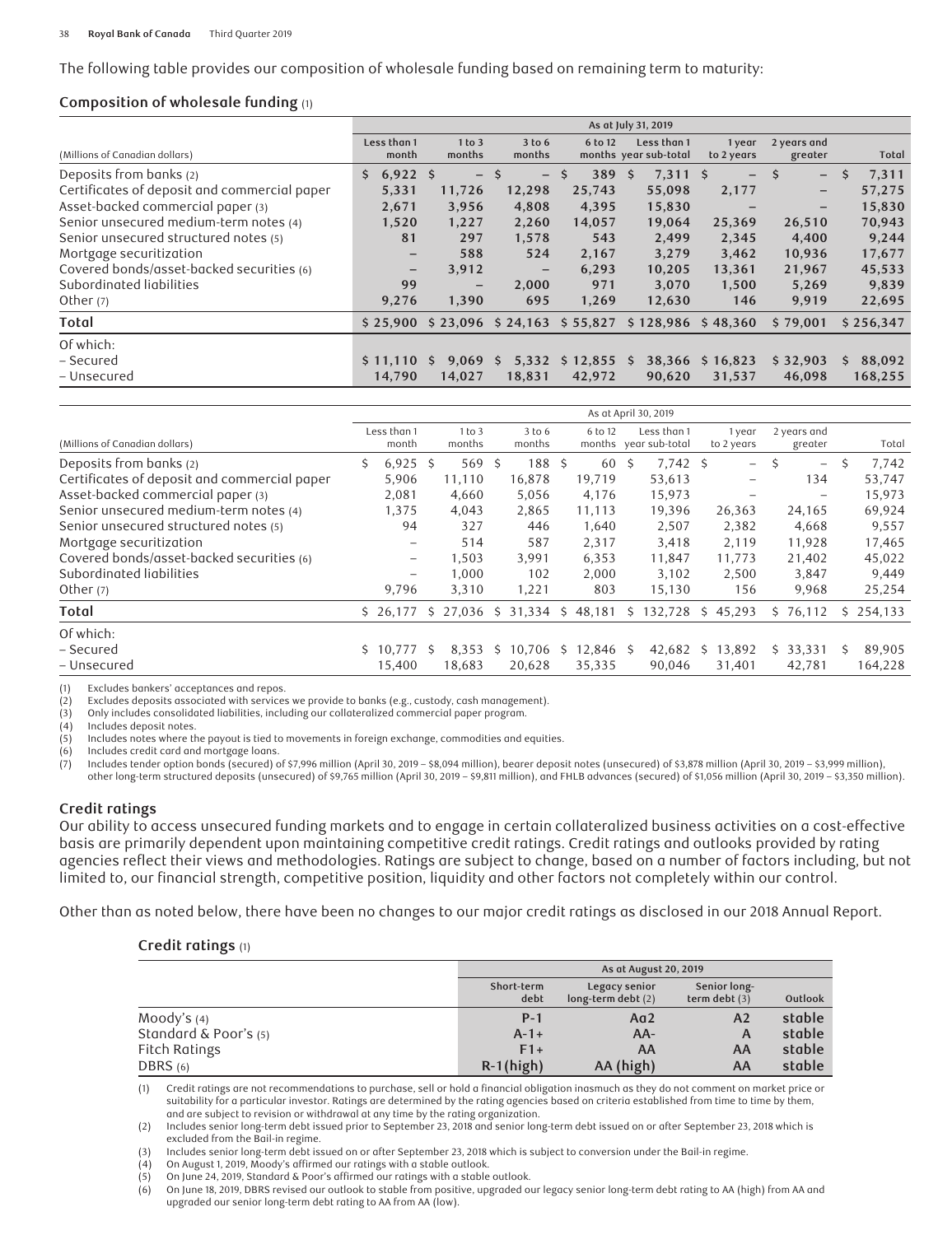# *Additional contractual obligations for rating downgrades*

We are required to deliver collateral to certain counterparties in the event of a downgrade to our current credit rating. The following table provides the additional collateral obligations required at the reporting date in the event of a one-, two- or three-notch downgrade to our credit ratings. These additional collateral obligations are incremental requirements for each successive downgrade and do not represent the cumulative impact of multiple downgrades. The amounts reported change periodically as a result of several factors, including the transfer of trading activity to centrally cleared financial market infrastructures and exchanges, the expiration of transactions with downgrade triggers, the imposition of internal limitations on new agreements to exclude downgrade triggers, as well as normal course mark-to-market of positions with collateralized counterparties moving from a negative to a positive position. There is no outstanding senior debt issued in the market that contains rating triggers that would lead to early prepayment of principal.

# **Additional contractual obligations for rating downgrades**

|                                                                                                                | As at |                                            |  |                 |  |                       |  |                                  |  |                  |  |                          |
|----------------------------------------------------------------------------------------------------------------|-------|--------------------------------------------|--|-----------------|--|-----------------------|--|----------------------------------|--|------------------|--|--------------------------|
|                                                                                                                |       |                                            |  | July 31<br>2019 |  |                       |  |                                  |  | April 30<br>2019 |  |                          |
| (Millions of Canadian dollars)                                                                                 |       | One-notch<br>downgrade downgrade downgrade |  |                 |  | Two-notch Three-notch |  | One-notch<br>downgrade downgrade |  | Two-notch        |  | Three-notch<br>downgrade |
| Contractual derivatives funding or margin requirements<br>Other contractual funding or margin requirements (1) |       | -169<br>180                                |  | 69<br>176       |  | 125                   |  | \$ 211<br>187                    |  | 70<br>179        |  | 181                      |

(1) Includes Guaranteed Investment Certificates (GICs) issued by our municipal markets business out of New York.

# **Liquidity Coverage Ratio (LCR)**

The LCR is a Basel III metric that measures the sufficiency of high-quality liquid assets (HQLA) available to meet liquidity needs over a 30-day period in an acute stress scenario. The Basel Committee on Banking Supervision (BCBS) and OSFI regulatory minimum coverage level for LCR is currently 100%.

OSFI requires Canadian banks to disclose the LCR using the standard Basel disclosure template and calculated using the average of daily LCR positions during the quarter.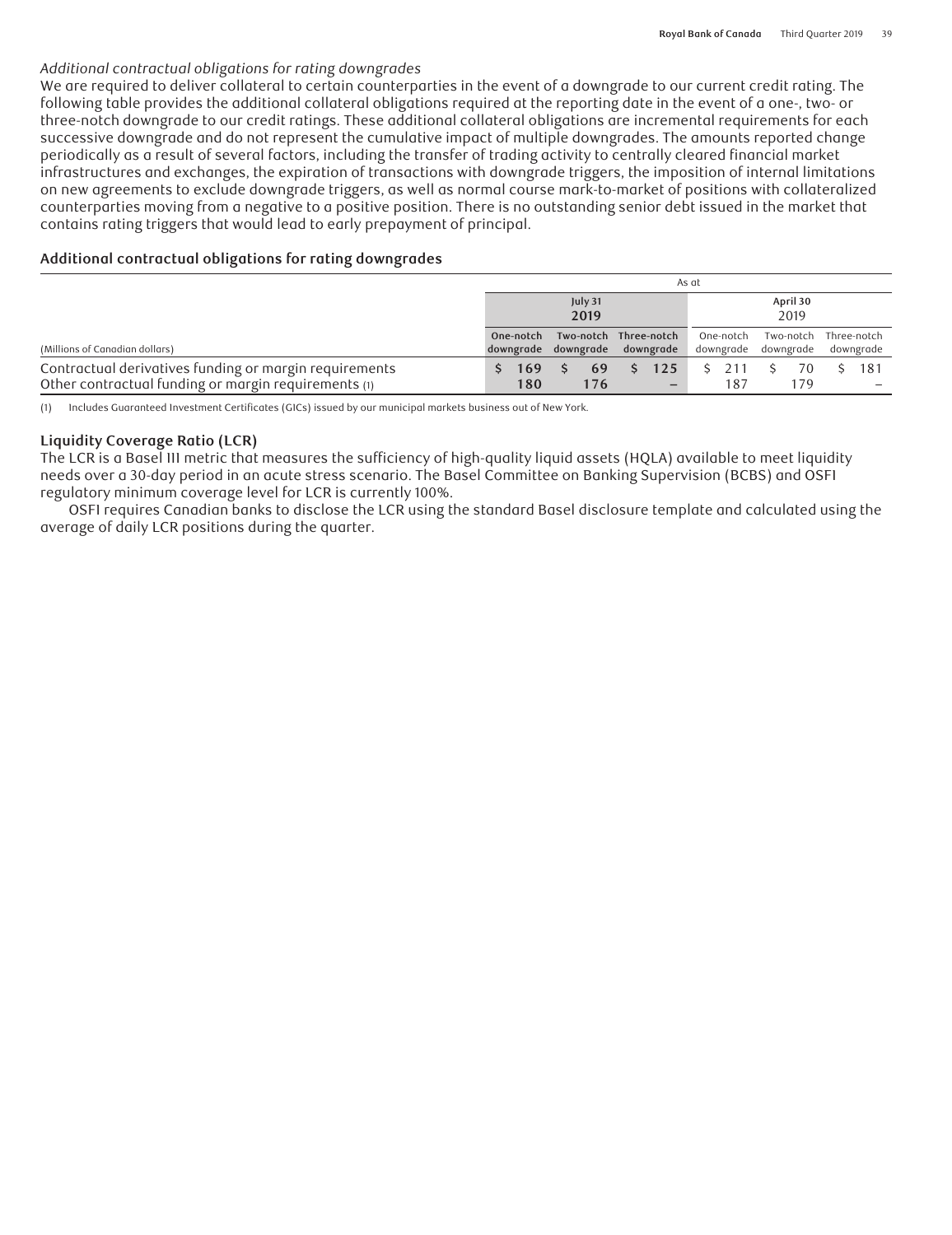# **Liquidity coverage ratio common disclosure template** (1)

|                                                                            |                                                                        |                                | For the three months ended              |                                   |
|----------------------------------------------------------------------------|------------------------------------------------------------------------|--------------------------------|-----------------------------------------|-----------------------------------|
|                                                                            | July 31                                                                |                                | April 30                                |                                   |
|                                                                            | 2019                                                                   |                                | 2019                                    |                                   |
| (Millions of Canadian dollars, except percentage amounts)                  | Total unweighted Total weighted<br>value (average) (2) value (average) |                                | Total unweighted<br>value (average) (2) | Total weighted<br>value (average) |
| High-quality liquid assets                                                 |                                                                        |                                |                                         |                                   |
| Total high-quality liquid assets (HQLA)                                    | n.a.                                                                   | \$224,629                      | n.a.                                    | \$224,088                         |
| Cash outflows                                                              |                                                                        |                                |                                         |                                   |
| Retail deposits and deposits from small business customers, of which:      | \$258,989                                                              | 19,680                         | \$258,262                               | 19,749                            |
| Stable deposits (3)                                                        | 88,841                                                                 | 2,665                          | 86,823                                  | 2,605                             |
| Less stable deposits                                                       | 170,148                                                                | 17,015                         | 171,439                                 | 17,144                            |
| Unsecured wholesale funding, of which:                                     | 302,672                                                                | 142,038                        | 294,733                                 | 137,808                           |
| Operational deposits (all counterparties) and deposits in networks of      |                                                                        |                                |                                         |                                   |
| cooperative banks (4)                                                      | 130,030                                                                | 31,079                         | 125,681                                 | 29,919                            |
| Non-operational deposits                                                   | 148,207                                                                | 86,524                         | 142,231                                 | 81,068                            |
| Unsecured debt                                                             | 24,435                                                                 | 24,435                         | 26,821                                  | 26,821                            |
| Secured wholesale funding                                                  | n.a.                                                                   | 33,351                         | n.a.                                    | 35,654                            |
| Additional requirements, of which:                                         | 269,355                                                                | 82,274                         | 268,282                                 | 83,091                            |
| Outflows related to derivative exposures and other collateral requirements | 66,828                                                                 | 44,430                         | 63,802                                  | 44,671                            |
| Outflows related to loss of funding on debt products                       | 6,080                                                                  | 6,080                          | 6,884                                   | 6,884                             |
| Credit and liquidity facilities                                            | 196,447                                                                | 31,764                         | 197,596                                 | 31,536                            |
| Other contractual funding obligations (5)                                  | 20,370                                                                 | 20,370                         | 19,547                                  | 19,547                            |
| Other contingent funding obligations (6)                                   | 431,682                                                                | 7,842                          | 431,700                                 | 7,714                             |
| <b>Total cash outflows</b>                                                 | n.a.                                                                   | \$305,555                      | n.a.                                    | \$303,563                         |
| Cash inflows                                                               |                                                                        |                                |                                         |                                   |
| Secured lending (e.g., reverse repos)                                      | \$327,511                                                              | 56,368<br>\$                   | \$302,587                               | 59,777<br>\$                      |
| Inflows from fully performing exposures                                    | 14,399                                                                 | 9.909                          | 13.763                                  | 9,444                             |
| Other cash inflows                                                         | 55,667                                                                 | 55,667                         | 57,747                                  | 57,747                            |
| <b>Total cash inflows</b>                                                  | n.a.                                                                   | \$121,944                      | n.a.                                    | \$126,968                         |
|                                                                            |                                                                        | <b>Total adjusted</b><br>value |                                         | Total adjusted<br>value           |
| <b>Total HQLA</b>                                                          |                                                                        | \$224,629                      |                                         | \$224,088                         |
| Total net cash outflows                                                    |                                                                        | 183,611                        |                                         | 176,595                           |
| Liquidity coverage ratio                                                   |                                                                        | 122%                           |                                         | 127%                              |

(1) The LCR is calculated in accordance with OSFI's Liquidity Adequacy Requirements (LAR) guideline, which, in turn, reflects liquidity-related requirements issued by the BCBS. The LCR for the quarter ended July 31, 2019 is calculated as an average of 64 daily positions.

(2) With the exception of other contingent funding obligations, unweighted inflow and outflow amounts are items maturing or callable in 30 days or less. Other contingent funding obligations also include debt securities with remaining maturity greater than 30 days.

(3) As defined by the BCBS, stable deposits from retail and small business customers are deposits that are insured and are either held in transactional accounts or the bank has an established relationship with the client making the withdrawal unlikely.

(4) Operational deposits from customers other than retail and small and medium-sized enterprises (SMEs), are deposits which clients need to keep with the bank in order to facilitate their access and ability to use payment and settlement systems primarily for clearing, custody and cash management activities.

(5) Other contractual funding obligations primarily include outflows from unsettled securities trades and outflows from obligations related to securities sold short.

(6) Other contingent funding obligations include outflows related to other off-balance sheet facilities that carry low LCR runoff factors (0% – 5%).

n.a. not applicable

We manage our LCR position within a target range that reflects our liquidity risk tolerance and takes into account business mix, asset composition and funding capabilities. The range is subject to periodic review in light of changes to internal requirements and external developments.

We maintain HQLAs in major currencies with dependable market depth and breadth. Our treasury management practices ensure that the levels of HQLA are actively managed to meet target LCR objectives. Our Level 1 assets, as calculated according to OSFI LAR and the BCBS LCR requirements, represent 82% of total HQLA. These assets consist of cash, placements with central banks and highly rated securities issued or guaranteed by governments, central banks and supranational entities.

LCR captures cash flows from on- and off-balance sheet activities that are either expected or could potentially occur within 30 days in an acute stress scenario. Cash outflows result from the application of withdrawal and non-renewal factors to demand and term deposits, differentiated by client type (wholesale, retail and small- and medium-sized enterprises). Cash outflows also arise from business activities that create contingent funding and collateral requirements, such as repo funding, derivatives, short sales of securities and the extension of credit and liquidity commitments to clients. Cash inflows arise primarily from maturing secured loans, interbank loans and non-HQLA securities.

LCR does not reflect any market funding capacity that we believe would be available in a stress situation. All maturing wholesale debt is assigned 100% outflow in the LCR calculation.

# **Q3 2019 vs. Q2 2019**

The average LCR for the quarter ended July 31, 2019 was 122%, which translates into a surplus of approximately \$41 billion, compared to 127% in the prior quarter. The decrease in the LCR surplus from the previous quarter is primarily due to a change in funding and business mix.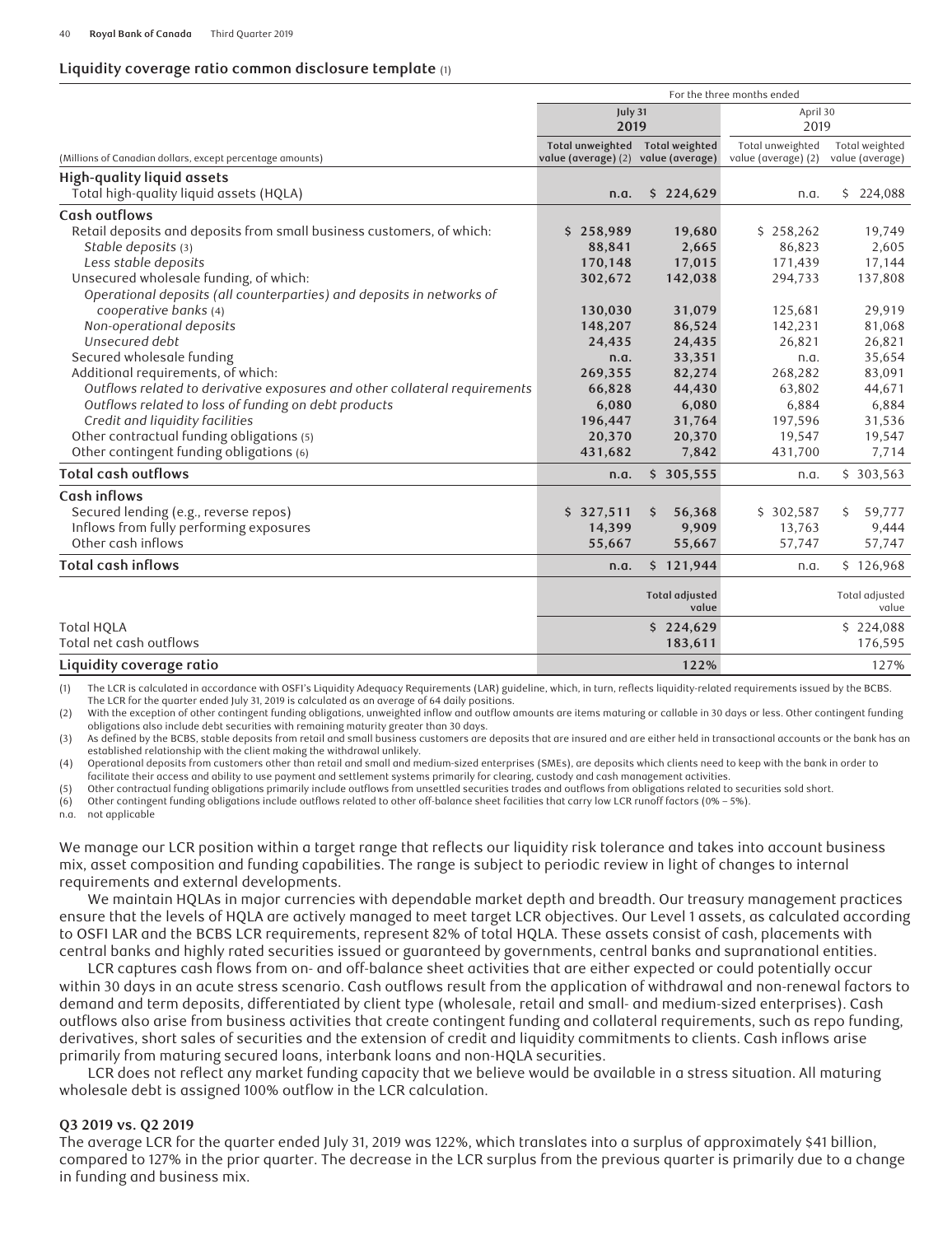# **Contractual maturities of financial assets, financial liabilities and off-balance sheet items**

The following tables provide remaining contractual maturity profiles of all our assets, liabilities, and off-balance sheet items at their carrying value (e.g., amortized cost or fair value) at the balance sheet date. Off-balance sheet items are allocated based on the expiry date of the contract.

Details of contractual maturities and commitments to extend funds are a source of information for the management of liquidity risk. Among other purposes, these details form a basis for modelling a behavioural balance sheet with effective maturities to calculate liquidity risk measures. For further details, refer to the Risk measurement section within the Liquidity and funding risk section of our 2018 Annual Report.

|                                                                     |               |                               |                          |                     |                          |                     |                                         |        |                     |      | As at July 31, 2019                                 |        |                                   |            |                                        |      |                          |                  |
|---------------------------------------------------------------------|---------------|-------------------------------|--------------------------|---------------------|--------------------------|---------------------|-----------------------------------------|--------|---------------------|------|-----------------------------------------------------|--------|-----------------------------------|------------|----------------------------------------|------|--------------------------|------------------|
|                                                                     |               |                               |                          |                     |                          |                     |                                         |        |                     |      |                                                     |        |                                   |            |                                        |      | With no                  |                  |
| (Millions of Canadian dollars)                                      |               | Less than<br>1 month          | 1 to 3<br>months         |                     | 3 to 6<br>months         |                     | 6 to 9<br>months                        |        | 9 to 12<br>months   |      | 1 year<br>to 2 years                                |        | 2 years<br>to 5 years and greater |            | 5 years                                |      | specific<br>maturity     | <b>Total</b>     |
| Assets                                                              |               |                               |                          |                     |                          |                     |                                         |        |                     |      |                                                     |        |                                   |            |                                        |      |                          |                  |
| Cash and deposits with banks<br>Securities                          | \$            | $56,082$ \$                   |                          | $1 \cdot$ \$        | $\overline{\phantom{0}}$ | $\dot{\mathsf{s}}$  |                                         | $-$ \$ |                     | – \$ |                                                     | $-$ \$ |                                   | \$         |                                        | - \$ | $2,333$ \$               | 58,416           |
| Trading (1)<br>Investment, net of                                   |               | 89,430                        | 28                       |                     | 89                       |                     | 23                                      |        | 10                  |      | 80                                                  |        | 67                                |            | 8,529                                  |      | 42,165                   | 140,421          |
| applicable allowance<br>Assets purchased under reverse              |               | 3,174                         | 4,190                    |                     | 2,932                    |                     | 3,944                                   |        | 3,495               |      | 12,975                                              |        | 27,159                            |            | 41,929                                 |      | 442                      | 100,240          |
| repurchase agreements and<br>securities borrowed                    |               | 186,792                       | 65,378                   |                     | 29,239                   |                     | 12,108                                  |        | 7,207               |      | 558                                                 |        |                                   |            |                                        |      | 8,358                    | 309,640          |
| Loans, net of applicable allowance<br>Other<br>Customers' liability |               | 22,318                        | 20,098                   |                     | 25,703                   |                     | 28,640                                  |        | 31,063              |      | 121,100                                             |        | 224,437                           |            | 48,899                                 |      | 90,135                   | 612,393          |
| under acceptances                                                   |               | 11,342                        | 5,694                    |                     | 83                       |                     | 5                                       |        |                     |      |                                                     |        |                                   |            |                                        |      | (23)                     | 17,101           |
| Derivatives<br>Other financial assets                               |               | 4,985<br>29,239               | 6,740<br>1,537           |                     | 6,651<br>909             |                     | 3,756<br>166                            |        | 2,981<br>66         |      | 10,504<br>163                                       |        | 18,316<br>271                     |            | 44,841<br>1,770                        |      | 2,133                    | 98,774<br>36,254 |
| Total financial assets                                              |               | $$403,362 \$103,666 \$65,606$ |                          |                     |                          |                     |                                         |        |                     |      | $$48,642$$ \$44,822 \$145,380 \$270,250 \$145,968   |        |                                   |            |                                        |      | \$145,543                | \$1,373,239      |
| Other non-financial assets                                          |               | 2,554                         | 1,453                    |                     | 847                      |                     | 98                                      |        | 298                 |      | 1,151                                               |        | 1,483                             |            | 1,713                                  |      | 24,057                   | 33,654           |
| <b>Total assets</b>                                                 |               | $$405,916$ \$                 |                          |                     |                          |                     |                                         |        |                     |      | 105,119 \$ 66,453 \$ 48,740 \$ 45,120 \$ 146,531 \$ |        |                                   |            | 271,733 \$ 147,681 \$ 169,600          |      |                          | \$1,406,893      |
| Liabilities and equity                                              |               |                               |                          |                     |                          |                     |                                         |        |                     |      |                                                     |        |                                   |            |                                        |      |                          |                  |
| Deposits (2)                                                        |               |                               |                          |                     |                          |                     |                                         |        |                     |      |                                                     |        |                                   |            |                                        |      |                          |                  |
| Unsecured borrowing                                                 | \$            | $67,401$ \$                   | $37,914$ \$              |                     | $34,575$ \$              |                     |                                         |        | 41,881 \$ 35,613 \$ |      | $38,605$ \$                                         |        | 53,012 \$                         |            |                                        |      | $16,655$ \$ 456,752 \$   | 782,408          |
| Secured borrowing                                                   |               | 3,348                         | 6,223                    |                     | 6,180                    |                     | 6,916                                   |        | 3,530               |      | 9,364                                               |        | 18,752                            |            | 5,588                                  |      | $\overline{\phantom{0}}$ | 59,901           |
| Covered bonds                                                       |               | $\mathbf{1}$                  | 2,986                    |                     | $\qquad \qquad -$        |                     | 4,825                                   |        |                     |      | 13,493                                              |        | 11,925                            |            | 5,672                                  |      | $\qquad \qquad -$        | 38,902           |
| Other                                                               |               |                               |                          |                     |                          |                     |                                         |        |                     |      |                                                     |        |                                   |            |                                        |      |                          |                  |
| Acceptances<br>Obligations related to securities                    |               | 11,339                        | 5,694                    |                     | 83                       |                     | 5                                       |        |                     |      |                                                     |        |                                   |            |                                        |      | 3                        | 17,124           |
| sold short                                                          |               | 33,602                        |                          |                     |                          |                     |                                         |        |                     |      |                                                     |        |                                   |            |                                        |      |                          | 33,602           |
| Obligations related to assets sold                                  |               |                               |                          |                     |                          |                     |                                         |        |                     |      |                                                     |        |                                   |            |                                        |      |                          |                  |
| under repurchase agreements<br>and securities loaned                |               | 181,479                       | 26,230                   |                     | 4.685                    |                     | 290                                     |        | 461                 |      |                                                     |        |                                   |            |                                        |      | 6.882                    | 220,027          |
| Derivatives                                                         |               | 4,859                         | 7,511                    |                     | 6,042                    |                     | 3,386                                   |        | 3,303               |      | 10,479                                              |        | 17,219                            |            | 44,047                                 |      | 11                       | 96,857           |
| Other financial liabilities                                         |               | 25,576                        | 1,438                    |                     | 690                      |                     | 410                                     |        | 327                 |      | 243                                                 |        | 704                               |            | 7,499                                  |      | 825                      | 37,712           |
| Subordinated debentures                                             |               | 100                           |                          |                     |                          |                     |                                         |        |                     |      |                                                     |        | 317                               |            | 9,401                                  |      | $\overline{\phantom{a}}$ | 9,818            |
| <b>Total financial liabilities</b>                                  |               | $$327,705$ \$                 | 87,996                   | $\ddot{\mathsf{s}}$ | 52,255                   | $\ddot{\mathsf{s}}$ |                                         |        | 57,713 \$ 43,234 \$ |      | 72,184 \$                                           |        | 101,929                           | $\ddot{s}$ |                                        |      | 88,862 \$464,473         | \$1,296,351      |
| Other non-financial liabilities                                     |               | 1,204                         | 915                      |                     | 2,245                    |                     | 1,830                                   |        | 248                 |      | 779                                                 |        | 734                               |            | 11,132                                 |      | 9,077                    | 28,164           |
| Equity                                                              |               |                               | $\overline{\phantom{0}}$ |                     | $\overline{\phantom{0}}$ |                     |                                         |        |                     |      |                                                     |        | $\overline{\phantom{0}}$          |            | $\overline{\phantom{a}}$               |      | 82,378                   | 82,378           |
| <b>Total liabilities and equity</b>                                 |               | $$328,909$ \$                 |                          |                     |                          |                     | 88,911 \$ 54,500 \$ 59,543 \$ 43,482 \$ |        |                     |      |                                                     |        |                                   |            | 72,963 \$ 102,663 \$ 99,994 \$ 555,928 |      |                          | \$1,406,893      |
| Off-balance sheet items                                             |               |                               |                          |                     |                          |                     |                                         |        |                     |      |                                                     |        |                                   |            |                                        |      |                          |                  |
| Financial guarantees                                                | $\mathsf{\$}$ | 435S                          | $1,424$ \$               |                     | $2,915$ \$               |                     | $2,165$ \$                              |        | $2,843$ \$          |      | 847S                                                |        | $5,303$ \$                        |            | $16 \quad$                             |      | $42 \div$                | 15,990           |
| Lease commitments                                                   |               | 69                            | 136                      |                     | 200                      |                     | 198                                     |        | 196                 |      | 715                                                 |        | 1,578                             |            | 3,004                                  |      | $\overline{\phantom{a}}$ | 6,096            |
| Commitments to extend credit                                        |               | 2,039                         | 5,334                    |                     | 8,321                    |                     | 10,773                                  |        | 14,196              |      | 40,406                                              |        | 164,082                           |            | 17,501                                 |      | 3,750                    | 266,402          |
| Other credit-related commitments<br>Other commitments               |               | 487<br>44                     | 1,098                    |                     | 1,436                    |                     | 1,624                                   |        | 1,874               |      | 207                                                 |        | 598                               |            | $\overline{7}$                         |      | 93,824<br>472            | 101,155<br>516   |
| Total off-balance sheet items                                       | $\zeta$       | $3.074$ \$                    |                          |                     |                          |                     | 7,992 \$ 12,872 \$ 14,760 \$ 19,109 \$  |        |                     |      |                                                     |        |                                   |            | $42,175 \div 171,561 \div 20,528 \div$ |      | 98,088 \$                | 390,159          |

(1) Trading debt securities classified as FVTPL have been included in the less than 1 month category as there is no expectation to hold these assets to their contractual maturity.<br>(2) A major portion of relationship-based

A major portion of relationship-based deposits are repayable on demand or at short notice on a contractual basis while, in practice, these customer balances form a core base for our operations and liquidity needs, as explained in the preceding Deposit and funding profile section.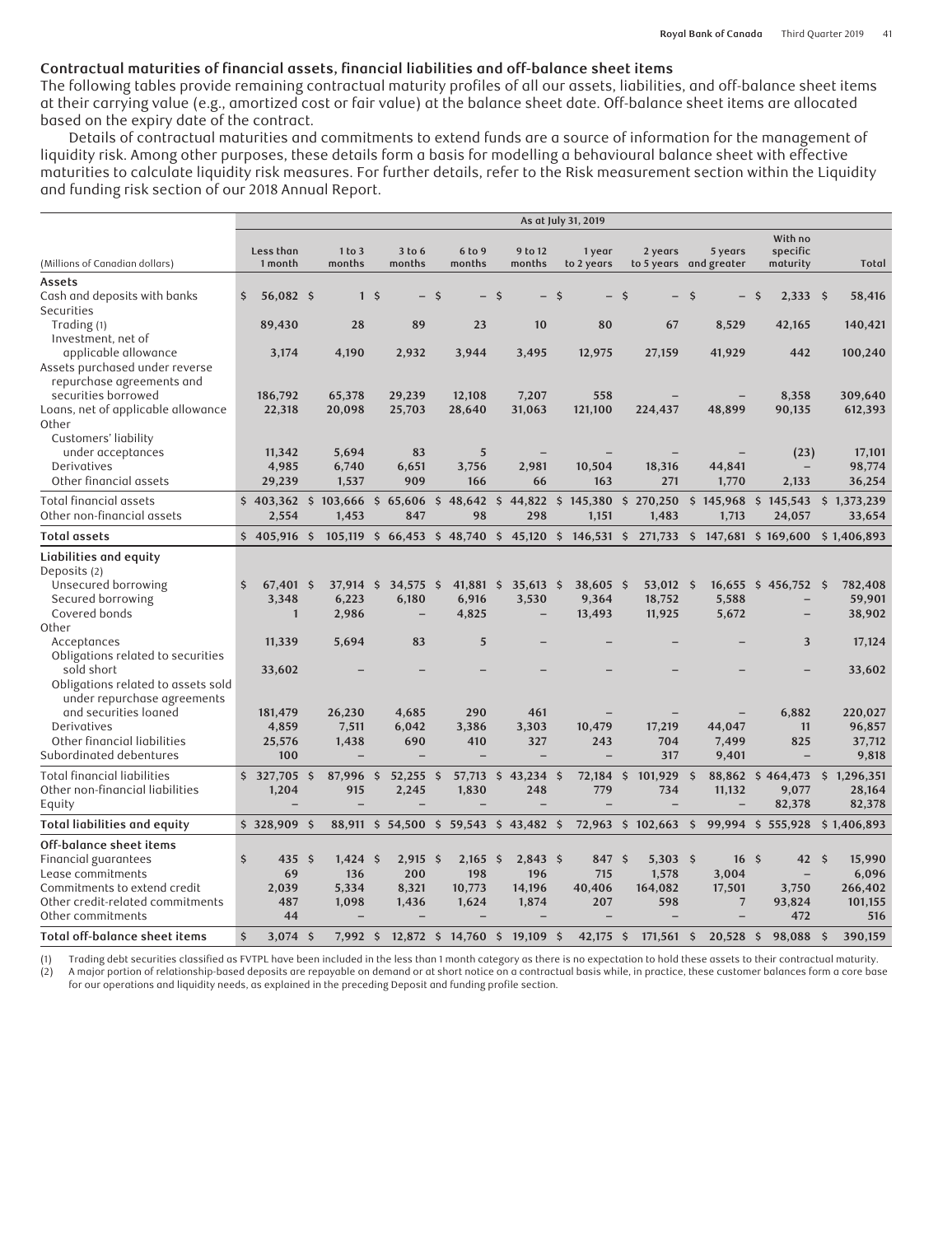|                                                             |                          |     |                   |                |                          |        |                          |                    |                          |        | As at April 30, 2019                                                             |                    |                            |              |         |    |                                  |                     |                              |
|-------------------------------------------------------------|--------------------------|-----|-------------------|----------------|--------------------------|--------|--------------------------|--------------------|--------------------------|--------|----------------------------------------------------------------------------------|--------------------|----------------------------|--------------|---------|----|----------------------------------|---------------------|------------------------------|
|                                                             |                          |     |                   |                |                          |        |                          |                    |                          |        |                                                                                  |                    |                            |              |         |    | With no                          |                     |                              |
|                                                             | Less than                |     | 1 to 3            |                | $3$ to $6$               |        | 6 to 9                   |                    | 9 to 12                  |        | 1 year                                                                           |                    | 2 years                    |              | 5 years |    | specific                         |                     |                              |
| (Millions of Canadian dollars)                              | 1 month                  |     | months            |                | months                   |        | months                   |                    | months                   |        | to 2 years                                                                       |                    | to 5 years and greater     |              |         |    | maturity                         |                     | Total                        |
| Assets                                                      |                          |     |                   |                |                          |        |                          |                    |                          |        |                                                                                  |                    |                            |              |         |    |                                  |                     |                              |
| Cash and deposits with banks<br>Securities                  | $$57,442$ \$             |     |                   | 3 <sup>5</sup> |                          | $-$ \$ | $\equiv$                 | $\dot{\mathsf{S}}$ |                          | $-$ \$ | $\equiv$                                                                         | $\dot{\mathsf{S}}$ | $\equiv$                   | <sup>S</sup> |         | Ŝ. | $2,314$ \$                       |                     | 59,759                       |
| Trading (1)<br>Investment, net of applicable                | 91,020                   |     | 98                |                |                          |        | 22                       |                    | 13                       |        | 85                                                                               |                    | 64                         |              | 8,010   |    | 39,604                           |                     | 138,916                      |
| allowance                                                   | 1,745                    |     | 5,373             |                | 2,819                    |        | 2,589                    |                    | 4,104                    |        | 12,080                                                                           |                    | 29,869                     |              | 42,989  |    | 507                              |                     | 102,075                      |
| Assets purchased under reverse<br>repurchase agreements and |                          |     |                   |                |                          |        |                          |                    |                          |        |                                                                                  |                    |                            |              |         |    |                                  |                     |                              |
| securities borrowed                                         | 179,752                  |     | 74,419            |                | 25,129                   |        | 11,132                   |                    | 8,921                    |        | 608                                                                              |                    |                            |              |         |    | 9,559                            |                     | 309,520                      |
| Loans, net of applicable allowance<br>Other                 | 23,935                   |     | 20,676            |                | 25,332                   |        | 25,340                   |                    | 30,879                   |        | 121,194                                                                          |                    | 218,327                    |              | 49,019  |    | 87,690                           |                     | 602,392                      |
| Customers' liability under<br>acceptances                   | 10,415                   |     | 5,666             |                | 11                       |        | $\overline{2}$           |                    | 5                        |        | $\overline{\phantom{0}}$                                                         |                    |                            |              |         |    | (26)                             |                     | 16,073                       |
| Derivatives                                                 | 3,857                    |     | 6,165             |                | 3,555                    |        | 5,185                    |                    | 3,127                    |        | 9,156                                                                            |                    | 15,699                     |              | 38,067  |    | $\mathbf{1}$                     |                     | 84,812                       |
| Other financial assets                                      | 25,014                   |     | 1,287             |                | 611                      |        | 390                      |                    | 75                       |        | 149                                                                              |                    | 264                        |              | 1,814   |    | 2,226                            |                     | 31,830                       |
| <b>Total financial assets</b>                               | $$393,180$ $$113,687$ \$ |     |                   |                | 57,457 \$                |        | 44,660 \$                |                    |                          |        | 47,124 \$143,272 \$264,223 \$139,899                                             |                    |                            |              |         |    |                                  |                     | $$141,875$ $$1,345,377$      |
| Other non-financial assets                                  | 2,080                    |     | 1,352             |                | 35                       |        | 1,014                    |                    | 333                      |        | 1,503                                                                            |                    | 1,482                      |              | 1,468   |    | 24,232                           |                     | 33,499                       |
| <b>Total assets</b>                                         | $$395,260$ $$115,039$ \$ |     |                   |                | 57,492 \$                |        | 45,674 \$                |                    |                          |        | 47,457 \$144,775 \$265,705 \$141,367                                             |                    |                            |              |         |    |                                  |                     | $$166,107$ \$ 1,378,876      |
| Liabilities and equity                                      |                          |     |                   |                |                          |        |                          |                    |                          |        |                                                                                  |                    |                            |              |         |    |                                  |                     |                              |
| Deposits (2)                                                | $$56,402$ \$             |     | $40,044$ \$       |                | $43,148$ \$              |        | 33,069 \$                |                    | $37,624$ \$              |        | $37,183$ \$                                                                      |                    |                            |              |         |    | $50,801$ \$ 16,205 \$ 451,183 \$ |                     | 765,659                      |
| Unsecured borrowing<br>Secured borrowing                    | 2,689                    |     | 6,277             |                | 7,458                    |        | 4,043                    |                    | 5,420                    |        | 6,827                                                                            |                    | 21,373                     |              | 6,432   |    | $\qquad \qquad -$                |                     | 60,519                       |
| Covered bonds                                               | $\overline{\phantom{0}}$ |     | 1,505             |                | 3,048                    |        | $\qquad \qquad -$        |                    | 4,851                    |        | 12,515                                                                           |                    | 12,265                     |              | 3,739   |    | $\overline{\phantom{0}}$         |                     | 37,923                       |
| Other                                                       |                          |     |                   |                |                          |        |                          |                    |                          |        |                                                                                  |                    |                            |              |         |    |                                  |                     |                              |
| Acceptances                                                 | 10,406                   |     | 5,666             |                | 11                       |        | $\overline{2}$           |                    | 5                        |        |                                                                                  |                    |                            |              |         |    | 9                                |                     | 16,099                       |
| Obligations related to securities                           |                          |     |                   |                |                          |        |                          |                    |                          |        |                                                                                  |                    |                            |              |         |    |                                  |                     |                              |
| sold short                                                  | 34,049                   |     |                   |                |                          |        |                          |                    |                          |        |                                                                                  |                    |                            |              |         |    |                                  |                     | 34,049                       |
| Obligations related to assets sold                          |                          |     |                   |                |                          |        |                          |                    |                          |        |                                                                                  |                    |                            |              |         |    |                                  |                     |                              |
| under repurchase agreements<br>and securities loaned        |                          |     |                   |                |                          |        | 74                       |                    | 49                       |        |                                                                                  |                    |                            |              |         |    |                                  |                     |                              |
| Derivatives                                                 | 191,135<br>3,968         |     | 21,020<br>5,859   |                | 3,928<br>3,842           |        | 4,412                    |                    | 2,476                    |        | 501<br>9.118                                                                     |                    | 15,247                     |              | 37,242  |    | 7,273<br>$\overline{4}$          |                     | 223,980<br>82,168            |
| Other financial liabilities                                 | 26,724                   |     | 2,180             |                | 1,798                    |        | 319                      |                    | 433                      |        | 220                                                                              |                    | 684                        |              | 7,664   |    | 885                              |                     | 40,907                       |
| Subordinated debentures                                     | $\overline{\phantom{a}}$ |     | $\qquad \qquad -$ |                | 102                      |        | $\overline{\phantom{a}}$ |                    | $\overline{\phantom{0}}$ |        | $\overline{\phantom{0}}$                                                         |                    | 321                        |              | 8,937   |    | $\qquad \qquad -$                |                     | 9,360                        |
| <b>Total financial liabilities</b>                          | $$325,373$ \$            |     | $82,551$ \$       |                | $63,335$ \$              |        | 41,919                   | \$                 | 50,858 \$                |        |                                                                                  |                    | $66,364 \div 100,691 \div$ |              | 80,219  |    |                                  |                     | $$459,354$ $$1,270,664$      |
| Other non-financial liabilities                             | 1,117                    |     | 944               |                | 81                       |        | 3,304                    |                    | 285                      |        | 713                                                                              |                    | 765                        |              | 10,600  |    | 8,457                            |                     | 26,266                       |
| Equity                                                      | $\overline{\phantom{0}}$ |     | $\equiv$          |                | $\overline{\phantom{m}}$ |        | $\overline{\phantom{a}}$ |                    | $\overline{\phantom{0}}$ |        | $\overline{\phantom{0}}$                                                         |                    | Ĭ.                         |              |         |    | 81,946                           |                     | 81,946                       |
| <b>Total liabilities and equity</b>                         | $$326,490$ \$            |     | $83,495$ \$       |                |                          |        |                          |                    |                          |        | 63,416 \$45,223 \$51,143 \$67,077 \$101,456 \$                                   |                    |                            |              |         |    |                                  |                     | 90,819 \$549,757 \$1,378,876 |
| Off-balance sheet items                                     |                          |     |                   |                |                          |        |                          |                    |                          |        |                                                                                  |                    |                            |              |         |    |                                  |                     |                              |
| Financial guarantees                                        | \$<br>528                | -\$ | $2,421$ \$        |                | $1,957$ \$               |        | $3,023$ \$               |                    | $2,086$ \$               |        | $1,144$ \$                                                                       |                    | $5,898$ \$                 |              | 62S     |    | 57                               | $\ddot{\mathsf{S}}$ | 17,176                       |
| Lease commitments                                           | 69                       |     | 136               |                | 200                      |        | 195                      |                    | 192                      |        | 716                                                                              |                    | 1,561                      |              | 3,044   |    | $\overline{\phantom{m}}$         |                     | 6,113                        |
| Commitments to extend credit                                | 2.460                    |     | 5,004             |                | 7,629                    |        | 9,382                    |                    | 14,389                   |        | 37,045                                                                           |                    | 165,072                    |              | 18,321  |    | 2,608                            |                     | 261,910                      |
| Other credit-related commitments                            | 842                      |     | 1,170             |                | 1,130                    |        | 1,425                    |                    | 1,539                    |        | 357                                                                              |                    | 669                        |              | 121     |    | 101,324                          |                     | 108,577                      |
| Other commitments                                           | 98                       |     |                   |                |                          |        |                          |                    |                          |        |                                                                                  |                    |                            |              |         |    | 482                              |                     | 580                          |
| Total off-balance sheet items                               | \$<br>$3,997$ \$         |     |                   |                |                          |        |                          |                    |                          |        | 8,731 \$ 10,916 \$ 14,025 \$ 18,206 \$ 39,262 \$ 173,200 \$ 21,548 \$ 104,471 \$ |                    |                            |              |         |    |                                  |                     | 394,356                      |

(1) Trading debt securities classified as FVTPL have been included in the less than 1 month category as there is no expectation to hold these assets to their contractual maturity. A major portion of relationship-based deposits are repayable on demand or at short notice on a contractual basis while, in practice, these customer balances form a core base for our operations and liquidity needs, as explained in the preceding Deposit and funding profile section.

### **Capital management**

We continue to manage our capital in accordance with our Capital Management Framework as described in our 2018 Annual Report. In addition, we continue to monitor and prepare for new regulatory capital developments, including the BCBS Basel III reforms, in order to ensure timely and accurate compliance with these requirements. For additional details on new regulatory developments that relate to our Capital Management Framework, refer to the Capital, liquidity and other regulatory developments section of our Q1 2019, Q2 2019 and of this Q3 2019 Report to Shareholders.

OSFI expects Canadian banks to meet the Basel III targets for CET1, Tier 1 and Total capital ratios. Effective January 1, 2014, OSFI allowed Canadian banks to phase in the Basel III Credit Valuation Adjustment (CVA) risk capital charge over a five-year period ending December 31, 2018. As of January 1, 2019, the CVA scalars were fully phased-in for each tier of capital, resulting in all tiers of capital having the same risk-weighted assets value. In fiscal 2018, the CVA scalars were 80%, 83% and 86% for CET1, Tier 1 and Total capital, respectively.

The Financial Stability Board (FSB) has designated us as a Global Systemically Important Bank (G-SIB). This designation requires us to maintain a higher loss absorbency requirement (common equity as a percentage of risk-weighted assets) of 1%. As the Domestic Systemically Important Bank (D-SIB) requirement is equivalent to the G-SIB requirement of 1% of RWA, the G-SIB designation had no further impact to the loss absorbency requirements on our CET1 ratio.

On April 18, 2018, OSFI released its final guideline on Total Loss Absorbing Capacity (TLAC), which applies to Canadian D-SIBs as part of the Federal Government's Bail-in regime. The guideline is consistent with the TLAC standard released on November 9, 2015 by the FSB for institutions designated as G-SIBs, but tailored to the Canadian context. The TLAC requirement is intended to address the sufficiency of a systemically important bank's loss absorbing capacity in supporting its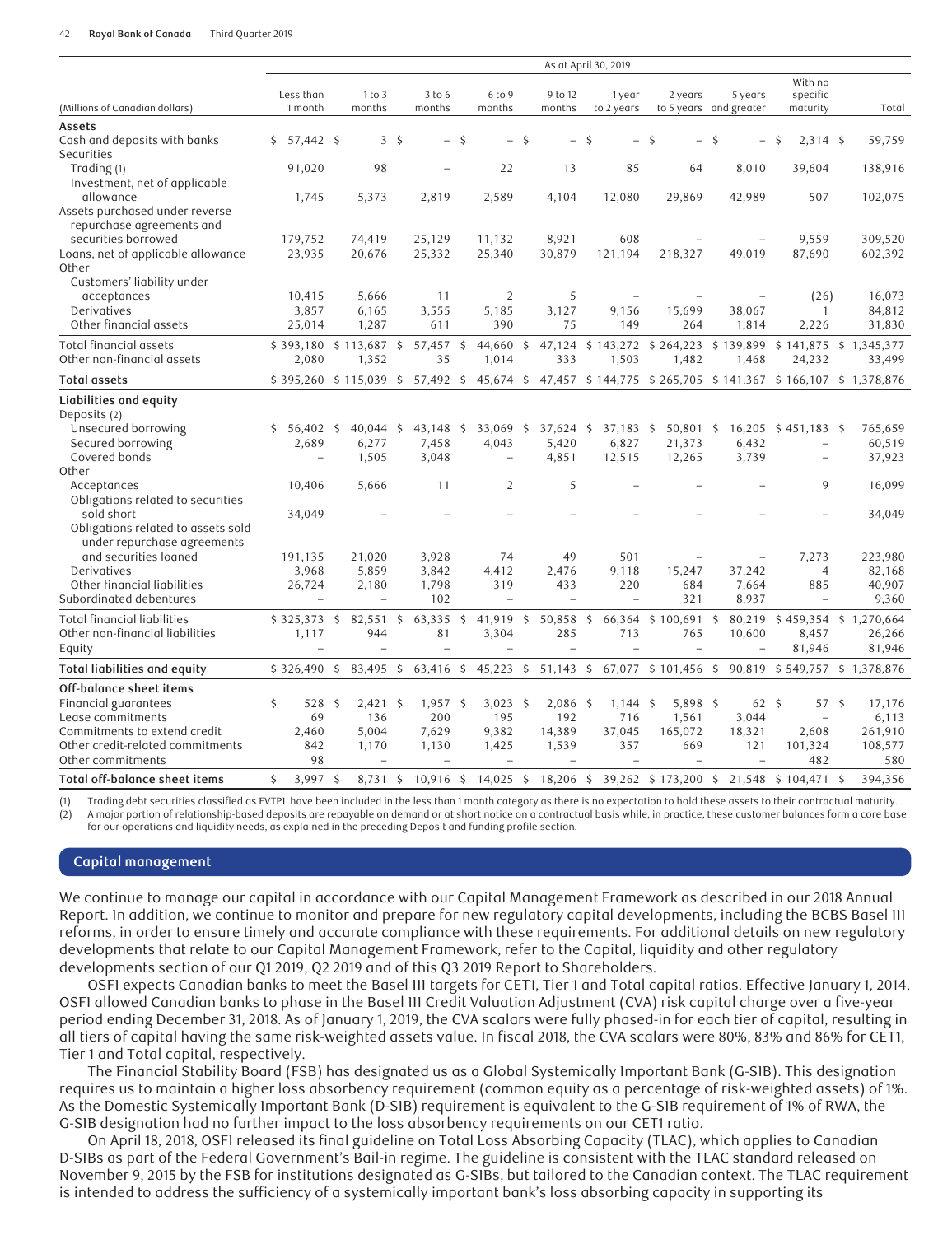recapitalization in the event of its failure. TLAC is defined as the aggregate of Tier 1 capital, Tier 2 capital, and other TLAC instruments, which allow conversion in whole or in part into common shares under the CDIC Act and meet all of the eligibility criteria under the guideline.

TLAC requirements established two minimum standards, which are required to be met effective November 1, 2021: the riskbased TLAC ratio, which builds on the risk-based capital ratios described in the Capital Adequacy Requirements (CAR) guideline, and the TLAC leverage ratio, which builds on the leverage ratio described in OSFI's Leverage Requirements guideline. OSFI has provided notification requiring systemically important banks to maintain a minimum TLAC ratio of 23.5%, which includes the revised Domestic Stability Buffer (DSB) effective October 31, 2019, as noted below, and a TLAC leverage ratio of 6.75%. We began issuing bail-in eligible debt in the fourth quarter of 2018 and this has contributed to improving our TLAC ratio. We expect our TLAC ratio to improve through normal course refinancing of maturing unsecured term debt.

Effective November 1, 2018, we were required to adopt OSFI's revisions to the CAR guidelines relating to the securitization framework and the standardized approach for measuring counterparty credit risk.

The following table provides a summary of OSFI's current regulatory target ratios under Basel III and Pillar 2 requirements. We are in compliance with all current capital and leverage requirements imposed by OSFI:

| <b>Basel III</b>               |           |                        |                                                   |                                  | OSFI regulatory target requirements for large banks under Basel III               | <b>RBC</b><br>capital and                    |                                              | Minimum including<br><b>Capital Buffers,</b>                                 |
|--------------------------------|-----------|------------------------|---------------------------------------------------|----------------------------------|-----------------------------------------------------------------------------------|----------------------------------------------|----------------------------------------------|------------------------------------------------------------------------------|
| capital and<br>leverage ratios | Minimum   | Capital<br>Buffers (1) | Minimum<br>including<br>Capital<br><b>Buffers</b> | $D-SIB/G-SIB$<br>Surcharge $(2)$ | Minimum including<br><b>Capital Buffers</b><br>and D-SIB/G-SIB<br>surcharge $(2)$ | leverage<br>ratios as at<br>July 31,<br>2019 | <b>Domestic</b><br>Stability<br>Buffer $(3)$ | $D-SIB/G-SIB$<br>surcharge and<br><b>Domestic Stability</b><br><b>Buffer</b> |
| Common Equity Tier 1           | $> 4.5\%$ | 2.5%                   | $> 7.0\%$                                         | 1.0%                             | $> 8.0\%$                                                                         | 11.9%                                        | 1.75%                                        | $> 9.8\%$                                                                    |
| Tier 1 capital                 | $> 6.0\%$ | 2.5%                   | $> 8.5\%$                                         | 1.0%                             | $> 9.5\%$                                                                         | 13.0%                                        | 1.75%                                        | >11.3%                                                                       |
| Total capital                  | $> 8.0\%$ | 2.5%                   | >10.5%                                            | 1.0%                             | >11.5%                                                                            | 15.0%                                        | 1.75%                                        | $>13.3\%$                                                                    |
| Leverage ratio                 | $> 3.0\%$ | n.a.                   | $> 3.0\%$                                         | n.a.                             | $> 3.0\%$                                                                         | 4.4%                                         | n.a.                                         | $> 3.0\%$                                                                    |

(1) The capital buffers include the capital conservation buffer and the countercyclical capital buffer as prescribed by OSFI.

(2) A capital surcharge, equal to the higher of our D-SIB surcharge and the BCBS's G-SIB surcharge, is applicable to risk-weighted capital.

(3) In 2018, OSFI required the public disclosure of their Pillar 2 DSB. Effective April 30, 2019, OSFI raised the level for the DSB to 1.75% of RWA from 1.5%. Effective October 31, 2019, OSFI has further raised the level for the DSB to 2.0% of RWA.

n.a. not applicable

The following table provides details on our regulatory capital, RWA, and capital and leverage ratios. Our capital position remains strong and our capital and leverage ratios remain well above OSFI regulatory targets.

|                                                                                  |               | As at          |                |
|----------------------------------------------------------------------------------|---------------|----------------|----------------|
|                                                                                  | July 31       | April 30       | October 31     |
| (Millions of Canadian dollars, except percentage amounts and as otherwise noted) | 2019          | 2019           | 2018           |
| Capital $(1)$                                                                    |               |                |                |
| CET1 capital                                                                     | \$<br>60,938  | Ś.<br>60,314   | 57,001<br>Ś.   |
| Tier 1 capital                                                                   | 66,615        | 65,992         | 63,279         |
| Total capital                                                                    | 76,563        | 75,491         | 72,494         |
| Risk-weighted Assets (RWA) used in calculation of capital ratios (1), (2)        |               |                |                |
| CET1 capital RWA                                                                 | 510,664<br>S. | \$510,463      | \$495,528      |
| Tier 1 capital RWA                                                               | 510,664       | 510,463        | 495,993        |
| Total capital RWA                                                                | 510,664       | 510,463        | 496,459        |
| Total capital RWA consisting of: (1)                                             |               |                |                |
| Credit risk                                                                      | \$415,977     | \$414,523      | \$401,534      |
| Market risk                                                                      | 29,425        | 31,453         | 32,209         |
| Operational risk                                                                 | 65,262        | 64,487         | 62,716         |
| <b>Total capital RWA</b>                                                         | 510,664<br>\$ | \$510,463      | \$496,459      |
| Capital ratios and Leverage ratio (1)                                            |               |                |                |
| CET1 ratio                                                                       | 11.9%         | 11.8%          | 11.5%          |
| Tier 1 capital ratio                                                             | 13.0%         | 12.9%          | 12.8%          |
| Total capital ratio                                                              | 15.0%         | 14.8%          | 14.6%          |
| Leverage ratio                                                                   | 4.4%          | 4.3%           | 4.4%           |
| Leverage ratio exposure (billions)                                               | 1,529.4<br>\$ | 1,521.2<br>\$. | 1,450.8<br>\$. |

(1) Capital, RWA, and capital ratios are calculated using OSFI's CAR guideline based on the Basel III framework. The Leverage ratio is calculated using OSFI Leverage Requirements Guideline based on the Basel III framework.

(2) In fiscal 2018, amounts included CVA scalars of 80%, 83% and 86%, respectively.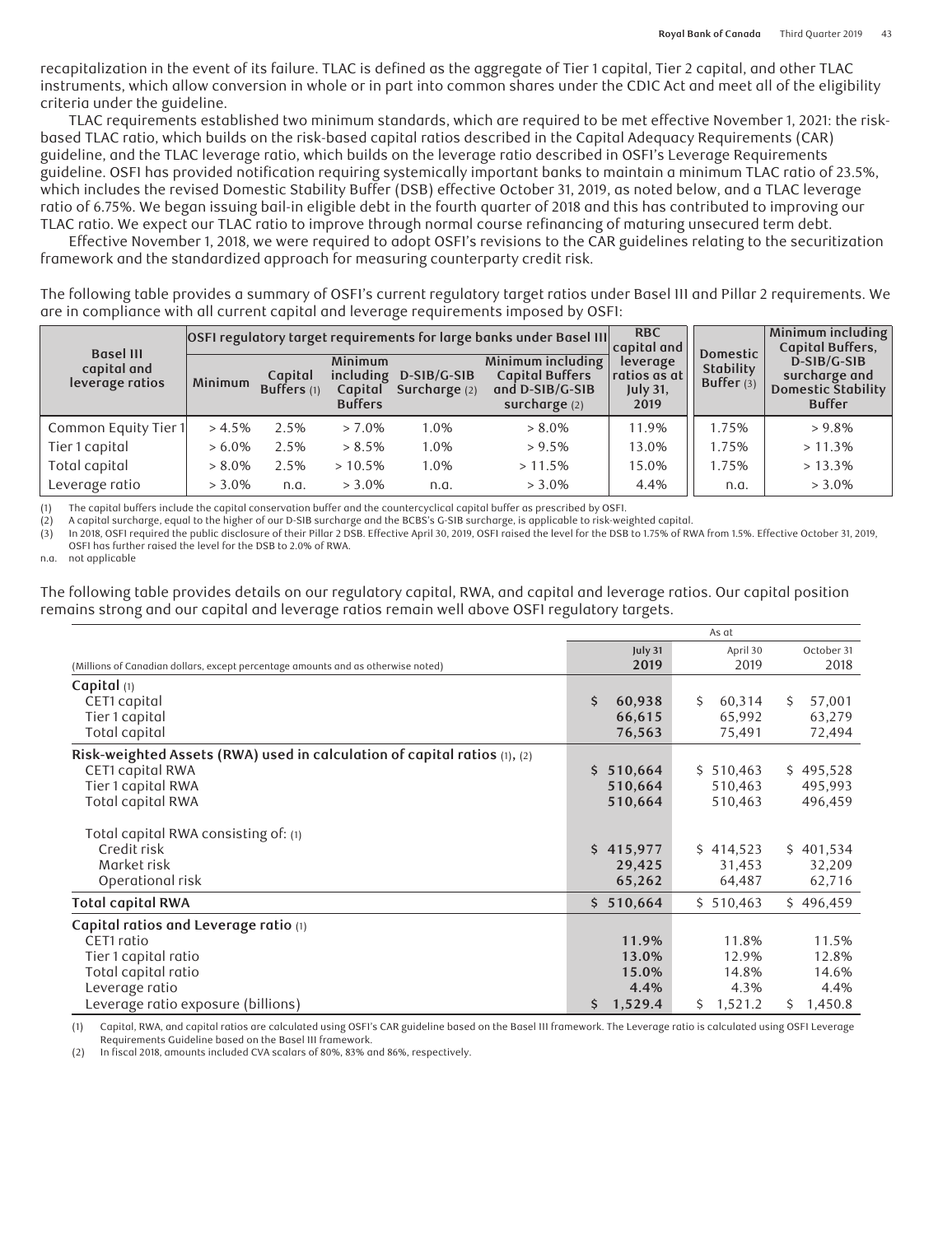# **Q3 2019 vs. Q2 2019**



(1) Represents rounded figures.

(2) Internal capital generation of \$1.7 billion which represents Net income available to shareholders, less common and preferred shares dividends.

Our CET1 ratio was 11.9%, up 10 bps from last quarter, mainly reflecting internal capital generation, partially offset by higher RWA, the impact of lower discount rates in determining our pension and other post-employment benefit obligations, and share repurchases.

Our Tier 1 capital ratio of 13.0% was up 10 bps, reflecting the factors noted above under the CET1 ratio.

Our Total capital ratio of 15.0% was up 20 bps, reflecting the factors noted above under the Tier 1 ratio. Total capital ratio was also favourably impacted by the net issuance of subordinated debentures in the current quarter.

RWA increased \$0.2 billion, mainly driven by business growth in wholesale and retail lending, largely offset by lower market risk and the impact of foreign exchange translation.

Our Leverage ratio of 4.4% was up 10 bps from last quarter, mainly reflecting internal capital generation, partially offset by higher leverage exposures and the impact of lower discount rates in determining our pension and other post-employment benefit obligations. The increase in leverage exposure was primarily attributable to lending, repo-style transactions, and other assets, partially offset by lower derivatives.

# **Selected capital management activity**

The following table provides our selected capital management activity:

|                                                           | For the three months ended<br>July 31, 2019 |          | For the nine months ended<br>July 31, 2019 |         |
|-----------------------------------------------------------|---------------------------------------------|----------|--------------------------------------------|---------|
|                                                           | Number of                                   |          | Number of                                  |         |
| (Millions of Canadian dollars, except number of shares)   | shares (000s)                               | Amount   | shares (000s)                              | Amount  |
| Tier 1 capital                                            |                                             |          |                                            |         |
| Common shares activity                                    |                                             |          |                                            |         |
| Issued in connection with share-based                     |                                             |          |                                            |         |
| compensation plans (1)                                    | 545                                         | \$<br>38 | 1,230                                      | Ŝ<br>87 |
| Purchased for cancellation                                | (1, 914)                                    | (24)     | (5,705)                                    | (70)    |
| Issuance of preferred shares, Series BO (2) (3)           |                                             |          | 14,000                                     | 350     |
| Redemption of preferred shares, Series AD (2)             |                                             |          | (10,000)                                   | (250)   |
| Redemption of preferred shares, Series AJ (2)             |                                             |          | (13.579)                                   | (339)   |
| Redemption of preferred shares, Series AK (2)             |                                             |          | (2, 421)                                   | (61)    |
| Redemption of preferred shares, Series AL (2)             |                                             | —        | (12,000)                                   | (300)   |
| Tier 2 capital                                            |                                             |          |                                            |         |
| Issuance of July 25, 2029 subordinated debentures (2) (3) |                                             | 1,500    |                                            | 1,500   |
| Redemption of July 17, 2024 subordinated debentures (2)   |                                             | (1,000)  |                                            | (1,000) |
|                                                           |                                             |          |                                            |         |

(1) Amounts include cash received for stock options exercised during the period and includes fair value adjustments to stock options.

(2) For further details, refer to Note 9 of our Condensed Financial Statements.

(3) Non-Viable Contingent Capital (NVCC) instruments.

On February 23, 2018, we announced a normal course issuer bid (NCIB) to purchase up to 30 million of our common shares. This NCIB was completed on February 26, 2019, with 9.7 million common shares repurchased and cancelled at a total cost of approximately \$947 million.

On February 27, 2019, we announced an NCIB program to purchase up to 20 million of our common shares, commencing on March 1, 2019 and continuing until February 29, 2020, or such earlier date as we complete the repurchase of all shares permitted under the bid. Since the inception of this NCIB, the total number of common shares repurchased and cancelled was approximately 2.0 million, at a cost of approximately \$208 million.

For the three months ended July 31, 2019, the total number of common shares repurchased and cancelled under our NCIB programs was approximately 1.9 million. The total cost of the shares repurchased was \$197 million.

For the nine months ended July 31, 2019, the total number of common shares repurchased and cancelled under our NCIB programs was approximately 5.7 million. The total cost of the shares repurchased was \$556 million.

We determine the amount and timing of the purchases under the NCIB, subject to prior consultation with OSFI. Purchases may be made through the TSX, the NYSE and other designated exchanges and alternative Canadian trading systems. The price paid for repurchased shares is at the prevailing market price at the time of acquisition.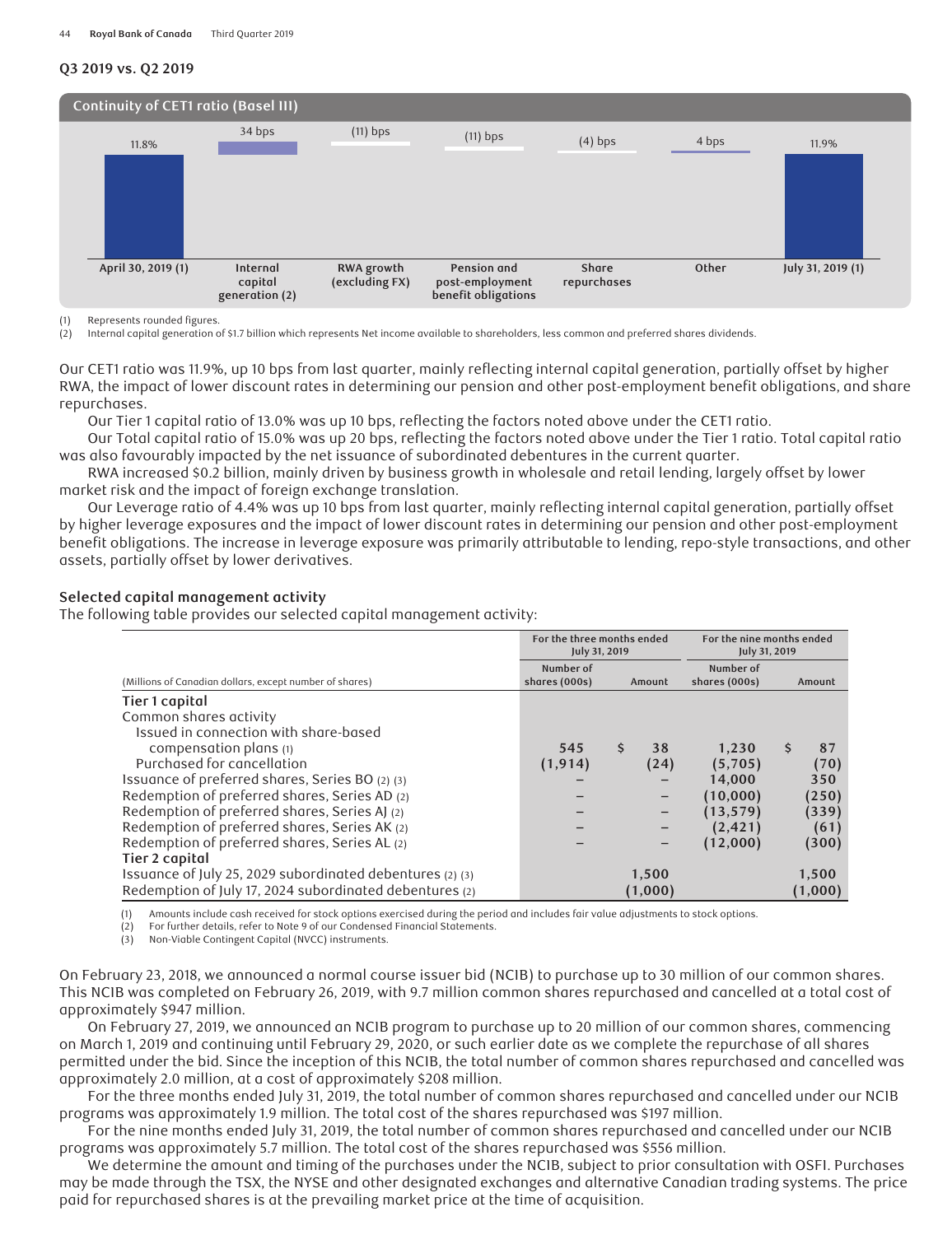On February 24, 2019, we redeemed all 2.4 million Non-Cumulative Floating Rate First Preferred Shares Series AK, all 13.6 million Non-Cumulative 5-Year Rate Reset First Preferred Shares Series AJ, and all 12 million Non-Cumulative 5-Year Rate Reset First Preferred Shares Series AL, at a price of \$25 per share.

On July 17, 2019, we redeemed all \$1,000 million of our outstanding NVCC 3.04% subordinated debentures due on July 17, 2024 for 100% of their principal amount plus interest accrued to, but excluding, the redemption date.

On July 25, 2019, we issued \$1,500 million of NVCC subordinated debentures. The notes bear interest at a fixed rate of 2.74% per annum until July 25, 2024, and at the three-month Canadian Dollar Offered Rate (CDOR) plus 0.98% thereafter until their maturity on July 25, 2029.

|                                                                                                                                                                                                                                                                                                                                                                                                                                                                                                                                                                                                              | As at July 31, 2019                                                                                                                                           |                    |                                                                                                                    |    |                                                                                                                                                   |  |  |  |  |  |  |
|--------------------------------------------------------------------------------------------------------------------------------------------------------------------------------------------------------------------------------------------------------------------------------------------------------------------------------------------------------------------------------------------------------------------------------------------------------------------------------------------------------------------------------------------------------------------------------------------------------------|---------------------------------------------------------------------------------------------------------------------------------------------------------------|--------------------|--------------------------------------------------------------------------------------------------------------------|----|---------------------------------------------------------------------------------------------------------------------------------------------------|--|--|--|--|--|--|
| (Millions of Canadian dollars,<br>except number of shares and as otherwise noted)                                                                                                                                                                                                                                                                                                                                                                                                                                                                                                                            | Number of<br>shares (000s)                                                                                                                                    |                    | Amount                                                                                                             |    | <b>Dividends</b><br>declared per<br>share                                                                                                         |  |  |  |  |  |  |
| Common shares issued (1)<br>Treasury shares - common shares                                                                                                                                                                                                                                                                                                                                                                                                                                                                                                                                                  | 1,434,554<br>(600)                                                                                                                                            |                    | \$17,652<br>(59)                                                                                                   | \$ | 1.02                                                                                                                                              |  |  |  |  |  |  |
| Common shares outstanding                                                                                                                                                                                                                                                                                                                                                                                                                                                                                                                                                                                    | 1,433,954                                                                                                                                                     |                    | \$17,593                                                                                                           |    |                                                                                                                                                   |  |  |  |  |  |  |
| Stock options and awards<br>Outstanding<br>Exercisable                                                                                                                                                                                                                                                                                                                                                                                                                                                                                                                                                       | 8,364<br>3,650                                                                                                                                                |                    |                                                                                                                    |    |                                                                                                                                                   |  |  |  |  |  |  |
| First preferred shares issued<br>Non-cumulative Series W (2)<br>Non-cumulative Series AA<br>Non-cumulative Series AC<br>Non-cumulative Series AE<br>Non-cumulative Series AF<br>Non-cumulative Series AG<br>Non-cumulative Series AZ (3), (4)<br>Non-cumulative Series BB (3), (4)<br>Non-cumulative Series BD (3), (4)<br>Non-cumulative Series BF (3), (4)<br>Non-cumulative Series BH (4)<br>Non-cumulative Series BI (4)<br>Non-cumulative Series BJ (4)<br>Non-cumulative Series BK (3), (4)<br>Non-cumulative Series BM (3), (4)<br>Non-cumulative Series BO (3), (4)<br>Non-cumulative Series C-2 (5) | 12,000<br>12,000<br>8,000<br>10,000<br>8,000<br>10,000<br>20,000<br>20,000<br>24,000<br>12,000<br>6,000<br>6,000<br>6,000<br>29,000<br>30,000<br>14,000<br>20 | \$                 | 300<br>300<br>200<br>250<br>200<br>250<br>500<br>500<br>600<br>300<br>150<br>150<br>150<br>725<br>750<br>350<br>31 | \$ | 0.31<br>0.28<br>0.29<br>0.28<br>0.28<br>0.28<br>0.23<br>0.24<br>0.23<br>0.23<br>0.31<br>0.31<br>0.33<br>0.34<br>0.34<br>0.30<br><b>US\$ 16.88</b> |  |  |  |  |  |  |
| Preferred shares issued<br>Treasury shares - preferred shares (6)                                                                                                                                                                                                                                                                                                                                                                                                                                                                                                                                            | 227,020<br>(36)                                                                                                                                               | $\dot{\mathsf{S}}$ | 5,706<br>(1)                                                                                                       |    |                                                                                                                                                   |  |  |  |  |  |  |
| Preferred shares outstanding                                                                                                                                                                                                                                                                                                                                                                                                                                                                                                                                                                                 | 226,984                                                                                                                                                       | \$                 | 5,705                                                                                                              |    |                                                                                                                                                   |  |  |  |  |  |  |
| Dividends<br>Common<br>Preferred (7)<br>For further details about our capital management activity, refer to Note 9 of our Condensed Financial Statements.<br>(1)                                                                                                                                                                                                                                                                                                                                                                                                                                             |                                                                                                                                                               | \$                 | 1,464<br>66                                                                                                        |    |                                                                                                                                                   |  |  |  |  |  |  |

# **Selected share data**

(2) Effective February 24, 2010, we have the right to convert these shares into common shares at our option, subject to certain restrictions.

(3) Dividend rate will reset every five years.

(4) NVCC instruments.

(5) Represents 815,400 depositary shares relating to preferred shares Series C-2. Each depositary share represents one-fortieth interest in a share of Series C-2.

(6) Positive amounts represent a short position in treasury shares.

(7) Dividends on preferred shares excludes distributions to non-controlling interests.

As at August 16, 2019, the number of outstanding common shares was 1,434,093,805 net of treasury shares held of 460,732, and the number of stock options and awards was 8,363,129.

NVCC provisions require the conversion of the capital instrument into a variable number of common shares in the event that OSFI deems a bank to be non-viable or a federal or provincial government in Canada publicly announces that a bank has accepted or agreed to accept a capital injection. If a NVCC trigger event were to occur, our NVCC capital instruments, which are the preferred shares Series AZ, BB, BD, BF, BH, BI, BK, BM, BO, and subordinated debentures due on September 29, 2026, June 4, 2025, January 20, 2026, January 27, 2026 and July 25, 2029, would be converted into RBC common shares pursuant to an automatic conversion formula with a conversion price based on the greater of: (i) a contractual floor price of \$5.00, and (ii) the current market price of our common shares at the time of the trigger event (10-day weighted average). Based on a floor price of \$5.00 and including an estimate for accrued dividends and interest, these NVCC capital instruments would convert into a maximum of 2,975 million RBC common shares, in aggregate, which would represent a dilution impact of 67.48% based on the number of RBC common shares outstanding as at July 31, 2019.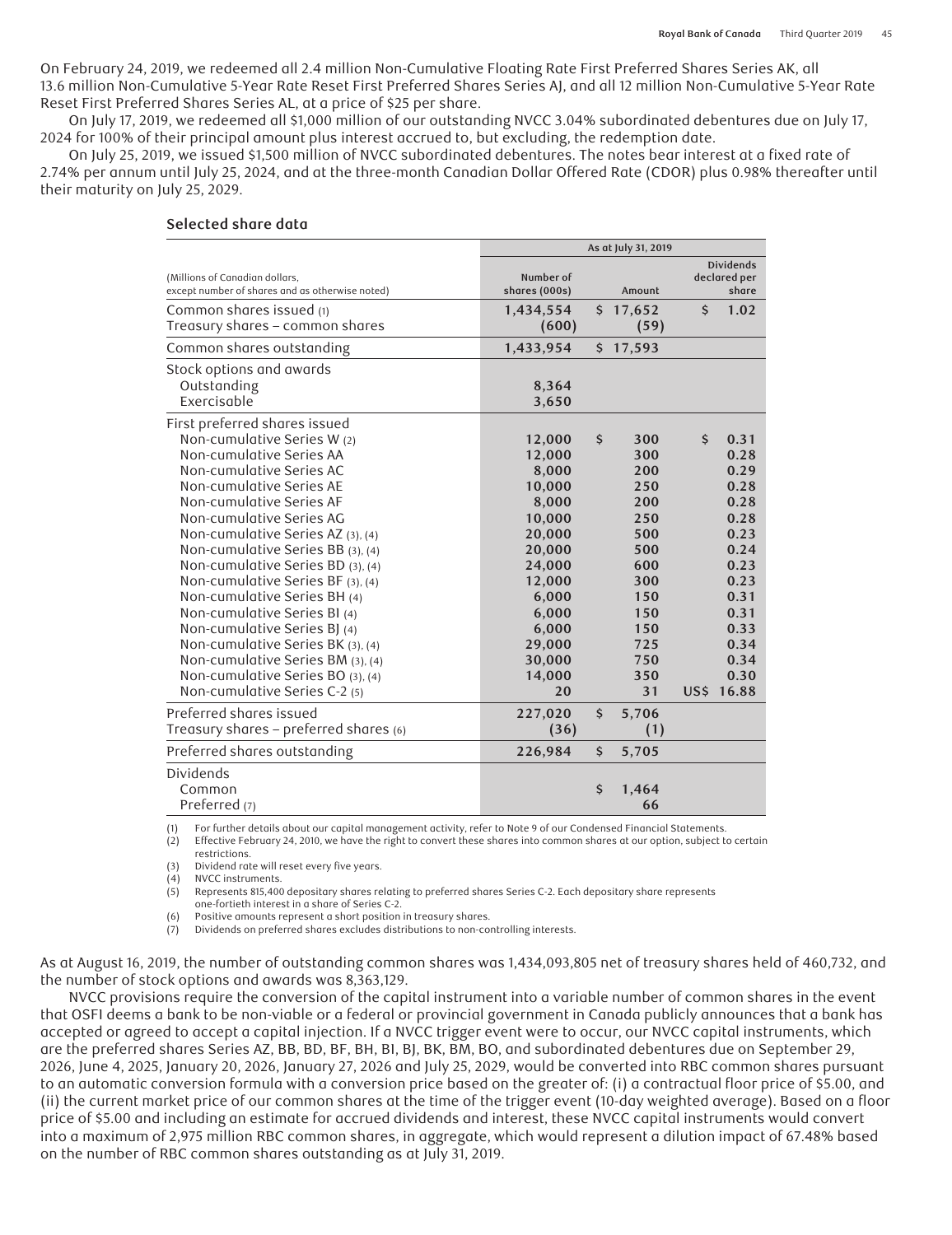# **Capital, liquidity, and other regulatory developments**

#### **Interest rate risk management guidelines**

On May 30, 2019, OSFI revised its Interest Rate Risk Management guidelines which is a framework to identify, assess and manage interest rate risk. We will be required to implement the new guidelines on January 1, 2020. We are currently assessing the impact of the guidelines and do not anticipate any issues with meeting the January 1, 2020 effective date.

#### **Domestic stability buffer (DSB)**

In June 2019, OSFI announced that the DSB will be increased from 1.75% to 2.00% of total RWA, effective October 31, 2019. This change is to reflect OSFI's view that key vulnerabilities such as Canadian household indebtedness, asset imbalances and institutional indebtedness to D-SIBs remain elevated. We do not anticipate any challenges in meeting this requirement by the effective date.

#### **Basel III reforms**

On July 18, 2019, OSFI revised its capital requirements for operational risk applicable to deposit taking institutions. Currently, we are required to apply the higher of the current Basel III Standardized Approach (SA) and the Advanced Measurement Approach (AMA) for measuring operational risk. Effective Q1 2020, institutions will be required to use the current SA as the use of AMA will no longer be effective. We do not expect an impact to our capital ratios resulting from this change. In addition, revisions to the Basel III Standardized Approach will be effective Q1 2021, one year in advance of BCBS requirements, and we are currently assessing the impact on adoption.

For a discussion on risk factors resulting from these and other regulatory developments which may affect our business and financial results, refer to the Risk management – Top and emerging risks and Legal and regulatory environment risk sections of our 2018 Annual Report and the Economic, market and regulatory review and outlook section of our Q1 2019, Q2 2019 and of this Q3 2019 Report to Shareholders. For further details on our framework and activities to manage risks, refer to the risk and Capital management sections of our 2018 Annual Report and the Risk management and Capital management sections of this Q3 2019 Report to Shareholders.

#### **Accounting and control matters**

#### **Summary of accounting policies and estimates**

Our Condensed Financial Statements are presented in compliance with International Accounting Standard (IAS) 34 *Interim Financial Reporting*. Our significant accounting policies are described in Note 2 of our audited 2018 Annual Consolidated Financial Statements and our Q3 2019 Condensed Financial Statements.

#### **Changes in accounting policies and disclosures**

#### **Changes in accounting policies**

During the first quarter, we adopted *IFRS 15 Revenue from Contracts with Customers* (IFRS 15). As permitted by the transition provisions of IFRS 15, we elected not to restate comparative period results; accordingly, all comparative period information prior to the first quarter of 2019 is presented in accordance with our previous accounting policies, as described in our 2018 Annual Report. As a result of the adoption of IFRS 15, we adjusted our opening retained earnings as at November 1, 2018 to align the recognition of certain fees with the transfer of the performance obligations. Refer to Note 2 of our Condensed Financial Statements for details of these changes.

#### **Future changes in accounting policies and disclosures**

In January 2016, the IASB issued *IFRS 16 Leases* (IFRS 16), which sets out the principles for the recognition, measurement, presentation and disclosure of leases. The standard removes the current requirement for lessees to classify leases as finance leases or operating leases by introducing a single lessee accounting model that requires the recognition of lease assets and lease liabilities on the balance sheet for most leases. Lessees will also recognize depreciation expense on the lease asset and interest expense on the lease liability in the statement of income. There are no significant changes to lessor accounting aside from enhanced disclosure requirements.

IFRS 16 will be effective for us on November 1, 2019. We plan to adopt IFRS 16 by adjusting our Consolidated Balance Sheet at November 1, 2019, the date of initial application, with no restatement of comparative periods.

Our transition to IFRS 16 includes a centralized enterprise-wide program and governance structure led by Finance to assess our existing lease portfolio and the impact on systems, processes, training, communication and financial reporting. We are finalizing upgrades to our systems, processes and internal controls as well as assessing the quantification of our lease assets and liabilities, the impact on the capital ratios and developing the additional disclosures required by the new standard.

As we prepare for our transition to IFRS 16, we will continue to monitor industry interpretations of the new standard and assess the potential impact to our implementation.

Other future changes in accounting policies and disclosures that are not yet effective for us are described in Note 2 of our audited 2018 Annual Consolidated Financial Statements.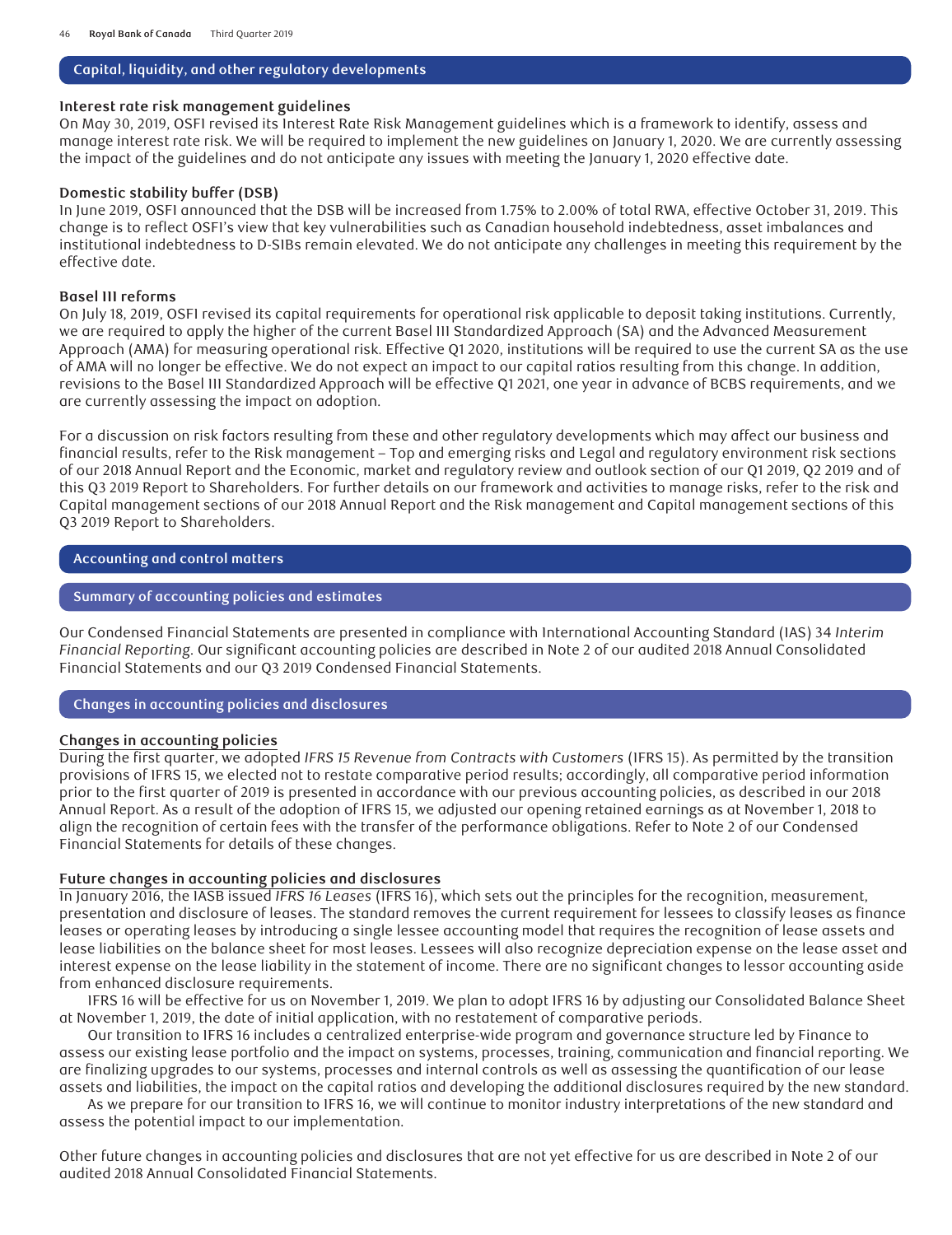## **Controls and procedures**

## **Disclosure controls and procedures**

As of July 31, 2019, management evaluated, under the supervision of and with the participation of the President and Chief Executive Officer and the Chief Financial Officer, the effectiveness of our disclosure controls and procedures as defined under rules adopted by the U.S. SEC. Based on that evaluation, the President and Chief Executive Officer and the Chief Financial Officer concluded that our disclosure controls and procedures were effective as of July 31, 2019.

### **Internal control over financial reporting**

No changes were made in our internal control over financial reporting during the quarter ended July 31, 2019 that have materially affected, or are reasonably likely to materially affect, our internal control over financial reporting.

#### **Related party transactions**

In the ordinary course of business, we provide normal banking services and operational services, and enter into other transactions with associated and other related corporations, including our joint venture entities, on terms similar to those offered to non-related parties. We grant loans to directors, officers and other employees at rates normally accorded to preferred clients. In addition, we offer deferred share and other plans to non-employee directors, executives and certain other key employees. For further information, refer to Notes 11 and 26 of our audited 2018 Annual Consolidated Financial Statements.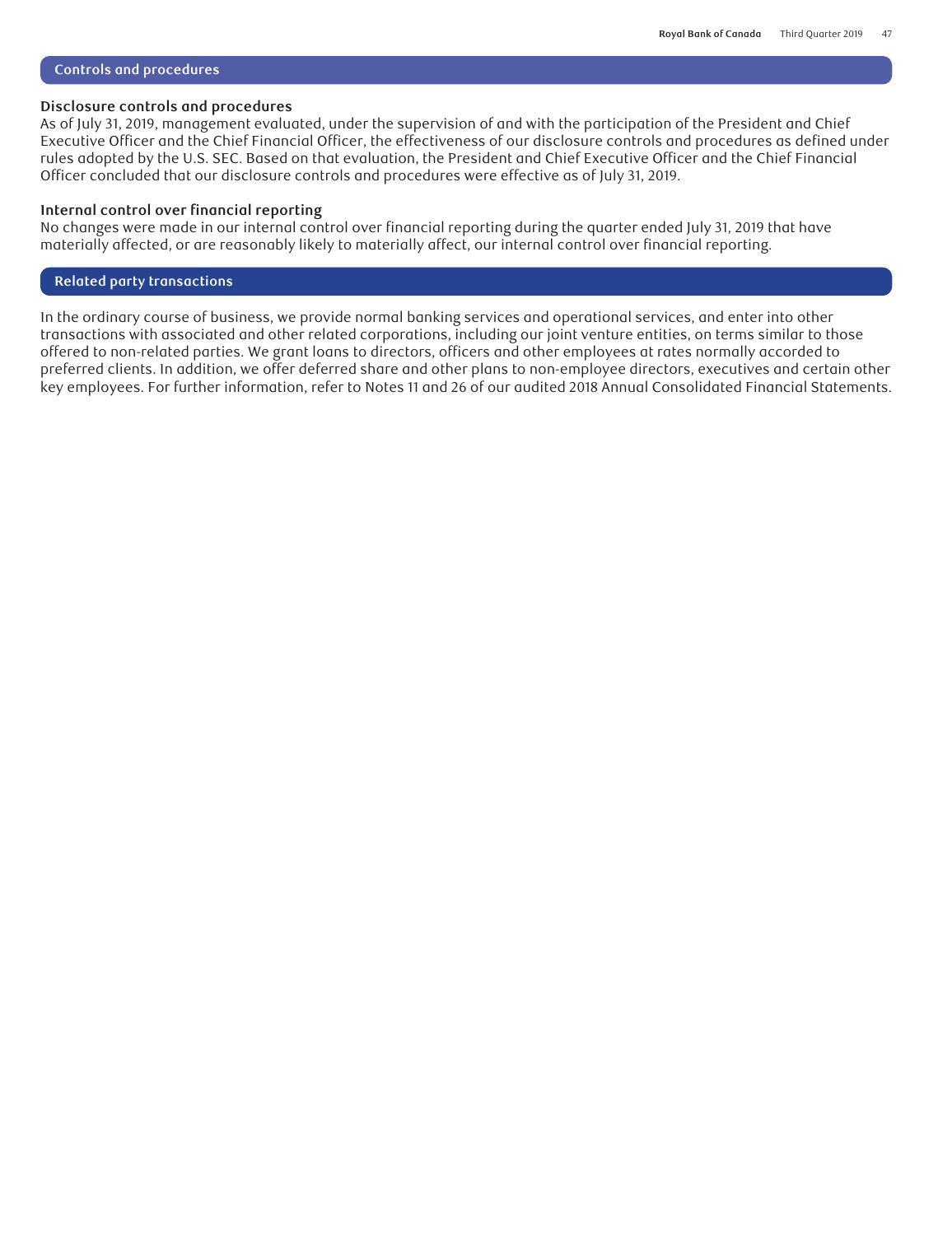#### **EDTF recommendations index**

We aim to present transparent, high-quality risk disclosures by providing disclosures in our 2018 Annual Report, Q3 2019 Report to Shareholders (RTS), Supplementary Financial Information package (SFI), and Pillar 3 Report, in accordance with recommendations from the Financial Stability Board's (FSB) Enhanced Disclosure Task Force (EDTF). Information within the SFI and Pillar 3 Report is not and should not be considered incorporated by reference into our Q3 2019 Report to Shareholders.

# The following index summarizes our disclosure by EDTF recommendation:

|                                     |                     |                                                                                                                                                                             |                    | <b>Location of disclosure</b>  |                    |
|-------------------------------------|---------------------|-----------------------------------------------------------------------------------------------------------------------------------------------------------------------------|--------------------|--------------------------------|--------------------|
| <b>Type of Risk</b>                 | Recommendation      | Disclosure                                                                                                                                                                  | <b>RTS</b><br>page | Annual<br>Report page          | <b>SFI</b><br>page |
| General                             | 1<br>$\overline{2}$ | Table of contents for EDTF risk disclosure<br>Define risk terminology and measures                                                                                          | 48                 | 112<br>50, 52-55<br>213-214    | 1                  |
|                                     | 3<br>4              | Top and emerging risks<br>New regulatory ratios                                                                                                                             | $42 - 43$          | $50 - 51$<br>91-93             |                    |
| Risk governance,<br>risk management | 5<br>6              | Risk management organization<br>Risk culture                                                                                                                                |                    | 50, 52-55<br>$52 - 55$         |                    |
| and business<br>model               | 7<br>8              | Risk in the context of our business activities<br>Stress testing                                                                                                            |                    | 98<br>53-54, 67                |                    |
|                                     | 9                   | Minimum Basel III capital ratios and Domestic<br>systemically important bank surcharge                                                                                      | 43                 | 91-93                          |                    |
|                                     | 10                  | Composition of capital and reconciliation of the<br>accounting balance sheet to the regulatory<br>balance sheet                                                             |                    |                                | $20 - 23$          |
| Capital adequacy                    | 11                  | Flow statement of the movements in<br>regulatory capital                                                                                                                    |                    |                                | 24                 |
| and risk-weighted                   | 12                  | Capital strategic planning                                                                                                                                                  |                    | 90-93                          |                    |
| assets (RWA)                        | 13                  | RWA by business segments                                                                                                                                                    |                    |                                | 26                 |
|                                     | 14                  | Analysis of capital requirement, and related<br>measurement model information                                                                                               |                    | 56-59                          | $25, *$            |
|                                     | 15                  | RWA credit risk and related risk measurements                                                                                                                               |                    | -                              | $^\star$           |
|                                     | 16<br>17            | Movement of risk-weighted assets by risk type<br>Basel back-testing                                                                                                         |                    | 53, 56-57                      | 26<br>40           |
| Liquidity                           | 18                  | Quantitative and qualitative analysis of our<br>liquidity reserve                                                                                                           | 34-35              | 73-75,<br>79-80                |                    |
|                                     | 19                  | Encumbered and unencumbered assets by balance<br>sheet category, and contractual obligations for<br>rating downgrades                                                       | 36, 39             | 75,78                          |                    |
| <b>Funding</b>                      | 20                  | Maturity analysis of consolidated total assets,<br>liabilities and off-balance sheet commitments<br>analyzed by remaining contractual maturity at<br>the balance sheet date | $41 - 42$          | 80-81                          |                    |
|                                     | 21                  | Sources of funding and funding strategy                                                                                                                                     | 36-38              | $75 - 77$                      |                    |
|                                     | 22                  | Relationship between the market risk measures<br>for trading and non-trading portfolios and the<br>balance sheet                                                            | 33-34              | $71 - 72$                      |                    |
| Market risk                         | 23                  | Decomposition of market risk factors                                                                                                                                        | 29-32              | 67-70                          |                    |
|                                     | 24                  | Market risk validation and back-testing                                                                                                                                     |                    | 67                             |                    |
|                                     | 25                  | Primary risk management techniques beyond<br>reported risk measures and parameters                                                                                          |                    | 67-70                          |                    |
|                                     | 26                  | Bank's credit risk profile                                                                                                                                                  | 22-29              | 56-66,<br>159-165              | $29-40$ ,*         |
|                                     |                     | Quantitative summary of aggregate credit risk<br>exposures that reconciles to the balance sheet                                                                             | 66-70              | 106-111                        | $^\star$           |
|                                     | 27                  | Policies for identifying impaired loans                                                                                                                                     |                    | 57-59,<br>101-102,<br>123-126, |                    |
| Credit risk                         |                     |                                                                                                                                                                             |                    | 128-129                        |                    |
|                                     | 28                  | Reconciliation of the opening and closing balances<br>of impaired loans and impairment allowances                                                                           |                    | -                              | 31, 36             |
|                                     | 29                  | during the year<br>Quantification of gross notional exposure for OTC<br>derivatives or exchange-traded derivatives                                                          |                    | 60                             | 42                 |
|                                     | 30                  | Credit risk mitigation, including collateral held for<br>all sources of credit risk                                                                                         |                    | 59                             | 39                 |
| Other                               | 31<br>32            | Other risk types<br>Publicly known risk events                                                                                                                              |                    | 83-90<br>86-87,<br>202-203     |                    |

\* These disclosure requirements are satisfied or partially satisfied by disclosures provided in our Pillar 3 Reports as at July 31, 2019 and October 31, 2018.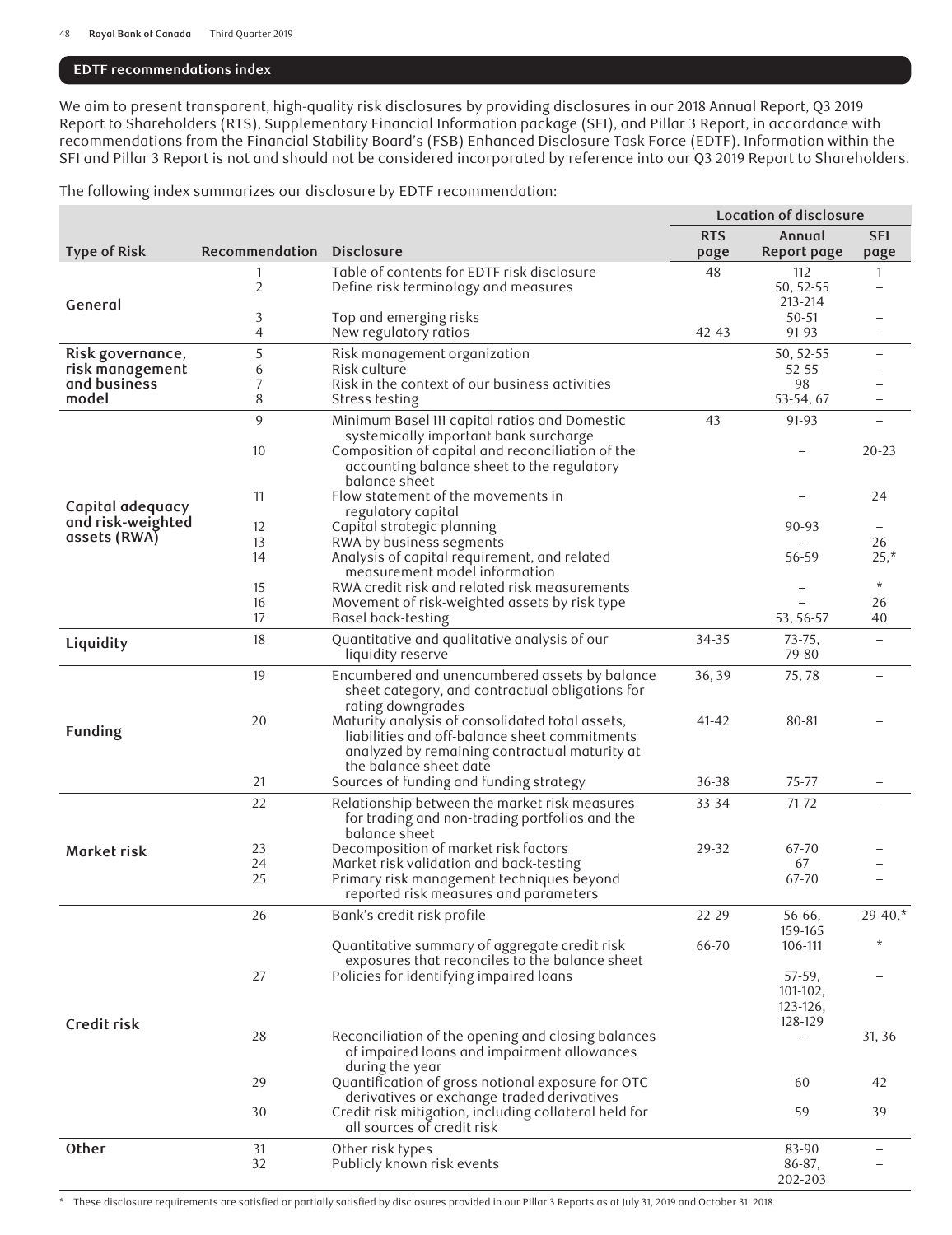# **Interim Condensed Consolidated Financial Statements** (unaudited)

# **Interim Condensed Consolidated Balance Sheets** (unaudited)

|                                                                                      | As at               |                     |
|--------------------------------------------------------------------------------------|---------------------|---------------------|
|                                                                                      | July 31             | October 31          |
| (Millions of Canadian dollars)                                                       | 2019                | 2018                |
| Assets<br>Cash and due from banks                                                    | \$<br>26,863        | \$<br>30,209        |
| Interest-bearing deposits with banks                                                 | 31,553              | 36,471              |
|                                                                                      |                     |                     |
| <b>Securities</b><br>Trading                                                         | 140,421             | 128,258             |
| Investment, net of applicable allowance (Note 4)                                     | 100,240             | 94,608              |
|                                                                                      | 240,661             | 222,866             |
| Assets purchased under reverse repurchase agreements and securities borrowed         | 309,640             | 294,602             |
| Loans (Note 5)                                                                       |                     |                     |
| Retail                                                                               | 416,583             | 399,452             |
| Wholesale                                                                            | 198,941             | 180,278             |
| Allowance for loan losses (Note 5)                                                   | 615,524<br>(3, 131) | 579,730<br>(2, 912) |
|                                                                                      | 612,393             | 576,818             |
| Segregated fund net assets                                                           | 1,602               | 1,368               |
| Other                                                                                |                     |                     |
| Customers' liability under acceptances                                               | 17,101              | 15,641              |
| Derivatives                                                                          | 98,774              | 94,039              |
| Premises and equipment<br>Goodwill                                                   | 3,058<br>11,115     | 2,832<br>11,137     |
| Other intangibles                                                                    | 4,735               | 4,687               |
| Other assets                                                                         | 49,398              | 44,064              |
|                                                                                      | 184,181             | 172,400             |
| <b>Total assets</b>                                                                  | \$1,406,893         | \$1,334,734         |
| Liabilities and equity                                                               |                     |                     |
| Deposits (Note 6)<br>Personal                                                        | \$<br>287,929       | \$<br>270,154       |
| Business and government                                                              | 563,343             | 534,371             |
| Bank                                                                                 | 29,939              | 32,521              |
|                                                                                      | 881,211             | 837,046             |
| Segregated fund net liabilities                                                      | 1,602               | 1,368               |
| Other                                                                                |                     |                     |
| Acceptances<br>Obligations related to securities sold short                          | 17,124<br>33,602    | 15,662<br>32,247    |
| Obligations related to assets sold under repurchase agreements and securities loaned | 220,027             | 206,814             |
| Derivatives                                                                          | 96,857              | 90,238              |
| Insurance claims and policy benefit liabilities<br>Other liabilities                 | 11,480<br>52,794    | 10,000<br>52,273    |
|                                                                                      | 431,884             | 407,234             |
| Subordinated debentures                                                              | 9,818               | 9,131               |
| <b>Total liabilities</b>                                                             | 1,324,515           | 1,254,779           |
| Equity attributable to shareholders                                                  |                     |                     |
| Preferred shares (Note 9)                                                            | 5,705               | 6,309               |
| Common shares (Note 9)                                                               | 17,593              | 17,617              |
| Retained earnings<br>Other components of equity                                      | 54,716<br>4,265     | 51,112<br>4,823     |
|                                                                                      | 82,279              | 79,861              |
| Non-controlling interests                                                            | 99                  | 94                  |
| <b>Total equity</b>                                                                  | 82,378              | 79,955              |
| <b>Total liabilities and equity</b>                                                  | \$1,406,893         | \$1,334,734         |

The accompanying notes are an integral part of these Interim Condensed Consolidated Financial Statements.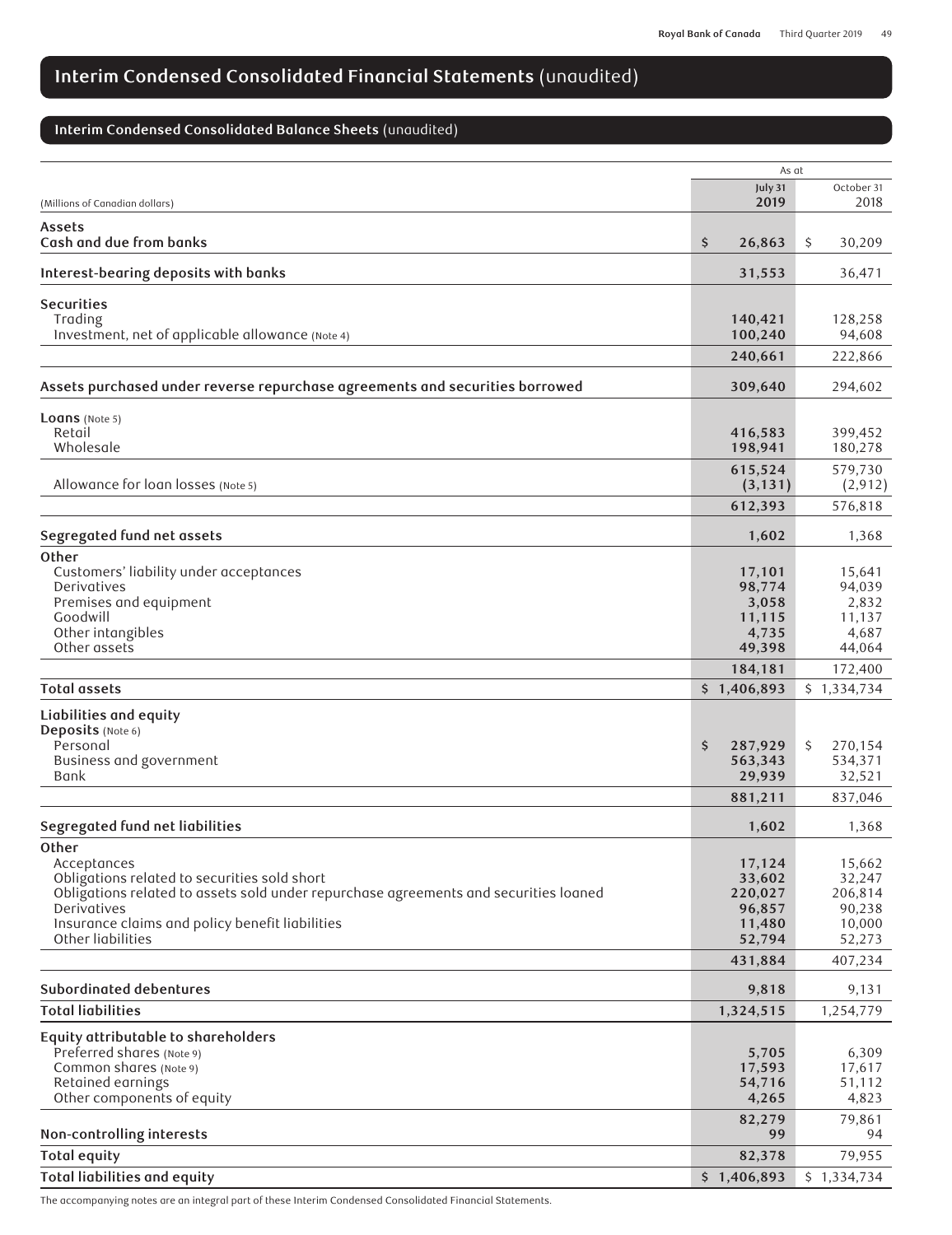# **Interim Condensed Consolidated Statements of Income** (unaudited)

|                                                                                                           |                      | For the three months ended |                   | For the nine months ended |
|-----------------------------------------------------------------------------------------------------------|----------------------|----------------------------|-------------------|---------------------------|
|                                                                                                           | July 31              | July 31                    | July 31           | July 31                   |
| (Millions of Canadian dollars, except per share amounts)                                                  | 2019                 | 2018                       | 2019              | 2018                      |
| Interest and dividend income (Note 3)                                                                     |                      |                            |                   |                           |
| Logns<br>Securities                                                                                       | \$<br>6,394<br>1,770 | \$<br>5,484<br>1,486       | \$18,677<br>5,168 | \$15,516<br>4,236         |
| Assets purchased under reverse repurchase agreements                                                      |                      |                            |                   |                           |
| and securities borrowed                                                                                   | 2,353                | 1,501                      | 6,692             | 3,894                     |
| Deposits and other                                                                                        | 93                   | 155                        | 354               | 385                       |
|                                                                                                           | 10,610               | 8,626                      | 30,891            | 24,031                    |
| Interest expense (Note 3)                                                                                 |                      |                            |                   |                           |
| Deposits and other                                                                                        | 3,254                | 2,633                      | 9,682             | 6,840                     |
| Other liabilities                                                                                         | 2,218                | 1,312                      | 6,165             | 3,494                     |
| Subordinated debentures                                                                                   | 90                   | 85                         | 275               | 235                       |
|                                                                                                           | 5,562                | 4,030                      | 16,122            | 10,569                    |
| Net interest income                                                                                       | 5,048                | 4,596                      | 14,769            | 13,462                    |
|                                                                                                           |                      |                            |                   |                           |
| Non-interest income<br>Insurance premiums, investment and fee income                                      | 1,463                | 1,290                      | 4,557             | 3,240                     |
| Trading revenue                                                                                           | 140                  | 234                        | 748               | 788                       |
| Investment management and custodial fees                                                                  | 1,440                | 1,347                      | 4,271             | 3,990                     |
| Mutual fund revenue                                                                                       | 924                  | 908                        | 2,696             | 2,655                     |
| Securities brokerage commissions                                                                          | 324                  | 334                        | 982               | 1,023                     |
| Service charges                                                                                           | 480                  | 458                        | 1,414             | 1,341                     |
| Underwriting and other advisory fees                                                                      | 488                  | 541                        | 1,387             | 1,539                     |
| Foreign exchange revenue, other than trading                                                              | 252                  | 273                        | 744               | 831                       |
| Card service revenue<br>Credit fees                                                                       | 272                  | 266                        | 820               | 790                       |
| Net gains on investment securities                                                                        | 322<br>26            | 378<br>26                  | 925<br>109        | 1,023<br>114              |
| Share of profit in joint ventures and associates                                                          | 21                   | (26)                       | 50                | 13                        |
| Other                                                                                                     | 344                  | 400                        | 1,160             | 1,098                     |
|                                                                                                           | 6,496                | 6,429                      | 19,863            | 18,445                    |
| <b>Total revenue</b>                                                                                      | 11,544               | 11,025                     | 34,632            | 31,907                    |
|                                                                                                           |                      |                            |                   |                           |
| Provision for credit losses (Notes 4 and 5)                                                               | 425                  | 346                        | 1,365             | 954                       |
| Insurance policyholder benefits, claims and acquisition expense                                           | 1,046                | 925                        | 3,431             | 2,182                     |
| Non-interest expense                                                                                      |                      |                            |                   |                           |
| Human resources (Note 7)                                                                                  | 3,615                | 3,521                      | 10,880            | 10,347                    |
| Equipment                                                                                                 | 449                  | 416                        | 1,325             | 1,174                     |
| Occupancy                                                                                                 | 409                  | 393                        | 1,211             | 1,158                     |
| Communications                                                                                            | 281                  | 260                        | 794               | 733                       |
| Professional fees<br>Amortization of other intangibles                                                    | 328<br>299           | 359<br>271                 | 923<br>888        | 961<br>798                |
| Other                                                                                                     | 611                  | 638                        | 1,799             | 1,780                     |
|                                                                                                           | 5,992                | 5,858                      | 17,820            | 16,951                    |
| Income before income taxes                                                                                | 4,081                | 3,896                      | 12,016            | 11,820                    |
| Income taxes                                                                                              | 818                  | 787                        | 2,351             | 2,639                     |
| Net income                                                                                                | 3,263<br>\$          | \$<br>3,109                | \$<br>9,665       | \$<br>9,181               |
| Net income attributable to:                                                                               |                      |                            |                   |                           |
| Shareholders                                                                                              | 3,263<br>\$          | 3,101<br>\$                | \$<br>9,659       | 9,153<br>\$               |
| Non-controlling interests                                                                                 |                      | 8                          | 6                 | 28                        |
|                                                                                                           | \$<br>3,263          | 3,109<br>\$                | \$<br>9,665       | 9,181<br>\$               |
| Basic earnings per share (in dollars) (Note 10)                                                           | \$<br>2.23           | \$<br>2.10                 | \$<br>6.59        | \$<br>6.19                |
| Diluted earnings per share (in dollars) (Note 10)                                                         | 2.22                 | 2.10                       | 6.57              | 6.16                      |
| Dividends per common share (in dollars)                                                                   | 1.02                 | 0.94                       | 3.02              | 2.79                      |
| The accompanying notes are an integral part of these Interim Condensed Consolidated Financial Statements. |                      |                            |                   |                           |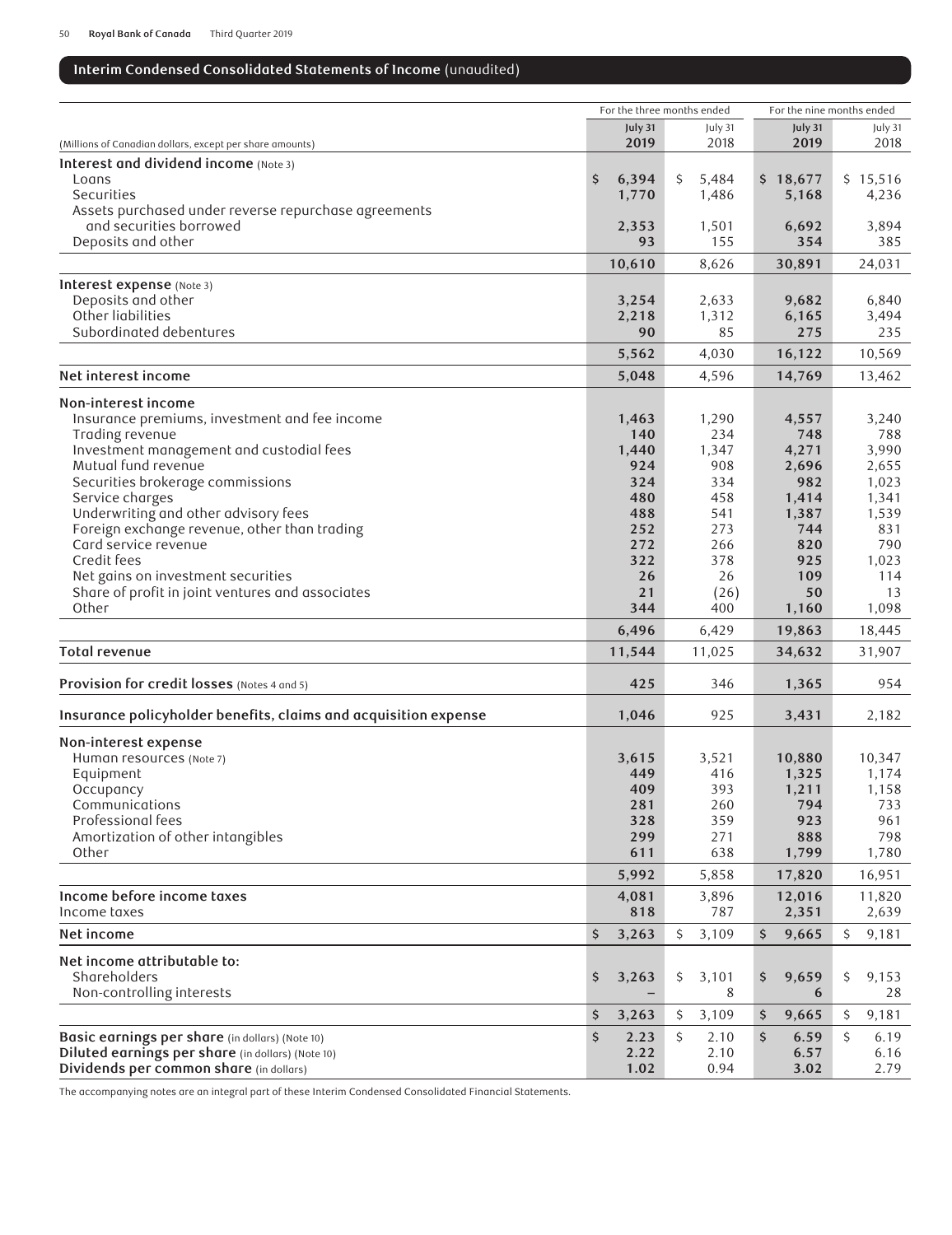# **Interim Condensed Consolidated Statements of Comprehensive Income** (unaudited)

|                                                                                                                                                                                                                                                                                                                                                    | For the three months ended |                 | For the nine months ended                        |                 |
|----------------------------------------------------------------------------------------------------------------------------------------------------------------------------------------------------------------------------------------------------------------------------------------------------------------------------------------------------|----------------------------|-----------------|--------------------------------------------------|-----------------|
| (Millions of Canadian dollars)                                                                                                                                                                                                                                                                                                                     | July 31<br>2019            | July 31<br>2018 | July 31<br>2019                                  | July 31<br>2018 |
| Net income                                                                                                                                                                                                                                                                                                                                         | \$3,263                    | \$3,109         | \$9,665                                          | 9,181<br>\$     |
| Other comprehensive income (loss), net of taxes<br>Items that will be reclassified subsequently to income:<br>Net change in unrealized gains (losses) on debt securities and loans at fair value<br>through other comprehensive income<br>Net unrealized gains (losses) on debt securities and loans at fair value through                         |                            |                 |                                                  |                 |
| other comprehensive income                                                                                                                                                                                                                                                                                                                         | 79                         | 43              | 218                                              | 5               |
| Provision for credit losses recognized in income<br>Reclassification of net losses (gains) on debt securities and loans at fair value                                                                                                                                                                                                              | (2)                        | (9)             | (12)                                             | 15              |
| through other comprehensive income to income                                                                                                                                                                                                                                                                                                       | (15)                       | (13)            | (75)                                             | (76)            |
|                                                                                                                                                                                                                                                                                                                                                    | 62                         | 21              | 131                                              | (56)            |
| Foreign currency translation adjustments<br>Unrealized foreign currency translation gains (losses)<br>Net foreign currency translation gains (losses) from hedging activities<br>Reclassification of losses (gains) on foreign currency translation to income<br>Reclassification of losses (gains) on net investment hedging activities to income | (1, 246)<br>590            | 415<br>(78)     | (115)<br>126<br>$\overline{2}$<br>$\overline{2}$ | 387<br>(130)    |
|                                                                                                                                                                                                                                                                                                                                                    | (656)                      | 337             | 15                                               | 257             |
| Net change in cash flow hedges<br>Net gains (losses) on derivatives designated as cash flow hedges<br>Reclassification of losses (gains) on derivatives designated as cash flow                                                                                                                                                                    | (118)                      | (45)            | (616)                                            | 162             |
| hedges to income                                                                                                                                                                                                                                                                                                                                   | 11                         | 28              | (88)                                             | 19              |
|                                                                                                                                                                                                                                                                                                                                                    | (107)                      | (17)            | (704)                                            | 181             |
| Items that will not be reclassified subsequently to income:<br>Remeasurements of employee benefit plans (Note 7)<br>Net fair value change due to credit risk on financial liabilities designated as at fair                                                                                                                                        | (581)                      | 464             | (1,067)                                          | 597             |
| value through profit or loss<br>Net gains (losses) on equity securities designated at fair value through other                                                                                                                                                                                                                                     | 118                        | (13)            | 92                                               | 113             |
| comprehensive income                                                                                                                                                                                                                                                                                                                               | (10)                       | $\overline{2}$  | 27                                               | $\mathbf{1}$    |
|                                                                                                                                                                                                                                                                                                                                                    | (473)                      | 453             | (948)                                            | 711             |
| Total other comprehensive income (loss), net of taxes                                                                                                                                                                                                                                                                                              | (1, 174)                   | 794             | (1,506)                                          | 1,093           |
| Total comprehensive income (loss)                                                                                                                                                                                                                                                                                                                  | \$2,089                    | \$3,903         | \$8,159                                          | \$10,274        |
| Total comprehensive income attributable to:<br>Shareholders<br>Non-controlling interests                                                                                                                                                                                                                                                           | \$2,090<br>(1)             | \$3,894<br>9    | \$8,153<br>6                                     | \$10,245<br>29  |
|                                                                                                                                                                                                                                                                                                                                                    | \$2,089                    | \$3,903         | \$8,159                                          | \$10,274        |
|                                                                                                                                                                                                                                                                                                                                                    |                            |                 |                                                  |                 |

The income tax effect on the Interim Condensed Consolidated Statements of Comprehensive Income is shown in the table below.

|                                                                                    | For the three months ended |                 | For the nine months ended |                 |
|------------------------------------------------------------------------------------|----------------------------|-----------------|---------------------------|-----------------|
| (Millions of Canadian dollars)                                                     | July 31<br>2019            | July 31<br>2018 | July 31<br>2019           | July 31<br>2018 |
| Income taxes on other comprehensive income                                         |                            |                 |                           |                 |
| Net unrealized gains (losses) on debt securities and loans at fair value through   |                            |                 |                           |                 |
| other comprehensive income                                                         | \$<br>17                   | 20              | 61                        | 22              |
| Provision for credit losses recognized in income                                   |                            | 9               |                           | 5               |
| Reclassification of net losses (gains) on debt securities and loans at             |                            |                 |                           |                 |
| fair value through other comprehensive income to income                            | (7)                        | (10)            | (39)                      | (40)            |
| Unrealized foreign currency translation gains (losses)                             |                            |                 |                           |                 |
| Net foreign currency translation gains (losses) from hedging activities            | 207                        | (23)            | 47                        | (43)            |
| Reclassification of losses (gains) on net investment hedging activities to income  |                            |                 |                           |                 |
| Net gains (losses) on derivatives designated as cash flow hedges                   | (40)                       | (16)            | (219)                     | 89              |
| Reclassification of losses (gains) on derivatives designated as cash flow          |                            |                 |                           |                 |
| hedges to income                                                                   |                            | 10              | (32)                      | (24)            |
| Remeasurements of employee benefit plans                                           | (208)                      | 166             | (378)                     | 216             |
| Net fair value change due to credit risk on financial liabilities designated as at |                            |                 |                           |                 |
| fair value through profit or loss                                                  | 43                         | (4)             | 33                        | 42              |
| Net gains (losses) on equity securities designated at fair value through other     |                            |                 |                           |                 |
| comprehensive income                                                               | 12                         |                 | 5                         | (3)             |
| Total income tax expenses (recoveries)                                             | \$<br>28                   | \$154           | \$ (519)                  | \$265           |

The accompanying notes are an integral part of these Interim Condensed Consolidated Financial Statements.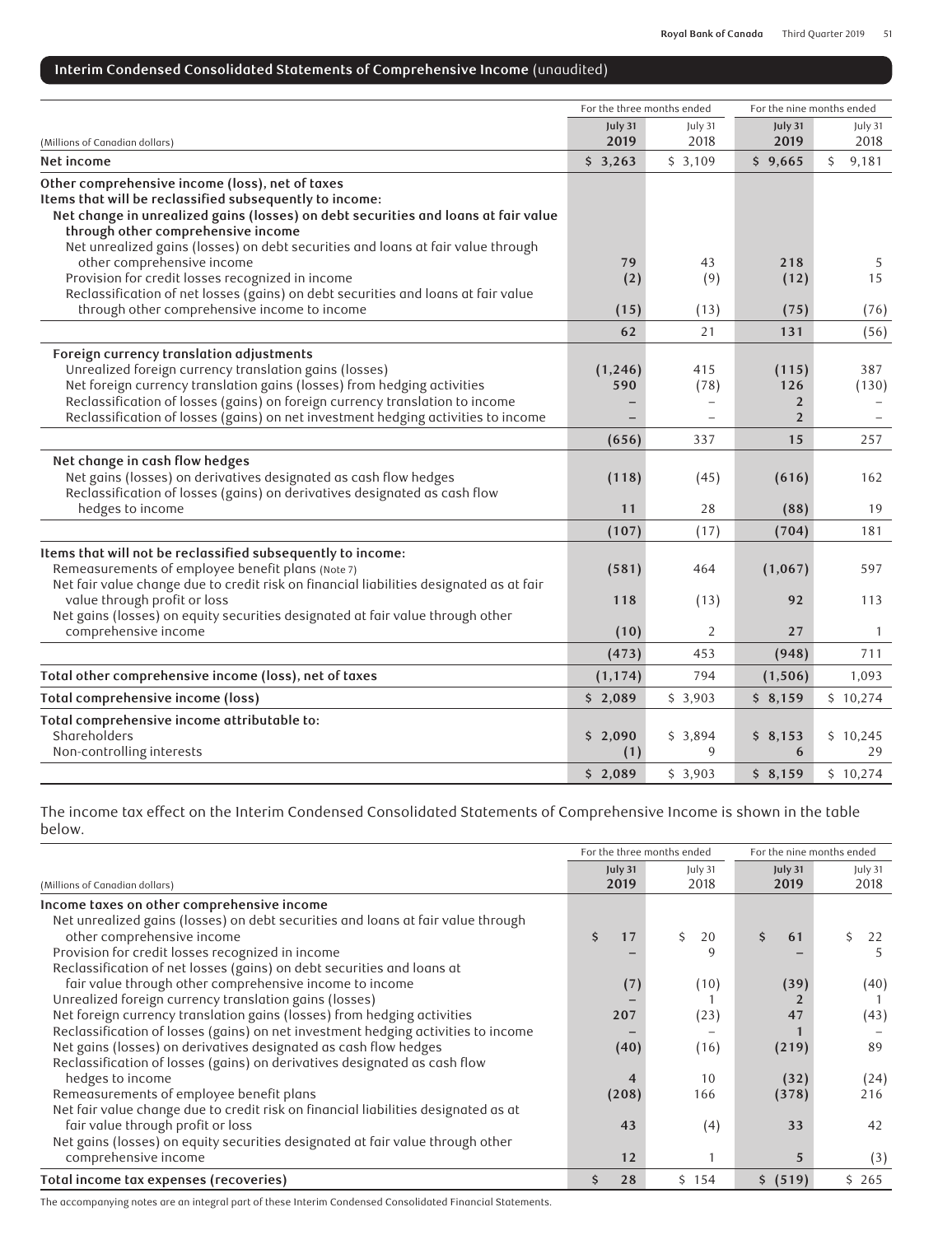| <b>Service Service</b> |
|------------------------|
|                        |
|                        |
|                        |
| j                      |
|                        |
|                        |
| I                      |
|                        |
|                        |
| ļ                      |
|                        |
|                        |
|                        |
|                        |
|                        |
|                        |
|                        |
|                        |
|                        |
|                        |
|                        |
|                        |
|                        |
|                        |
|                        |
|                        |
|                        |
|                        |
|                        |
|                        |
|                        |
|                        |
|                        |
|                        |
|                        |
|                        |
|                        |

|                                              |                           |                              |                                         |                               |                      |                                      |                                         | For the three months ended July 31, 2019     |                      |                                        |                                           |                                                |                          |
|----------------------------------------------|---------------------------|------------------------------|-----------------------------------------|-------------------------------|----------------------|--------------------------------------|-----------------------------------------|----------------------------------------------|----------------------|----------------------------------------|-------------------------------------------|------------------------------------------------|--------------------------|
|                                              |                           |                              |                                         |                               |                      |                                      |                                         | Other components of equity                   |                      |                                        |                                           |                                                |                          |
| (Millions of Canadian dollars)               | Preferred<br>shares       | Common                       | Treasury<br>shares-<br>shares preferred | common<br>Treasury<br>shares- | Retained<br>earnings | for-sale<br>securities<br>Available- | <b>FVOCI</b><br>securities              | currency<br>and loans translation<br>Foreign | Cash flow<br>hedges  | components<br>of equity<br>Total other | attributable to<br>Equity<br>shareholders | Non-controlling<br>interests                   | <b>Total</b><br>equity   |
| Balance at beginning of period               | 5,706<br>$\mathbf{v}$     | 17,638<br>$\hat{\mathbf{v}}$ | $\overline{1}$<br>Ş                     | $\hat{\mathbf{v}}$            | $(104)$ \$ 53,640    |                                      | 57<br>$\mathbf{\hat{S}}$                | 4,817<br>Ş                                   | $\overline{91}$<br>Ş | 4,965<br>Ş                             | 81,845<br>Ş                               | 101<br>Ş                                       | 81,946<br>S              |
| Issues of share capital<br>Changes in equity |                           | 38                           |                                         |                               |                      |                                      |                                         |                                              |                      |                                        | 38                                        |                                                | 38                       |
| Common shares purchased for                  |                           |                              |                                         |                               |                      |                                      |                                         |                                              |                      |                                        |                                           |                                                |                          |
| cancellation                                 |                           | (24)                         | $\mathsf{I}$                            | $\mathsf{I}$                  | (173)                |                                      |                                         | ı                                            |                      |                                        | (197)                                     | ı                                              | (197)                    |
| Redemption of preferred shares               |                           |                              | J.                                      |                               |                      |                                      |                                         | ٠                                            |                      | -1                                     |                                           |                                                |                          |
| Sales of treasury shares                     |                           |                              | 20                                      | 1,039                         |                      |                                      |                                         |                                              |                      | L                                      | 1,059                                     |                                                | 1,059                    |
| Purchases of treasury shares                 |                           |                              | (21)                                    | (994)                         |                      |                                      |                                         |                                              |                      |                                        | (1, 015)                                  |                                                | (1, 015)                 |
| Share-based compensation awards              | л.                        |                              |                                         | J                             | $\widetilde{e}$      |                                      | $\mathbf{I}$                            | ш                                            | $\mathbf{I}$         | J.                                     | $\overline{6}$                            |                                                | $\widetilde{\mathbf{e}}$ |
| Dividends on common shares                   | L                         |                              |                                         | ı                             | (1, 464)             |                                      | п                                       | п                                            | -                    | L                                      | (1,464)                                   |                                                | (1,464)                  |
| Dividends on preferred shares and other      | $\perp$                   |                              |                                         | $\mathsf{I}$                  | (66)                 |                                      |                                         |                                              | $\mathbf{I}$         | $\mathbf{I}$                           | (66)                                      | $\left( \begin{matrix} 1 \end{matrix} \right)$ | (67)                     |
| Other                                        | $\mathbf{I}$ $\mathbf{I}$ |                              | $1 - 1$                                 | T.                            | $\overline{2}$       |                                      | L                                       |                                              | L                    | L                                      | $\frac{1}{2}$                             | J.                                             | $\overline{2}$           |
| Net income                                   |                           |                              |                                         | $\overline{\phantom{a}}$      | 3,263                |                                      |                                         | ı                                            | J                    |                                        | 3,263                                     | $\overline{\phantom{a}}$                       | 3,263                    |
| Total other comprehensive income             |                           |                              |                                         |                               |                      |                                      |                                         |                                              |                      |                                        |                                           |                                                |                          |
| (loss), net of taxes                         |                           |                              | L                                       |                               | (473)                |                                      | 62                                      | (655)                                        | (107)                | (700)                                  | (1, 173)                                  | $\hat{=}$                                      | (1, 174)                 |
| Balance at end of period                     | 5,706<br>Ş                | 17,652<br>Ş                  | $\overline{1}$<br>Ş                     | $(59)$ \$                     | 54,716               |                                      | 119<br>Ş                                | 4,162<br>Ş                                   | $(16)$ \$<br>Ş       | 4,265                                  | 82,279<br>Ş                               | 99<br>Ş                                        | 82,378<br>S              |
|                                              |                           |                              |                                         |                               |                      |                                      |                                         | For the three months ended July 31, 2018     |                      |                                        |                                           |                                                |                          |
|                                              |                           |                              |                                         |                               |                      |                                      |                                         | Other components of equity                   |                      |                                        |                                           |                                                |                          |
| (Millions of Canadian dollars)               | Preferred<br>shares       | Common<br>shares             | Treasury<br>preferred<br>shares         | Treasury<br>common<br>shares  | earnings<br>Retained | for-sale<br>securities<br>Available- | <b>FVOCI</b><br>and loans<br>securities | currency<br>Foreign<br>translation           | Cash flow<br>hedges  | components<br>Total other<br>of equity | attributable to<br>Equity<br>shareholders | Non-controlling<br>interests                   | Total<br>equity          |
| Balance at beginning of period               | 6,306<br>$\mathfrak o$    | 17,634<br>$\hat{\mathbf{v}}$ | (3)<br>S                                | $(95)$ \$                     | 47,405               |                                      | 84<br>$\mathcal{L}$                     | 3,465<br>S                                   | 629<br>S             | 4,178<br>Ş                             | 75,425<br>Ş                               | 600<br>Ş                                       | 76,025<br>S              |
| Changes in equity                            |                           |                              |                                         |                               |                      |                                      |                                         |                                              |                      |                                        |                                           |                                                |                          |
| Issues of share capital                      |                           | $^{24}$                      |                                         |                               |                      |                                      |                                         |                                              |                      |                                        | 24                                        |                                                | 24                       |
| Common shares purchased                      |                           |                              |                                         |                               |                      |                                      |                                         |                                              |                      |                                        |                                           |                                                |                          |
| for cancellation                             |                           | (16)                         | I                                       | I                             | (112)                |                                      |                                         |                                              |                      |                                        | (128)                                     | 1                                              | (128)                    |
| Redemption of preferred shares               |                           |                              |                                         | J.                            |                      |                                      |                                         |                                              |                      |                                        |                                           |                                                |                          |
| Redemption of trust capital securities       |                           |                              |                                         |                               |                      |                                      | $\mathbf{I}$                            |                                              |                      |                                        |                                           | (500)                                          | (500)                    |
| Sales of treasury shares                     | $\mathbf{I}$              |                              | 69                                      | 1,292                         | J.                   |                                      | -1                                      | $\overline{\phantom{a}}$                     | $\mathbf{I}$         | -1                                     | 1,361                                     |                                                | 1,361                    |
| Purchases of treasury shares                 | $\mathbf{I}$              |                              | (66)                                    | (1,306)                       |                      |                                      | -1                                      | -1                                           | $\mathbf{I}$         | -1                                     | (1, 372)                                  |                                                | (1, 372)                 |
| Share-based compensation awards              | $\overline{1}$            |                              |                                         | $\mathbf{I}$                  | (2)                  |                                      | $\mathbf{I}$                            |                                              | $\mathbf{I}$         |                                        | $\overline{2}$                            | $\mathbf{I}$                                   | (2)                      |
| Dividends on common shares                   | л.                        | л.                           |                                         |                               | (1, 355)             |                                      | $\mathbf{I}$                            | $\mathbf{I}$                                 | л.                   | л.                                     | (1,355)                                   |                                                | (1, 355)                 |
| Dividends on preferred shares and other      |                           |                              |                                         |                               | (71)                 |                                      | т                                       | J.                                           | -1                   |                                        | $\left(71\right)$                         | (18)                                           | (89)                     |
| Other                                        | $\mathbf{I}$              |                              |                                         | $\mathsf I$                   |                      |                                      | $\begin{array}{c} \hline \end{array}$   | $\mathbf{I}$                                 | $\mathbf{I}$         | $\mathbf{I}$                           |                                           | $\overline{\phantom{a}}$                       | $\overline{5}$           |
| Net income                                   |                           |                              |                                         | $\, \, \parallel$             | 3,101                |                                      | $\mathbf{I}$                            |                                              |                      |                                        | 3,101                                     | $\infty$                                       | 3,109                    |
| Total other comprehensive income             |                           |                              |                                         |                               |                      |                                      |                                         |                                              |                      |                                        |                                           |                                                |                          |
| (loss), net of taxes                         |                           |                              |                                         | $\overline{\phantom{a}}$      | 453                  |                                      | $\overline{21}$                         | 336                                          | (17)                 | 340                                    | 793                                       | $\overline{ }$                                 | 794                      |
| Balance at end of period                     | 6,306<br>S                | 17,642<br>$\Diamond$         | $\mathsf{L}$<br>S                       | \$ (100)                      | 49,424               |                                      | 105<br>S                                | 3,801<br>S                                   | 612<br>Ş             | 4,518<br>S                             | 77,781<br>S                               | $\overline{91}$<br>S                           | 77,872<br>S              |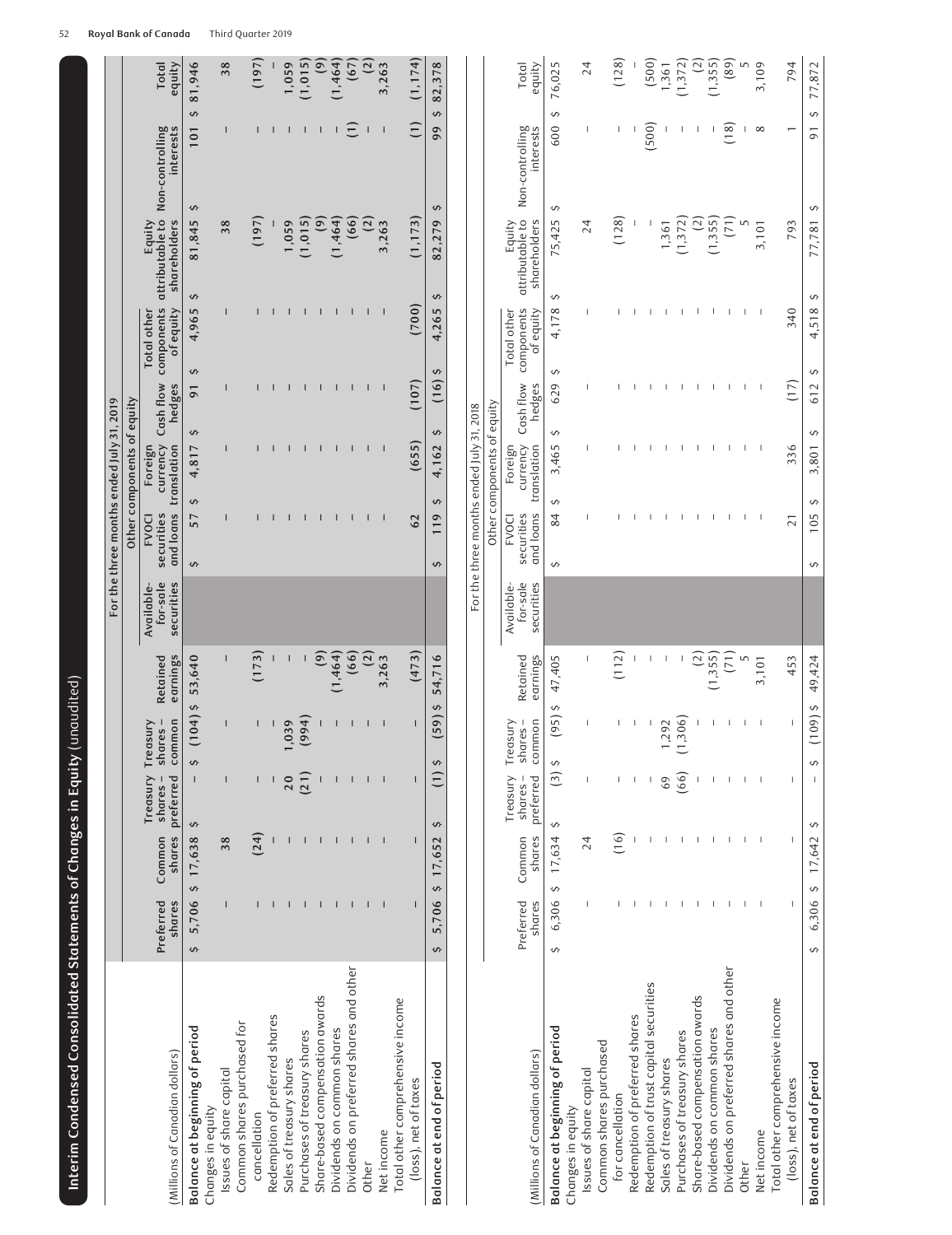|                                                                  |                      |                              |                                  |                                            |                         |                                      | For the nine months ended July 31, 2019  |                         |                              |                              |                                        |                                     |                                                           |                              |
|------------------------------------------------------------------|----------------------|------------------------------|----------------------------------|--------------------------------------------|-------------------------|--------------------------------------|------------------------------------------|-------------------------|------------------------------|------------------------------|----------------------------------------|-------------------------------------|-----------------------------------------------------------|------------------------------|
|                                                                  |                      |                              |                                  |                                            |                         |                                      |                                          |                         | Other components of equity   |                              |                                        |                                     |                                                           |                              |
| (Millions of Canadian dollars)                                   | Preferred<br>shares  | Common<br>shares             | Treasury<br>preferred<br>shares- | Treasury<br>common<br>shares               | Retained<br>earnings    | for-sale<br>securities<br>Available- | and loans<br>securities<br><b>FVOCI</b>  | currency<br>translation | Foreign                      | Cash flow<br>hedges          | components<br>Total other<br>of equity | Equity                              | attributable to Non-controlling<br>shareholders interests | Total<br>equity              |
| Balance at beginning of period                                   | 6,306<br>s,          | 17,635<br>$\hat{\mathbf{v}}$ | 3<br>Ş                           | (18)<br>Ş                                  | 51,112<br>Ş             |                                      | (12)<br>\$                               | Ş                       | Ş<br>4,147                   | $\hat{\bm{\zeta}}$<br>688    | $\hat{\bm{\zeta}}$<br>4,823            | 79,861                              | 94<br>S                                                   | 79,955<br>$\mathbf{\hat{S}}$ |
| Transition adjustment (Note 2)                                   |                      |                              |                                  |                                            | (70)                    |                                      |                                          |                         |                              |                              |                                        | (70)                                |                                                           | (70)                         |
| Adjusted balance at beginning of period                          | 6,306<br>S           | 17,635<br>Ş                  | 3<br>\$                          | (18)<br>$\hat{\bm{v}}$                     | 51,042<br>Ş             |                                      | (12)<br>Ş                                | Ş                       | \$<br>4,147                  | \$<br>688                    | \$<br>4,823                            | 79,791                              | 94<br>\$                                                  | 79,885<br>Ş                  |
| Issues of share capital<br>Changes in equity                     | 350                  | 87                           |                                  |                                            | -                       |                                      |                                          |                         |                              |                              |                                        | 437                                 |                                                           | 437                          |
| Common shares purchased for                                      |                      |                              |                                  |                                            |                         |                                      |                                          |                         |                              |                              |                                        |                                     |                                                           |                              |
| cancellation                                                     |                      | (01)                         |                                  |                                            | (486)                   |                                      |                                          |                         |                              |                              |                                        | (556)                               |                                                           | (556)                        |
| Redemption of preferred shares                                   | (950)                |                              |                                  |                                            |                         |                                      |                                          |                         |                              | $\perp$                      | -1                                     | (950)                               |                                                           | (950)                        |
| Sales of treasury shares                                         |                      |                              | 145                              | 3,840                                      | I                       |                                      |                                          |                         |                              | $\mathbf{I}$                 | $\mathbf{I}$                           | 3,985                               |                                                           | 3,985                        |
| Purchases of treasury shares                                     |                      |                              | (149)                            | (3, 881)                                   |                         |                                      |                                          |                         |                              | $\perp$                      | л.                                     | (4,030)                             | L                                                         | (4, 030)                     |
| Share-based compensation awards<br>Dividends on common shares    |                      |                              |                                  |                                            | (15)<br>(4, 337)        |                                      |                                          |                         |                              | $\mathbf{I}$<br>$\mathbf{I}$ | $\perp$<br>$\mathbf{I}$                | (15)<br>(4, 337)                    | H                                                         | (15)<br>(4, 337)             |
| Dividends on preferred shares and other                          |                      |                              |                                  |                                            | (205)                   |                                      |                                          |                         |                              |                              |                                        | (205)                               | $\widehat{E}$                                             | (206)                        |
| Other                                                            | $\mathbf{I}$         |                              | $\mathbf{L}$                     | л.                                         |                         |                                      |                                          |                         | л.                           | $\mathbf{L}$                 | $\mathbf{L}$                           |                                     | $\mathbf{I}$                                              |                              |
| Net income                                                       |                      |                              |                                  |                                            | 9,659                   |                                      |                                          |                         |                              |                              |                                        | 9,659                               | $\circ$                                                   | 9,665                        |
| Total other comprehensive income                                 |                      |                              |                                  |                                            |                         |                                      |                                          |                         |                              |                              |                                        |                                     |                                                           |                              |
| (loss), net of taxes                                             |                      |                              |                                  |                                            | (948)                   |                                      | 131                                      |                         | 15                           | (704)                        | (558)                                  | (1,506)                             |                                                           | (1,506)                      |
| Balance at end of period                                         | 5,706<br>S           | 17,652<br>S                  | $(1)$ \$<br>Ş                    | (59)                                       | 54,716<br>Ş             |                                      | 119<br>Ş                                 | \$                      | \$<br>4,162                  | S<br>(16)                    | \$<br>4,265                            | 82,279                              | 99<br>\$                                                  | 82,378<br>\$                 |
|                                                                  |                      |                              |                                  |                                            |                         |                                      |                                          |                         |                              |                              |                                        |                                     |                                                           |                              |
|                                                                  |                      |                              |                                  |                                            |                         |                                      | For the nine months ended July 31, 2018  |                         | Other components of equity   |                              |                                        |                                     |                                                           |                              |
|                                                                  | Preferred            | Common                       | Treasury<br>$shares -$           | Treasury<br>shares                         | Retained                | for-sale<br>Available-               | securities<br><b>FVOCI</b>               | currency                | Foreign                      | Cash flow                    | components<br>Total other              | attributable to<br>Equity           | Non-controlling<br>interests                              | Total                        |
| Balance at beginning of period<br>(Millions of Canadian dollars) | shares<br>6,413<br>Ş | shares<br>17,730<br>Ş        | $\mathbf{I}$<br>preferred<br>S   | (27)<br>common<br>$\boldsymbol{\varsigma}$ | 45,359<br>earnings<br>Ş | 378<br>securities<br>Ş               | and loans<br>Ş                           | translation<br>Ş        | Ş<br>3,545                   | Ş<br>hedges<br>431           | Ş<br>4,354<br>of equity                | 73,829<br>shareholders              | 599<br>Ş                                                  | 74,428<br>equity<br>Ş        |
| Transition adjustment                                            |                      |                              | $\mathbb{I}$                     |                                            | (558)                   | (378)                                | 299                                      |                         |                              |                              | (79)                                   | (637)                               |                                                           | (637)                        |
| Adjusted balance at beginning of period                          | 6,413<br>S           | 17,730<br>S                  | $\overline{\phantom{a}}$<br>S    | (27)<br>Ş                                  | 44,801<br>S             | $\overline{\phantom{a}}$<br>Ş        | 299<br>Ş                                 | $\tilde{\xi}$<br>Ş      | Ş<br>545                     | Ş<br>431                     | Ş<br>4,275                             | 73,192                              | 599<br>Ş                                                  | 73,791<br>Ş                  |
| Changes in equity                                                |                      |                              |                                  |                                            |                         |                                      |                                          |                         |                              |                              |                                        |                                     |                                                           |                              |
| Issues of share capital                                          |                      | 69                           |                                  |                                            |                         |                                      |                                          |                         |                              |                              |                                        | 69                                  | $\overline{\phantom{a}}$                                  | 69                           |
| Common shares purchased for                                      |                      |                              |                                  |                                            |                         |                                      |                                          |                         |                              |                              |                                        |                                     |                                                           |                              |
| cancellation                                                     |                      | (157)                        | т.                               | т.                                         | (1, 118)                |                                      |                                          | $\mathbf{I}$            | $\mathbf{I}$                 |                              | I                                      | (1, 275)                            | 1                                                         | (1, 275)                     |
| Redemption of preferred shares                                   | (107)                |                              |                                  |                                            | $\sim$                  |                                      |                                          | $\mathbf{1}$            | $\mathbf{I}$                 |                              | $\mathbf{I}$                           | (105)                               |                                                           | (105)                        |
| Redemption of trust capital securities                           |                      |                              |                                  | J.                                         | $\mathbf{I}$            |                                      |                                          | $\mathbf{I}$            | -1                           | $\mathbf{I}$                 | $\mathbf{I}$                           |                                     | (500)                                                     | (500)                        |
| Sales of treasury shares                                         |                      |                              | 202                              | 4,061                                      | $\mathbf{I}$            |                                      | $\mathbf{I}$                             |                         | $\mathbf{I}$                 | $\mathbf{I}$                 | $\mathbf{L}$                           | 4,263                               |                                                           | 4,263                        |
| Share-based compensation awards<br>Purchases of treasury shares  |                      |                              | (202)                            | (4, 143)                                   | $\widehat{\circ}$       |                                      | $\overline{\phantom{a}}$<br>$\mathbf{I}$ |                         | $\mathbf{I}$<br>$\mathbf{I}$ | $\overline{1}$               | $\mathbf{I}$<br>$\mathbf{I}$           | (4,345)<br>$\overset{\circ}{\circ}$ |                                                           | (4,345)<br>$\odot$           |
| Dividends on common shares                                       |                      |                              |                                  | -1                                         | (4,030)                 |                                      | -1                                       |                         | -1                           | -1<br>$\mathbf{1}$           | $\overline{\phantom{a}}$               | (4, 030)                            |                                                           | (4,030)                      |
| Dividends on preferred shares and other                          |                      |                              |                                  | $\mathbf{I}$                               | (214)                   |                                      |                                          |                         | $\mathbf{I}$                 |                              |                                        | (214)                               | (37)                                                      | (251)                        |
| Other                                                            |                      |                              | л.                               | -1                                         | 125                     |                                      | (138)                                    |                         | $\mathbf{I}$                 | $\mathbf{I}$                 | (138)                                  | (13)                                |                                                           | (13)                         |
| Net income                                                       |                      |                              |                                  | $\mathbf{I}$                               | 9,153                   |                                      |                                          |                         |                              |                              |                                        | 9,153                               | 28                                                        | 9,181                        |
| Total other comprehensive income                                 |                      |                              |                                  |                                            |                         |                                      |                                          |                         |                              |                              |                                        |                                     |                                                           |                              |
| (loss), net of taxes                                             |                      |                              | т                                |                                            | 711                     |                                      | (56)                                     |                         | 256                          | 181                          | 381                                    | 1,092                               |                                                           | 1,093                        |
| Balance at end of period                                         | 6,306<br>S           | 17,642<br>S                  | $\mathsf I$<br>Ş                 | S<br>(109)<br>S                            | 49,424                  |                                      | 105<br>S                                 | S                       | Ş<br>3,801                   | Ş<br>612                     | Ş<br>4,518                             | 77,781                              | $\overline{91}$<br>Ş                                      | 77,872<br>Ş                  |

The accompanying notes are an integral part of these Interim Condensed Consolidated Financial Statements. The accompanying notes are an integral part of these Interim Condensed Consolidated Financial Statements.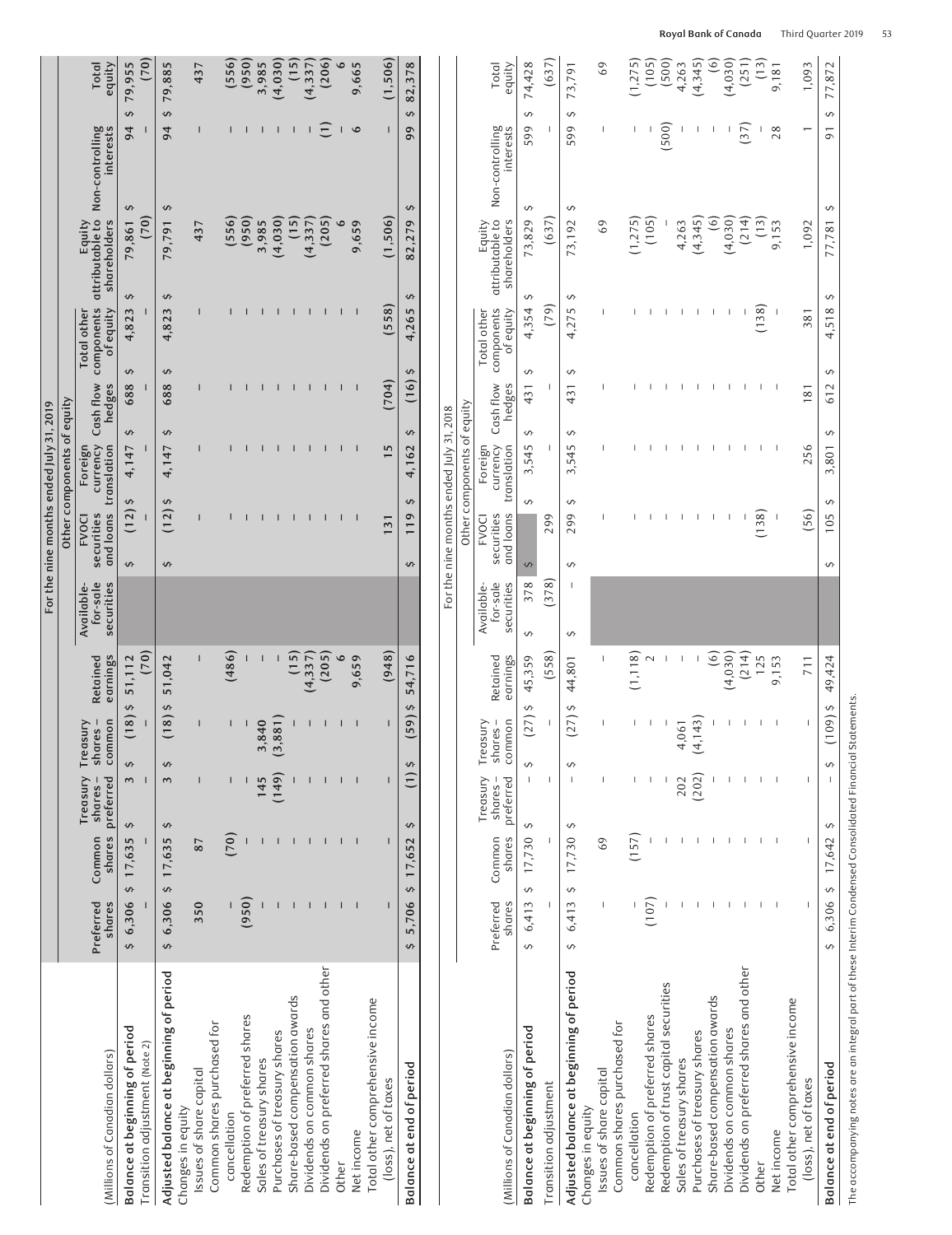### **Interim Condensed Consolidated Statements of Cash Flows (unaudited)**

| July 31<br>July 31<br>July 31<br>July 31<br>2019<br>2018<br>2018<br>2019<br>(Millions of Canadian dollars)<br>Cash flows from operating activities<br>\$<br>3,109<br>\$<br>Net income<br>3,263<br>\$<br>9,665<br>\$<br>9,181<br>Adjustments for non-cash items and others<br>Provision for credit losses<br>425<br>346<br>954<br>1,365<br>Depreciation<br>157<br>423<br>147<br>464<br>Deferred income taxes<br>(218)<br>90<br>403<br>(504)<br>799<br>Amortization and impairment of other intangibles<br>301<br>272<br>894<br>Net changes in investments in joint ventures and associates<br>26<br>(21)<br>(49)<br>(9)<br>Losses (Gains) on investment securities<br>(27)<br>(24)<br>(123)<br>(118)<br>Losses (Gains) on disposition of business<br>(40)<br>(40)<br>Adjustments for net changes in operating assets and liabilities<br>Insurance claims and policy benefit liabilities<br>474<br>342<br>323<br>1,480<br>Net change in accrued interest receivable and payable<br>79<br>23<br>40<br>154<br>Current income taxes<br>458<br>(2, 597)<br>(86)<br>(77)<br>Derivative assets<br>(13, 962)<br>5,672<br>(4, 735)<br>6,520<br>Derivative liabilities<br>14,689<br>(4,808)<br>6,619<br>(6,045)<br>4,782<br>4,169<br>Trading securities<br>(1,505)<br>(12, 163)<br>Loans, net of securitizations<br>(12, 012)<br>(30, 286)<br>(10, 485)<br>(36, 240)<br>Assets purchased under reverse repurchase agreements and<br>securities borrowed<br>(43, 194)<br>(2,986)<br>(15,038)<br>(120)<br>Deposits, net of securitizations<br>10,213<br>17,110<br>44,165<br>43,964<br>Obligations related to assets sold under repurchase agreements<br>and securities loaned<br>35,086<br>(3,953)<br>7,252<br>13,213 | For the three months ended |  | For the nine months ended |
|----------------------------------------------------------------------------------------------------------------------------------------------------------------------------------------------------------------------------------------------------------------------------------------------------------------------------------------------------------------------------------------------------------------------------------------------------------------------------------------------------------------------------------------------------------------------------------------------------------------------------------------------------------------------------------------------------------------------------------------------------------------------------------------------------------------------------------------------------------------------------------------------------------------------------------------------------------------------------------------------------------------------------------------------------------------------------------------------------------------------------------------------------------------------------------------------------------------------------------------------------------------------------------------------------------------------------------------------------------------------------------------------------------------------------------------------------------------------------------------------------------------------------------------------------------------------------------------------------------------------------------------------------------------------------------------------------------|----------------------------|--|---------------------------|
|                                                                                                                                                                                                                                                                                                                                                                                                                                                                                                                                                                                                                                                                                                                                                                                                                                                                                                                                                                                                                                                                                                                                                                                                                                                                                                                                                                                                                                                                                                                                                                                                                                                                                                          |                            |  |                           |
|                                                                                                                                                                                                                                                                                                                                                                                                                                                                                                                                                                                                                                                                                                                                                                                                                                                                                                                                                                                                                                                                                                                                                                                                                                                                                                                                                                                                                                                                                                                                                                                                                                                                                                          |                            |  |                           |
|                                                                                                                                                                                                                                                                                                                                                                                                                                                                                                                                                                                                                                                                                                                                                                                                                                                                                                                                                                                                                                                                                                                                                                                                                                                                                                                                                                                                                                                                                                                                                                                                                                                                                                          |                            |  |                           |
|                                                                                                                                                                                                                                                                                                                                                                                                                                                                                                                                                                                                                                                                                                                                                                                                                                                                                                                                                                                                                                                                                                                                                                                                                                                                                                                                                                                                                                                                                                                                                                                                                                                                                                          |                            |  |                           |
|                                                                                                                                                                                                                                                                                                                                                                                                                                                                                                                                                                                                                                                                                                                                                                                                                                                                                                                                                                                                                                                                                                                                                                                                                                                                                                                                                                                                                                                                                                                                                                                                                                                                                                          |                            |  |                           |
|                                                                                                                                                                                                                                                                                                                                                                                                                                                                                                                                                                                                                                                                                                                                                                                                                                                                                                                                                                                                                                                                                                                                                                                                                                                                                                                                                                                                                                                                                                                                                                                                                                                                                                          |                            |  |                           |
|                                                                                                                                                                                                                                                                                                                                                                                                                                                                                                                                                                                                                                                                                                                                                                                                                                                                                                                                                                                                                                                                                                                                                                                                                                                                                                                                                                                                                                                                                                                                                                                                                                                                                                          |                            |  |                           |
|                                                                                                                                                                                                                                                                                                                                                                                                                                                                                                                                                                                                                                                                                                                                                                                                                                                                                                                                                                                                                                                                                                                                                                                                                                                                                                                                                                                                                                                                                                                                                                                                                                                                                                          |                            |  |                           |
|                                                                                                                                                                                                                                                                                                                                                                                                                                                                                                                                                                                                                                                                                                                                                                                                                                                                                                                                                                                                                                                                                                                                                                                                                                                                                                                                                                                                                                                                                                                                                                                                                                                                                                          |                            |  |                           |
|                                                                                                                                                                                                                                                                                                                                                                                                                                                                                                                                                                                                                                                                                                                                                                                                                                                                                                                                                                                                                                                                                                                                                                                                                                                                                                                                                                                                                                                                                                                                                                                                                                                                                                          |                            |  |                           |
|                                                                                                                                                                                                                                                                                                                                                                                                                                                                                                                                                                                                                                                                                                                                                                                                                                                                                                                                                                                                                                                                                                                                                                                                                                                                                                                                                                                                                                                                                                                                                                                                                                                                                                          |                            |  |                           |
|                                                                                                                                                                                                                                                                                                                                                                                                                                                                                                                                                                                                                                                                                                                                                                                                                                                                                                                                                                                                                                                                                                                                                                                                                                                                                                                                                                                                                                                                                                                                                                                                                                                                                                          |                            |  |                           |
|                                                                                                                                                                                                                                                                                                                                                                                                                                                                                                                                                                                                                                                                                                                                                                                                                                                                                                                                                                                                                                                                                                                                                                                                                                                                                                                                                                                                                                                                                                                                                                                                                                                                                                          |                            |  |                           |
|                                                                                                                                                                                                                                                                                                                                                                                                                                                                                                                                                                                                                                                                                                                                                                                                                                                                                                                                                                                                                                                                                                                                                                                                                                                                                                                                                                                                                                                                                                                                                                                                                                                                                                          |                            |  |                           |
|                                                                                                                                                                                                                                                                                                                                                                                                                                                                                                                                                                                                                                                                                                                                                                                                                                                                                                                                                                                                                                                                                                                                                                                                                                                                                                                                                                                                                                                                                                                                                                                                                                                                                                          |                            |  |                           |
|                                                                                                                                                                                                                                                                                                                                                                                                                                                                                                                                                                                                                                                                                                                                                                                                                                                                                                                                                                                                                                                                                                                                                                                                                                                                                                                                                                                                                                                                                                                                                                                                                                                                                                          |                            |  |                           |
|                                                                                                                                                                                                                                                                                                                                                                                                                                                                                                                                                                                                                                                                                                                                                                                                                                                                                                                                                                                                                                                                                                                                                                                                                                                                                                                                                                                                                                                                                                                                                                                                                                                                                                          |                            |  |                           |
|                                                                                                                                                                                                                                                                                                                                                                                                                                                                                                                                                                                                                                                                                                                                                                                                                                                                                                                                                                                                                                                                                                                                                                                                                                                                                                                                                                                                                                                                                                                                                                                                                                                                                                          |                            |  |                           |
|                                                                                                                                                                                                                                                                                                                                                                                                                                                                                                                                                                                                                                                                                                                                                                                                                                                                                                                                                                                                                                                                                                                                                                                                                                                                                                                                                                                                                                                                                                                                                                                                                                                                                                          |                            |  |                           |
|                                                                                                                                                                                                                                                                                                                                                                                                                                                                                                                                                                                                                                                                                                                                                                                                                                                                                                                                                                                                                                                                                                                                                                                                                                                                                                                                                                                                                                                                                                                                                                                                                                                                                                          |                            |  |                           |
|                                                                                                                                                                                                                                                                                                                                                                                                                                                                                                                                                                                                                                                                                                                                                                                                                                                                                                                                                                                                                                                                                                                                                                                                                                                                                                                                                                                                                                                                                                                                                                                                                                                                                                          |                            |  |                           |
|                                                                                                                                                                                                                                                                                                                                                                                                                                                                                                                                                                                                                                                                                                                                                                                                                                                                                                                                                                                                                                                                                                                                                                                                                                                                                                                                                                                                                                                                                                                                                                                                                                                                                                          |                            |  |                           |
| Obligations related to securities sold short<br>145<br>1,355<br>(447)<br>3,184<br>(485)<br>1,302<br>Brokers and dealers receivable and payable<br>(801)<br>358                                                                                                                                                                                                                                                                                                                                                                                                                                                                                                                                                                                                                                                                                                                                                                                                                                                                                                                                                                                                                                                                                                                                                                                                                                                                                                                                                                                                                                                                                                                                           |                            |  |                           |
| Other<br>1,692<br>(2, 559)<br>(6, 456)<br>448                                                                                                                                                                                                                                                                                                                                                                                                                                                                                                                                                                                                                                                                                                                                                                                                                                                                                                                                                                                                                                                                                                                                                                                                                                                                                                                                                                                                                                                                                                                                                                                                                                                            |                            |  |                           |
| Net cash from (used in) operating activities<br>15,513<br>23,546<br>3,135<br>3,188                                                                                                                                                                                                                                                                                                                                                                                                                                                                                                                                                                                                                                                                                                                                                                                                                                                                                                                                                                                                                                                                                                                                                                                                                                                                                                                                                                                                                                                                                                                                                                                                                       |                            |  |                           |
|                                                                                                                                                                                                                                                                                                                                                                                                                                                                                                                                                                                                                                                                                                                                                                                                                                                                                                                                                                                                                                                                                                                                                                                                                                                                                                                                                                                                                                                                                                                                                                                                                                                                                                          |                            |  |                           |
| Cash flows from investing activities                                                                                                                                                                                                                                                                                                                                                                                                                                                                                                                                                                                                                                                                                                                                                                                                                                                                                                                                                                                                                                                                                                                                                                                                                                                                                                                                                                                                                                                                                                                                                                                                                                                                     |                            |  |                           |
| Change in interest-bearing deposits with banks<br>(4, 835)<br>(12, 180)<br>4,918<br>(16, 497)<br>Proceeds from sale of investment securities<br>5,497<br>14,294<br>15,994<br>5,438                                                                                                                                                                                                                                                                                                                                                                                                                                                                                                                                                                                                                                                                                                                                                                                                                                                                                                                                                                                                                                                                                                                                                                                                                                                                                                                                                                                                                                                                                                                       |                            |  |                           |
| Proceeds from maturity of investment securities<br>9,776<br>8,071<br>32,074<br>26,956                                                                                                                                                                                                                                                                                                                                                                                                                                                                                                                                                                                                                                                                                                                                                                                                                                                                                                                                                                                                                                                                                                                                                                                                                                                                                                                                                                                                                                                                                                                                                                                                                    |                            |  |                           |
| Purchases of investment securities<br>(14, 225)<br>(38, 877)<br>(15, 291)<br>(52, 177)                                                                                                                                                                                                                                                                                                                                                                                                                                                                                                                                                                                                                                                                                                                                                                                                                                                                                                                                                                                                                                                                                                                                                                                                                                                                                                                                                                                                                                                                                                                                                                                                                   |                            |  |                           |
| Net acquisitions of premises and equipment and other intangibles<br>(483)<br>(521)<br>(1,619)<br>(1, 395)                                                                                                                                                                                                                                                                                                                                                                                                                                                                                                                                                                                                                                                                                                                                                                                                                                                                                                                                                                                                                                                                                                                                                                                                                                                                                                                                                                                                                                                                                                                                                                                                |                            |  |                           |
| Proceeds from dispositions<br>14<br>14                                                                                                                                                                                                                                                                                                                                                                                                                                                                                                                                                                                                                                                                                                                                                                                                                                                                                                                                                                                                                                                                                                                                                                                                                                                                                                                                                                                                                                                                                                                                                                                                                                                                   |                            |  |                           |
| Cash used in acquisitions<br>(27)<br>(27)                                                                                                                                                                                                                                                                                                                                                                                                                                                                                                                                                                                                                                                                                                                                                                                                                                                                                                                                                                                                                                                                                                                                                                                                                                                                                                                                                                                                                                                                                                                                                                                                                                                                |                            |  |                           |
| Net cash from (used in) investing activities<br>(5, 422)<br>(13, 344)<br>(2, 537)<br>(13,805)                                                                                                                                                                                                                                                                                                                                                                                                                                                                                                                                                                                                                                                                                                                                                                                                                                                                                                                                                                                                                                                                                                                                                                                                                                                                                                                                                                                                                                                                                                                                                                                                            |                            |  |                           |
| Cash flows from financing activities                                                                                                                                                                                                                                                                                                                                                                                                                                                                                                                                                                                                                                                                                                                                                                                                                                                                                                                                                                                                                                                                                                                                                                                                                                                                                                                                                                                                                                                                                                                                                                                                                                                                     |                            |  |                           |
| Redemption of trust capital securities<br>(500)<br>(500)                                                                                                                                                                                                                                                                                                                                                                                                                                                                                                                                                                                                                                                                                                                                                                                                                                                                                                                                                                                                                                                                                                                                                                                                                                                                                                                                                                                                                                                                                                                                                                                                                                                 |                            |  |                           |
| Issuance of subordinated debentures<br>1,500<br>1,500                                                                                                                                                                                                                                                                                                                                                                                                                                                                                                                                                                                                                                                                                                                                                                                                                                                                                                                                                                                                                                                                                                                                                                                                                                                                                                                                                                                                                                                                                                                                                                                                                                                    |                            |  |                           |
| (1,000)<br>(1,000)<br>Repayment of subordinated debentures                                                                                                                                                                                                                                                                                                                                                                                                                                                                                                                                                                                                                                                                                                                                                                                                                                                                                                                                                                                                                                                                                                                                                                                                                                                                                                                                                                                                                                                                                                                                                                                                                                               |                            |  |                           |
| Issue of common shares, net of issuance costs<br>21<br>53<br>29<br>68<br>Common shares purchased for cancellation<br>(197)<br>(128)<br>(1, 275)<br>(556)                                                                                                                                                                                                                                                                                                                                                                                                                                                                                                                                                                                                                                                                                                                                                                                                                                                                                                                                                                                                                                                                                                                                                                                                                                                                                                                                                                                                                                                                                                                                                 |                            |  |                           |
| Issue of preferred shares, net of issuance costs<br>350                                                                                                                                                                                                                                                                                                                                                                                                                                                                                                                                                                                                                                                                                                                                                                                                                                                                                                                                                                                                                                                                                                                                                                                                                                                                                                                                                                                                                                                                                                                                                                                                                                                  |                            |  |                           |
| Redemption of preferred shares<br>(950)<br>(105)                                                                                                                                                                                                                                                                                                                                                                                                                                                                                                                                                                                                                                                                                                                                                                                                                                                                                                                                                                                                                                                                                                                                                                                                                                                                                                                                                                                                                                                                                                                                                                                                                                                         |                            |  |                           |
| Sales of treasury shares<br>1,059<br>1,361<br>3,985<br>4,263                                                                                                                                                                                                                                                                                                                                                                                                                                                                                                                                                                                                                                                                                                                                                                                                                                                                                                                                                                                                                                                                                                                                                                                                                                                                                                                                                                                                                                                                                                                                                                                                                                             |                            |  |                           |
| Purchases of treasury shares<br>(1, 015)<br>(1, 372)<br>(4, 345)<br>(4,030)                                                                                                                                                                                                                                                                                                                                                                                                                                                                                                                                                                                                                                                                                                                                                                                                                                                                                                                                                                                                                                                                                                                                                                                                                                                                                                                                                                                                                                                                                                                                                                                                                              |                            |  |                           |
| Dividends paid<br>(1, 531)<br>(1, 427)<br>(4, 495)<br>(4,214)                                                                                                                                                                                                                                                                                                                                                                                                                                                                                                                                                                                                                                                                                                                                                                                                                                                                                                                                                                                                                                                                                                                                                                                                                                                                                                                                                                                                                                                                                                                                                                                                                                            |                            |  |                           |
| Dividends/distributions paid to non-controlling interests<br>(18)<br>(37)<br>(1)<br>(1)<br>793                                                                                                                                                                                                                                                                                                                                                                                                                                                                                                                                                                                                                                                                                                                                                                                                                                                                                                                                                                                                                                                                                                                                                                                                                                                                                                                                                                                                                                                                                                                                                                                                           |                            |  |                           |
| Change in short-term borrowings of subsidiaries<br>(2, 293)<br>(898)                                                                                                                                                                                                                                                                                                                                                                                                                                                                                                                                                                                                                                                                                                                                                                                                                                                                                                                                                                                                                                                                                                                                                                                                                                                                                                                                                                                                                                                                                                                                                                                                                                     |                            |  |                           |
| Net cash from (used in) financing activities<br>(3, 449)<br>(2,961)<br>(4, 336)<br>(6, 160)                                                                                                                                                                                                                                                                                                                                                                                                                                                                                                                                                                                                                                                                                                                                                                                                                                                                                                                                                                                                                                                                                                                                                                                                                                                                                                                                                                                                                                                                                                                                                                                                              |                            |  |                           |
| Effect of exchange rate changes on cash and due from banks<br>339<br>(442)<br>42<br>27                                                                                                                                                                                                                                                                                                                                                                                                                                                                                                                                                                                                                                                                                                                                                                                                                                                                                                                                                                                                                                                                                                                                                                                                                                                                                                                                                                                                                                                                                                                                                                                                                   |                            |  |                           |
| Net change in cash and due from banks<br>(6, 178)<br>(750)<br>(3,346)<br>3,608<br>Cash and due from banks at beginning of period (1)<br>33,041<br>32,765<br>30,209<br>28,407                                                                                                                                                                                                                                                                                                                                                                                                                                                                                                                                                                                                                                                                                                                                                                                                                                                                                                                                                                                                                                                                                                                                                                                                                                                                                                                                                                                                                                                                                                                             |                            |  |                           |
| Cash and due from banks at end of period $(1)$<br>\$26,863<br>\$32,015<br>\$32,015<br>\$26,863                                                                                                                                                                                                                                                                                                                                                                                                                                                                                                                                                                                                                                                                                                                                                                                                                                                                                                                                                                                                                                                                                                                                                                                                                                                                                                                                                                                                                                                                                                                                                                                                           |                            |  |                           |
| Cash flows from operating activities include:                                                                                                                                                                                                                                                                                                                                                                                                                                                                                                                                                                                                                                                                                                                                                                                                                                                                                                                                                                                                                                                                                                                                                                                                                                                                                                                                                                                                                                                                                                                                                                                                                                                            |                            |  |                           |
| Amount of interest paid<br>\$<br>5,183<br>\$<br>3,662<br>\$14,978<br>\$<br>9,668                                                                                                                                                                                                                                                                                                                                                                                                                                                                                                                                                                                                                                                                                                                                                                                                                                                                                                                                                                                                                                                                                                                                                                                                                                                                                                                                                                                                                                                                                                                                                                                                                         |                            |  |                           |
| Amount of interest received<br>8,278<br>10,135<br>29,612<br>22,967                                                                                                                                                                                                                                                                                                                                                                                                                                                                                                                                                                                                                                                                                                                                                                                                                                                                                                                                                                                                                                                                                                                                                                                                                                                                                                                                                                                                                                                                                                                                                                                                                                       |                            |  |                           |
| Amount of dividends received<br>1,285<br>651<br>446<br>1,632<br>Amount of income taxes paid<br>625<br>908<br>2,374<br>5,076                                                                                                                                                                                                                                                                                                                                                                                                                                                                                                                                                                                                                                                                                                                                                                                                                                                                                                                                                                                                                                                                                                                                                                                                                                                                                                                                                                                                                                                                                                                                                                              |                            |  |                           |
| (1) We are required to maintain balances with central banks and other regulatory authorities. The total balances were \$2.3 billion as at July 31, 2019 (April 30, 2019 - \$2.3 billion;                                                                                                                                                                                                                                                                                                                                                                                                                                                                                                                                                                                                                                                                                                                                                                                                                                                                                                                                                                                                                                                                                                                                                                                                                                                                                                                                                                                                                                                                                                                 |                            |  |                           |

October 31, 2018 – \$2.4 billion; July 31, 2018 – \$2.7 billion; April 30, 2018 – \$2.6 billion; October 31, 2017 – \$2.3 billion).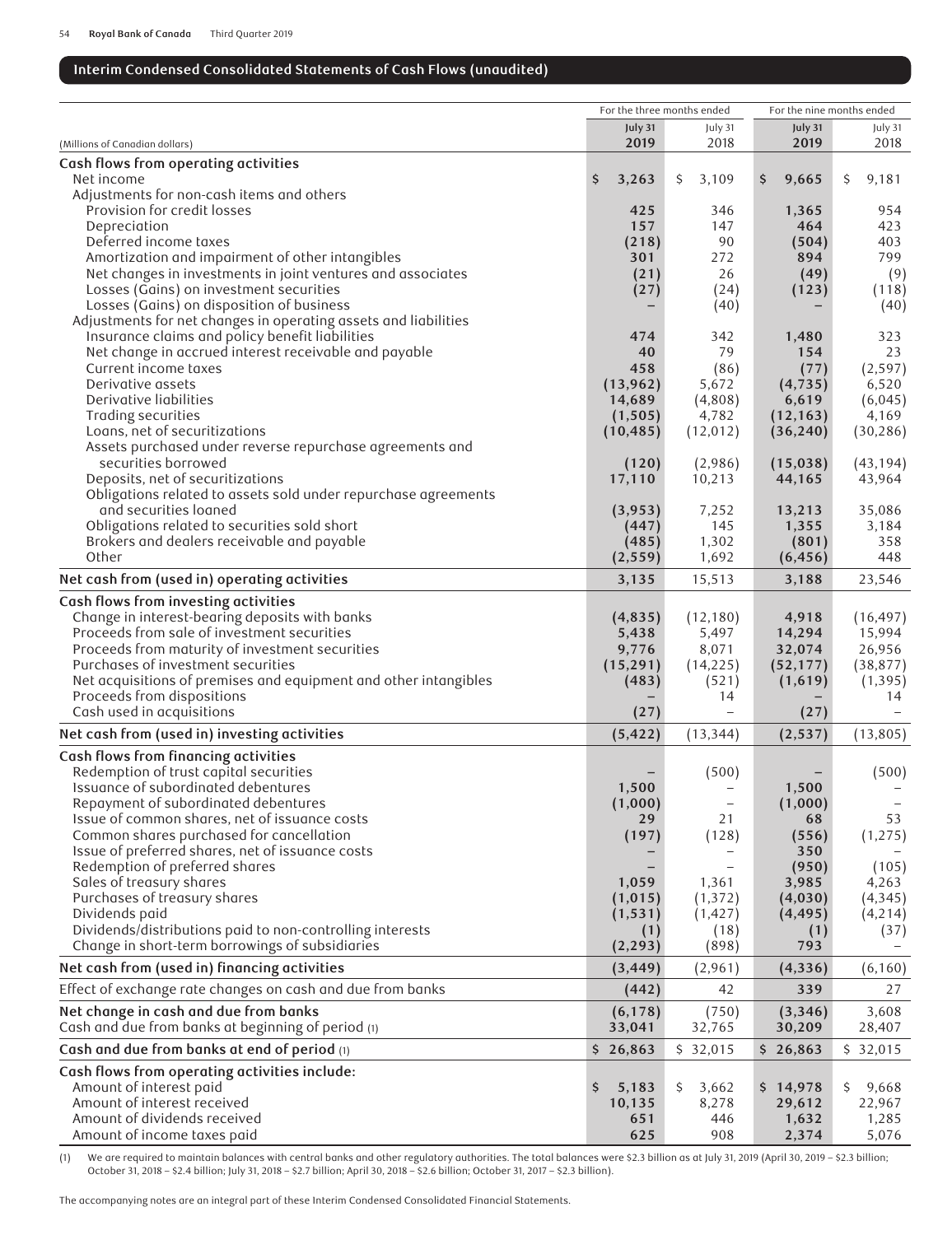#### **Note 1 General information**

Our unaudited Interim Condensed Consolidated Financial Statements (Condensed Financial Statements) are presented in compliance with International Accounting Standard (IAS) 34 *Interim Financial Reporting*. The Condensed Financial Statements do not include all the information and disclosures required in the annual financial statements and should be read in conjunction with our audited 2018 Annual Consolidated Financial Statements and the accompanying notes included on pages 113 to 211 in our 2018 Annual Report. Tabular information is stated in millions of Canadian dollars, except per share amounts and percentages. On August 20, 2019, the Board of Directors authorized the Condensed Financial Statements for issue.

# **Note 2 Summary of significant accounting policies, estimates and judgments**

Except as indicated below, the Condensed Financial Statements have been prepared using the same accounting policies and methods used in preparation of our audited 2018 Annual Consolidated Financial Statements. Our significant accounting policies and future changes in accounting policies and disclosures that are not yet effective for us are described in Note 2 of our audited 2018 Annual Consolidated Financial Statements.

#### **Changes in accounting policies**

During the first quarter, we adopted IFRS 15 *Revenue from Contracts with Customers* (IFRS 15). As permitted by the transition provisions of IFRS 15, we elected not to restate comparative period results; accordingly, all comparative period information is presented in accordance with our previous accounting policies, as described in our 2018 Annual Report. As a result of the adoption of IFRS 15, we reduced our opening retained earnings by \$70 million, on an after tax basis as at November 1, 2018 (the date of initial application), to align the recognition of certain fees with the transfer of the performance obligations.

## **Commissions and fees**

Commissions and fees primarily relate to Investment management and custodial fees, Mutual fund revenue, Securities brokerage commissions, Services charges, Underwriting and other advisory fees, Card service revenue and Credit fees, and are recognized based on the applicable service contracts with customers.

Investment management and custodial fees and Mutual fund revenue are generally calculated as a percentage of daily or period-end net asset values based on the terms of the contract with customers and are received monthly, quarterly, semiannually or annually, depending on the terms of the contract. Investment management and custodial fees are generally derived from assets under management (AUM) when our clients solicit the investment capabilities of an investment manager or from assets under administration (AUA) where the investment strategy is directed by the client or a designated third party manager. Mutual fund revenue is derived from the daily net asset value (NAV) of the mutual funds. Investment management and custodial fees and Mutual fund revenue are recognized over time when the service is provided to the customer provided that it is highly probable that a significant reversal in the amount of revenue recognized will not occur.

Commissions earned on Securities brokerage services and Service charges that are related to the provision of specific transaction type services are recognized when the service is fulfilled. Where services are provided over time, revenue is recognized as the services are provided.

Underwriting and other advisory fees primarily relate to underwriting of new issuances of debt or equity and various advisory services. Underwriting fees are generally expressed as a percentage of the funds raised through issuance and are recognized when the service has been completed. Advisory fees vary depending on the scope and type of engagement and can be fixed in nature or contingent on a future event. Advisory fees are recognized over the period in which the service is provided and are recognized only to the extent that it is highly probable that a significant reversal in the amount of revenue will not occur.

Card service revenue primarily includes interchange revenue and annual card fees. Interchange revenue is calculated as a fixed percentage of the transaction amount and recognized when the card transaction is settled. Annual card fees are fixed fees and are recognized over a twelve month period.

Credit fees are primarily earned for arranging syndicated loans and making credit available on undrawn facilities. The timing of the recognition of credit fees varies based on the nature of the services provided.

When service fees and other costs are incurred in relation to commissions and fees earned, we record these costs on a gross basis in either Non-interest expense – Other or Non-interest expense – Human resources based on our assessment of whether we have primary responsibility to fulfill the contract with the customer and have discretion in establishing the price for the commissions and fees earned, which may require judgment.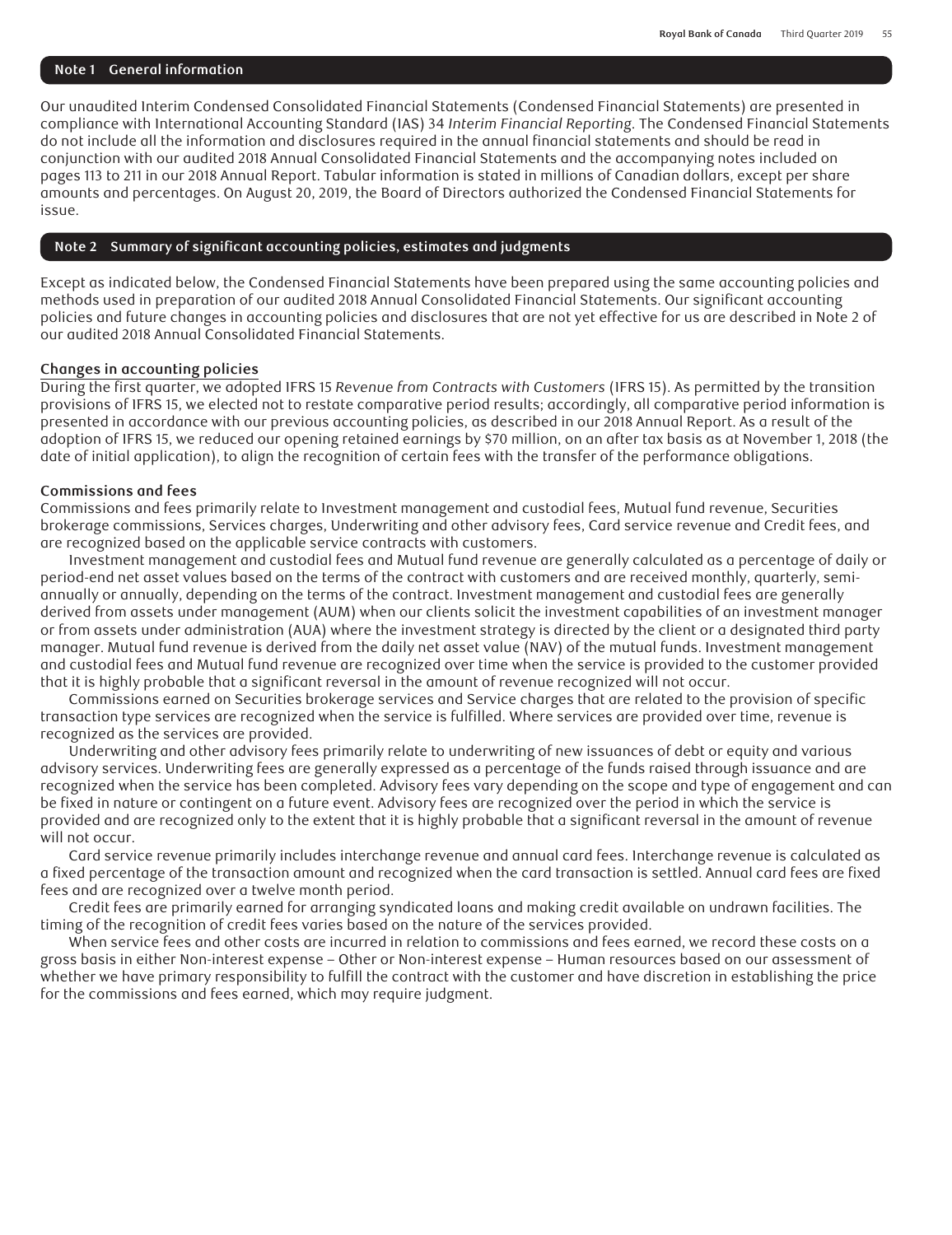#### **Note 3 Fair value of financial instruments**

# **Carrying value and fair value of financial instruments**

The following tables provide a comparison of the carrying and fair values for each classification of financial instruments. Embedded derivatives are presented on a combined basis with the host contracts. Refer to Note 2 and Note 3 of our audited 2018 Annual Consolidated Financial Statements for a description of the valuation techniques and inputs used in the fair value measurement of our financial instruments. There have been no significant changes to our determination of fair value during the quarter.

|                                                                                                                                      |                                                                  |                                                           |                                                                  |                                                                  | As at July 31, 2019                                       |                                            |                                      |                                      |
|--------------------------------------------------------------------------------------------------------------------------------------|------------------------------------------------------------------|-----------------------------------------------------------|------------------------------------------------------------------|------------------------------------------------------------------|-----------------------------------------------------------|--------------------------------------------|--------------------------------------|--------------------------------------|
|                                                                                                                                      |                                                                  |                                                           | Carrying value and fair value                                    |                                                                  | Carrying value                                            | Fair value                                 |                                      |                                      |
| (Millions of Canadian dollars)                                                                                                       | <b>Financial</b><br>instruments<br>classified as<br><b>FVTPL</b> | Financial<br>instruments<br>designated as<br><b>FVTPL</b> | <b>Financial</b><br>instruments<br>classified as<br><b>FVOCI</b> | <b>Financial</b><br>instruments<br>designated as<br><b>FVOCI</b> | Financial<br>instruments<br>measured at<br>amortized cost | Financial<br>instruments<br>amortized cost | measured at Total carrying           | amount Total fair value              |
| <b>Financial assets</b><br>Interest-bearing deposits<br>with banks                                                                   | \$                                                               | \$17,403                                                  | \$                                                               | $\zeta$                                                          | \$14,150                                                  | \$14,150                                   | \$31,553                             | \$31,553                             |
| Securities<br>Trading<br>Investment, net of                                                                                          | 131,515                                                          | 8,906                                                     |                                                                  |                                                                  |                                                           |                                            | 140,421                              | 140,421                              |
| applicable allowance                                                                                                                 |                                                                  |                                                           | 53,757                                                           | 470                                                              | 46,013                                                    | 46,235                                     | 100,240                              | 100,462                              |
|                                                                                                                                      | 131,515                                                          | 8,906                                                     | 53,757                                                           | 470                                                              | 46,013                                                    | 46,235                                     | 240,661                              | 240,883                              |
| Assets purchased under reverse<br>repurchase agreements and<br>securities borrowed                                                   | 250,276                                                          |                                                           |                                                                  |                                                                  | 59,364                                                    | 59,367                                     | 309,640                              | 309,643                              |
| Loans, net of applicable<br>allowance<br>Retail<br>Wholesale                                                                         | 182<br>9,129                                                     | 240<br>1,713                                              | 96<br>477                                                        |                                                                  | 413,989<br>186,567                                        | 415,474<br>185,858                         | 414,507<br>197,886                   | 415,992<br>197,177                   |
|                                                                                                                                      | 9,311                                                            | 1,953                                                     | 573                                                              |                                                                  | 600,556                                                   | 601,332                                    | 612,393                              | 613,169                              |
| Other<br>Derivatives<br>Other assets (1)                                                                                             | 98,774<br>1,445                                                  |                                                           |                                                                  |                                                                  | 51,910                                                    | 51,910                                     | 98,774<br>53,355                     | 98,774<br>53,355                     |
| <b>Financial liabilities</b><br>Deposits<br>Personal<br>Business and government (2)<br>Bank $(3)$                                    | \$<br>134<br>(44)<br>$\qquad \qquad -$                           | \$16,177<br>115,832<br>2,948                              |                                                                  |                                                                  | \$271,618<br>447,555<br>26,991                            | \$271,868<br>448,732<br>27,018             | \$287,929<br>563,343<br>29,939       | \$288,179<br>564,520<br>29,966       |
|                                                                                                                                      | 90                                                               | 134,957                                                   |                                                                  |                                                                  | 746,164                                                   | 747,618                                    | 881,211                              | 882,665                              |
| Other<br>Obligations related to<br>securities sold short<br>Obligations related to assets<br>sold under repurchase<br>agreements and | 33,602                                                           |                                                           |                                                                  |                                                                  |                                                           |                                            | 33,602                               | 33,602                               |
| securities loaned<br>Derivatives<br>Other liabilities (4)<br>Subordinated debentures                                                 | 96,857<br>(1, 328)                                               | 213,818<br>55                                             |                                                                  |                                                                  | 6,209<br>56,109<br>9,818                                  | 6,210<br>56,083<br>9,953                   | 220,027<br>96,857<br>54,836<br>9,818 | 220,028<br>96,857<br>54,810<br>9,953 |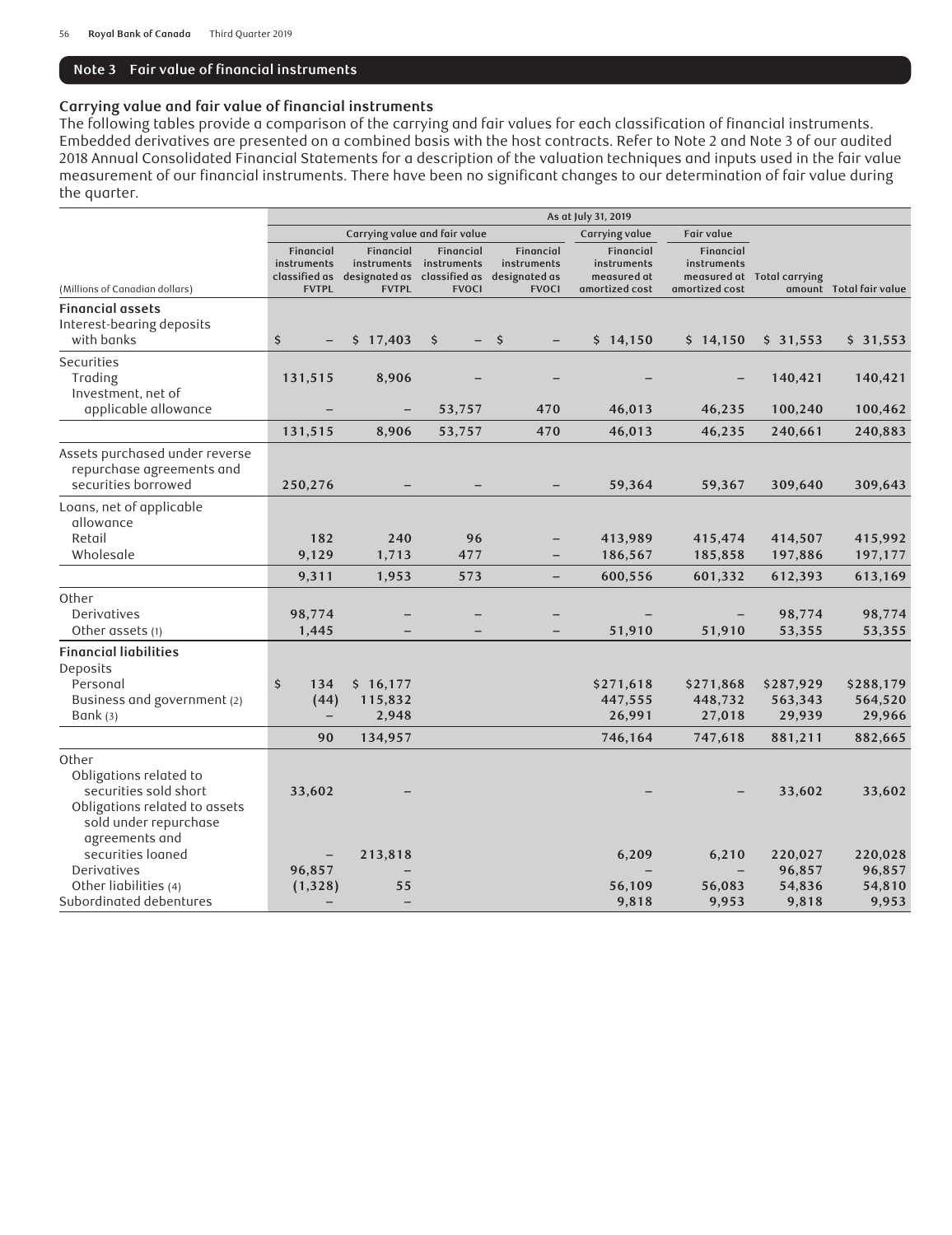|                                                                                                                    |                                                           |                                                           |                                                           |                                                           | As at October 31, 2018                                    |                                                      |                                      |                                      |
|--------------------------------------------------------------------------------------------------------------------|-----------------------------------------------------------|-----------------------------------------------------------|-----------------------------------------------------------|-----------------------------------------------------------|-----------------------------------------------------------|------------------------------------------------------|--------------------------------------|--------------------------------------|
|                                                                                                                    |                                                           | Carrying value and fair value                             |                                                           |                                                           | Carrying value                                            | Fair value                                           |                                      |                                      |
| (Millions of Canadian dollars)                                                                                     | Financial<br>instruments<br>classified as<br><b>FVTPL</b> | Financial<br>instruments<br>designated as<br><b>FVTPL</b> | Financial<br>instruments<br>classified as<br><b>FVOCI</b> | Financial<br>instruments<br>designated as<br><b>FVOCI</b> | Financial<br>instruments<br>measured at<br>amortized cost | Financial<br>instruments<br>amortized cost           | measured at Total carrying           | amount Total fair value              |
| <b>Financial assets</b>                                                                                            |                                                           |                                                           |                                                           |                                                           |                                                           |                                                      |                                      |                                      |
| Interest-bearing deposits<br>with banks                                                                            | \$                                                        | $20,274$ \$<br>$-$ \$                                     |                                                           | $-$ \$<br>$\overline{\phantom{m}}$                        | 16,197<br>\$                                              | $16,197$ \$<br>\$                                    | $36,471$ \$                          | 36,471                               |
| Securities<br>Trading<br>Investment, net of                                                                        | 121,031                                                   | 7,227                                                     |                                                           |                                                           |                                                           |                                                      | 128,258                              | 128,258                              |
| applicable allowance                                                                                               |                                                           | $\qquad \qquad -$                                         | 48,093                                                    | 406                                                       | 46,109                                                    | 45,367                                               | 94,608                               | 93,866                               |
|                                                                                                                    | 121,031                                                   | 7,227                                                     | 48,093                                                    | 406                                                       | 46,109                                                    | 45,367                                               | 222,866                              | 222,124                              |
| Assets purchased under reverse<br>repurchase agreements and<br>securities borrowed                                 | 219,108                                                   | $\overline{\phantom{a}}$                                  |                                                           | $\overline{\phantom{m}}$                                  | 75,494                                                    | 75,490                                               | 294,602                              | 294,598                              |
| Loans, net of applicable allowance                                                                                 |                                                           |                                                           |                                                           |                                                           |                                                           |                                                      |                                      |                                      |
| Retail                                                                                                             | 69                                                        | 190                                                       | 94                                                        | $\qquad \qquad -$                                         | 397,102                                                   | 394,051                                              | 397,455                              | 394,404                              |
| Wholesale                                                                                                          | 7,129                                                     | 1,540                                                     | 458                                                       | $\qquad \qquad -$                                         | 170,236                                                   | 168,087                                              | 179,363                              | 177,214                              |
|                                                                                                                    | 7,198                                                     | 1,730                                                     | 552                                                       | $\overline{\phantom{m}}$                                  | 567,338                                                   | 562,138                                              | 576,818                              | 571,618                              |
| Other<br>Derivatives<br>Other assets (1)                                                                           | 94,039<br>1,373                                           | ÷                                                         | $\equiv$                                                  | $\overline{\phantom{a}}$                                  | 46,205                                                    | 46,205                                               | 94,039<br>47,578                     | 94,039<br>47,578                     |
| <b>Financial liabilities</b><br>Deposits<br>Personal<br>Business and government (2)                                | \$<br>150S<br>(11)                                        | 14,602<br>103,446                                         |                                                           |                                                           | 255,402<br>\$<br>430,936                                  | \$<br>431,158                                        | 255,115 \$ 270,154 \$<br>534,371     | 269,867<br>534,593                   |
| Bank $(3)$                                                                                                         |                                                           | 7,072                                                     |                                                           |                                                           | 25,449                                                    | 25,462                                               | 32,521                               | 32,534                               |
|                                                                                                                    | 139                                                       | 125,120                                                   |                                                           |                                                           | 711,787                                                   | 711,735                                              | 837,046                              | 836,994                              |
| Other<br>Obligations related to securities<br>sold short<br>Obligations related to assets<br>sold under repurchase | 32,247                                                    |                                                           |                                                           |                                                           |                                                           |                                                      | 32,247                               | 32,247                               |
| agreements and<br>securities loaned<br>Derivatives<br>Other liabilities (4)<br>Subordinated debentures             | 90,238<br>(1,434)                                         | 201,839<br>18<br>$\qquad \qquad -$                        |                                                           |                                                           | 4,975<br>54,917<br>9,131                                  | 4,976<br>$\overline{\phantom{0}}$<br>54,880<br>9,319 | 206,814<br>90,238<br>53,501<br>9,131 | 206,815<br>90,238<br>53,464<br>9,319 |

(1) Includes Customers' liability under acceptances and financial instruments recognized in Other assets.

(2) Business and government deposits include deposits from regulated deposit-taking institutions other than banks.

(3) Bank deposits refer to deposits from regulated banks and central banks.

(4) Includes Acceptances and financial instruments recognized in Other liabilities.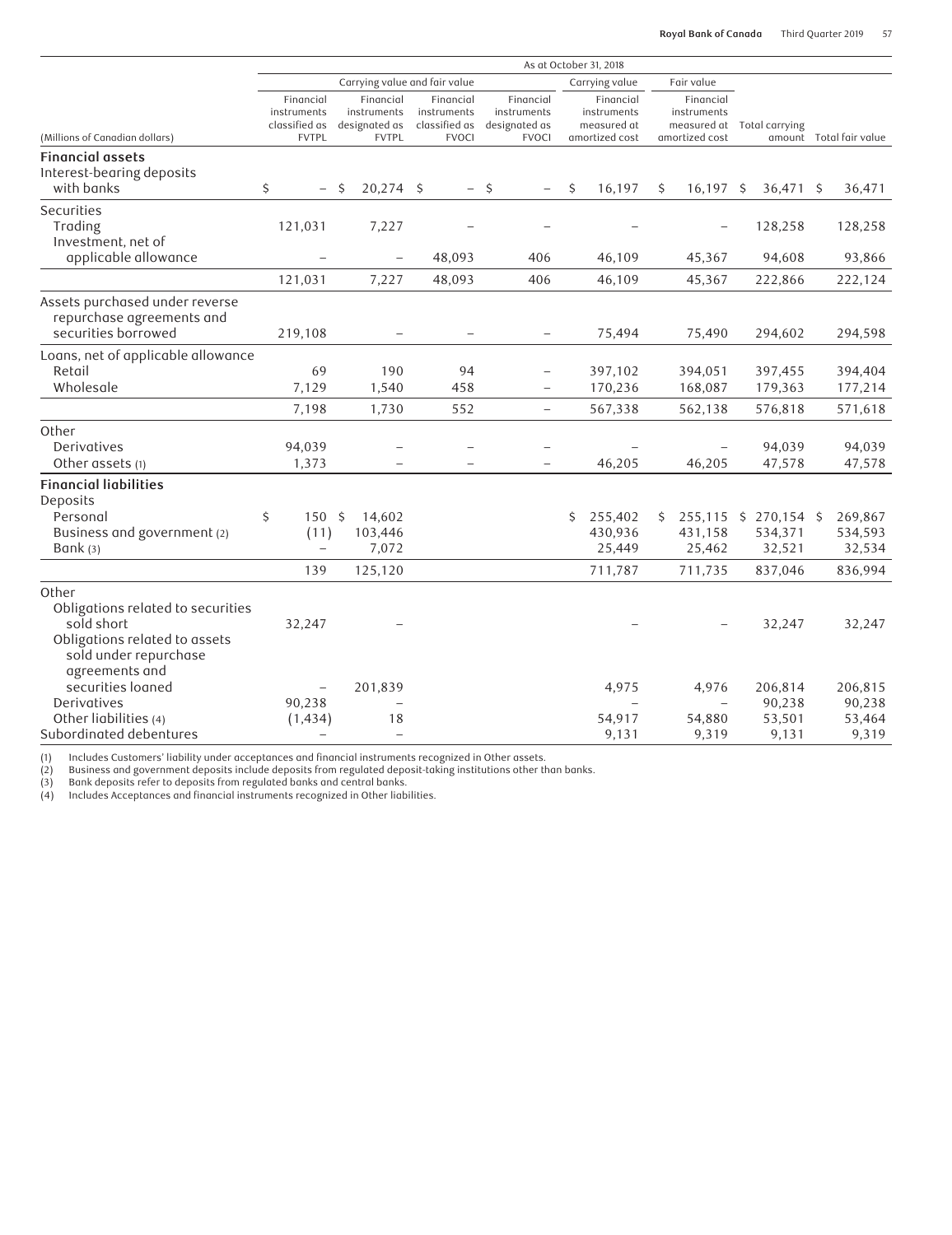### **Note 3 Fair value of financial instruments** (continued)

# **Fair value of assets and liabilities measured at fair value on a recurring basis and classified using the fair value hierarchy**

|                                                           |                          |                                |                          |                             | As at             |                          |                                                     |                                                               |             |                    |
|-----------------------------------------------------------|--------------------------|--------------------------------|--------------------------|-----------------------------|-------------------|--------------------------|-----------------------------------------------------|---------------------------------------------------------------|-------------|--------------------|
|                                                           |                          |                                | July 31, 2019            |                             |                   |                          |                                                     | October 31, 2018                                              |             |                    |
|                                                           |                          | Fair value measurements using  |                          | <b>Netting</b>              |                   |                          | Fair value measurements using                       |                                                               | Netting     |                    |
| (Millions of Canadian dollars)                            | Level 1                  |                                |                          | Level 2 Level 3 adjustments | Fair value        | Level 1                  | Level 2                                             | Level 3                                                       | adjustments | Fair value         |
| <b>Financial assets</b>                                   |                          |                                |                          |                             |                   |                          |                                                     |                                                               |             |                    |
| Interest-bearing deposits with banks                      | \$                       | $-$ \$ 17,403 \$               | - \$                     | \$                          | 17,403            | \$                       | $-$ \$<br>$20,274$ \$                               | $-$ \$                                                        |             | \$<br>20,274       |
| Securities                                                |                          |                                |                          |                             |                   |                          |                                                     |                                                               |             |                    |
| Trading                                                   |                          |                                |                          |                             |                   |                          |                                                     |                                                               |             |                    |
| Issued or guaranteed                                      |                          |                                |                          |                             |                   |                          |                                                     |                                                               |             |                    |
| Canadian government debt (1)                              |                          |                                |                          |                             |                   |                          |                                                     |                                                               |             |                    |
| Federal<br>Provincial and municipal                       | 12,385                   | 5,554<br>11,043                | -<br>$\qquad \qquad -$   |                             | 17,939<br>11,043  | 8,342                    | 6,231<br>11,350                                     | $\overline{\phantom{0}}$<br>$\hspace{1.0cm} - \hspace{1.0cm}$ |             | 14,573<br>11,350   |
| U.S. state, municipal and agencies debt (1)               | 1,016                    | 38,129                         | 64                       |                             | 39,209            | 2,068                    | 31,030                                              | 66                                                            |             | 33,164             |
| Other OECD government debt (2)                            | 1,633                    | 4,573                          | $\overline{\phantom{0}}$ |                             | 6,206             | 1,151                    | 9,018                                               | $\equiv$                                                      |             | 10,169             |
| Mortgage-backed securities (1)                            |                          | 958                            | $\overline{\phantom{a}}$ |                             | 958               | $\qquad \qquad -$        | 1,001                                               | $\overline{\phantom{a}}$                                      |             | 1,001              |
| Asset-backed securities                                   |                          |                                |                          |                             |                   |                          |                                                     |                                                               |             |                    |
| Non-CDO securities (3)<br>Corporate debt and other debt   | -<br>$\qquad \qquad -$   | 844<br>22,034                  | $\overline{2}$<br>21     |                             | 846<br>22,055     | $\qquad \qquad -$<br>2   | 1,023<br>22,303                                     | 110<br>21                                                     |             | 1,133<br>22,326    |
| Equities                                                  | 39,017                   | 2,012                          | 1,136                    |                             | 42,165            | 30,847                   | 2,547                                               | 1,148                                                         |             | 34,542             |
|                                                           | 54,051                   | 85,147                         |                          |                             | 140,421           | 42,410                   | 84,503                                              | 1,345                                                         |             | 128,258            |
|                                                           |                          |                                | 1,223                    |                             |                   |                          |                                                     |                                                               |             |                    |
| Investment                                                |                          |                                |                          |                             |                   |                          |                                                     |                                                               |             |                    |
| Issued or guaranteed<br>Canadian government debt (1)      |                          |                                |                          |                             |                   |                          |                                                     |                                                               |             |                    |
| Federal                                                   | $\qquad \qquad -$        | 695                            | -                        |                             | 695               | $\overline{\phantom{0}}$ | 238                                                 |                                                               |             | 238                |
| Provincial and municipal                                  | $\qquad \qquad -$        | 2,098                          |                          |                             | 2,098             | $\overline{\phantom{0}}$ | 1,554                                               |                                                               |             | 1,554              |
| U.S. state, municipal and agencies debt (1)               | 20                       | 15,798                         |                          |                             | 15,818            | $\overline{\phantom{0}}$ | 18,136                                              |                                                               |             | 18,136             |
| Other OECD government debt                                | $\overline{\phantom{0}}$ | 4,692                          | $\qquad \qquad -$        |                             | 4,692             | $\qquad \qquad -$        | 1,470                                               | $\overline{\phantom{m}}$                                      |             | 1,470              |
| Mortgage-backed securities (1)<br>Asset-backed securities | $\overline{\phantom{0}}$ | 2,544                          | 27                       |                             | 2,571             | ÷                        | 2,174                                               | $\overline{\phantom{0}}$                                      |             | 2,174              |
| CDO                                                       | -                        | 7,204                          | $\qquad \qquad -$        |                             | 7,204             | $\overline{\phantom{0}}$ | 6,239                                               |                                                               |             | 6,239              |
| Non-CDO securities                                        | -                        | 853                            | $\overline{\phantom{0}}$ |                             | 853               | ÷                        | 863                                                 |                                                               |             | 863                |
| Corporate debt and other debt                             | $\overline{\phantom{0}}$ | 19,674                         | 152                      |                             | 19,826            | $\qquad \qquad -$        | 17,227                                              | 192                                                           |             | 17,419             |
| Equities                                                  | 41                       | 112                            | 293                      |                             | 446               | 42                       | 103                                                 | 237                                                           |             | 382                |
| Loan substitute securities                                |                          | 24                             | $\overline{\phantom{m}}$ |                             | 24                | ÷                        | 24                                                  |                                                               |             | 24                 |
|                                                           | 61                       | 53,694                         | 472                      |                             | 54,227            | 42                       | 48,028                                              | 429                                                           |             | 48,499             |
| Assets purchased under reverse repurchase                 |                          |                                |                          |                             |                   |                          |                                                     |                                                               |             |                    |
| agreements and securities borrowed                        |                          | 250,276                        | $\overline{\phantom{0}}$ |                             | 250,276           | $\qquad \qquad -$        | 219,108                                             | ÷,                                                            |             | 219,108            |
| Loans                                                     |                          | 11,269                         | 568                      |                             | 11,837            | ÷                        | 8,929                                               | 551                                                           |             | 9,480              |
| Other<br><b>Derivatives</b>                               |                          |                                |                          |                             |                   |                          |                                                     |                                                               |             |                    |
| Interest rate contracts                                   |                          | 42,885                         | 321                      |                             | 43,206            | 1                        | 33,862                                              | 222                                                           |             | 34,085             |
| Foreign exchange contracts                                | $\qquad \qquad -$        | 41,335                         | 36                       |                             | 41,371            | $\qquad \qquad -$        | 43,253                                              | 53                                                            |             | 43,306             |
| Credit derivatives                                        |                          | 145                            |                          |                             | 145               | ÷                        | 38                                                  |                                                               |             | 38                 |
| Other contracts                                           | 2,588                    | 12,918                         | 115                      |                             | 15,621            | 5,868                    | 11,654                                              | 296                                                           |             | 17,818             |
| Valuation adjustments                                     | -                        | (746)                          | $\overline{4}$           |                             | (742)             | $\qquad \qquad -$        | (631)                                               | 6                                                             |             | (625)              |
| Total gross derivatives                                   | 2,588                    | 96,537                         | 476                      |                             | 99,601            | 5,869                    | 88,176                                              | 577                                                           |             | 94,622             |
| Netting adjustments                                       |                          |                                |                          | (827)                       | (827)             |                          |                                                     |                                                               | (583)       | (583)              |
| Total derivatives<br>Other assets                         | 1,108                    | 262                            | 75                       |                             | 98,774<br>1,445   | 1,020                    | 288                                                 | 65                                                            |             | 94,039<br>1,373    |
|                                                           |                          |                                |                          |                             |                   |                          |                                                     |                                                               |             |                    |
|                                                           |                          | $$57,808$ \$514,588 \$2,814 \$ |                          |                             | $(827)$ \$574,383 |                          | $$49,341$ \$469,306 \$2,967 \$                      |                                                               |             | $(583)$ \$ 521,031 |
| <b>Financial Liabilities</b>                              |                          |                                |                          |                             |                   |                          |                                                     |                                                               |             |                    |
| Deposits<br>Personal                                      | \$                       | $-$ \$ 16,251 \$               | 60 <sup>5</sup>          | \$                          | 16,311            | -\$                      | $14,362$ \$<br><sup>S</sup>                         | 390S                                                          |             | \$<br>14,752       |
| Business and government                                   |                          | 115,788                        |                          |                             | 115,788           |                          | 103,440                                             | (5)                                                           |             | 103,435            |
| Bank                                                      |                          | 2,948                          |                          |                             | 2,948             | $\overline{\phantom{0}}$ | 7,072                                               |                                                               |             | 7,072              |
| Other                                                     |                          |                                |                          |                             |                   |                          |                                                     |                                                               |             |                    |
| Obligations related to securities sold short              | 17,690                   | 15,912                         |                          |                             | 33,602            | 17,732                   | 14,515                                              | $\hspace{1.0cm} - \hspace{1.0cm}$                             |             | 32,247             |
| Obligations related to assets sold under                  |                          |                                |                          |                             |                   |                          |                                                     |                                                               |             |                    |
| repurchase agreements and<br>securities loaned            |                          |                                |                          |                             |                   |                          |                                                     | $\overline{\phantom{a}}$                                      |             |                    |
| <b>Derivatives</b>                                        | -                        | 213,818                        |                          |                             | 213,818           | $\overline{\phantom{0}}$ | 201,839                                             |                                                               |             | 201,839            |
| Interest rate contracts                                   |                          | 35,986                         | 902                      |                             | 36,888            |                          | 29.620                                              | 726                                                           |             | 30,346             |
| Foreign exchange contracts                                |                          | 42,138                         | 48                       |                             | 42,186            |                          | 41,836                                              | 32                                                            |             | 41,868             |
| Credit derivatives                                        |                          | 251                            | $\overline{\phantom{a}}$ |                             | 251               |                          | 94                                                  |                                                               |             | 94                 |
| Other contracts                                           | 2,408                    | 15,673                         | 318                      |                             | 18,399            | 4,369                    | 13,730                                              | 380                                                           |             | 18,479             |
| Valuation adjustments                                     |                          | (37)                           | (3)                      |                             | (40)              |                          | 29                                                  | 5                                                             |             | 34                 |
| Total gross derivatives                                   | 2,408                    | 94,011                         | 1,265                    |                             | 97.684            | 4,369                    | 85,309                                              | 1,143                                                         |             | 90,821             |
| Netting adjustments                                       |                          |                                |                          | (827)                       | (827)             |                          |                                                     |                                                               | (583)       | (583)              |
| Total derivatives                                         |                          |                                |                          |                             | 96,857            |                          |                                                     |                                                               |             | 90,238             |
| Other liabilities                                         | 166                      | (1, 498)                       | 59                       |                             | (1, 273)          | 170                      | (1,654)                                             | 68                                                            |             | (1, 416)           |
|                                                           |                          | $$20,264$ \$457,230 \$1,384 \$ |                          |                             |                   |                          | $(827)$ \$ 478,051 \$ 22,271 \$ 424,883 \$ 1,596 \$ |                                                               |             | $(583)$ \$ 448,167 |
|                                                           |                          |                                |                          |                             |                   |                          |                                                     |                                                               |             |                    |

,1) As at July 31, 2019, residential and commercial mortgage-backed securities (MBS) included in all fair value levels of trading securities were \$20,898 million and \$nil (October 31,<br>2018 – \$16,776 million and \$nil), resp \$1,348 million), respectively.

(2) OECD stands for Organisation for Economic Co-operation and Development.

(3) CDO stands for collateralized debt obligations.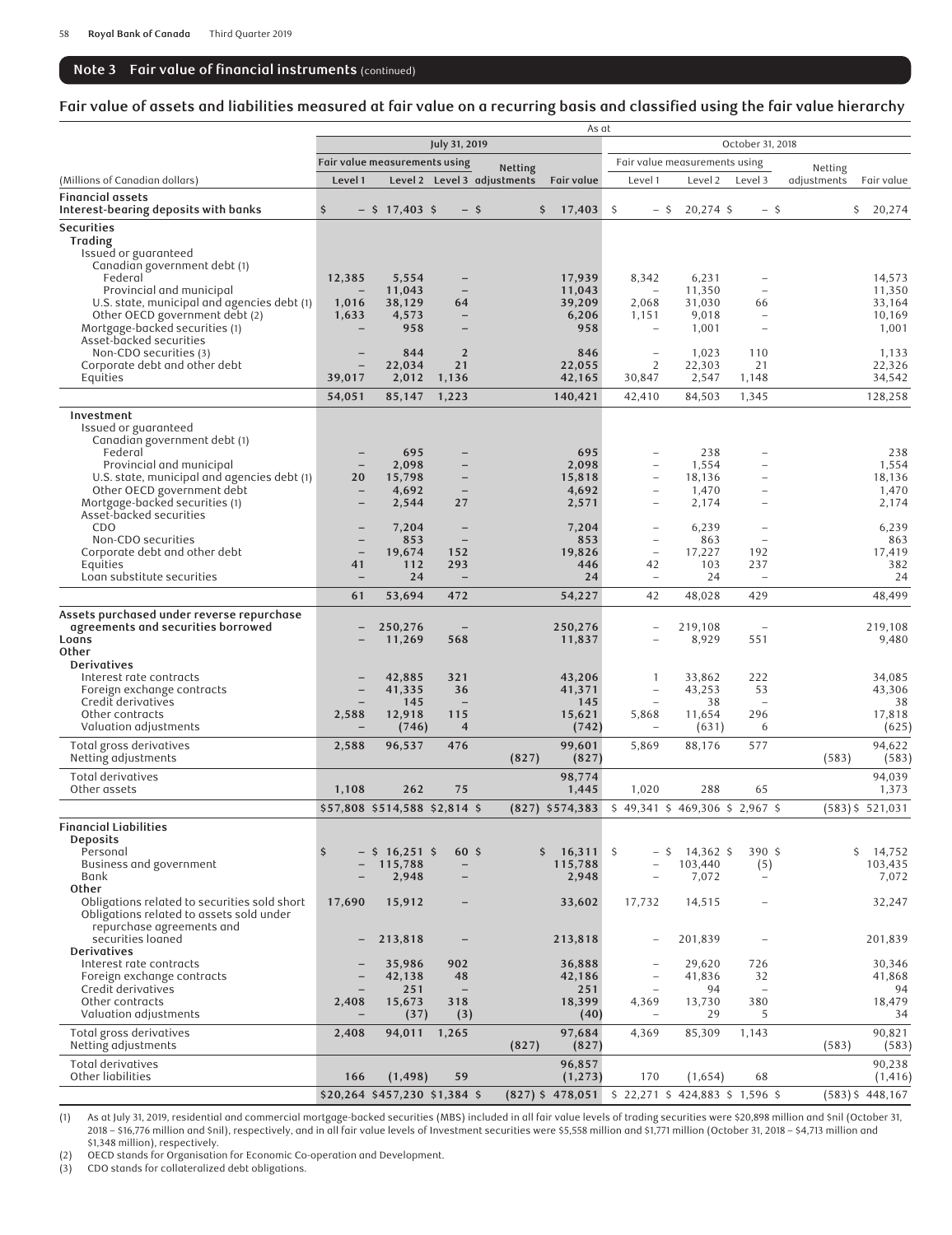# **Fair value measurements using significant unobservable inputs (Level 3 Instruments)**

A financial instrument is classified as Level 3 in the fair value hierarchy if one or more of its unobservable inputs may significantly affect the measurement of its fair value. In preparing the financial statements, appropriate levels for these unobservable input parameters are chosen so that they are consistent with prevailing market evidence or management judgment. Due to the unobservable nature of the prices or rates, there may be uncertainty about the valuation of these Level 3 financial instruments.

During the three months ended July 31, 2019, there were no significant changes made to the valuation techniques and ranges and weighted averages of unobservable inputs used in the determination of fair value of Level 3 financial instruments. As at July 31, 2019, the impacts of adjusting one or more of the unobservable inputs by reasonably possible alternative assumptions did not change significantly from the impacts disclosed in our 2018 Annual Consolidated Financial Statements.

#### **Changes in fair value measurement for instruments measured on a recurring basis and categorized in Level 3**

|                                                        |                                 |                                                      |                                         | For the three months ended July 31, 2019 |                                      |                   |                                                                |                                |                                                                       |
|--------------------------------------------------------|---------------------------------|------------------------------------------------------|-----------------------------------------|------------------------------------------|--------------------------------------|-------------------|----------------------------------------------------------------|--------------------------------|-----------------------------------------------------------------------|
| (Millions of Canadian dollars)                         | at beginning<br>of period       | Fair value Gains (losses)<br>included in<br>earnings | Gains (losses)<br>included in<br>OCI(1) | (issuances)                              | Purchases (sales) and<br>other $(2)$ | into<br>Level 3   | Settlement Transfers Transfers Fair value<br>out of<br>Level 3 | at end of<br>period            | Gains<br>(losses) included<br>in earnings for<br>positions still held |
| Assets                                                 |                                 |                                                      |                                         |                                          |                                      |                   |                                                                |                                |                                                                       |
| <b>Securities</b>                                      |                                 |                                                      |                                         |                                          |                                      |                   |                                                                |                                |                                                                       |
| Trading<br>Issued or guaranteed                        |                                 |                                                      |                                         |                                          |                                      |                   |                                                                |                                |                                                                       |
| U.S. state, municipal                                  |                                 |                                                      |                                         |                                          |                                      |                   |                                                                |                                |                                                                       |
| and agencies debt                                      | \$<br>67 <sup>5</sup>           |                                                      | (1)<br>$-$ \$                           | \$<br>$\overline{\phantom{0}}$           | $\zeta$<br>(2)                       | \$                | \$                                                             | $\mathsf{\$}$<br>$64 \text{ }$ |                                                                       |
| Asset-backed securities                                |                                 |                                                      |                                         |                                          |                                      |                   |                                                                |                                |                                                                       |
| Non-CDO securities                                     | $\overline{4}$                  |                                                      |                                         |                                          | (2)                                  |                   |                                                                | $\overline{2}$                 | $\mathbf{1}$                                                          |
| Corporate debt and other debt                          | 21                              |                                                      |                                         |                                          |                                      |                   |                                                                | 21                             |                                                                       |
| Equities                                               | 1,107                           | (20)                                                 | (12)                                    | 76                                       | (34)                                 | 20                | (1)                                                            | 1,136                          | (9)                                                                   |
|                                                        | 1,199                           | (20)                                                 | (13)                                    | 76                                       | (38)                                 | 20                | (1)                                                            | 1,223                          | (8)                                                                   |
| Investment                                             |                                 |                                                      |                                         |                                          |                                      |                   |                                                                |                                |                                                                       |
| Mortgage-backed securities                             | 28                              |                                                      | (1)                                     |                                          | $\overline{\phantom{0}}$             |                   |                                                                | 27                             | n.a.                                                                  |
| Corporate debt and other debt                          | 146                             |                                                      | 5                                       |                                          | $\mathbf{1}$                         |                   |                                                                | 152                            | n.a.                                                                  |
| Equities<br>Loan substitute securities                 | 296<br>$\overline{\phantom{a}}$ |                                                      | (6)<br>$\equiv$                         | $5\overline{)}$                          | (2)                                  |                   | -                                                              | 293                            | n.a.                                                                  |
|                                                        |                                 |                                                      |                                         |                                          |                                      |                   |                                                                |                                | n.a.                                                                  |
|                                                        | 470                             | $\qquad \qquad -$                                    | (2)                                     | 5                                        | (1)                                  | $\qquad \qquad -$ | $\qquad \qquad -$                                              | 472                            | n.a.                                                                  |
| Loans                                                  | 759                             | 9                                                    | $\overline{\phantom{0}}$                | 276                                      | (474)                                | $\overline{2}$    | (4)                                                            | 568                            | (3)                                                                   |
| Other                                                  |                                 |                                                      |                                         |                                          |                                      |                   |                                                                |                                |                                                                       |
| Net derivative balances (3)<br>Interest rate contracts | (585)                           | 16                                                   |                                         | (2)                                      | (5)                                  | (9)               | 4                                                              | (581)                          |                                                                       |
| Foreign exchange contracts                             | 17                              | (14)                                                 | (20)                                    | $\overline{2}$                           | 1                                    | $\overline{2}$    | $\qquad \qquad -$                                              | (12)                           | (4)<br>4                                                              |
| Other contracts                                        | (190)                           | 10                                                   | 4                                       | (48)                                     | 12                                   | $\overline{2}$    | $\overline{7}$                                                 | (203)                          | 5                                                                     |
| Valuation adjustments                                  | 6                               | $\qquad \qquad -$                                    |                                         |                                          | $\mathbf{1}$                         |                   | $\overline{\phantom{0}}$                                       | 7                              |                                                                       |
| Other assets                                           | 66                              | 13                                                   | (1)                                     |                                          | (3)                                  |                   |                                                                | 75                             | 13                                                                    |
|                                                        | $$1,742$ \$                     | $14 \;$ \$                                           | (32)                                    | \$309                                    | \$ (507)                             | 17<br>\$          | $\ddot{\mathsf{S}}$<br>6                                       | $$1,549$ \$                    | $\overline{7}$                                                        |
| Liabilities                                            |                                 |                                                      |                                         |                                          |                                      |                   |                                                                |                                |                                                                       |
| Deposits                                               |                                 |                                                      |                                         |                                          |                                      |                   |                                                                |                                |                                                                       |
| Personal                                               | $(192)$ \$<br>\$                | $(5)$ \$                                             | $\mathbf{1}$                            | \$<br>(16)                               | $\ddot{\bm{\zeta}}$<br>16            | \$ (13)           | $\dot{\mathsf{s}}$<br>149                                      | $\mathsf{S}$<br>$(60)$ \$      | 4                                                                     |
| Business and government                                |                                 |                                                      |                                         |                                          |                                      |                   |                                                                |                                |                                                                       |
| Other<br>Other liabilities                             | (56)                            | (7)                                                  | $\mathbf{1}$                            |                                          | 3                                    |                   |                                                                | (59)                           |                                                                       |
|                                                        |                                 |                                                      |                                         |                                          |                                      |                   |                                                                |                                | (7)                                                                   |
|                                                        | \$<br>$(248)$ \$                | $(12)$ \$                                            | $\overline{2}$                          | \$<br>(16)                               | $\ddot{\bm{\zeta}}$<br>19            | \$ (13)           |                                                                | $$149 \t$ (119)$               | (3)                                                                   |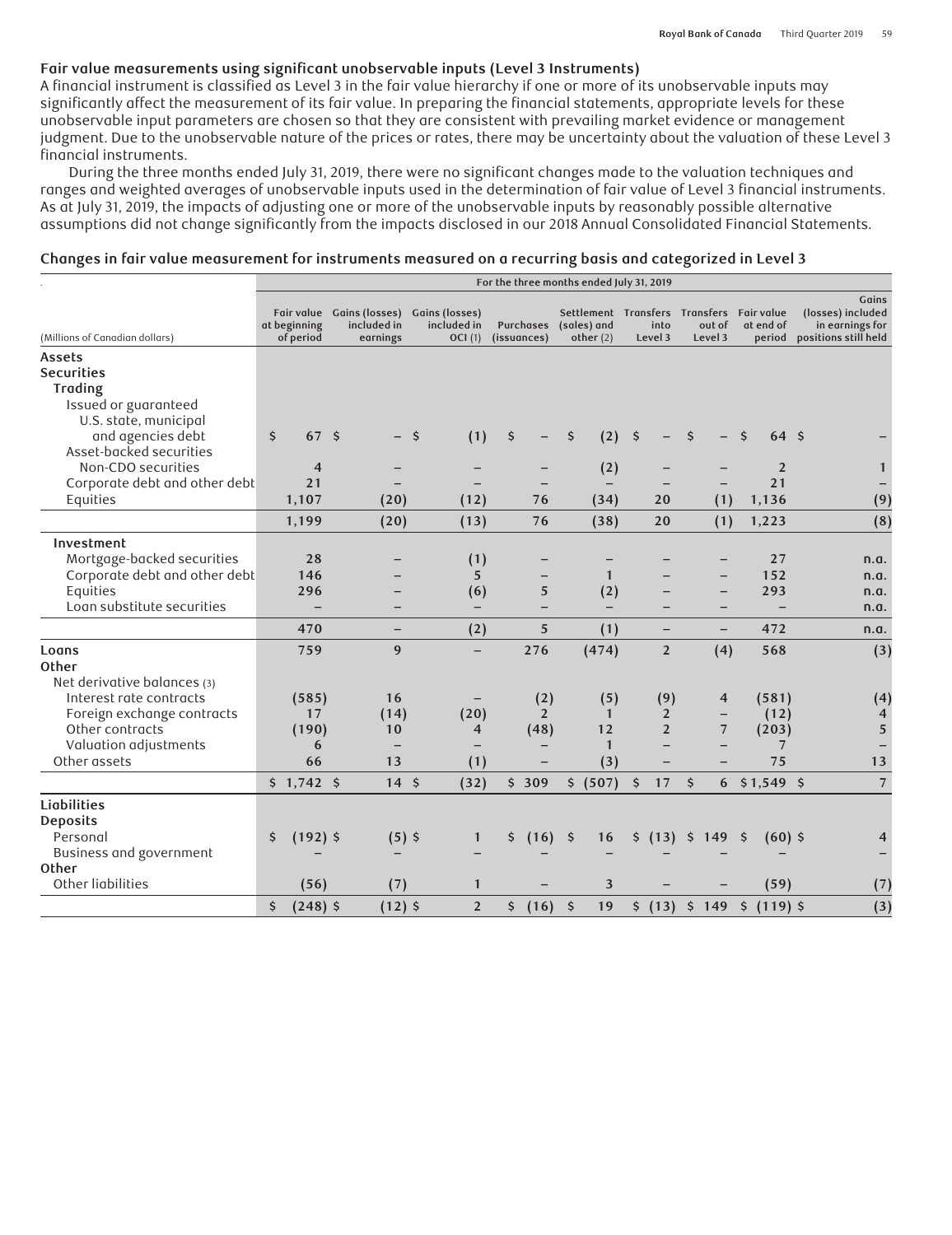# **Note 3 Fair value of financial instruments** (continued)

|                                               |                                         |                                           |                                         |                          |                          | For the three months ended July 31, 2018 |                                         |                                |                                   |                                                                       |
|-----------------------------------------------|-----------------------------------------|-------------------------------------------|-----------------------------------------|--------------------------|--------------------------|------------------------------------------|-----------------------------------------|--------------------------------|-----------------------------------|-----------------------------------------------------------------------|
| (Millions of Canadian dollars)                | Fair value<br>at beginning<br>of period | Gains (losses)<br>included<br>in earnings | Gains (losses)<br>included in<br>OCI(1) | Purchases<br>(issuances) |                          | (sales) and<br>other $(2)$               | Settlement Transfers<br>into<br>Level 3 | Transfers<br>out of<br>Level 3 | Fair value<br>at end of<br>period | Gains<br>(losses) included<br>in earnings for<br>positions still held |
| Assets                                        |                                         |                                           |                                         |                          |                          |                                          |                                         |                                |                                   |                                                                       |
| <b>Securities</b>                             |                                         |                                           |                                         |                          |                          |                                          |                                         |                                |                                   |                                                                       |
| Trading                                       |                                         |                                           |                                         |                          |                          |                                          |                                         |                                |                                   |                                                                       |
| Issued or guaranteed                          |                                         |                                           |                                         |                          |                          |                                          |                                         |                                |                                   |                                                                       |
| U.S. state, municipal                         |                                         |                                           |                                         |                          |                          |                                          |                                         |                                |                                   |                                                                       |
| and agencies debt                             | \$<br>66 \$                             |                                           | $-$ \$<br>$\mathbf{1}$                  | \$                       |                          | \$                                       | $(2)$ \$<br>$-$                         | $\zeta$<br>$-$ \$              | 65S                               |                                                                       |
| Asset-backed securities<br>Non-CDO securities | 115                                     | 1                                         | $\overline{2}$                          |                          |                          |                                          |                                         |                                | 113                               |                                                                       |
| Corporate debt and other debt                 | 23                                      |                                           | $\overline{\phantom{0}}$                |                          |                          | (5)<br>(1)                               |                                         |                                | 22                                | $\overline{\phantom{m}}$                                              |
| Equities                                      | 1,000                                   | (27)                                      | 12                                      |                          | 87                       | (16)                                     | 30                                      | $\overline{\phantom{0}}$       | 1,086                             | (11)                                                                  |
|                                               |                                         |                                           |                                         |                          |                          |                                          |                                         |                                |                                   |                                                                       |
|                                               | 1,204                                   | (26)                                      | 15                                      |                          | 87                       | (24)                                     | 30                                      | $\overline{\phantom{0}}$       | 1,286                             | (10)                                                                  |
| Investment                                    |                                         |                                           |                                         |                          |                          |                                          |                                         |                                |                                   |                                                                       |
| Mortgage-backed securities                    | $\qquad \qquad -$                       |                                           | $\overline{\phantom{0}}$                |                          |                          |                                          |                                         |                                |                                   | n.a.                                                                  |
| Corporate debt and other debt                 | 33                                      |                                           | 1                                       |                          |                          |                                          | 202                                     |                                | 236                               | n.a.                                                                  |
| Equities                                      | 246                                     | (1)                                       | (2)                                     |                          |                          | $\equiv$                                 | $\equiv$                                | $\overline{\phantom{0}}$       | 243                               | n.a.                                                                  |
| Loan substitute securities                    | $\overline{4}$                          | $\overline{\phantom{0}}$                  | $\overline{\phantom{m}}$                |                          | $\equiv$                 | $\equiv$                                 | $\equiv$                                | $\overline{\phantom{0}}$       | $\overline{4}$                    | n.a.                                                                  |
|                                               | 283                                     | (1)                                       | (1)                                     |                          | $\overline{\phantom{m}}$ | $\overline{\phantom{0}}$                 | 202                                     | $\overline{\phantom{0}}$       | 483                               | n.a.                                                                  |
| Loans                                         | 687                                     | $\overline{2}$                            | $\overline{\phantom{0}}$                | 131                      |                          | (284)                                    | $\qquad \qquad -$                       | (40)                           | 496                               | $\overline{2}$                                                        |
| Other                                         |                                         |                                           |                                         |                          |                          |                                          |                                         |                                |                                   |                                                                       |
| Net derivative balances (3)                   |                                         |                                           |                                         |                          |                          |                                          |                                         |                                |                                   |                                                                       |
| Interest rate contracts                       | (505)                                   | (18)                                      | -                                       |                          | 21                       | 72                                       |                                         | (6)                            | (436)                             | (18)                                                                  |
| Foreign exchange contracts                    | 34                                      | (10)                                      | (7)                                     |                          | 12                       | $\qquad \qquad -$                        | (1)                                     | (2)                            | 26                                | (14)                                                                  |
| Other contracts                               | (112)                                   | (13)                                      | (1)                                     |                          | (71)                     | 3                                        | (42)                                    | 39                             | (197)                             | 13                                                                    |
| Valuation adjustments                         | (22)                                    |                                           | $\equiv$                                |                          | $\overline{\phantom{0}}$ | 18                                       | $\equiv$                                |                                | (4)                               |                                                                       |
| Other assets                                  | $\overline{\phantom{0}}$                | $\overline{\phantom{0}}$                  | (1)                                     |                          | 71                       | $\overline{\phantom{0}}$                 |                                         |                                | 70                                |                                                                       |
|                                               | $$1,569$ \$                             | $(66)$ \$                                 | 5                                       | \$251                    |                          | \$ (215) \$                              | $189 \;$ \$                             |                                | $(9)$ \$ 1,724 \$                 | (27)                                                                  |
| Liabilities                                   |                                         |                                           |                                         |                          |                          |                                          |                                         |                                |                                   |                                                                       |
| Deposits                                      |                                         |                                           |                                         |                          |                          |                                          |                                         |                                |                                   |                                                                       |
| Personal                                      | $(254)$ \$<br>\$                        | $(13)$ \$                                 | (1)                                     | \$                       | (54)                     | \$<br>7                                  | $(238)$ \$<br>Ś.                        | 84 \$                          | $(469)$ \$                        | (11)                                                                  |
| Business and government                       |                                         |                                           |                                         |                          |                          |                                          |                                         |                                |                                   |                                                                       |
| Other                                         |                                         |                                           |                                         |                          |                          |                                          |                                         |                                |                                   |                                                                       |
| Other liabilities                             | (24)                                    | (2)                                       | $\overline{\phantom{0}}$                |                          | (35)                     | 2                                        |                                         | $\overline{\phantom{0}}$       | (59)                              |                                                                       |
|                                               | $(278)$ \$<br>\$                        | $(15)$ \$                                 | (1)                                     | \$                       | (89)                     | \$<br>9                                  | \$ (238) \$                             | $84 \;$ \$                     | $(528)$ \$                        | (11)                                                                  |
|                                               |                                         |                                           |                                         |                          |                          |                                          |                                         |                                |                                   |                                                                       |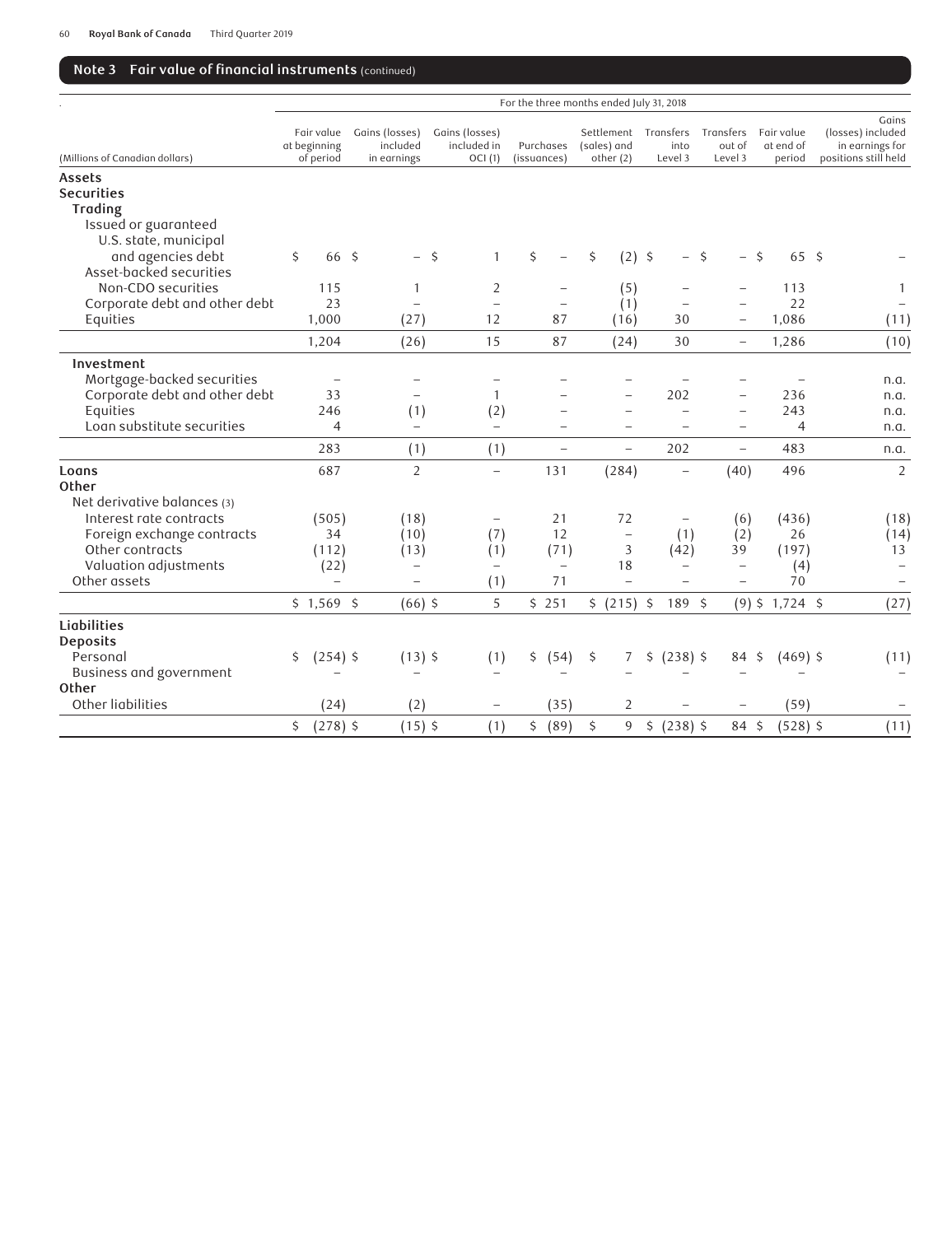| Settlement Transfers Transfers Fair value<br>Fair value Gains (losses)<br>Gains (losses)<br>included<br>included in<br>into<br>at end of<br>at beginning<br>Purchases<br>(sales) and<br>out of<br>of period<br>Level 3<br>period positions still held<br>(Millions of Canadian dollars)<br>in earnings<br>OCI(1)<br>(issuances)<br>other $(2)$<br>Level 3<br>Assets<br><b>Securities</b><br>Trading<br>Issued or guaranteed<br>U.S. state, municipal<br>\$<br>66 <sup>5</sup><br>$(1)$ \$<br>$(2)$ \$<br>and agencies debt<br>$\mathbf{1}$<br>$-$ \$<br>$-$ \$<br>$-$ \$<br>$64 \text{ }$<br>\$<br>Asset-backed securities<br>Non-CDO securities<br>110<br>15<br>(123)<br>$\overline{2}$<br>-<br>21<br>Corporate debt and other debt<br>21<br>$\mathbf{1}$<br>(1)<br>(26)<br>Equities<br>1,148<br>38<br>(1)<br>1,136<br>(67)<br>$\overline{4}$<br>226<br>(212)<br>5<br>(1)<br>(23)<br>1,345<br>(52)<br>226<br>(338)<br>38<br>1,223<br>Investment<br>Mortgage-backed securities<br>27<br>27<br>$\qquad \qquad -$<br>Corporate debt and other debt<br>192<br>152<br>(3)<br>18<br>(55)<br>$\qquad \qquad -$<br>$\qquad \qquad -$<br>Equities<br>237<br>5<br>293<br>14<br>37<br>-<br>Loan substitute securities<br>n.a.<br>$\overline{\phantom{0}}$<br>$\overline{\phantom{0}}$<br>$\qquad \qquad -$<br>$\overline{\phantom{0}}$ |  |  | For the nine months ended July 31, 2019 |  |  |                                               |
|------------------------------------------------------------------------------------------------------------------------------------------------------------------------------------------------------------------------------------------------------------------------------------------------------------------------------------------------------------------------------------------------------------------------------------------------------------------------------------------------------------------------------------------------------------------------------------------------------------------------------------------------------------------------------------------------------------------------------------------------------------------------------------------------------------------------------------------------------------------------------------------------------------------------------------------------------------------------------------------------------------------------------------------------------------------------------------------------------------------------------------------------------------------------------------------------------------------------------------------------------------------------------------------------------------------------------|--|--|-----------------------------------------|--|--|-----------------------------------------------|
|                                                                                                                                                                                                                                                                                                                                                                                                                                                                                                                                                                                                                                                                                                                                                                                                                                                                                                                                                                                                                                                                                                                                                                                                                                                                                                                              |  |  |                                         |  |  | Gains<br>(losses) included<br>in earnings for |
|                                                                                                                                                                                                                                                                                                                                                                                                                                                                                                                                                                                                                                                                                                                                                                                                                                                                                                                                                                                                                                                                                                                                                                                                                                                                                                                              |  |  |                                         |  |  |                                               |
|                                                                                                                                                                                                                                                                                                                                                                                                                                                                                                                                                                                                                                                                                                                                                                                                                                                                                                                                                                                                                                                                                                                                                                                                                                                                                                                              |  |  |                                         |  |  |                                               |
|                                                                                                                                                                                                                                                                                                                                                                                                                                                                                                                                                                                                                                                                                                                                                                                                                                                                                                                                                                                                                                                                                                                                                                                                                                                                                                                              |  |  |                                         |  |  |                                               |
|                                                                                                                                                                                                                                                                                                                                                                                                                                                                                                                                                                                                                                                                                                                                                                                                                                                                                                                                                                                                                                                                                                                                                                                                                                                                                                                              |  |  |                                         |  |  |                                               |
|                                                                                                                                                                                                                                                                                                                                                                                                                                                                                                                                                                                                                                                                                                                                                                                                                                                                                                                                                                                                                                                                                                                                                                                                                                                                                                                              |  |  |                                         |  |  |                                               |
|                                                                                                                                                                                                                                                                                                                                                                                                                                                                                                                                                                                                                                                                                                                                                                                                                                                                                                                                                                                                                                                                                                                                                                                                                                                                                                                              |  |  |                                         |  |  |                                               |
|                                                                                                                                                                                                                                                                                                                                                                                                                                                                                                                                                                                                                                                                                                                                                                                                                                                                                                                                                                                                                                                                                                                                                                                                                                                                                                                              |  |  |                                         |  |  |                                               |
|                                                                                                                                                                                                                                                                                                                                                                                                                                                                                                                                                                                                                                                                                                                                                                                                                                                                                                                                                                                                                                                                                                                                                                                                                                                                                                                              |  |  |                                         |  |  | 3                                             |
|                                                                                                                                                                                                                                                                                                                                                                                                                                                                                                                                                                                                                                                                                                                                                                                                                                                                                                                                                                                                                                                                                                                                                                                                                                                                                                                              |  |  |                                         |  |  |                                               |
|                                                                                                                                                                                                                                                                                                                                                                                                                                                                                                                                                                                                                                                                                                                                                                                                                                                                                                                                                                                                                                                                                                                                                                                                                                                                                                                              |  |  |                                         |  |  |                                               |
|                                                                                                                                                                                                                                                                                                                                                                                                                                                                                                                                                                                                                                                                                                                                                                                                                                                                                                                                                                                                                                                                                                                                                                                                                                                                                                                              |  |  |                                         |  |  |                                               |
|                                                                                                                                                                                                                                                                                                                                                                                                                                                                                                                                                                                                                                                                                                                                                                                                                                                                                                                                                                                                                                                                                                                                                                                                                                                                                                                              |  |  |                                         |  |  |                                               |
|                                                                                                                                                                                                                                                                                                                                                                                                                                                                                                                                                                                                                                                                                                                                                                                                                                                                                                                                                                                                                                                                                                                                                                                                                                                                                                                              |  |  |                                         |  |  | n.a.                                          |
|                                                                                                                                                                                                                                                                                                                                                                                                                                                                                                                                                                                                                                                                                                                                                                                                                                                                                                                                                                                                                                                                                                                                                                                                                                                                                                                              |  |  |                                         |  |  | n.a.                                          |
|                                                                                                                                                                                                                                                                                                                                                                                                                                                                                                                                                                                                                                                                                                                                                                                                                                                                                                                                                                                                                                                                                                                                                                                                                                                                                                                              |  |  |                                         |  |  | n.a.                                          |
|                                                                                                                                                                                                                                                                                                                                                                                                                                                                                                                                                                                                                                                                                                                                                                                                                                                                                                                                                                                                                                                                                                                                                                                                                                                                                                                              |  |  |                                         |  |  |                                               |
| 429<br>32<br>32<br>472<br>(3)<br>(18)<br>$\overline{\phantom{0}}$<br>$-$                                                                                                                                                                                                                                                                                                                                                                                                                                                                                                                                                                                                                                                                                                                                                                                                                                                                                                                                                                                                                                                                                                                                                                                                                                                     |  |  |                                         |  |  | n.a.                                          |
| 38<br>$\overline{2}$<br>588<br>(478)<br>55<br>(188)<br>568<br>Loans<br>551                                                                                                                                                                                                                                                                                                                                                                                                                                                                                                                                                                                                                                                                                                                                                                                                                                                                                                                                                                                                                                                                                                                                                                                                                                                   |  |  |                                         |  |  | 18                                            |
| Other                                                                                                                                                                                                                                                                                                                                                                                                                                                                                                                                                                                                                                                                                                                                                                                                                                                                                                                                                                                                                                                                                                                                                                                                                                                                                                                        |  |  |                                         |  |  |                                               |
| Net derivative balances (3)                                                                                                                                                                                                                                                                                                                                                                                                                                                                                                                                                                                                                                                                                                                                                                                                                                                                                                                                                                                                                                                                                                                                                                                                                                                                                                  |  |  |                                         |  |  |                                               |
| Interest rate contracts<br>(79)<br>(195)<br>219<br>(6)<br>(581)<br>(504)<br>(16)<br>$\qquad \qquad -$                                                                                                                                                                                                                                                                                                                                                                                                                                                                                                                                                                                                                                                                                                                                                                                                                                                                                                                                                                                                                                                                                                                                                                                                                        |  |  |                                         |  |  | (41)                                          |
| (11)<br>Foreign exchange contracts<br>21<br>(20)<br>3<br>$\mathbf{1}$<br>(7)<br>(12)<br>$\mathbf{1}$                                                                                                                                                                                                                                                                                                                                                                                                                                                                                                                                                                                                                                                                                                                                                                                                                                                                                                                                                                                                                                                                                                                                                                                                                         |  |  |                                         |  |  | $\overline{4}$                                |
| Other contracts<br>$\overline{2}$<br>(84)<br>90<br>(63)<br>(37)<br>(203)<br>(112)<br>$\mathbf{1}$                                                                                                                                                                                                                                                                                                                                                                                                                                                                                                                                                                                                                                                                                                                                                                                                                                                                                                                                                                                                                                                                                                                                                                                                                            |  |  |                                         |  |  | 79                                            |
| Valuation adjustments<br>6<br>$\mathbf{1}$<br>$\overline{7}$<br>$\qquad \qquad -$                                                                                                                                                                                                                                                                                                                                                                                                                                                                                                                                                                                                                                                                                                                                                                                                                                                                                                                                                                                                                                                                                                                                                                                                                                            |  |  |                                         |  |  |                                               |
| 65<br>75<br>Other assets<br>23<br>(13)                                                                                                                                                                                                                                                                                                                                                                                                                                                                                                                                                                                                                                                                                                                                                                                                                                                                                                                                                                                                                                                                                                                                                                                                                                                                                       |  |  |                                         |  |  | 23                                            |
| \$<br>$1,824$ \$<br>$(3)$ \$<br>29<br>$$591$ \$<br>$(619)$ \$<br>$51 \div (324) \div 1,549 \div$                                                                                                                                                                                                                                                                                                                                                                                                                                                                                                                                                                                                                                                                                                                                                                                                                                                                                                                                                                                                                                                                                                                                                                                                                             |  |  |                                         |  |  | 60                                            |
| Liabilities                                                                                                                                                                                                                                                                                                                                                                                                                                                                                                                                                                                                                                                                                                                                                                                                                                                                                                                                                                                                                                                                                                                                                                                                                                                                                                                  |  |  |                                         |  |  |                                               |
| Deposits                                                                                                                                                                                                                                                                                                                                                                                                                                                                                                                                                                                                                                                                                                                                                                                                                                                                                                                                                                                                                                                                                                                                                                                                                                                                                                                     |  |  |                                         |  |  |                                               |
| Personal<br>\$<br>$(390)$ \$<br>$(39)$ \$<br>$(49)$ \$<br>$(138)$ \$<br>$529$ \$<br>$(60)$ \$<br>\$<br>27<br>\$                                                                                                                                                                                                                                                                                                                                                                                                                                                                                                                                                                                                                                                                                                                                                                                                                                                                                                                                                                                                                                                                                                                                                                                                              |  |  |                                         |  |  | (1)                                           |
| (5)<br>Business and government<br>5                                                                                                                                                                                                                                                                                                                                                                                                                                                                                                                                                                                                                                                                                                                                                                                                                                                                                                                                                                                                                                                                                                                                                                                                                                                                                          |  |  |                                         |  |  |                                               |
| Other                                                                                                                                                                                                                                                                                                                                                                                                                                                                                                                                                                                                                                                                                                                                                                                                                                                                                                                                                                                                                                                                                                                                                                                                                                                                                                                        |  |  |                                         |  |  |                                               |
| Other liabilities<br>(68)<br>(12)<br>(1)<br>(59)<br>$\mathbf{1}$<br>21<br>-                                                                                                                                                                                                                                                                                                                                                                                                                                                                                                                                                                                                                                                                                                                                                                                                                                                                                                                                                                                                                                                                                                                                                                                                                                                  |  |  |                                         |  |  | (10)                                          |
| \$<br>(1)<br>\$ (48) \$<br>$524$ \$<br>$(453)$ \$<br>$(51)$ \$<br>48 $\frac{1}{2}$ (138) $\frac{1}{2}$<br>$(119)$ \$                                                                                                                                                                                                                                                                                                                                                                                                                                                                                                                                                                                                                                                                                                                                                                                                                                                                                                                                                                                                                                                                                                                                                                                                         |  |  |                                         |  |  | (11)                                          |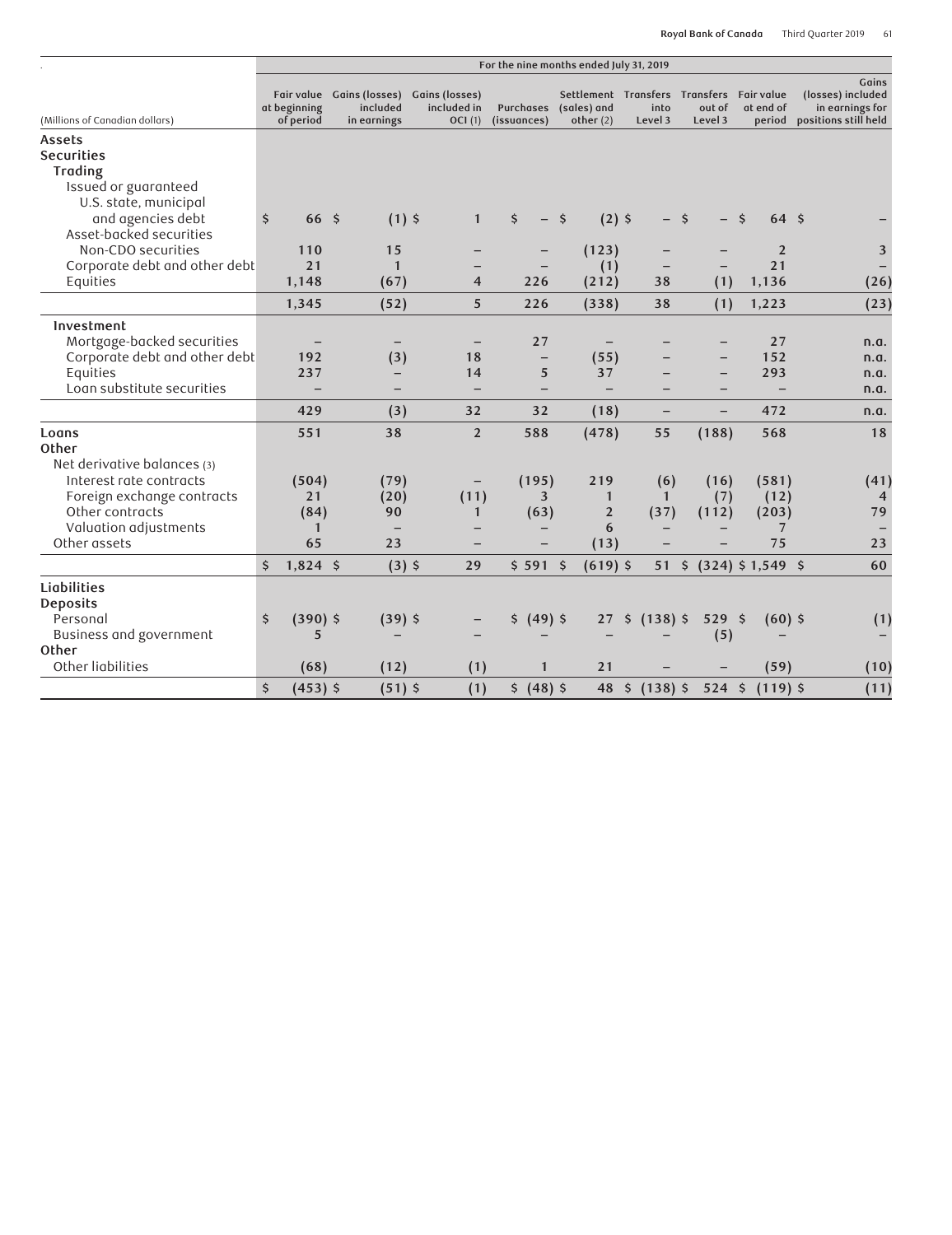#### **Note 3 Fair value of financial instruments** (continued)

|                                        |                                         |                                           |                                            | For the nine months ended July 31, 2018 |                            |                          |                                         |           |                          |                                   |                |                                                                       |
|----------------------------------------|-----------------------------------------|-------------------------------------------|--------------------------------------------|-----------------------------------------|----------------------------|--------------------------|-----------------------------------------|-----------|--------------------------|-----------------------------------|----------------|-----------------------------------------------------------------------|
| (Millions of Canadian dollars)         | Fair value<br>at beginning<br>of period | Gains (losses)<br>included<br>in earnings | Gains (losses)<br>included<br>in OCI $(1)$ | Purchases<br>(issuances)                | (sales) and<br>other $(2)$ |                          | Settlement Transfers<br>into<br>Level 3 | Transfers | out of<br>Level 3        | Fair value<br>at end of<br>period |                | Gains<br>(losses) included<br>in earnings for<br>positions still held |
| Assets                                 |                                         |                                           |                                            |                                         |                            |                          |                                         |           |                          |                                   |                |                                                                       |
| <b>Securities</b>                      |                                         |                                           |                                            |                                         |                            |                          |                                         |           |                          |                                   |                |                                                                       |
| <b>Trading</b><br>Issued or guaranteed |                                         |                                           |                                            |                                         |                            |                          |                                         |           |                          |                                   |                |                                                                       |
| U.S. state, municipal                  |                                         |                                           |                                            |                                         |                            |                          |                                         |           |                          |                                   |                |                                                                       |
| and agencies debt                      | \$<br>508S                              | $16 \pm 5$                                | (4)                                        | \$<br>$\overline{\phantom{0}}$          |                            | \$ (455) \$              | $\overline{\phantom{0}}$                | \$        | $\overline{\phantom{0}}$ | \$                                | 65S            | (2)                                                                   |
| Asset-backed securities                |                                         |                                           |                                            |                                         |                            |                          |                                         |           |                          |                                   |                |                                                                       |
| Non-CDO securities                     | 196                                     | 27                                        | 1                                          |                                         |                            | (111)                    |                                         |           | $\overline{\phantom{m}}$ | 113                               |                | 12                                                                    |
| Corporate debt and other debt          | 30                                      | (2)                                       | $\equiv$                                   |                                         |                            | (1)                      | $\overline{\phantom{0}}$                |           | (5)                      | 22                                |                | (1)                                                                   |
| Equities                               | 923                                     | (127)                                     | 27                                         | 320                                     |                            | (89)                     | 34                                      |           | (2)                      | 1,086                             |                | (48)                                                                  |
|                                        | 1,657                                   | (86)                                      | 24                                         | 320                                     |                            | (656)                    | 34                                      |           | (7)                      | 1,286                             |                | (39)                                                                  |
| Investment                             |                                         |                                           |                                            |                                         |                            |                          |                                         |           |                          |                                   |                |                                                                       |
| Mortgage-backed securities             | $\overline{\phantom{m}}$                | $\qquad \qquad -$                         |                                            |                                         |                            |                          |                                         |           |                          | ÷                                 |                | n.a.                                                                  |
| Corporate debt and other debt          | 29                                      | (5)                                       | 6                                          |                                         |                            | $\overline{\phantom{0}}$ | 206                                     |           | $\overline{\phantom{0}}$ | 236                               |                | n.a.                                                                  |
| Equities                               | 217                                     | (1)                                       | 25                                         |                                         |                            | $\overline{2}$           | $\overline{\phantom{0}}$                |           | $\overline{\phantom{0}}$ | 243                               |                | n.a.                                                                  |
| Loan substitute securities             | 3                                       | $\overline{\phantom{0}}$                  | $\mathbf{1}$                               |                                         |                            | $\equiv$                 | $\equiv$                                |           |                          |                                   | $\overline{4}$ | n.a.                                                                  |
|                                        | 249                                     | (6)                                       | 32                                         | $\overline{\phantom{a}}$                |                            | $\overline{2}$           | 206                                     |           | $\qquad \qquad -$        | 483                               |                | n.a.                                                                  |
| Loans                                  | 477                                     | $\overline{4}$                            | (1)                                        | 345                                     |                            | (289)                    | $\qquad \qquad -$                       |           | (40)                     | 496                               |                | (3)                                                                   |
| Other                                  |                                         |                                           |                                            |                                         |                            |                          |                                         |           |                          |                                   |                |                                                                       |
| Net derivative balances (3)            |                                         |                                           |                                            |                                         |                            |                          |                                         |           |                          |                                   |                |                                                                       |
| Interest rate contracts                | (455)                                   | 16                                        | $\qquad \qquad -$                          | 71                                      |                            | 73                       | $\qquad \qquad -$                       |           | (141)                    | (436)                             |                | (2)                                                                   |
| Foreign exchange contracts             | 21                                      | (6)                                       | (4)                                        | 11                                      |                            | 3                        | $\overline{4}$                          |           | (3)                      | 26                                |                | (11)                                                                  |
| Other contracts                        | (181)                                   | 35                                        | $\qquad \qquad -$                          | (87)                                    |                            | (42)                     | (55)                                    |           | 133                      | (197)                             |                | (8)                                                                   |
| Valuation adjustments                  | (16)                                    | $\qquad \qquad -$                         | $\overline{\phantom{0}}$                   | $\overline{\phantom{a}}$                |                            | 12                       |                                         |           |                          | (4)                               |                |                                                                       |
| Other assets                           | $\overline{\phantom{0}}$                |                                           | (1)                                        | 71                                      |                            | $\equiv$                 |                                         |           |                          | 70                                |                |                                                                       |
|                                        | \$<br>$1,752$ \$                        | $(43)$ \$                                 | 50                                         | \$<br>731                               |                            | \$ (897) \$              | 189                                     |           |                          | \$ (58) \$ 1,724 \$               |                | (63)                                                                  |
| Liabilities                            |                                         |                                           |                                            |                                         |                            |                          |                                         |           |                          |                                   |                |                                                                       |
| Deposits                               |                                         |                                           |                                            |                                         |                            |                          |                                         |           |                          |                                   |                |                                                                       |
| Personal                               | \$<br>$(465)$ \$                        | $(58)$ \$                                 | (3)                                        | \$<br>(221)                             | \$                         | 33                       | (398)<br>\$                             |           | \$643\$                  | $(469)$ \$                        |                | 54                                                                    |
| Business and government                |                                         |                                           |                                            |                                         |                            |                          |                                         |           |                          |                                   |                |                                                                       |
| Other                                  |                                         |                                           |                                            |                                         |                            |                          |                                         |           |                          |                                   |                |                                                                       |
| Other liabilities                      | (24)                                    | (3)                                       | $\overline{\phantom{m}}$                   | (40)                                    |                            | 8                        |                                         |           | $\qquad \qquad -$        | (59)                              |                |                                                                       |
|                                        | \$<br>$(489)$ \$                        | $(61)$ \$                                 | (3)                                        | \$<br>(261)                             | \$                         | 41                       | (398)<br>\$                             |           | \$643\$                  | $(528)$ \$                        |                | 54                                                                    |

(1) These amounts include the foreign currency translation gains or losses arising on consolidation of foreign subsidiaries relating to the Level 3 instruments, where applicable. The unrealized gains on Investment securities recognized in OCI were \$6 million for the three months ended July 31, 2019 (July 31, 2018 – gains of \$1 million) and gains of \$35 million for the nine months ended July 31, 2019 (July 31, 2018 – gains of \$31 million), excluding the translation gains or losses arising on consolidation.

(2) Other includes amortization of premiums or discounts recognized in net income. (3) Net derivatives as at July 31, 2019 included derivative assets of \$476 million (July 31, 2018 – \$643 million) and derivative liabilities of \$1,265 million (July 31, 2018 – \$1,254 million).

n.a. not applicable

# **Transfers between fair value hierarchy levels for instruments carried at fair value on a recurring basis**

Transfers between Level 1 and 2 are dependent on whether fair value is obtained on the basis of quoted market prices in active markets (Level 1).

During the three months ended July 31, 2019, transfers out of Level 1 to Level 2 include Trading U.S. state, municipal and agencies debt of \$610 million.

During the three months ended July 31, 2019 there were no significant transfers out of Level 2 to Level 1.

Transfers between Level 2 and Level 3 are primarily due to either a change in the market observability for an input, or a change in an unobservable input's significance to a financial instrument's fair value.

During the three months ended July 31, 2019 there were no significant transfers out of Level 2 to Level 3.

During the three months ended July 31, 2019, significant transfers out of Level 3 to Level 2 include \$149 million in Personal deposits, due to changes in the significance of the unobservable inputs.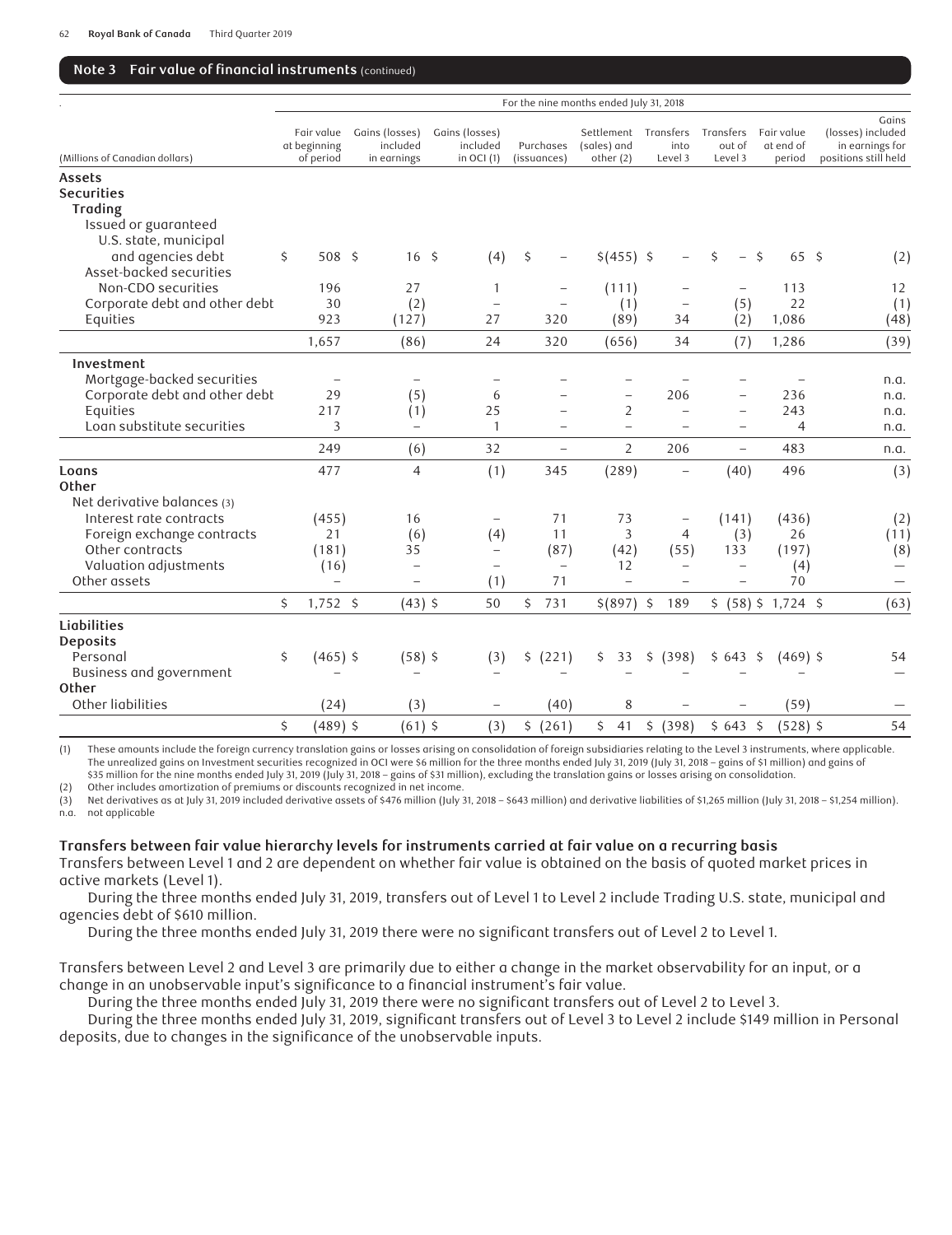# **Net interest income from financial instruments**

Interest and dividend income arising from financial assets and financial liabilities and the associated costs of funding are reported in Net interest income.

|         | For the nine months ended |                            |              |
|---------|---------------------------|----------------------------|--------------|
| July 31 | July 31                   | July 31                    | July 31      |
| 2019    | 2018(1)                   | 2019                       | 2018(1)      |
|         |                           |                            |              |
| \$3,210 | \$2,109                   | $\mathsf{S}$<br>8,997      | \$.<br>5,617 |
|         |                           |                            |              |
| 298     | 234                       | 857                        | 558          |
| 7.102   | 6.283                     | 21,037                     | 17,856       |
| 10,610  | 8,626                     | 30,891                     | 24,031       |
|         |                           |                            |              |
| \$2.778 | \$1,730                   | S.<br>7.774                | 4,464<br>Ś.  |
| 2,784   | 2,300                     | 8,348                      | 6,105        |
| 5,562   | 4.030                     | 16,122                     | 10,569       |
| \$5,048 | \$4,596                   | \$14,769                   | \$13,462     |
|         |                           | For the three months ended |              |

Amounts have been revised from those previously presented.

(2) Excludes the following amounts related to our insurance operations and included in Insurance premiums, investment and fee income in the Interim Consolidated Statements of Income: For the three months ended July 31, 2019, Interest income of \$123 million (July 31, 2018 – \$122 million), and Interest expense of \$1 million (July 31, 2018 – \$nil). For the nine months ended July 31, 2019, Interest income of \$366 million (July 31, 2018 – \$360 million), and Interest expense of \$3 million (July 31, 2018 – \$3 million).

(3) Includes dividend income for the three months ended July 31, 2019 of \$614 million (July 31, 2018 – \$417 million) and for the nine months ended July 31, 2019 of \$1,508 million (July 31, 2018 – \$1,177 million).

# **Note 4 Securities**

#### **Unrealized gains and losses on securities at FVOCI** (1) (2)

| Cost/        | Gross          | Gross<br>unrealized |                                                           | Cost/                    | Gross<br>unrealized | Gross<br>unrealized |                                         |
|--------------|----------------|---------------------|-----------------------------------------------------------|--------------------------|---------------------|---------------------|-----------------------------------------|
|              |                | losses              |                                                           |                          | gains               | losses              | Fair value                              |
|              |                |                     |                                                           |                          |                     |                     |                                         |
|              |                |                     |                                                           |                          |                     |                     |                                         |
| \$<br>693    | Ŝ.<br>3        | <b>S</b>            | \$<br>695                                                 | Ś<br>244                 | \$                  | \$                  | 238<br>\$.                              |
| 2,033        | 66             | (1)                 | 2,098                                                     | 1,578                    | 2                   | (26)                | 1,554                                   |
|              |                |                     |                                                           |                          |                     |                     |                                         |
| 15,704       | 206            | (92)                | 15,818                                                    | 18,000                   | 285                 | (149)               | 18,136                                  |
| 4,693        | $\overline{2}$ |                     | 4,692                                                     | 1,469                    | 2                   | $\mathbf{1}$        | 1,470                                   |
| 2,577        | $\overline{2}$ |                     | 2,571                                                     | 2,176                    |                     | (3)                 | 2,174                                   |
|              |                |                     |                                                           |                          |                     |                     |                                         |
| 7,228        | $\overline{2}$ | (26)                | 7,204                                                     | 6,248                    |                     | 10)                 | 6,239                                   |
| 847          |                | (1)                 | 853                                                       | 856                      | 9                   |                     | 863                                     |
| 19,762       | 73             | (9)                 | 19,826                                                    | 17,439                   | 22                  | (42)                | 17,419                                  |
| 233          | 215            |                     | 446                                                       | 197                      | 186                 | $\mathbf{1}$        | 382                                     |
| 25           |                | (1)                 | 24                                                        | 25                       |                     |                     | 24                                      |
| 53,795<br>S. | \$576          | \$                  | 54,227<br>\$                                              | \$48,232                 | \$508               | (241)<br>\$.        | 48,499<br>\$                            |
|              | Amortized cost | gains               | July 31, 2019<br>unrealized<br>(3)<br>(8)<br>(2)<br>(144) | <b>Fair value</b><br>(1) | Amortized cost      |                     | As at<br>October 31, 2018<br>(6)<br>(2) |

Excludes \$46,013 million of held-to-collect securities as at July 31, 2019 that are carried at amortized cost, net of allowance for credit losses (October 31, 2018 - \$46,109 million). (2) Gross unrealized gains and losses includes \$(1) million of allowance for credit losses on debt securities at FVOCI as at July 31, 2019 (October 31, 2018 – \$11 million) recognized in income and Other components of equity.

(3) The majority of the MBS are residential. Cost/Amortized cost, gross unrealized gains, gross unrealized losses and fair value related to commercial MBS are \$1,775 million, \$2 million, \$6 million and \$1,771 million, respectively as at July 31, 2019 (October 31, 2018 – \$1,442 million, \$nil, \$6 million and \$1,436 million, respectively).

# **Allowance for credit losses on investment securities**

The following tables reconcile the opening and closing allowance for debt securities at FVOCI and amortized cost by stage. Reconciling items include the following:

- Transfers between stages, which are presumed to occur before any corresponding remeasurement of the allowance.
- Purchases, which reflect the allowance related to assets newly recognized during the period, including those assets that were derecognized following a modification of terms.
- Sales and maturities, which reflect the allowance related to assets derecognized during the period without a credit loss being incurred, including those assets that were derecognized following a modification of terms.
- Changes in risk, parameters and exposures, which comprise the impact of changes in model inputs or assumptions, including changes in forward-looking macroeconomic conditions; partial repayments; changes in the measurement following a transfer between stages; and unwinding of the time value discount due to the passage of time.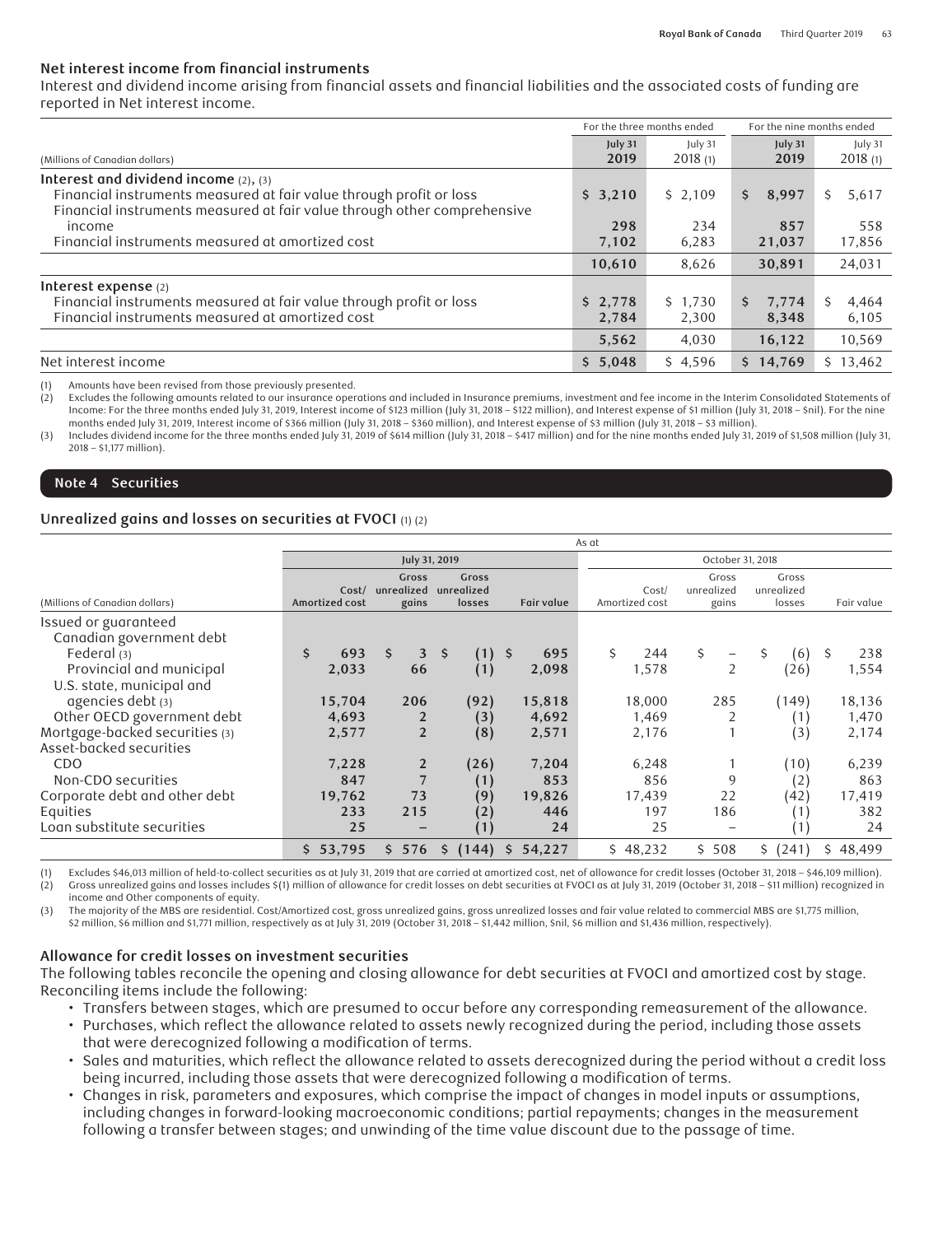# **Note 4 Securities** (continued)

# **Allowance for credit losses – securities at FVOCI** (1)

|                                           |         |            |               |       | For the three months ended |            |               |          |
|-------------------------------------------|---------|------------|---------------|-------|----------------------------|------------|---------------|----------|
|                                           |         |            | July 31, 2019 |       |                            |            | July 31, 2018 |          |
|                                           |         | Performing | Impaired      |       |                            | Performing | Impaired      |          |
| (Millions of Canadian dollars)            | Stage 1 | Stage 2    | Stage 3       | Total | Stage 1                    | Stage 2    | Stage 3       | Total    |
| Balance at beginning of period            | \$<br>5 | $S -$      | (4)<br>\$.    | \$    | \$40                       | \$.<br>5   |               | 45       |
| Provision for credit losses               |         |            |               |       |                            |            |               |          |
| Transfers to stage 1                      |         |            |               |       |                            |            |               |          |
| Transfers to stage 2                      |         |            |               |       |                            |            |               |          |
| Transfers to stage 3                      |         |            |               | -     | (36)                       |            | 36            |          |
| Purchases                                 |         |            |               |       |                            |            |               |          |
| Sales and maturities                      | (1)     |            |               | (1)   | H.                         |            |               | (1)      |
| Changes in risk, parameters and exposures |         |            | (2)           | (2)   |                            |            |               |          |
| Exchange rate and other                   |         |            |               |       |                            |            |               |          |
| Balance at end of period                  | \$5     | s –        | (6)<br>S.     | (1)   | \$.<br>4                   | -5<br>S.   | \$36          | 45<br>S. |
|                                           |         |            |               |       |                            |            |               |          |

|                                                                                                                                                                                                                                                                                                                  |                       |                          |               |         | For the nine months ended |                 |               |          |
|------------------------------------------------------------------------------------------------------------------------------------------------------------------------------------------------------------------------------------------------------------------------------------------------------------------|-----------------------|--------------------------|---------------|---------|---------------------------|-----------------|---------------|----------|
|                                                                                                                                                                                                                                                                                                                  |                       |                          | July 31, 2019 |         |                           |                 | July 31, 2018 |          |
| (Millions of Canadian dollars)<br>Balance at beginning of period<br>Provision for credit losses<br>Transfers to stage 1<br>Transfers to stage 2<br>Transfers to stage 3<br>Purchases<br>Sales and maturities<br>Changes in risk, parameters and exposures<br>Exchange rate and other<br>Balance at end of period |                       | Performing               | Impaired      |         |                           | Performing      | Impaired      |          |
|                                                                                                                                                                                                                                                                                                                  | Stage 1               | Stage 2                  | Stage 3       | Total   | Stage 1                   | Stage 2         | Stage 3       | Total    |
|                                                                                                                                                                                                                                                                                                                  | \$.<br>$\overline{4}$ | 5 <sub>7</sub>           |               | 11<br>Ś | 3<br>Ś.                   | \$22            |               | 25<br>Ś  |
|                                                                                                                                                                                                                                                                                                                  |                       |                          |               |         |                           |                 |               |          |
|                                                                                                                                                                                                                                                                                                                  |                       |                          |               |         |                           |                 |               |          |
|                                                                                                                                                                                                                                                                                                                  |                       |                          |               |         |                           |                 |               |          |
|                                                                                                                                                                                                                                                                                                                  |                       |                          |               | —       | (36)                      |                 | 36            |          |
|                                                                                                                                                                                                                                                                                                                  |                       |                          |               | 4       | 83                        |                 |               | 83       |
|                                                                                                                                                                                                                                                                                                                  | (2)                   | (7)                      |               | (9)     | (47                       | (17)            |               | (64)     |
|                                                                                                                                                                                                                                                                                                                  |                       | –                        | (6)           | (7)     |                           |                 |               |          |
|                                                                                                                                                                                                                                                                                                                  |                       |                          |               |         |                           | $^{\prime}$ 1 . |               |          |
|                                                                                                                                                                                                                                                                                                                  | \$.<br>5              | $\overline{\phantom{0}}$ | \$.<br>(6)    |         | \$<br>4                   | 5<br>\$         | \$36          | 45<br>\$ |
| Expected credit losses on debt securities at FVOCI are not separately recognized on the balance sheet as the related securities are recorded at fair value. The cumulative<br>(1)                                                                                                                                |                       |                          |               |         |                           |                 |               |          |

amount of credit losses recognized in income is presented in Other components of equity.

# **Allowance for credit losses – securities at amortized cost**

|         |           |                   |               |         | For the three months ended<br>July 31, 2018<br>Impaired<br>Stage 2<br>Stage 3<br>31<br>Ś.<br>Ś<br>\$<br>4<br>$\overline{\phantom{a}}$ |                   |         |  |  |  |  |  |  |  |  |
|---------|-----------|-------------------|---------------|---------|---------------------------------------------------------------------------------------------------------------------------------------|-------------------|---------|--|--|--|--|--|--|--|--|
|         |           |                   |               |         |                                                                                                                                       |                   |         |  |  |  |  |  |  |  |  |
|         |           | Impaired          |               |         |                                                                                                                                       |                   |         |  |  |  |  |  |  |  |  |
| Stage 1 | Stage 2   | Stage 3           | Total         | Stage 1 |                                                                                                                                       |                   | Total   |  |  |  |  |  |  |  |  |
| \$      | 23<br>\$. |                   | 30<br>Ś       | Ś.      |                                                                                                                                       |                   | 35      |  |  |  |  |  |  |  |  |
|         |           |                   |               |         |                                                                                                                                       |                   |         |  |  |  |  |  |  |  |  |
|         |           |                   |               |         |                                                                                                                                       |                   |         |  |  |  |  |  |  |  |  |
|         |           |                   |               |         |                                                                                                                                       |                   |         |  |  |  |  |  |  |  |  |
|         |           |                   |               |         |                                                                                                                                       |                   |         |  |  |  |  |  |  |  |  |
|         |           |                   |               |         |                                                                                                                                       |                   |         |  |  |  |  |  |  |  |  |
| (1)     |           |                   |               |         |                                                                                                                                       |                   |         |  |  |  |  |  |  |  |  |
|         |           |                   | (3)           |         | 8                                                                                                                                     |                   | 9       |  |  |  |  |  |  |  |  |
| (1)     |           |                   |               |         |                                                                                                                                       |                   |         |  |  |  |  |  |  |  |  |
| \$      | \$21      |                   | 28<br>Ś       | S.      | 37<br>S.                                                                                                                              | $5\,2$            | 46<br>S |  |  |  |  |  |  |  |  |
|         |           | Performing<br>(3) | July 31, 2019 |         |                                                                                                                                       | Performing<br>(2) |         |  |  |  |  |  |  |  |  |

|                                           |                         |            |                               |          | For the nine months ended |            |               |         |
|-------------------------------------------|-------------------------|------------|-------------------------------|----------|---------------------------|------------|---------------|---------|
|                                           |                         |            | July 31, 2019                 |          |                           |            | July 31, 2018 |         |
|                                           |                         | Performing | Impaired                      |          |                           | Performing | Impaired      |         |
| (Millions of Canadian dollars)            | Stage 1                 | Stage 2    | Stage 3                       | Total    | Stage 1                   | Stage 2    | Stage 3       | Total   |
| Balance at beginning of period            | \$<br>6                 | \$32       | S<br>$\overline{\phantom{a}}$ | 38<br>\$ | Ś.<br>9                   | 45<br>\$.  | Ś             | 54<br>Ś |
| Provision for credit losses               |                         |            |                               |          |                           |            |               |         |
| Transfers to stage 1                      |                         |            |                               |          |                           | (3)        |               |         |
| Transfers to stage 2                      |                         |            |                               |          | '7)                       |            |               |         |
| Transfers to stage 3                      |                         |            |                               |          |                           | (2)        |               |         |
| Purchases                                 | n                       |            |                               | 6        | 4                         | -          |               |         |
| Sales and maturities                      |                         |            |                               | (1)      | $\left 2\right\rangle$    | (10)       |               | (12)    |
| Changes in risk, parameters and exposures | $\overline{\mathbf{3}}$ | (13)       |                               | (16)     |                           |            |               |         |
| Exchange rate and other                   |                         |            |                               |          |                           |            |               |         |
| Balance at end of period                  | \$                      | 21<br>\$.  | $\overline{\phantom{a}}$      | 28<br>Ś  | Ś.                        | 37<br>Ś.   | 52            | 46<br>Ś |
|                                           |                         |            |                               |          |                           |            |               |         |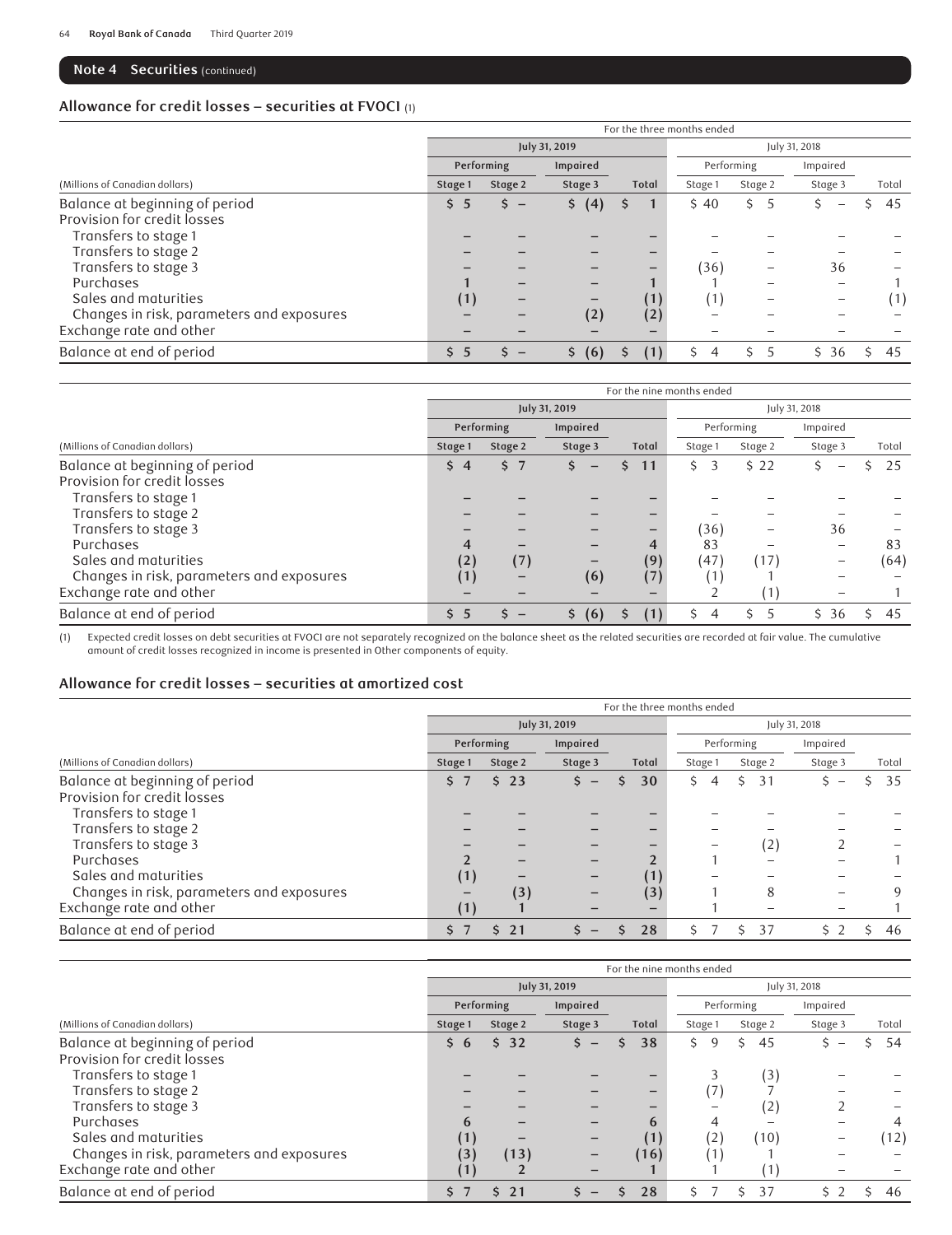# **Credit risk exposure by internal risk rating**

The following table presents the fair value of debt securities at FVOCI and gross carrying amount of securities at amortized cost. Risk ratings are based on internal ratings used in the measurement of expected credit losses, as at the reporting date as outlined in the internal ratings maps in the Credit risk section of our 2018 Annual Report.

|                    | Stage 1 |        |                  |                    |                          |                                          | <b>Total</b> |                  | Stage 1     |        |                  |                |                               |                                             | Total        |
|--------------------|---------|--------|------------------|--------------------|--------------------------|------------------------------------------|--------------|------------------|-------------|--------|------------------|----------------|-------------------------------|---------------------------------------------|--------------|
|                    |         |        |                  |                    |                          |                                          |              |                  |             |        |                  |                |                               |                                             |              |
| Ŝ.                 | 53,219  | Ś.     | $\mathbf{1}$     | \$                 | $\overline{\phantom{0}}$ | <b>S</b>                                 | 53,220       | \$               | 46,956      | Ś.     | 479              | \$             | $\overline{\phantom{a}}$      | Ś.                                          | 47,435       |
|                    | 383     |        | 10               |                    |                          |                                          | 393          |                  | 500         |        | 33               |                |                               |                                             | 533          |
|                    |         |        |                  |                    | 144                      |                                          | 144          |                  |             |        | -                |                | 125                           |                                             | 125          |
| \$                 | 53,602  | Ś.     | 11               | \$                 | 144                      | $\mathsf{\hat{S}}$                       |              | \$               | 47,456      | \$     | 512              | \$             | 125                           | \$                                          | 48,093       |
|                    |         |        |                  |                    |                          |                                          | 470          |                  |             |        |                  |                |                               |                                             | 406          |
|                    |         |        |                  |                    |                          | Ś                                        | 54,227       |                  |             |        |                  |                |                               | Ś.                                          | 48,499       |
|                    |         |        |                  |                    | $\qquad \qquad -$        |                                          |              |                  |             |        |                  |                | $\overline{\phantom{0}}$      |                                             | 45,077       |
|                    | 616     |        | 561              |                    |                          |                                          | 1,177        |                  | 367         |        | 703              |                | -                             |                                             | 1,070        |
| $\dot{\mathsf{S}}$ | 45,436  | Ś.     | 605<br>21        | $\dot{\mathsf{S}}$ | $\overline{\phantom{0}}$ | \$                                       | 46,041<br>28 | \$               | 45,325<br>6 | Ś.     | 822<br>32        | Ś              | $\overline{\phantom{0}}$<br>- | Ś                                           | 46,147<br>38 |
| \$                 | 45,429  | S.     | 584              | \$                 |                          | \$                                       | 46,013       | \$               | 45,319      | Š.     | 790              | \$             | -                             | \$                                          | 46,109       |
|                    | Ś.      | 44,820 | Performing<br>Ś. | Stage 2<br>44      | \$                       | July 31, 2019<br>Impaired<br>Stage 3 (1) | \$           | 53,757<br>44,864 | As at<br>\$ | 44,958 | Performing<br>Ś. | Stage 2<br>119 | \$                            | October 31, 2018<br>Impaired<br>Stage 3 (1) | Ś.           |

(1) Includes \$144 million of purchased credit impaired securities (October 31, 2018 – \$125 million). Investment securities at FVOCI not subject to impairment represent equity securities designated as FVOCI.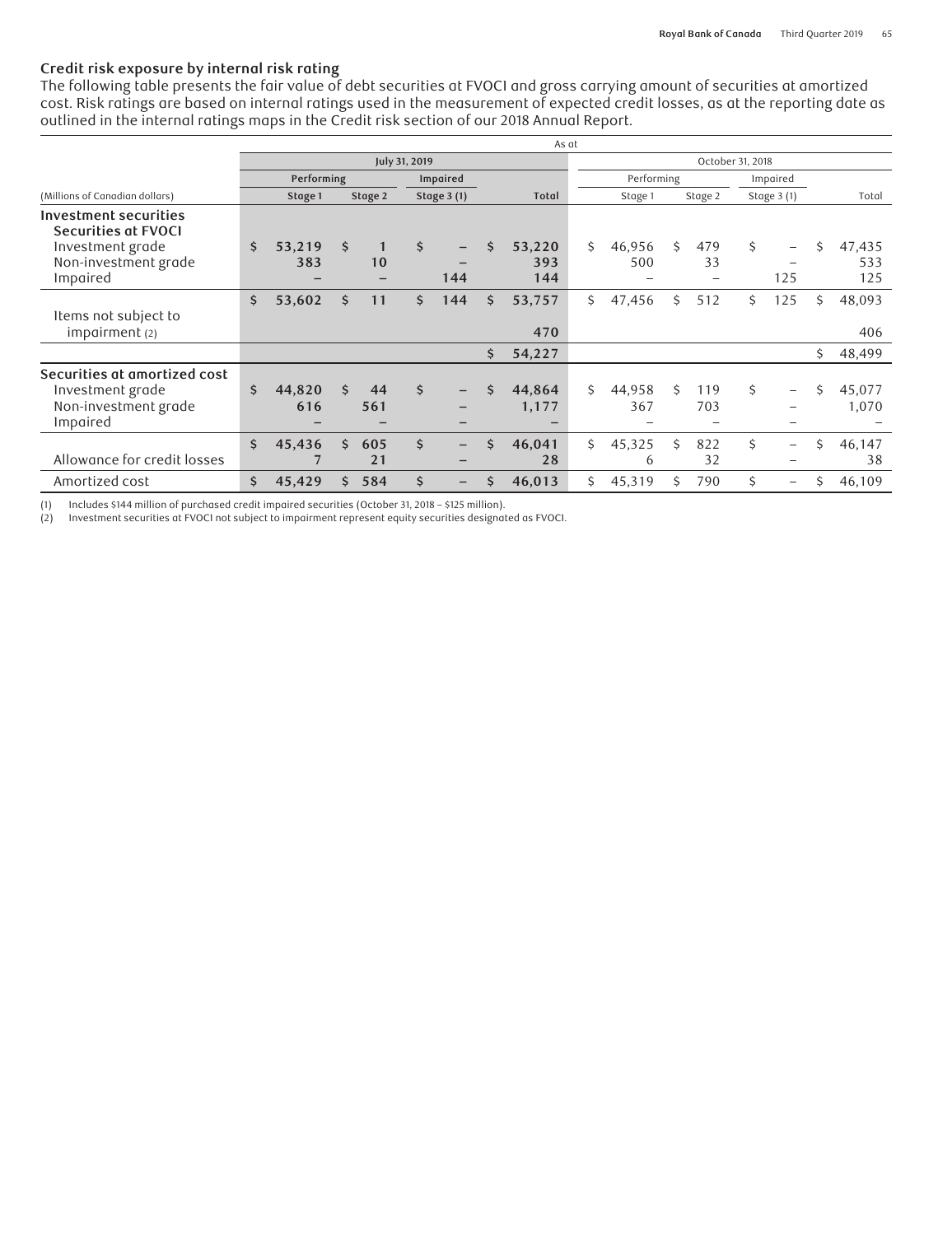#### **Note 5 Loans and allowance for credit losses**

## **Allowance for credit losses**

|                                                                                                                                                         |                                              | For the three months ended                   |                                                                             |                                           |                                                               |                                             |                                    |                                                 |                                                |                                                       |  |  |  |  |
|---------------------------------------------------------------------------------------------------------------------------------------------------------|----------------------------------------------|----------------------------------------------|-----------------------------------------------------------------------------|-------------------------------------------|---------------------------------------------------------------|---------------------------------------------|------------------------------------|-------------------------------------------------|------------------------------------------------|-------------------------------------------------------|--|--|--|--|
|                                                                                                                                                         |                                              |                                              | July 31, 2019                                                               |                                           |                                                               |                                             |                                    | July 31, 2018                                   |                                                |                                                       |  |  |  |  |
| (Millions of Canadian dollars)                                                                                                                          | <b>Balance at</b><br>beginning<br>of period  | Provision<br>for credit<br>losses            | <b>Net</b><br>write-offs                                                    | Exchange<br>rate and<br>other             | <b>Balance at</b><br>end of<br>period                         | Balance at<br>beginning<br>of period        | Provision<br>for credit<br>losses  | Net<br>write-offs                               | Exchange<br>rate and<br>other                  | Balance at<br>end of<br>period                        |  |  |  |  |
| Retail<br>Residential mortgages<br>Personal<br>Credit cards<br>Small business<br>Wholesgle<br>Customers' liability<br>under acceptances                 | 395<br>\$<br>922<br>790<br>49<br>1,108<br>26 | 29<br>- \$<br>127<br>130<br>12<br>133<br>(2) | <b>S</b><br>$(10)$ \$<br>(116)<br>(130)<br>(7)<br>(89)<br>$\qquad \qquad -$ | (5)<br>(1)<br>$\mathbf{1}$<br>(37)<br>(1) | 409<br>$\ddot{\mathsf{s}}$<br>932<br>789<br>53<br>1,115<br>23 | Ś<br>381<br>876<br>694<br>52<br>1,012<br>15 | 20<br>\$<br>138<br>129<br>16<br>34 | $(12)$ \$<br>\$<br>(109)<br>(118)<br>(7<br>(57) | $\qquad \qquad -$<br>(3)<br>-<br>-<br>(5)<br>- | 389<br><sup>\$</sup><br>902<br>705<br>61<br>984<br>16 |  |  |  |  |
|                                                                                                                                                         | \$3,290                                      | 429<br>- \$                                  | $(352)$ \$<br>\$                                                            | (46)                                      | \$3,321                                                       | \$3,030                                     | 338<br>\$.                         | $(303)$ \$<br>\$                                | (8)                                            | \$3,057                                               |  |  |  |  |
| Presented as:<br>Allowance for loan losses<br>Other liabilities - Provisions<br>Customers' liability<br>under acceptances<br>Other components of equity | \$3,093<br>171<br>26<br>$\qquad \qquad$      |                                              |                                                                             |                                           | \$3,131<br>167<br>23                                          | \$2,808<br>206<br>15                        |                                    |                                                 |                                                | \$2,837<br>203<br>16                                  |  |  |  |  |

| For the nine months ended            |                                                                                   |                               |                                    |                                 |                             |                                   |                      |                                  |                                         |                                  |                                                            |                               |                                   |                                |                             |                          |                               |                                |
|--------------------------------------|-----------------------------------------------------------------------------------|-------------------------------|------------------------------------|---------------------------------|-----------------------------|-----------------------------------|----------------------|----------------------------------|-----------------------------------------|----------------------------------|------------------------------------------------------------|-------------------------------|-----------------------------------|--------------------------------|-----------------------------|--------------------------|-------------------------------|--------------------------------|
|                                      |                                                                                   |                               |                                    |                                 |                             |                                   |                      |                                  |                                         |                                  |                                                            |                               |                                   |                                |                             |                          |                               |                                |
|                                      |                                                                                   | losses                        |                                    | <b>Net</b>                      |                             | other                             |                      | end of<br>period                 |                                         |                                  |                                                            |                               |                                   | Net                            |                             |                          |                               | Balance at<br>end of<br>period |
| \$<br>382<br>895<br>760<br>51<br>979 |                                                                                   | 60<br>398<br>405<br>25<br>495 | $\mathsf{\hat{S}}$                 | (346)<br>(375)<br>(20)<br>(305) |                             | (3)<br>(15)<br>(1)<br>(3)<br>(54) |                      | 409<br>932<br>789<br>53<br>1,115 | \$                                      | 378<br>826<br>693<br>49<br>1,010 | <sup>\$</sup>                                              | 52<br>405<br>363<br>33<br>101 | \$                                | (318)<br>(351)<br>(19)<br>(93) |                             | (11)<br>-<br>(2)<br>(34) |                               | 389<br>902<br>705<br>61<br>984 |
| 21                                   |                                                                                   | 3                             |                                    |                                 |                             | (1)                               |                      | 23                               |                                         | 20                               |                                                            | (4)                           |                                   |                                |                             |                          |                               | 16                             |
|                                      |                                                                                   |                               |                                    |                                 |                             | (77)                              |                      |                                  |                                         |                                  | \$                                                         | 950                           | $\mathsf{S}$                      |                                |                             | (53)                     |                               | \$3,057                        |
| 154<br>21                            |                                                                                   |                               |                                    |                                 |                             |                                   |                      | 167<br>23                        |                                         | 207<br>20<br>$\qquad \qquad$     |                                                            |                               |                                   |                                |                             |                          |                               | \$2,837<br>203<br>16           |
|                                      | <b>Balance at</b><br>beginning<br>of period<br>\$3,088<br>\$2,912<br>$\mathbf{1}$ | <b>S</b>                      | Provision<br>for credit<br>\$1,386 |                                 | July 31, 2019<br>write-offs | $(30)$ \$<br>$$ (1,076)$ \$       | Exchange<br>rate and | - \$                             | <b>Balance at</b><br>\$3,321<br>\$3,131 |                                  | Balance at<br>beginning<br>of period<br>\$2,976<br>\$2,749 |                               | Provision<br>for credit<br>losses |                                | July 31, 2018<br>write-offs | $(35)$ \$<br>$(816)$ \$  | Exchange<br>rate and<br>other | $(6)$ \$                       |

The following tables reconcile the opening and closing allowance for loans and commitments, by stage, for each major product category.

Reconciling items include the following:

- Transfers between stages, which are presumed to occur before any corresponding remeasurements of the allowance. • Originations, which reflect the allowance related to assets newly recognized during the period, including those assets that were derecognized following a modification of terms.
- Maturities, which reflect the allowance related to assets derecognized during the period without a credit loss being incurred, including those assets that were derecognized following a modification of terms.
- Changes in risk, parameters and exposures, which comprise the impact of changes in model inputs or assumptions, including changes in forward-looking macroeconomic conditions; partial repayments and additional draws on existing facilities; changes in the measurement following a transfer between stages; and unwinding of the time value discount due to the passage of time in stage 1 and stage 2.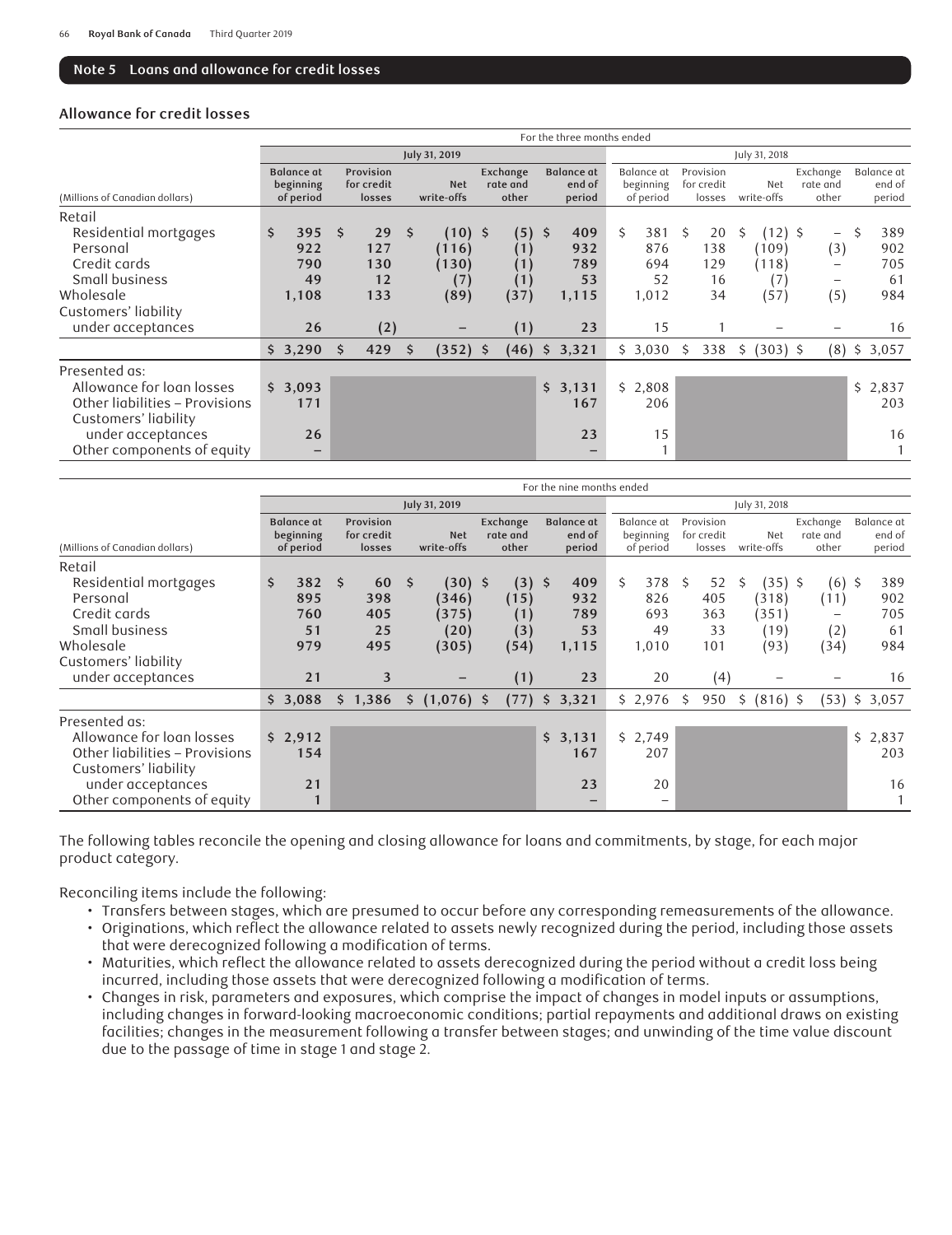# **Allowance for credit losses – Retail and wholesale loans**

|                                                                                        |                       |                          |                                               |    |                                | For the three months ended                           |                          |                                  |    |                          |
|----------------------------------------------------------------------------------------|-----------------------|--------------------------|-----------------------------------------------|----|--------------------------------|------------------------------------------------------|--------------------------|----------------------------------|----|--------------------------|
|                                                                                        |                       | July 31, 2019            |                                               |    |                                |                                                      | July 31, 2018            |                                  |    |                          |
|                                                                                        | Performing            |                          | Impaired                                      |    |                                | Performing                                           |                          | Impaired                         |    |                          |
| (Millions of Canadian dollars)                                                         | Stage 1               | Stage 2                  | Stage 3                                       |    | Total                          | Stage 1                                              | Stage 2                  | Stage 3                          |    | Total                    |
| Residential mortgages<br>Balance at beginning of period<br>Provision for credit losses | \$140                 | \$<br>63                 | \$192                                         | \$ | 395                            | \$149                                                | \$<br>62                 | \$170                            | \$ | 381                      |
| Transfers to stage 1                                                                   | 21                    | (16)                     | (5)                                           |    | —                              | 10                                                   | (10)<br>5                |                                  |    |                          |
| Transfers to stage 2                                                                   | (4)                   | $\overline{4}$           | -<br>$\overline{7}$                           |    | -                              | (4)                                                  |                          | (1)                              |    |                          |
| Transfers to stage 3<br>Originations                                                   | (1)<br>12             | (6)                      |                                               |    | $\overline{\phantom{m}}$<br>12 | 18                                                   | (6)                      | 6<br>$\overline{\phantom{0}}$    |    | 18                       |
| Maturities                                                                             | (4)                   | (3)                      | $\qquad \qquad -$                             |    | (7)                            | (3)                                                  | (4)                      | $\overline{\phantom{0}}$         |    | (7)                      |
| Changes in risk, parameters and exposures                                              | (19)                  | 28                       | 15                                            |    | 24                             | (20)                                                 | 18                       | 11                               |    | 9                        |
| Write-offs                                                                             |                       | $\qquad \qquad -$        | (12)                                          |    | (12)                           | -                                                    | -                        | (14)                             |    | (14)                     |
| Recoveries                                                                             |                       | $\overline{\phantom{0}}$ | $\overline{2}$                                |    | $\overline{2}$                 | $\qquad \qquad -$                                    | $\overline{\phantom{0}}$ | 2                                |    | 2                        |
| Exchange rate and other                                                                | (1)                   |                          | (4)                                           |    | (5)                            | 1                                                    |                          | (1)                              |    | $\overline{\phantom{0}}$ |
| Balance at end of period                                                               | \$144                 | \$<br>70                 | \$195                                         | \$ | 409                            | \$151                                                | \$<br>65                 | \$173                            | \$ | 389                      |
| Personal                                                                               |                       |                          |                                               |    |                                |                                                      |                          |                                  |    |                          |
| Balance at beginning of period<br>Provision for credit losses                          | \$238                 | \$555                    | \$129                                         | \$ | 922                            | \$253                                                | \$488                    | \$135                            | \$ | 876                      |
| Transfers to stage 1                                                                   | 154                   | (154)                    |                                               |    |                                | 154                                                  | (154)                    | $\overline{\phantom{a}}$         |    |                          |
| Transfers to stage 2                                                                   | (20)                  | 20                       |                                               |    | -                              | (26)                                                 | 27                       | (1)                              |    |                          |
| Transfers to stage 3                                                                   |                       | (41)                     | 41                                            |    | $\overline{\phantom{0}}$       | (1)                                                  | (36)                     | 37                               |    |                          |
| Originations                                                                           | 27                    |                          |                                               |    | 27                             | 30                                                   | $\mathbf{1}$             | $\overline{\phantom{a}}$         |    | 31                       |
| Maturities                                                                             | (8)                   | (30)                     |                                               |    | (38)                           | (9)                                                  | (34)                     | $\overline{\phantom{0}}$         |    | (43)                     |
| Changes in risk, parameters and exposures<br>Write-offs                                | (148)                 | 210                      | 76<br>(148)                                   |    | 138<br>(148)                   | (143)                                                | 213                      | 80<br>(139)                      |    | 150<br>(139)             |
| Recoveries                                                                             |                       |                          | 32                                            |    | 32                             | $\overline{\phantom{0}}$                             |                          | 30                               |    | 30                       |
| Exchange rate and other                                                                |                       | -                        | (1)                                           |    | (1)                            | $\qquad \qquad -$                                    | -                        | (3)                              |    | (3)                      |
| Balance at end of period                                                               | \$243                 | \$560                    | \$129                                         | \$ | 932                            | \$258                                                | \$505                    | \$139                            | \$ | 902                      |
|                                                                                        |                       |                          |                                               |    |                                |                                                      |                          |                                  |    |                          |
| Credit cards<br>Balance at beginning of period<br>Provision for credit losses          | \$166                 | \$624                    | \$                                            | \$ | 790                            | \$199                                                | \$495                    | \$                               | Ś  | 694                      |
| Transfers to stage 1                                                                   | 116                   | (116)                    |                                               |    | -                              | 153                                                  | (153)                    |                                  |    |                          |
| Transfers to stage 2                                                                   | (19)                  | 19                       |                                               |    | $\overline{\phantom{0}}$       | (21)                                                 | 21                       |                                  |    |                          |
| Transfers to stage 3                                                                   |                       | (88)                     | 88                                            |    | $\qquad \qquad -$              | (1)                                                  | (53)                     | 54                               |    |                          |
| Originations                                                                           | $\mathbf{1}$          |                          |                                               |    | $\mathbf{1}$                   | 4                                                    | 1                        |                                  |    | 5                        |
| Maturities                                                                             | (2)                   | (8)                      |                                               |    | (10)                           | (3)                                                  | (12)                     | $\overline{\phantom{0}}$         |    | (15)                     |
| Changes in risk, parameters and exposures                                              | (94)                  | 191                      | 42                                            |    | 139                            | (113)                                                | 188                      | 64                               |    | 139                      |
| Write-offs<br>Recoveries                                                               |                       | $\qquad \qquad$          | (167)                                         |    | (167)                          | $\overline{\phantom{0}}$<br>$\overline{\phantom{0}}$ | $\overline{\phantom{0}}$ | (151)                            |    | (151)<br>33              |
| Exchange rate and other                                                                | $\mathbf{1}$          | (2)                      | 37                                            |    | 37<br>(1)                      | (1)                                                  | 1                        | 33<br>$\overline{\phantom{0}}$   |    |                          |
| Balance at end of period                                                               | \$169                 | \$620                    | \$<br>$\qquad \qquad -$                       | \$ | 789                            | \$217                                                | \$488                    | \$<br>$\overline{a}$             | \$ | 705                      |
|                                                                                        |                       |                          |                                               |    |                                |                                                      |                          |                                  |    |                          |
| <b>Small business</b><br>Balance at beginning of period<br>Provision for credit losses | Ś<br>15               | Ś<br>17                  | \$<br>17                                      | Ś  | 49                             | $S = 15$                                             | $S$ 17                   | Ŝ.<br>20                         | Ŝ  | 52                       |
| Transfers to stage 1                                                                   | 5                     | (5)                      |                                               |    | —                              | 5                                                    | (5)                      |                                  |    |                          |
| Transfers to stage 2                                                                   |                       |                          |                                               |    | -                              | (1)                                                  | 1                        |                                  |    |                          |
| Transfers to stage 3                                                                   |                       | (3)                      | 3                                             |    | $\qquad \qquad -$              |                                                      | (2)                      | $\overline{2}$                   |    |                          |
| Originations<br>Maturities                                                             | $\overline{2}$<br>(1) | (2)                      | $\qquad \qquad$                               |    | $\overline{2}$<br>(3)          | 3<br>(1)                                             | (3)                      |                                  |    | 3<br>(4)                 |
| Changes in risk, parameters and exposures                                              | (4)                   | 9                        | 8                                             |    | 13                             | (5)                                                  | 15                       | 7                                |    | 17                       |
| Write-offs                                                                             |                       |                          | (9)                                           |    | (9)                            |                                                      |                          | (9)                              |    | (9)                      |
| Recoveries                                                                             |                       |                          |                                               |    | $\overline{2}$                 |                                                      | $\overline{\phantom{0}}$ | 2                                |    | 2                        |
| Exchange rate and other                                                                |                       |                          | (1)                                           |    | (1)                            | $\mathbf{1}$                                         |                          | (1)                              |    | $\overline{\phantom{a}}$ |
| Balance at end of period                                                               | \$<br>17              | \$<br>16                 | \$<br>20                                      | \$ | 53                             | \$<br>17                                             | \$<br>23                 | \$<br>21                         | \$ | 61                       |
| Wholesale                                                                              |                       |                          |                                               |    |                                |                                                      |                          |                                  |    |                          |
| Balance at beginning of period<br>Provision for credit losses                          | \$293                 | \$358                    | \$457                                         |    | \$1,108                        | \$254                                                | \$295                    | \$463                            |    | \$1,012                  |
| Transfers to stage 1                                                                   | 35                    | (34)                     | (1)                                           |    | -                              | 23                                                   | (23)                     |                                  |    |                          |
| Transfers to stage 2                                                                   | (8)                   | 9                        | (1)                                           |    | $\qquad \qquad -$              | (14)                                                 | 19                       | (5)                              |    |                          |
| Transfers to stage 3                                                                   | (2)                   | (15)                     | 17                                            |    |                                |                                                      | (9)                      | 9                                |    | $\overline{\phantom{0}}$ |
| Originations<br>Maturities                                                             | 55                    | 12                       | $\qquad \qquad -$<br>$\overline{\phantom{0}}$ |    | 67                             | 56                                                   | 11                       | $\overline{\phantom{0}}$         |    | 67                       |
| Changes in risk, parameters and exposures                                              | (39)<br>(51)          | (39)<br>86               | 109                                           |    | (78)<br>144                    | (34)<br>(15)                                         | (37)<br>68               | $\overline{\phantom{0}}$<br>(15) |    | (71)<br>38               |
| Write-offs                                                                             |                       | $\qquad \qquad -$        | (101)                                         |    | (101)                          |                                                      |                          | (82)                             |    | (82)                     |
| Recoveries                                                                             |                       |                          | 12                                            |    | 12                             | $\qquad \qquad -$                                    | $\overline{\phantom{a}}$ | 25                               |    | 25                       |
| Exchange rate and other                                                                | (3)                   | (2)                      | (32)                                          |    | (37)                           | 2                                                    | $\overline{2}$           | (9)                              |    | (5)                      |
| Balance at end of period                                                               | \$280                 | \$375                    | \$460                                         |    | \$1,115                        | \$272                                                | \$326                    | \$386                            | \$ | 984                      |
|                                                                                        |                       |                          |                                               |    |                                |                                                      |                          |                                  |    |                          |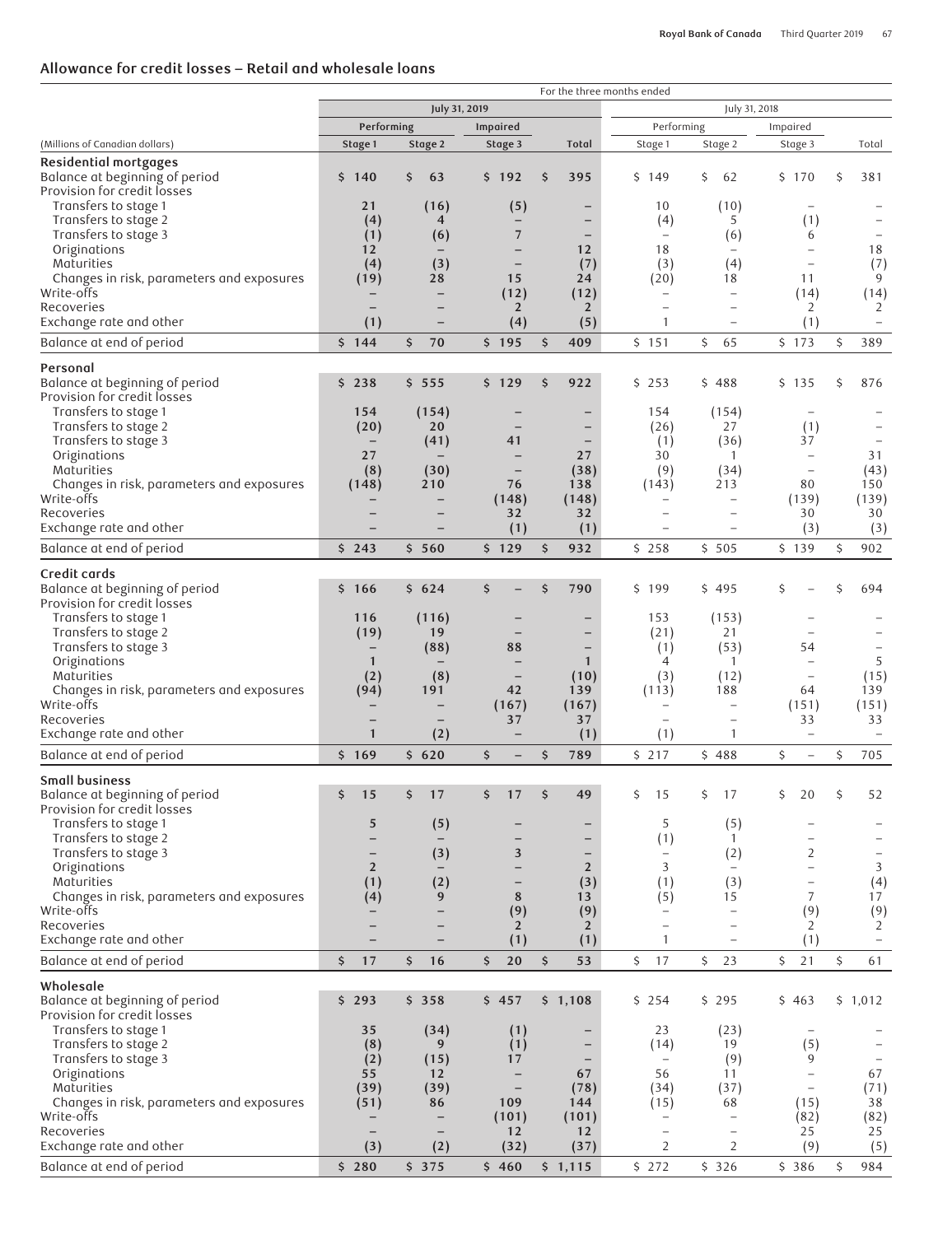# **Note 5 Loans and allowance for credit losses** (continued)

|                                                                                        |                |                       |                                 |                                | For the nine months ended        |                                |                                 |            |
|----------------------------------------------------------------------------------------|----------------|-----------------------|---------------------------------|--------------------------------|----------------------------------|--------------------------------|---------------------------------|------------|
|                                                                                        |                | July 31, 2019         |                                 |                                |                                  | July 31, 2018                  |                                 |            |
|                                                                                        | Performing     |                       | Impaired                        |                                | Performing                       |                                | Impaired                        |            |
| (Millions of Canadian dollars)                                                         | Stage 1        | Stage 2               | Stage 3                         | Total                          | Stage 1                          | Stage 2                        | Stage 3                         | Total      |
| Residential mortgages<br>Balance at beginning of period<br>Provision for credit losses | 142<br>\$      | \$<br>64              | \$176<br>\$                     | 382                            | \$140                            | \$<br>65                       | \$173                           | 378<br>\$. |
| Transfers to stage 1                                                                   | 64             | (52)                  | (12)                            |                                | 49                               | (49)                           | $\overline{\phantom{0}}$        |            |
| Transfers to stage 2                                                                   | (9)            | 11                    | (2)                             |                                | (15)                             | 17                             | (2)                             |            |
| Transfers to stage 3                                                                   | (2)            | (24)                  | 26                              |                                | (1)                              | (14)                           | 15                              |            |
| Originations                                                                           | 35             |                       | $\overline{\phantom{0}}$        | 35                             | 51                               | $\overline{\phantom{0}}$       | $\overline{\phantom{0}}$        | 51         |
| Maturities                                                                             | (10)           | (6)                   | $\qquad \qquad -$               | (16)                           | (9)                              | (9)                            | $\overline{\phantom{0}}$        | (18)       |
| Changes in risk, parameters and exposures<br>Write-offs                                | (76)           | 77                    | 40<br>(34)                      | 41<br>(34)                     | (66)<br>$\overline{\phantom{0}}$ | 54<br>$\overline{\phantom{0}}$ | 31<br>(39)                      | 19<br>(39) |
| Recoveries                                                                             |                |                       | $\overline{4}$                  | $\overline{4}$                 | $\overline{\phantom{0}}$         | $\overline{\phantom{0}}$       | 4                               | 4          |
| Exchange rate and other                                                                |                |                       | (3)                             | (3)                            | $\overline{2}$                   | $\mathbf{1}$                   | (9)                             | (6)        |
| Balance at end of period                                                               | \$144          | \$<br>70              | $$195$ \$                       | 409                            | \$151                            | \$<br>65                       | \$173                           | \$389      |
| Personal                                                                               |                |                       |                                 |                                |                                  |                                |                                 |            |
| Balance at beginning of period<br>Provision for credit losses                          | \$242          | \$512                 | \$141<br>\$                     | 895                            | \$278                            | \$427                          | \$121                           | \$.<br>826 |
| Transfers to stage 1                                                                   | 428            | (422)                 | (6)                             |                                | 576                              | (576)                          | $\qquad \qquad -$               |            |
| Transfers to stage 2                                                                   | (66)           | 67                    | (1)                             | $\overline{\phantom{m}}$       | (118)                            | 119                            | (1)                             |            |
| Transfers to stage 3<br>Originations                                                   | (1)<br>73      | (125)<br>$\mathbf{1}$ | 126<br>$\overline{\phantom{0}}$ | $\overline{\phantom{m}}$<br>74 | (2)<br>81                        | (114)<br>4                     | 116<br>$\overline{\phantom{m}}$ | 85         |
| Maturities                                                                             | (20)           | (87)                  | $\overline{\phantom{0}}$        | (107)                          | (25)                             | (99)                           | $\overline{\phantom{0}}$        | (124)      |
| Changes in risk, parameters and exposures                                              | (414)          | 614                   | 231                             | 431                            | (530)                            | 745                            | 229                             | 444        |
| Write-offs                                                                             |                |                       | (440)                           | (440)                          | $\qquad \qquad -$                | $\qquad \qquad -$              | (405)                           | (405)      |
| Recoveries                                                                             |                |                       | 94                              | 94                             |                                  | $\overline{\phantom{0}}$       | 87                              | 87         |
| Exchange rate and other                                                                | $\mathbf{1}$   |                       | (16)                            | (15)                           | (2)                              | (1)                            | (8)                             | (11)       |
| Balance at end of period                                                               | \$243          | \$560                 | \$129<br>$\ddot{\mathsf{s}}$    | 932                            | \$258                            | \$505                          | \$139                           | \$<br>902  |
| Credit cards                                                                           |                |                       |                                 |                                |                                  |                                |                                 |            |
| Balance at beginning of period<br>Provision for credit losses                          | \$161          | \$599                 | \$<br>\$                        | 760                            | \$251                            | \$442                          | \$                              | 693<br>\$  |
| Transfers to stage 1                                                                   | 344            | (344)                 |                                 |                                | 597                              | (597)                          |                                 |            |
| Transfers to stage 2                                                                   | (58)           | 58                    | ۳                               |                                | (102)                            | 102                            |                                 |            |
| Transfers to stage 3                                                                   | (1)<br>3       | (251)                 | 252                             | -<br>3                         | (2)<br>10                        | (145)<br>2                     | 147<br>$\overline{\phantom{0}}$ | 12         |
| Originations<br>Maturities                                                             | (4)            | (19)                  | —                               | (23)                           | (10)                             | (55)                           | $\overline{\phantom{0}}$        | (65)       |
| Changes in risk, parameters and exposures                                              | (276)          | 578                   | 123                             | 425                            | (526)                            | 738                            | 204                             | 416        |
| Write-offs                                                                             |                |                       | (478)                           | (478)                          | $\overline{\phantom{m}}$         | $\overline{\phantom{a}}$       | (448)                           | (448)      |
| Recoveries                                                                             |                |                       | 103                             | 103                            |                                  |                                | 97                              | 97         |
| Exchange rate and other                                                                |                | (1)                   | $\qquad \qquad -$               | (1)                            | (1)                              | $\mathbf{1}$                   | $\overline{\phantom{a}}$        |            |
| Balance at end of period                                                               | \$169          | \$620                 | \$<br>\$<br>-                   | 789                            | \$217                            | \$488                          | \$<br>$\qquad \qquad -$         | \$705      |
| Small business<br>Balance at beginning of period<br>Provision for credit losses        | 17<br>\$       | \$<br>16              | 18<br>- \$<br>\$                | 51                             | \$<br>15                         | \$<br>15                       | 19<br>\$                        | 49<br>\$   |
| Transfers to stage 1                                                                   | 16             | (16)                  |                                 |                                | 20                               | (20)                           |                                 |            |
| Transfers to stage 2                                                                   | (2)            | $\overline{2}$        | $\overline{\phantom{0}}$        |                                | (4)                              | 4                              |                                 |            |
| Transfers to stage 3                                                                   |                | (8)                   | 8                               | $\qquad \qquad -$              | $\qquad \qquad -$                | (8)                            | 8                               |            |
| Originations                                                                           | $\overline{7}$ |                       | —                               | $\overline{7}$                 | 8                                | $\qquad \qquad -$              |                                 | 8          |
| Maturities                                                                             | (3)            | (6)                   | $\qquad \qquad -$               | (9)                            | (3)                              | (7)                            | $\qquad \qquad -$               | (10)       |
| Changes in risk, parameters and exposures<br>Write-offs                                | (18)           | 28                    | 17<br>(26)                      | 27<br>(26)                     | (20)<br>$\overline{\phantom{0}}$ | 39<br>$\qquad \qquad -$        | 16<br>(25)                      | 35<br>(25) |
| Recoveries                                                                             |                |                       | 6                               | 6                              | $\qquad \qquad -$                | $\overline{\phantom{0}}$       | 6                               | 6          |
| Exchange rate and other                                                                |                |                       | (3)                             | (3)                            | $\mathbf{1}$                     | $\overline{\phantom{a}}$       | (3)                             | (2)        |
| Balance at end of period                                                               | \$<br>17       | \$<br>16              | $20 \quad$ \$<br>\$             | 53                             | \$<br>17                         | \$<br>23                       | \$<br>21                        | \$<br>61   |
| Wholesale                                                                              |                |                       |                                 |                                |                                  |                                |                                 |            |
| Balance at beginning of period<br>Provision for credit losses                          | \$274          | \$340                 | \$365<br>$\ddot{\varsigma}$     | 979                            | \$251                            | \$352                          | \$407                           | \$1,010    |
| Transfers to stage 1                                                                   | 113            | (103)                 | (10)                            |                                | 148                              | (148)                          |                                 |            |
| Transfers to stage 2<br>Transfers to stage 3                                           | (25)           | 28<br>(48)            | (3)<br>53                       |                                | (60)                             | 68                             | (8)<br>29                       |            |
| Originations                                                                           | (5)<br>182     | 39                    | -                               | 221                            | (1)<br>167                       | (28)<br>28                     | $\overline{\phantom{a}}$        | 195        |
| Maturities                                                                             | (128)          | (118)                 | $\qquad \qquad -$               | (246)                          | (112)                            | (145)                          | $\overline{\phantom{m}}$        | (257)      |
| Changes in risk, parameters and exposures                                              | (130)          | 235                   | 415                             | 520                            | (123)                            | 199                            | 87                              | 163        |
| Write-offs                                                                             |                |                       | (337)                           | (337)                          | $\overline{\phantom{0}}$         | $\qquad \qquad -$              | (145)                           | (145)      |
| Recoveries                                                                             |                |                       | 32                              | 32                             | $\qquad \qquad -$                | $\overline{\phantom{0}}$       | 52                              | 52         |
| Exchange rate and other                                                                | (1)            | $\overline{2}$        | (55)                            | (54)                           | $\overline{2}$                   | $\qquad \qquad -$              | (36)                            | (34)       |
| Balance at end of period                                                               | \$280          | \$375                 | $$460$ $$1,115$                 |                                | \$272                            | \$326                          | \$386                           | \$984      |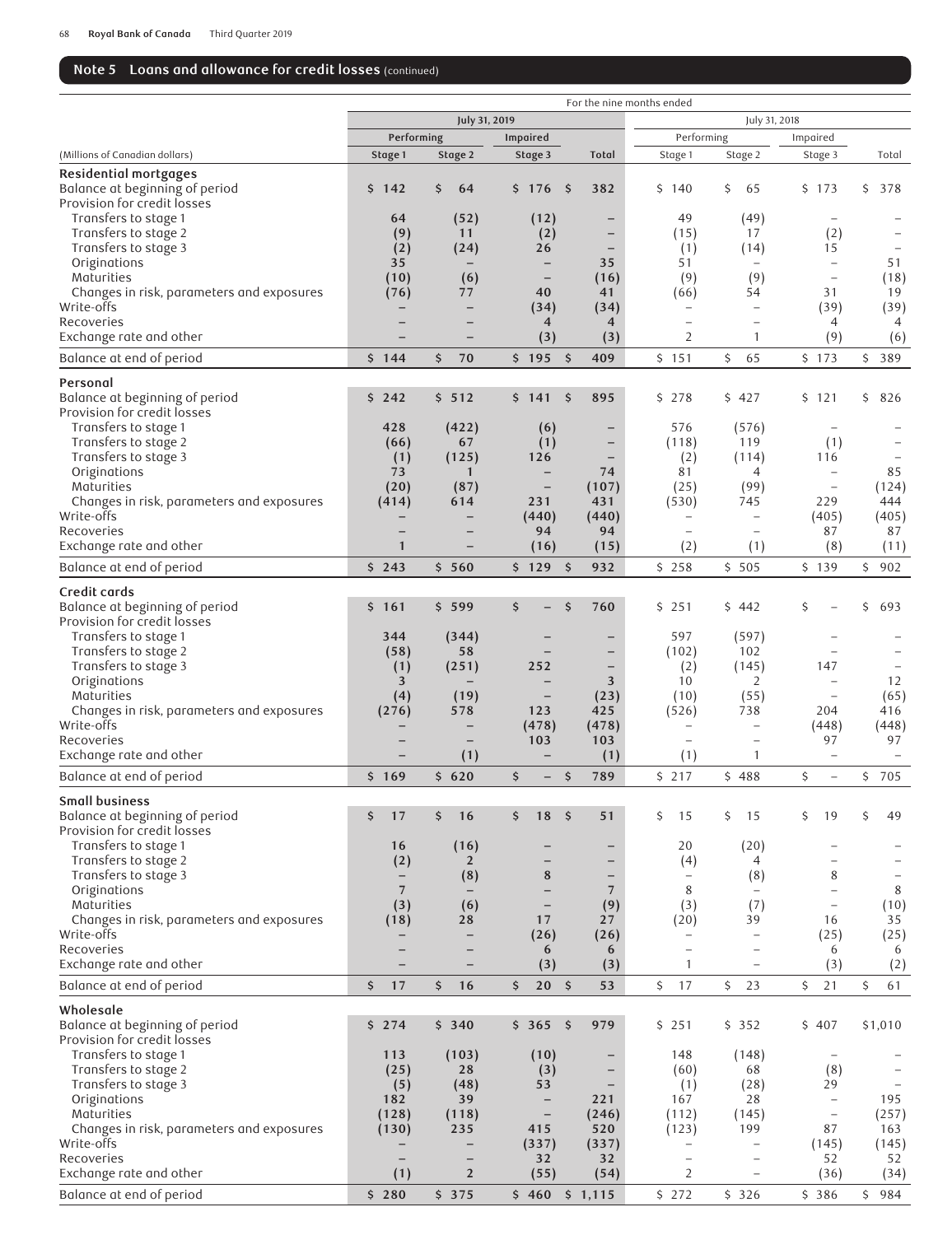# **Credit risk exposure by internal risk rating**

The following table presents the gross carrying amount of loans measured at amortized cost, and the full contractual amount of undrawn loan commitments subject to the impairment requirements of IFRS 9. Risk ratings are based on internal ratings used in the measurement of expected credit losses as at the reporting date, as outlined in the internal ratings maps for Wholesale and Retail facilities in the Credit risk section of our 2018 Annual Report.

|                                              |                            |                          |      |                          |               | As at           |     |                          |                          |                                                      |                       |
|----------------------------------------------|----------------------------|--------------------------|------|--------------------------|---------------|-----------------|-----|--------------------------|--------------------------|------------------------------------------------------|-----------------------|
|                                              |                            | July 31, 2019            |      |                          |               |                 |     |                          | October 31, 2018         |                                                      |                       |
| (Millions of Canadian dollars)               | Stage 1                    | Stage 2                  |      | Stage 3                  |               | Total           |     | Stage 1                  | Stage 2                  | Stage 3                                              | Total                 |
| Retail                                       |                            |                          |      |                          |               |                 |     |                          |                          |                                                      |                       |
| Loans outstanding - Residential              |                            |                          |      |                          |               |                 |     |                          |                          |                                                      |                       |
| mortgages                                    |                            |                          |      |                          |               |                 |     |                          |                          |                                                      |                       |
| Low risk                                     | $$232,712$ \$              | $6,367$ \$               |      |                          |               | \$239,079       |     | $$222,026$ \$            | 3,688 \$                 | $\overline{\phantom{a}}$                             | \$225,714             |
| Medium risk                                  | 13,221                     | 1,289                    |      |                          |               | 14,510          |     | 13,681                   | 1,369                    |                                                      | 15,050                |
| High risk                                    | 2,727                      | 2,619                    |      |                          |               | 5,346           |     | 2,577                    | 2,897                    | $\qquad \qquad -$                                    | 5,474                 |
| Not rated (1)                                | 38,301                     | 608                      |      |                          |               | 38,909          |     | 34,670                   | 578                      | $\overline{\phantom{a}}$                             | 35,248                |
| Impaired                                     |                            |                          |      | 709                      |               | 709             |     |                          | $\overline{\phantom{0}}$ | 726                                                  | 726                   |
|                                              | 286,961                    | 10,883                   |      | 709                      |               | 298.553         |     | 272,954                  | 8,532                    | 726                                                  | 282,212               |
| Items not subject to impairment (2)          |                            |                          |      |                          |               | 422             |     |                          |                          |                                                      | 259                   |
| Total                                        |                            |                          |      |                          |               | 298,975         |     |                          |                          |                                                      | 282,471               |
| Loans outstanding - Personal                 |                            |                          |      |                          |               |                 |     |                          |                          |                                                      |                       |
| Low risk                                     | \$<br>$71,290$ \$          | $1,699$ \$               |      |                          | \$            | 72,989          | \$. | 71,763 \$                | $1,256$ \$               | $\overline{\phantom{a}}$                             | \$<br>73,019          |
| Medium risk                                  | 5,997                      | 2,042                    |      |                          |               | 8,039           |     | 6,124                    | 1,925                    | $\overline{\phantom{0}}$                             | 8,049                 |
| High risk                                    | 937                        | 1,649                    |      |                          |               | 2,586           |     | 998                      | 1,672                    | $\overline{\phantom{0}}$                             | 2,670                 |
| Not rated (1)                                | 8,290                      | 41                       |      | $\qquad \qquad -$        |               | 8,331           |     | 8,595                    | 64                       | $\overline{\phantom{a}}$                             | 8,659                 |
| Impaired                                     |                            | $\overline{\phantom{0}}$ |      | 300                      |               | 300             |     | $\overline{\phantom{0}}$ | $\qquad \qquad -$        | 303                                                  | 303                   |
| Total                                        | 86,514                     | 5,431                    |      | 300                      |               | 92,245          |     | 87,480                   | 4,917                    | 303                                                  | 92,700                |
|                                              |                            |                          |      |                          |               |                 |     |                          |                          |                                                      |                       |
| Loans outstanding - Credit cards<br>Low risk |                            |                          |      |                          |               |                 |     |                          |                          |                                                      |                       |
| Medium risk                                  | \$<br>$13,767$ \$<br>2,185 | $102 \quad$ \$<br>1,727  |      |                          | \$            | 13,869<br>3,912 | \$  | $13,185$ \$<br>2,234     | 100S<br>1,632            | $\overline{\phantom{0}}$<br>$\overline{\phantom{0}}$ | \$<br>13,285<br>3,866 |
|                                              |                            |                          |      |                          |               |                 |     |                          |                          |                                                      |                       |
| High risk                                    | 130                        | 1,335                    |      |                          |               | 1,465           |     | 139                      | 1,331                    | -                                                    | 1,470                 |
| Not rated (1)                                | 819                        | 32                       |      |                          |               | 851             |     | 764                      | 30                       |                                                      | 794                   |
| Total                                        | 16,901                     | 3,196                    |      | $\qquad \qquad -$        |               | 20,097          |     | 16,322                   | 3,093                    | $\qquad \qquad -$                                    | 19,415                |
| Loans outstanding - Small business           |                            |                          |      |                          |               |                 |     |                          |                          |                                                      |                       |
| Low risk                                     | \$<br>$2,228$ \$           | $45 \pm$                 |      |                          | $\mathsf{\$}$ | 2,273           | \$  | $2,004$ \$               | $46 \pm$                 | $\overline{\phantom{0}}$                             | \$<br>2,050           |
| Medium risk                                  | 2,321                      | 109                      |      | $\overline{\phantom{0}}$ |               | 2,430           |     | 2,230                    | 102                      | $\overline{\phantom{m}}$                             | 2,332                 |
| High risk                                    | 118                        | 197                      |      |                          |               | 315             |     | 95                       | 178                      | $\overline{\phantom{0}}$                             | 273                   |
| Not rated (1)                                | 197                        | -                        |      | $\overline{\phantom{0}}$ |               | 197             |     | 166                      | $\mathbf{1}$             | $\qquad \qquad -$                                    | 167                   |
| Impaired                                     | $\overline{\phantom{0}}$   | -                        |      | 51                       |               | 51              |     | $\overline{\phantom{a}}$ | $\overline{\phantom{a}}$ | 44                                                   | 44                    |
| Total                                        | 4,864                      | 351                      |      | 51                       |               | 5,266           |     | 4,495                    | 327                      | 44                                                   | 4,866                 |
| Undrawn loan commitments - Retail            |                            |                          |      |                          |               |                 |     |                          |                          |                                                      |                       |
| Low risk                                     | $$197,881$ \$              | $1,943$ \$               |      |                          | \$            | 199,824         |     | $$182,426$ \$            | $1,270$ \$               | $\overline{\phantom{a}}$                             | \$183.696             |
| Medium risk                                  | 7,832                      | 240                      |      |                          |               | 8.072           |     | 10,794                   | 239                      |                                                      | 11,033                |
| High risk                                    | 727                        | 207                      |      |                          |               | 934             |     | 3,740                    | 166                      | $\overline{\phantom{0}}$                             | 3,906                 |
| Not rated (1)                                | 2,730                      | 29                       |      |                          |               | 2,759           |     | 2,584                    | 35                       | $\overline{\phantom{0}}$                             | 2,619                 |
| Total                                        | 209,170                    | 2,419                    |      |                          |               | 211,589         |     | 199,544                  | 1,710                    | -                                                    | 201,254               |
| Wholesale - Loans outstanding                |                            |                          |      |                          |               |                 |     |                          |                          |                                                      |                       |
| Investment grade                             | \$<br>$50,609$ \$          | 79 \$                    |      |                          | -\$           | 50,688          | \$  | $46,869$ \$              | 324S                     | $\overline{\phantom{0}}$                             | \$<br>47,193          |
| Non-investment grade                         | 116,299                    | 11,525                   |      |                          |               | 127,824         |     | 106,027                  | 10,190                   |                                                      | 116,217               |
| Not rated (1)                                | 7,328                      | 363                      |      |                          |               | 7,691           |     | 6,692                    | 411                      | $\qquad \qquad -$                                    | 7,103                 |
| Impaired                                     |                            |                          |      | 1,896                    |               | 1,896           |     |                          |                          | 1,096                                                | 1,096                 |
|                                              | 174,236                    | 11,967                   |      | 1,896                    |               | 188,099         |     | 159,588                  | 10,925                   | 1,096                                                | 171,609               |
| Items not subject to impairment (2)          |                            |                          |      |                          |               | 10,842          |     |                          |                          |                                                      | 8,669                 |
|                                              |                            |                          |      |                          |               |                 |     |                          |                          |                                                      |                       |
| Total                                        |                            |                          |      |                          |               | 198,941         |     |                          |                          |                                                      | 180,278               |
| Undrawn Ioan commitments - Wholesale         |                            |                          |      |                          |               |                 |     |                          |                          |                                                      |                       |
| Investment grade                             | $$220,061$ \$              |                          | - \$ |                          |               | \$220,061       |     | $$222,970$ \$            | 93S                      |                                                      | \$223,063             |
| Non-investment grade                         | 90,263                     | 8,030                    |      |                          |               | 98,293          |     | 88,828                   | 7,069                    |                                                      | 95,897                |
| Not rated (1)                                | 4,557                      |                          |      |                          |               | 4,557           |     | 4,291                    |                          |                                                      | 4,291                 |
| Total                                        | 314,881                    | 8,030                    |      | $\qquad \qquad -$        |               | 322,911         |     | 316,089                  | 7,162                    | $\overline{\phantom{a}}$                             | 323,251               |
|                                              |                            |                          |      |                          |               |                 |     |                          |                          |                                                      |                       |

(1) In certain cases where an internal risk rating is not assigned, we use other approved credit risk assessment or rating methodologies, policies and tools to manage our credit risk.

(2) Items not subject to impairment are loans held at FVTPL.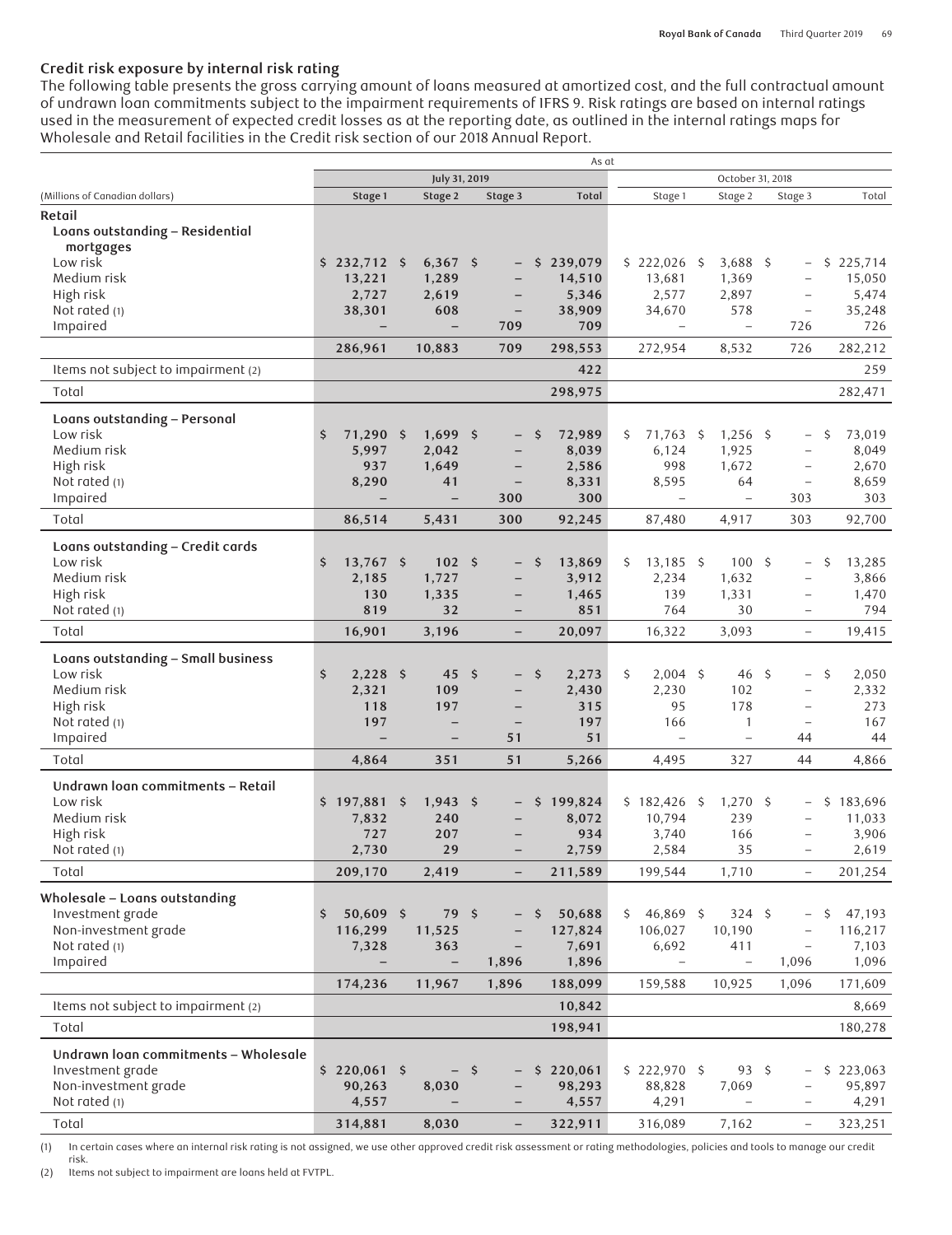#### **Note 5 Loans and allowance for credit losses** (continued)

#### **Loans past due but not impaired** (1)

|                                                                                                                                                                                 |              | As at         |             |         |                  |                        |             |         |  |  |  |  |  |
|---------------------------------------------------------------------------------------------------------------------------------------------------------------------------------|--------------|---------------|-------------|---------|------------------|------------------------|-------------|---------|--|--|--|--|--|
|                                                                                                                                                                                 |              | July 31, 2019 |             |         | October 31, 2018 |                        |             |         |  |  |  |  |  |
|                                                                                                                                                                                 |              |               | 90 days     |         |                  |                        | 90 days     |         |  |  |  |  |  |
| (Millions of Canadian dollars)                                                                                                                                                  | 1 to 29 days | 30 to 89 days | and greater | Total   | 1 to 29 days     | 30 to 89 days          | and greater | Total   |  |  |  |  |  |
| Retail                                                                                                                                                                          | \$3,025      | \$1,285       | \$186       | \$4.496 | \$2.995          | .402<br>S <sub>1</sub> | \$179       | \$4.576 |  |  |  |  |  |
| Wholesale                                                                                                                                                                       | 1.301        | 405           | 21          | 1,727   | 1.246            | 468                    | -           | 1.714   |  |  |  |  |  |
|                                                                                                                                                                                 | \$4.326      | \$1,690       | \$207       | \$6.223 | \$4.241          | \$1.870                | \$179       | \$6.290 |  |  |  |  |  |
| Amounts presented may include loans past due as a result of administrative processes, such as mortgage loans on which payments are restrained pending payout due to sale<br>(1) |              |               |             |         |                  |                        |             |         |  |  |  |  |  |

or refinancing. Past due loans arising from administrative processes are not representative of the borrowers' ability to meet their payment obligations.

# **Note 6 Deposits**

|                                                                                                                                                           | As at |                                           |               |                          |  |                                |          |                              |    |                                     |    |                           |                             |              |                              |
|-----------------------------------------------------------------------------------------------------------------------------------------------------------|-------|-------------------------------------------|---------------|--------------------------|--|--------------------------------|----------|------------------------------|----|-------------------------------------|----|---------------------------|-----------------------------|--------------|------------------------------|
|                                                                                                                                                           |       |                                           |               | July 31, 2019            |  |                                |          |                              |    |                                     |    | October 31, 2018          |                             |              |                              |
| (Millions of Canadian dollars)                                                                                                                            |       | Demand (1)                                |               | Notice (2)               |  | Term $(3)$                     |          | Total                        |    | Demand (1)                          |    | Notice (2)                | Term $(3)$                  |              | Total                        |
| Personal<br>Business and government<br>Bank                                                                                                               | \$.   | 140,474<br>246,937<br>8,403               | $\mathsf{\$}$ | 48.659S<br>12,106<br>173 |  | 98,796 \$<br>304,300<br>21,363 |          | 287,929<br>563,343<br>29,939 | Ŝ. | 135,101<br>238,617<br>8,750         | \$ | 48,873 \$<br>8,606<br>299 | 86.180<br>287,148<br>23,472 | <sup>S</sup> | 270,154<br>534,371<br>32,521 |
|                                                                                                                                                           |       | $$395,814 \t$60,938 \t$424,459 \t$81,211$ |               |                          |  |                                |          |                              |    | $$382,468$ $$57,778$ $$396,800$ $$$ |    |                           |                             |              | 837,046                      |
| Non-interest-bearing (4)                                                                                                                                  |       |                                           |               |                          |  |                                |          |                              |    |                                     |    |                           |                             |              |                              |
| Canada                                                                                                                                                    | \$    | $90,308$ \$                               |               | $5,335$ \$               |  | $ \,$                          | <b>S</b> | 95,643                       | Ŝ  | 88,119 \$                           |    | 5,086 \$                  | $-$                         | S            | 93,205                       |
| United States                                                                                                                                             |       | 32.451                                    |               |                          |  | $\qquad \qquad -$              |          | 32.451                       |    | 34,098                              |    | -                         | -                           |              | 34,098                       |
| Europe (5)                                                                                                                                                |       | 690                                       |               |                          |  |                                |          | 690                          |    | 564                                 |    |                           |                             |              | 564                          |
| Other International                                                                                                                                       |       | 5,484                                     |               | 6                        |  | -                              |          | 5,490                        |    | 5,495                               |    | 5                         | $\overline{\phantom{0}}$    |              | 5,500                        |
| Interest-bearing $(4)$                                                                                                                                    |       |                                           |               |                          |  |                                |          |                              |    |                                     |    |                           |                             |              |                              |
| Canada                                                                                                                                                    |       | 226,187                                   |               | 15,167                   |  | 330,119                        |          | 571,473                      |    | 213,747                             |    | 15,112                    | 292,641                     |              | 521,500                      |
| United States                                                                                                                                             |       | 3,995                                     |               | 36,502                   |  | 49,929                         |          | 90,426                       |    | 2,478                               |    | 33,099                    | 67,211                      |              | 102,788                      |
| Europe (5)                                                                                                                                                |       | 31,384                                    |               | 873                      |  | 32,973                         |          | 65,230                       |    | 32,930                              |    | 1,412                     | 26,598                      |              | 60,940                       |
| Other International                                                                                                                                       |       | 5,315                                     |               | 3,055                    |  | 11,438                         |          | 19,808                       |    | 5,037                               |    | 3,064                     | 10,350                      |              | 18,451                       |
|                                                                                                                                                           |       | $$395,814$ \$                             |               | $60,938$ \$              |  | $424,459$ \$                   |          | 881,211                      |    | \$382,468                           |    | 57,778 \$                 | 396,800                     | S.           | 837,046                      |
| Demand deposits are deposits for which we do not have the right to require notice of withdrawal, which include both savings and chequing accounts.<br>(1) |       |                                           |               |                          |  |                                |          |                              |    |                                     |    |                           |                             |              |                              |

(2) Notice deposits are deposits for which we can legally require notice of withdrawal. These deposits are primarily savings accounts.

(3) Term deposits are deposits payable on a fixed date, and include term deposits, guaranteed investment certificates and similar instruments.

(4) The geographical splits of the deposits are based on the point of origin of the deposits and where the revenue is recognized. As at July 31, 2019, deposits denominated in U.S. dollars, British pounds, Euro and other foreign currencies were \$326 billion, \$21 billion, \$44 billion and \$31 billion, respectively (October 31, 2018 – \$309 billion, \$20 billion, \$20 billion, \$38 billion and \$32 billion, respectively).

(5) Europe includes the United Kingdom, Luxembourg, the Channel Islands, France and Italy.

### **Contractual maturities of term deposits**

|                                                                                                | As at     |              |
|------------------------------------------------------------------------------------------------|-----------|--------------|
|                                                                                                | July 31   | October 31   |
| (Millions of Canadian dollars)                                                                 | 2019      | 2018         |
| Within 1 year:                                                                                 |           |              |
| less than 3 months                                                                             | \$117,873 | Ŝ.<br>89,553 |
| 3 to 6 months                                                                                  | 40,755    | 59,109       |
| 6 to 12 months                                                                                 | 92,765    | 80,773       |
| 1 to 2 years                                                                                   | 61,462    | 51,798       |
| 2 to 3 years                                                                                   | 36,338    | 45,550       |
| 3 to 4 years                                                                                   | 21,616    | 21,127       |
| 4 to 5 years                                                                                   | 25,735    | 23,863       |
| Over 5 years                                                                                   | 27,915    | 25,027       |
|                                                                                                | \$424,459 | \$396,800    |
| Aggregate amount of term deposits in denominations of one hundred thousand dollars or more (1) | \$387,000 | \$362,000    |

(1) Amounts have been revised from those previously presented.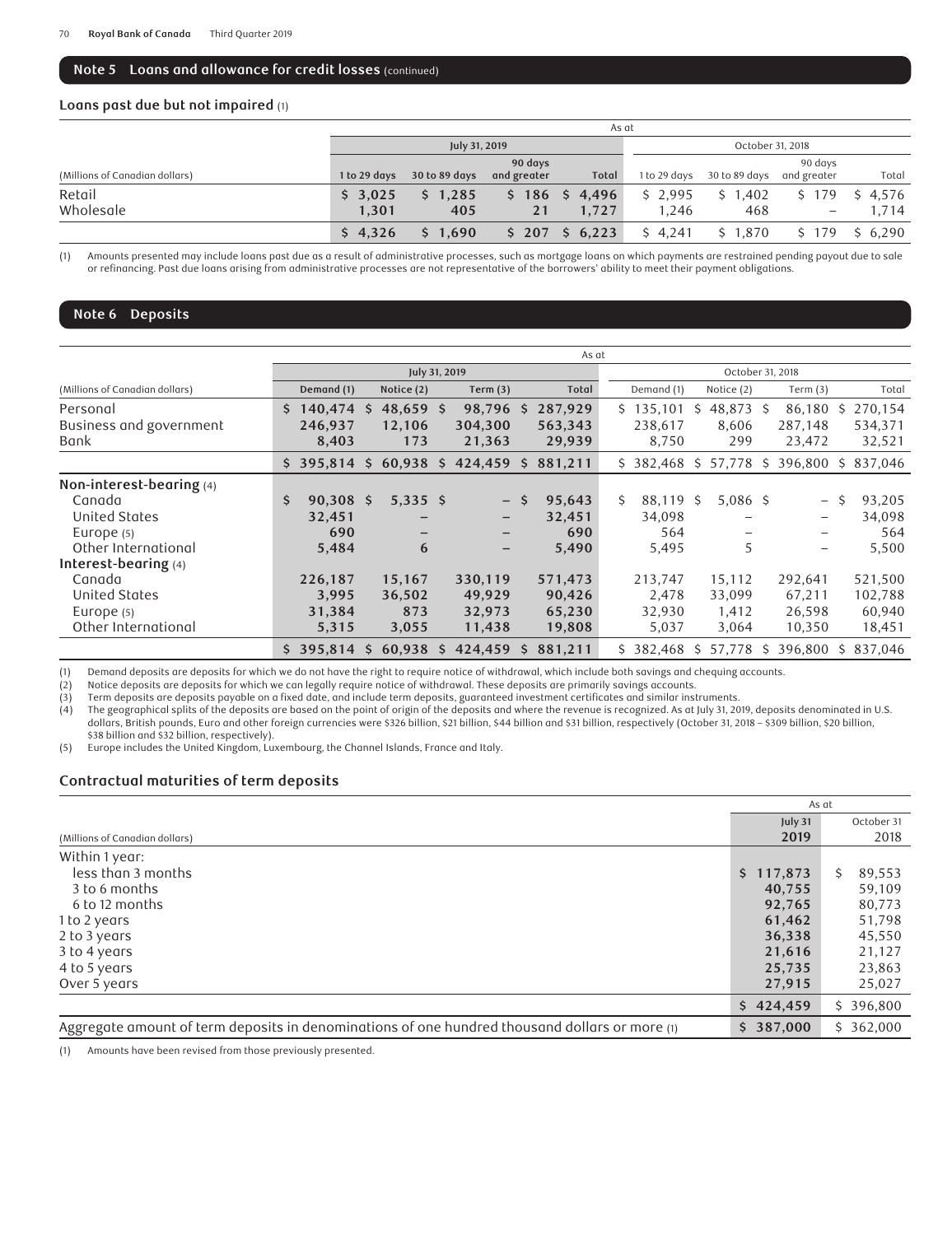# **Note 7 Employee benefits – Pension and other post-employment benefits**

We offer a number of defined benefit and defined contribution plans which provide pension and post-employment benefits to eligible employees. The following tables present the composition of our pension and other post-employment benefit expense and the effects of remeasurements recorded in other comprehensive income.

#### **Pension and other post-employment benefit expense**

|                                                                                                                                | For the three months ended |                 |                                     |                   |  |  |  |  |  |  |
|--------------------------------------------------------------------------------------------------------------------------------|----------------------------|-----------------|-------------------------------------|-------------------|--|--|--|--|--|--|
|                                                                                                                                | Pension plans              |                 | Other post-employment benefit plans |                   |  |  |  |  |  |  |
| (Millions of Canadian dollars)                                                                                                 | July 31<br>2019            | July 31<br>2018 | July 31<br>2019                     | July 31<br>2018   |  |  |  |  |  |  |
| Current service costs<br>Net interest expense (income)<br>Remeasurements of other long term benefits<br>Administrative expense | 74<br>(5)<br>4             | 90<br>Ś.<br>4   | \$10<br>16<br>4                     | \$10<br>16<br>(1) |  |  |  |  |  |  |
| Defined benefit pension expense<br>Defined contribution pension expense                                                        | 73<br>50                   | Š.<br>96<br>45  | \$30                                | \$25              |  |  |  |  |  |  |
|                                                                                                                                | \$123                      | \$141           | \$30                                | \$25              |  |  |  |  |  |  |

|                                                                                                                                | For the nine months ended |                 |                                     |                   |  |  |  |  |  |
|--------------------------------------------------------------------------------------------------------------------------------|---------------------------|-----------------|-------------------------------------|-------------------|--|--|--|--|--|
|                                                                                                                                |                           | Pension plans   | Other post-employment benefit plans |                   |  |  |  |  |  |
| (Millions of Canadian dollars)                                                                                                 | July 31<br>2019           | July 31<br>2018 | July 31<br>2019                     | July 31<br>2018   |  |  |  |  |  |
| Current service costs<br>Net interest expense (income)<br>Remeasurements of other long term benefits<br>Administrative expense | \$222<br>(15)<br>12       | \$269<br>6      | \$29<br>49<br>10                    | \$29<br>50<br>(2) |  |  |  |  |  |
| Defined benefit pension expense<br>Defined contribution pension expense                                                        | \$219<br>161              | \$286<br>140    | \$88                                | $S$ 77            |  |  |  |  |  |
|                                                                                                                                | \$380                     | \$426           | \$88                                | $S$ 77            |  |  |  |  |  |

## **Pension and other post-employment benefit remeasurements** (1)

| For the three months ended |          |                                     |         |  |  |  |  |  |  |
|----------------------------|----------|-------------------------------------|---------|--|--|--|--|--|--|
|                            |          | Other post-employment benefit plans |         |  |  |  |  |  |  |
| July 31                    | July 31  | July 31                             | July 31 |  |  |  |  |  |  |
| 2019                       | 2018     | 2019                                | 2018    |  |  |  |  |  |  |
|                            |          |                                     |         |  |  |  |  |  |  |
| 932                        | \$ (378) | \$63                                | \$ (40) |  |  |  |  |  |  |
|                            |          |                                     | (3)     |  |  |  |  |  |  |
| (203)                      | (209)    |                                     |         |  |  |  |  |  |  |
| 729                        | \$ (587) | \$60                                | \$ (43) |  |  |  |  |  |  |
|                            |          | Defined benefit pension plans       | (3)     |  |  |  |  |  |  |

|                                                                                             | For the nine months ended     |                                      |                                     |                 |  |  |  |  |  |  |  |
|---------------------------------------------------------------------------------------------|-------------------------------|--------------------------------------|-------------------------------------|-----------------|--|--|--|--|--|--|--|
|                                                                                             | Defined benefit pension plans |                                      | Other post-employment benefit plans |                 |  |  |  |  |  |  |  |
| (Millions of Canadian dollars)                                                              | July 31<br>2019               | July 31<br>2018                      | July 31<br>2019                     | July 31<br>2018 |  |  |  |  |  |  |  |
| Actuarial (gains) losses:<br>Changes in financial assumptions (2)<br>Experience adjustments | \$2,192                       | \$ (571)<br>$\overline{\phantom{a}}$ | 180<br>S.<br>(6)                    | \$ (62)<br>(9)  |  |  |  |  |  |  |  |
| Return on plan assets (excluding interest based on discount rate)                           | (921)                         | 171                                  |                                     |                 |  |  |  |  |  |  |  |
|                                                                                             | \$1,271                       | \$(742)                              | \$174                               | \$(71)          |  |  |  |  |  |  |  |

(1) Market based assumptions, including Changes in financial assumptions and Return on plan assets, are reviewed on a quarterly basis. All other assumptions are updated during our annual review of plan assumptions.

(2) Changes in financial assumptions in our defined benefit pension plans primarily relate to changes in discount rates.

# **Note 8 Income taxes**

# *Tax examinations and assessments*

During the third quarter, we received a reassessment from the Canada Revenue Agency (CRA), in respect of the 2014 taxation year, which suggests that Royal Bank of Canada owes additional taxes of approximately \$295 million as they have denied the deductibility of certain dividends. This amount represents the maximum additional tax owing for that year. The reassessment is consistent with the previously received proposal letters and reassessments, which were described in Note 22 of our 2018 Annual Consolidated Financial Statements.

During the first quarter, we received reassessments that are consistent with the previously received proposal letters from the CRA in respect of the 2013 and 2012 taxation years.

In all cases, we are confident that our tax filing position was appropriate and intend to defend ourselves vigorously.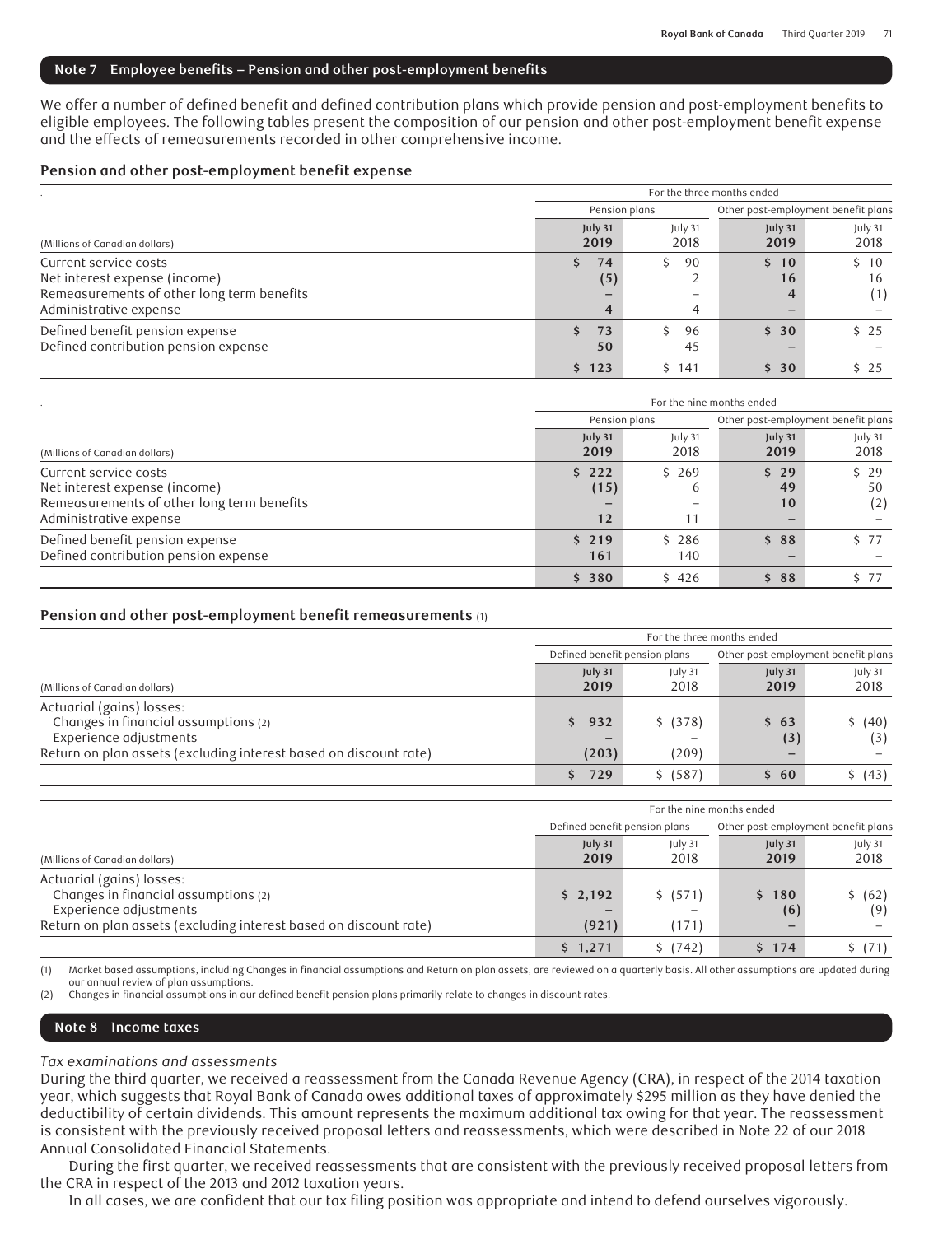#### **Note 9 Significant capital and funding transactions**

#### **Preferred shares**

On November 2, 2018, we issued 14 million Non-Cumulative 5-Year Rate Reset First Preferred Shares Series BO at a price of \$25 per share, for total gross proceeds of \$350 million. For the initial five year period to the earliest redemption date of February 24, 2024, the Series BO Preferred Shares pay quarterly cash dividends, if declared, at a rate of 4.8% per annum. The dividend rate will reset on the earliest redemption date and every fifth year thereafter at a rate equal to the 5-year Government of Canada bond yield plus a premium of 2.38%. Holders have the option to convert their shares into Non-Cumulative Floating Rate First Preferred Shares, Series BP, subject to certain conditions, on the earliest redemption date and every fifth year thereafter at a rate equal to the 3-month Government of Canada Treasury Bill yield plus 2.38%. Subject to the consent of OSFI and the requirements of the Bank Act (Canada), we may redeem the Series BO Preferred Shares in whole or in part at a price per share of \$25 on the earliest redemption date and every fifth year thereafter. The Series BO Preferred Shares include NVCC provisions which are necessary for the shares to qualify as Tier 1 regulatory capital.

On November 24, 2018, we redeemed all 10 million Non-Cumulative First Preferred Shares Series AD at a price of \$25 per share.

On February 24, 2019, we redeemed all 2.4 million Non-Cumulative First Preferred Shares Series AK, all 13.6 million Non-Cumulative 5 year Rate Reset First Preferred Shares Series AJ, and all 12 million Non-Cumulative 5-year Rate Reset First Preferred Shares Series AL, at a price of \$25 per share.

#### **Subordinated Debt**

On July 17, 2019, we redeemed all \$1,000 million of our outstanding NVCC 3.04% subordinated debentures due on July 17, 2024 for 100% of their principal amount plus interest accrued to, but excluding, the redemption date.

On July 25, 2019, we issued \$1,500 million of NVCC subordinated debentures. The notes bear interest at a fixed rate of 2.74% per annum until July 25, 2024, and at the three-month Canadian Dollar Offered Rate plus 0.98% thereafter until their maturity on July 25, 2029.

#### **Common shares issued** (1)

|                                                                                                |                                    |            | For the three months ended         |           |
|------------------------------------------------------------------------------------------------|------------------------------------|------------|------------------------------------|-----------|
|                                                                                                | July 31, 2019                      |            | July 31, 2018                      |           |
| (Millions of Canadian dollars, except number of shares)                                        | Number of<br>shares<br>(thousands) | Amount     | Number of<br>shares<br>(thousands) | Amount    |
| Issued in connection with share-based compensation plans (2)<br>Purchased for cancellation (3) | 545<br>(1, 914)                    | 38<br>(24) | 440<br>(1, 283)                    | 24<br>16) |
|                                                                                                | (1, 369)                           | 14         | (843)                              | 8         |

|                                                                                                | For the nine months ended          |            |                                    |             |
|------------------------------------------------------------------------------------------------|------------------------------------|------------|------------------------------------|-------------|
|                                                                                                | July 31, 2019                      |            | July 31, 2018                      |             |
| (Millions of Canadian dollars, except number of shares)                                        | Number of<br>shares<br>(thousands) | Amount     | Number of<br>shares<br>(thousands) | Amount      |
| Issued in connection with share-based compensation plans (2)<br>Purchased for cancellation (3) | 1,230<br>(5,705)                   | 87<br>(70) | 1.105<br>(12, 837)                 | 69<br>(157) |
|                                                                                                | (4, 475)                           | 17         | (11, 732)                          | (88)        |

(1) The requirements of our dividend reinvestment plan (DRIP) are satisfied through either open market share purchases or shares issued from treasury. During the three and nine months ended July 31, 2019 and July 31, 2018, our DRIP's requirements were satisfied through open market share purchases.

(2) Amounts include cash received for stock options exercised during the period and the fair value adjustment to stock options.

(3) During the three months ended July 31, 2019, we purchased for cancellation common shares at a total fair value of \$197 million (average cost of \$102.82 per share), with a book value of \$24 million (book value of \$12.28 per share). During the nine months ended July 31, 2019, we purchased for cancellation common shares at a total fair value of \$556 million (average cost of \$97.36 per share), with a book value of \$70 million (book value of \$12.26 per share). During the three months ended July 31, 2018, we purchased for cancellation common shares at a total fair value of \$128 million (average cost of \$99.21 per share), with a book value of \$16 million (book value of \$12.23 per share). During the nine months ended July 31, 2018, we purchased for cancellation common shares at a total fair value of \$1,275 million (average cost of \$99.28 per share), with a book value of \$157 million (book value of \$12.22 per share).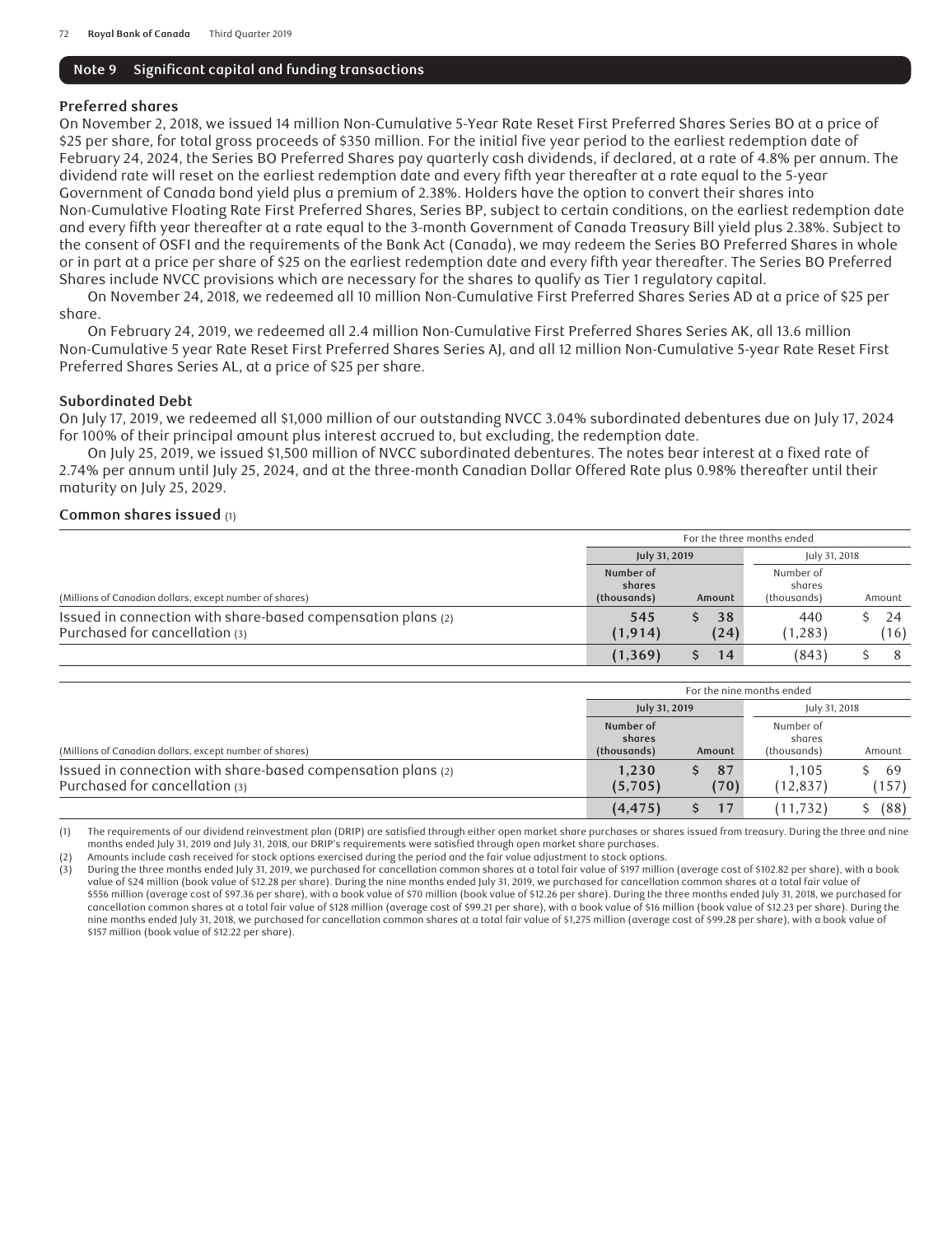|                                                                    | For the three months ended |    |           | For the nine months ended |    |           |
|--------------------------------------------------------------------|----------------------------|----|-----------|---------------------------|----|-----------|
|                                                                    | July 31                    |    | July 31   | July 31                   |    | July 31   |
| (Millions of Canadian dollars, except share and per share amounts) | 2019                       |    | 2018      | 2019                      |    | 2018      |
| Basic earnings per share                                           |                            |    |           |                           |    |           |
| Net income                                                         | \$<br>3,263                | Ŝ. | 3.109     | \$<br>9,665               | Ŝ. | 9,181     |
| Preferred share dividends                                          | (66)                       |    | (70)      | (205)                     |    | (214)     |
| Net income attributable to non-controlling interests               |                            |    | (8)       | (6)                       |    | (28)      |
| Net income available to common shareholders                        | 3,197                      |    | 3,031     | 9,454                     |    | 8,939     |
| Weighted average number of common shares (in thousands)            | 1,434,276                  |    | 1,440,477 | 1,435,485                 |    | 1,445,136 |
| Basic earnings per share (in dollars)                              | \$<br>2.23                 | Ŝ. | 2.10      | \$<br>6.59                | \$ | 6.19      |
| Diluted earnings per share                                         |                            |    |           |                           |    |           |
| Net income available to common shareholders                        | \$<br>3,197                | \$ | 3,031     | \$<br>9,454               | \$ | 8,939     |
| Dilutive impact of exchangeable shares                             | 4                          |    | 4         | 11                        |    | 11        |
| Net income available to common shareholders including dilutive     |                            |    |           |                           |    |           |
| impact of exchangeable shares                                      | 3,201                      |    | 3,035     | 9,465                     |    | 8,950     |
| Weighted average number of common shares (in thousands)            | 1,434,276                  |    | 1,440,477 | 1,435,485                 |    | 1,445,136 |
| Stock options (1)                                                  | 2,056                      |    | 2,547     | 2,102                     |    | 2,776     |
| Issuable under other share-based compensation plans                | 743                        |    | 731       | 740                       |    | 745       |
| Exchangeable shares (2)                                            | 3,055                      |    | 3,201     | 3,172                     |    | 3,166     |
| Average number of diluted common shares (in thousands)             | 1,440,130                  |    | 1,446,956 | 1,441,499                 |    | 1,451,823 |
| Diluted earnings per share (in dollars)                            | \$<br>2.22                 | Ŝ  | 2.10      | \$<br>6.57                | Ŝ. | 6.16      |
|                                                                    |                            |    |           |                           |    |           |

(1) The dilutive effect of stock options was calculated using the treasury stock method. When the exercise price of options outstanding is greater than the average market price of our common shares, the options are excluded from the calculation of diluted earnings per share. For the three months ended July 31, 2019, no outstanding options were excluded from the calculation of diluted earnings per share. For the three months ended July 31, 2018, an average of 738,258 outstanding options with an average exercise price of \$102.33 were excluded from the calculation of diluted earnings per share. For the nine months ended July 31, 2019, an average of 765,267 outstanding options with an average price of \$102.33 were excluded from the calculation of diluted earnings per share. For the nine months ended July 31, 2018, an average of 630,088 outstanding options with an average exercise price of \$102.33 were excluded from the calculation of diluted earnings per share.

(2) Includes exchangeable preferred shares.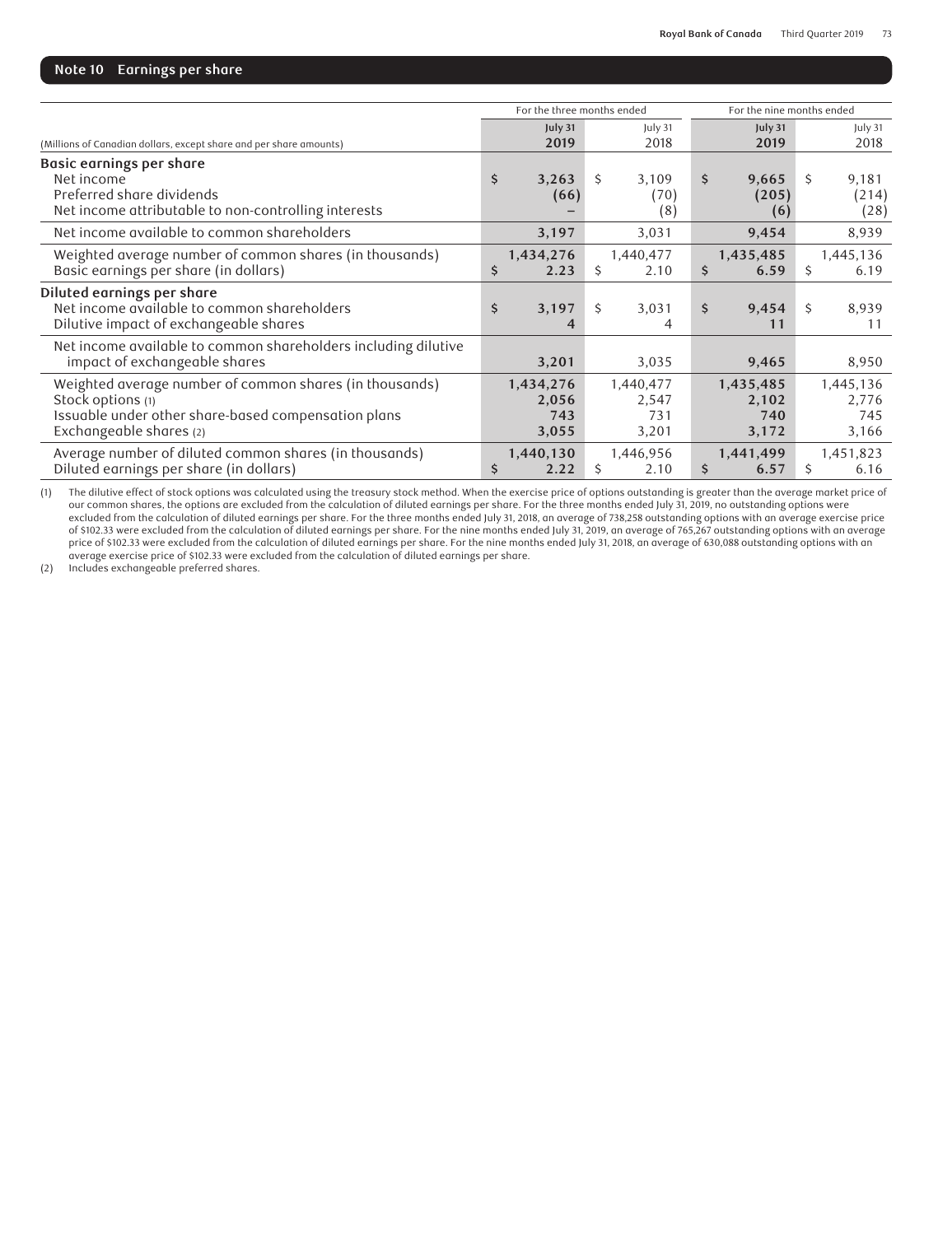## **Note 11 Legal and regulatory matters**

We are a large global institution that is subject to many different complex legal and regulatory requirements that continue to evolve. As a result, we are and have been subject to a variety of legal proceedings, including civil claims and lawsuits, regulatory examinations, investigations, audits and requests for information by various governmental regulatory agencies and law enforcement authorities in various jurisdictions. Some of these matters may involve novel legal theories and interpretations and may be advanced under criminal as well as civil statutes, and some proceedings could result in the imposition of civil, regulatory enforcement or criminal penalties. We review the status of all proceedings on an ongoing basis and will exercise judgment in resolving them in such manner as we believe to be in our best interest. This is an area of significant judgment and uncertainty and the extent of our financial and other exposure to these proceedings after taking into account current accruals could be material to our results of operations in any particular period.

Our significant legal proceedings and regulatory matters are those disclosed in our audited 2018 Annual Consolidated Financial Statements as updated below:

#### *LIBOR regulatory investigations and litigation*

In January 2019, a number of financial institutions, including Royal Bank of Canada and RBC Capital Markets LLC, were named in a purported class action in New York alleging violations of the U.S. antitrust laws and common law principles of unjust enrichment in the setting of London interbank offered rate (LIBOR) after the Intercontinental Exchange took over administration of the benchmark interest rate from the British Bankers' Association in 2014. Based on the facts currently known, it is not possible at this time for us to predict the ultimate outcome of these proceedings or the timing of their resolution.

#### *Interchange fees litigation*

Two of the proposed class action proceedings for interchange fees, Watson and 9085-4886 Quebec Inc. v. Visa Canada Corporation, et al. have had the following updates since our audited 2018 Annual Consolidated Financial Statements: The trial in the Watson proceeding has been rescheduled from October 14, 2019 to October 19, 2020.

In 9085-4886 Quebec Inc. v. Visa Canada Corporation, et al., in 2018, the Quebec trial court authorized the proceeding as a class action for Quebec merchants from 2007 to the present but refused to authorize the claims for damages under section 45 of the Competition Act (the Act) after March 12, 2010 or under section 49 of the Act. The merchants appealed and on July 25, 2019, the Quebec Court of Appeal allowed the appeal to also authorize the merchants to proceed under section 45 of the Act for claims after March 12, 2010 and for claims under section 49 of the Act.

|                                                                                         |                                            | For the three months ended July 31, 2019 |                     |                                           |                        |                          |                |  |  |  |
|-----------------------------------------------------------------------------------------|--------------------------------------------|------------------------------------------|---------------------|-------------------------------------------|------------------------|--------------------------|----------------|--|--|--|
| (Millions of Canadian dollars)                                                          | Personal &<br>Commercial<br><b>Banking</b> | Wealth<br>Management                     | Insurance           | Investor &<br>Treasury<br><b>Services</b> | Capital<br>Markets (1) | Corporate<br>Support (1) | <b>Total</b>   |  |  |  |
| Net interest income (2)<br>Non-interest income                                          | 3,221<br>S.<br>1,325                       | 773<br>Ś.<br>2,256                       | Ŝ.<br>1,463         | \$<br>(16)<br>577                         | 1.048<br>S.<br>986     | 22<br>\$<br>S.<br>(111)  | 5,048<br>6,496 |  |  |  |
| Total revenue<br>Provision for credit losses<br>Insurance policyholder benefits, claims | 4,546<br>341                               | 3,029<br>27                              | 1,463               | 561                                       | 2,034<br>56            | (89)                     | 11,544<br>425  |  |  |  |
| and acquisition expense<br>Non-interest expense                                         | 1,959                                      | 2,183                                    | 1.046<br>149        | 411                                       | 1,269                  | 21                       | 1,046<br>5,992 |  |  |  |
| Net income (loss) before income taxes<br>Income taxes (recoveries)                      | 2,246<br>582                               | 819<br>180                               | 268<br>64           | 149<br>31                                 | 709<br>56              | (110)<br>(95)            | 4,081<br>818   |  |  |  |
| Net income                                                                              | \$1,664                                    | 639<br>\$                                | 204<br>Ś            | \$118                                     | \$<br>653              | (15)<br>Ś<br>S.          | 3,263          |  |  |  |
| Non-interest expense includes:<br>Depreciation and amortization                         | 159<br>Ŝ.                                  | 144<br>Ŝ.                                | 12<br><sup>\$</sup> | \$<br>36                                  | Ś.<br>105              | \$<br>- S<br>$-$         | 456            |  |  |  |

| Note 12 Results by business segment |  |
|-------------------------------------|--|
|-------------------------------------|--|

|                                                                                         |                                     |                      |             | For the three months ended July 31, 2018 |                        |                                |                     |
|-----------------------------------------------------------------------------------------|-------------------------------------|----------------------|-------------|------------------------------------------|------------------------|--------------------------------|---------------------|
| (Millions of Canadian dollars)                                                          | Personal &<br>Commercial<br>Banking | Wealth<br>Management | Insurance   | Investor &<br>Treasury<br>Services       | Capital<br>Markets (1) | Corporate<br>Support (1)       | Total               |
| Net interest income (2)<br>Non-interest income                                          | 3.001<br>Ŝ.<br>1,283                | 679<br>Ś<br>2,119    | Ŝ.<br>1,290 | 32<br>Ś.<br>588                          | 913<br>Ś.<br>1,244     | (29)<br>Ś<br>(95)              | 4,596<br>Ś<br>6,429 |
| Total revenue<br>Provision for credit losses<br>Insurance policyholder benefits, claims | 4.284<br>339                        | 2.798                | 1,290       | 620                                      | 2.157<br>3             | (124)                          | 11,025<br>346       |
| and acquisition expense<br>Non-interest expense                                         | 1,910                               | 2,059                | 925<br>153  | 416                                      | 1,312                  | 8                              | 925<br>5,858        |
| Net income (loss) before income taxes<br>Income taxes (recoveries)                      | 2.035<br>525                        | 736<br>158           | 212<br>54   | 203<br>48                                | 842<br>144             | 132)<br>142)                   | 3.896<br>787        |
| Net income                                                                              | \$1,510                             | 578<br>Ś.            | 158<br>Ś    | \$155                                    | 698<br>Ś.              | Ś.<br>10                       | 3,109<br>S          |
| Non-interest expense includes:<br>Depreciation and amortization                         | 147<br>Ŝ                            | 138<br>Ś.            | 9<br>S      | 30<br>Ś.                                 | Ś.<br>94               | \$<br>$\overline{\phantom{0}}$ | 418                 |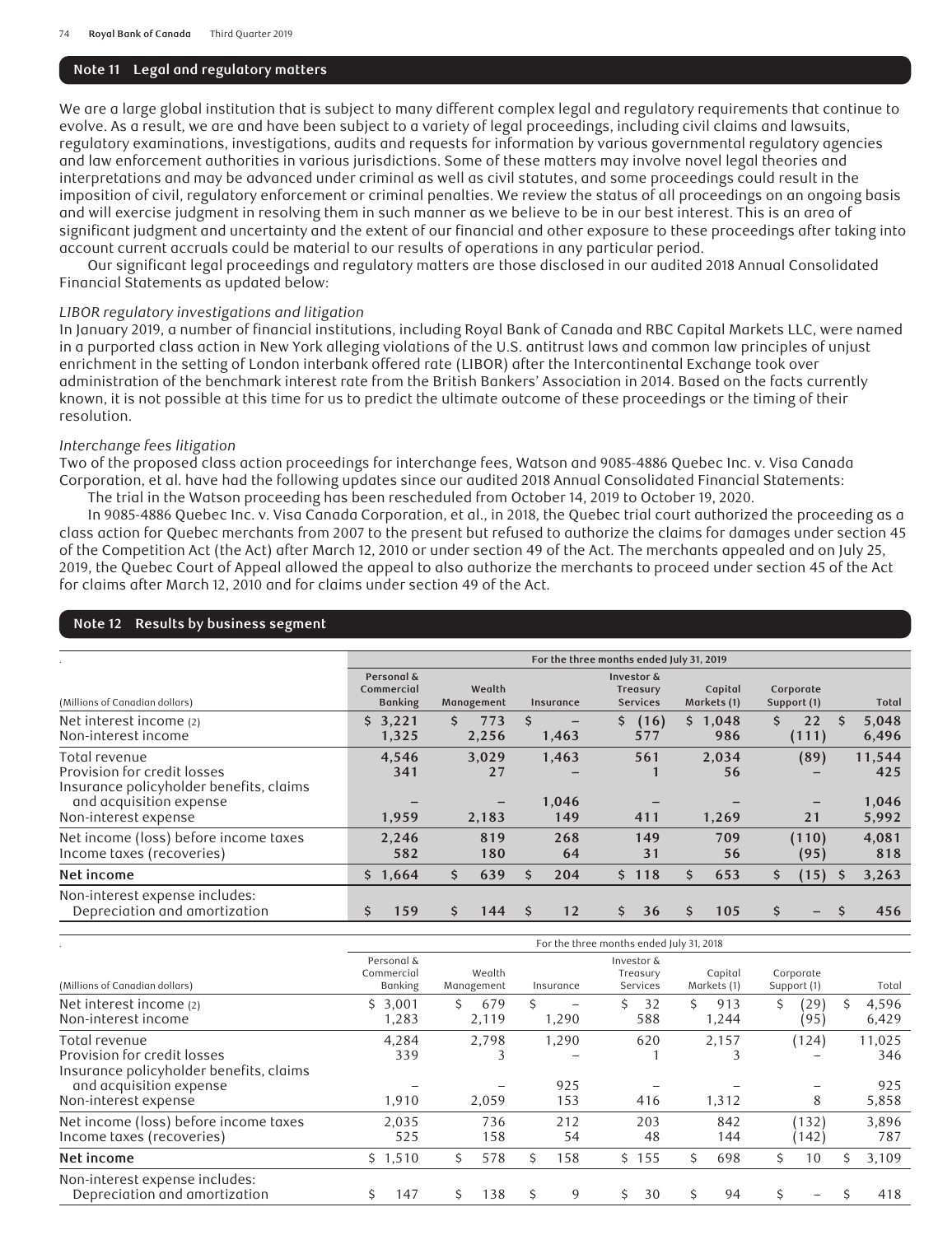|                                                                                         | For the nine months ended July 31, 2019 |                                            |    |                      |   |              |     |                                           |     |                        |     |                          |     |                  |
|-----------------------------------------------------------------------------------------|-----------------------------------------|--------------------------------------------|----|----------------------|---|--------------|-----|-------------------------------------------|-----|------------------------|-----|--------------------------|-----|------------------|
| (Millions of Canadian dollars)                                                          |                                         | Personal &<br>Commercial<br><b>Banking</b> |    | Wealth<br>Management |   | Insurance    |     | Investor &<br>Treasury<br><b>Services</b> |     | Capital<br>Markets (1) |     | Corporate<br>Support (1) |     | Total            |
| Net interest income (2)<br>Non-interest income                                          | \$                                      | 9,415<br>3,882                             |    | \$2,248<br>6,708     | Ŝ | -<br>4,557   | \$. | (81)<br>1,860                             | \$. | 3,111<br>3,190         | \$. | 76<br>(334)              | S   | 14,769<br>19,863 |
| Total revenue<br>Provision for credit losses<br>Insurance policyholder benefits, claims |                                         | 13,297<br>1,061                            |    | 8,956<br>83          |   | 4,557        |     | 1,779                                     |     | 6,301<br>221           |     | (258)<br>(1)             |     | 34,632<br>1,365  |
| and acquisition expense<br>Non-interest expense                                         |                                         | 5,761                                      |    | 6,551                |   | 3,431<br>453 |     | 1,217                                     |     | 3,788                  |     | 50                       |     | 3,431<br>17,820  |
| Net income (loss) before income taxes<br>Income taxes (recoveries)                      |                                         | 6,475<br>1,691                             |    | 2,322<br>501         |   | 673<br>149   |     | 561<br>131                                |     | 2,292<br>210           |     | (307)<br>(331)           |     | 12,016<br>2,351  |
| Net income                                                                              | \$                                      | 4,784                                      |    | \$1,821              | S | 524          | Ŝ.  | 430                                       | \$. | 2,082                  | \$  | 24                       | \$. | 9,665            |
| Non-interest expense includes:<br>Depreciation and amortization                         | \$                                      | 469                                        | \$ | 443                  | Ŝ | 35           | Ŝ.  | 105                                       | \$  | 300                    | \$  | $\qquad \qquad -$        | Ŝ.  | 1,352            |

|                                                                                         |     |                                     |          |                      |    | For the nine months ended July 31, 2018 |                                    |   |                        |     |                          |    |                  |
|-----------------------------------------------------------------------------------------|-----|-------------------------------------|----------|----------------------|----|-----------------------------------------|------------------------------------|---|------------------------|-----|--------------------------|----|------------------|
| (Millions of Canadian dollars)                                                          |     | Personal &<br>Commercial<br>Banking |          | Wealth<br>Management |    | Insurance                               | Investor &<br>Treasury<br>Services |   | Capital<br>Markets (1) |     | Corporate<br>Support (1) |    | Total            |
| Net interest income (2)<br>Non-interest income                                          | Ś.  | 8.709<br>3,843                      | $\sin 1$ | 1.923<br>6,263       | Ś. | 3,240                                   | 278<br>1,689                       |   | \$2,620<br>3,722       | \$  | (68)<br>(312)            | S. | 13,462<br>18,445 |
| Total revenue<br>Provision for credit losses<br>Insurance policyholder benefits, claims |     | 12.552<br>956                       |          | 8.186<br>(19)        |    | 3,240                                   | 1,967                              |   | 6,342<br>16            |     | (380)                    |    | 31,907<br>954    |
| and acquisition expense<br>Non-interest expense                                         |     | 5,539                               |          | 6,009                |    | 2,182<br>443                            | 1,196                              |   | 3,716                  |     | 48                       |    | 2,182<br>16,951  |
| Net income (loss) before income taxes<br>Income taxes (recoveries)                      |     | 6,057<br>1,567                      |          | 2.196<br>484         |    | 615<br>158                              | 770<br>184                         |   | 2.610<br>499           |     | (428)<br>(253)           |    | 11,820<br>2,639  |
| Net income                                                                              | \$. | 4,490                               |          | \$1,712              | Ś  | 457                                     | \$<br>586                          |   | \$2,111                | \$( | (175)                    | \$ | 9,181            |
| Non-interest expense includes:<br>Depreciation and amortization                         | \$. | 432                                 | \$       | 401                  | Ś  | 27                                      | \$<br>90                           | Ś | 271                    | Ś.  | $\overline{\phantom{0}}$ | \$ | 1,221            |

(1) Taxable equivalent basis.

(2) Interest revenue is reported net of interest expense as we rely primarily on net interest income as a performance measure.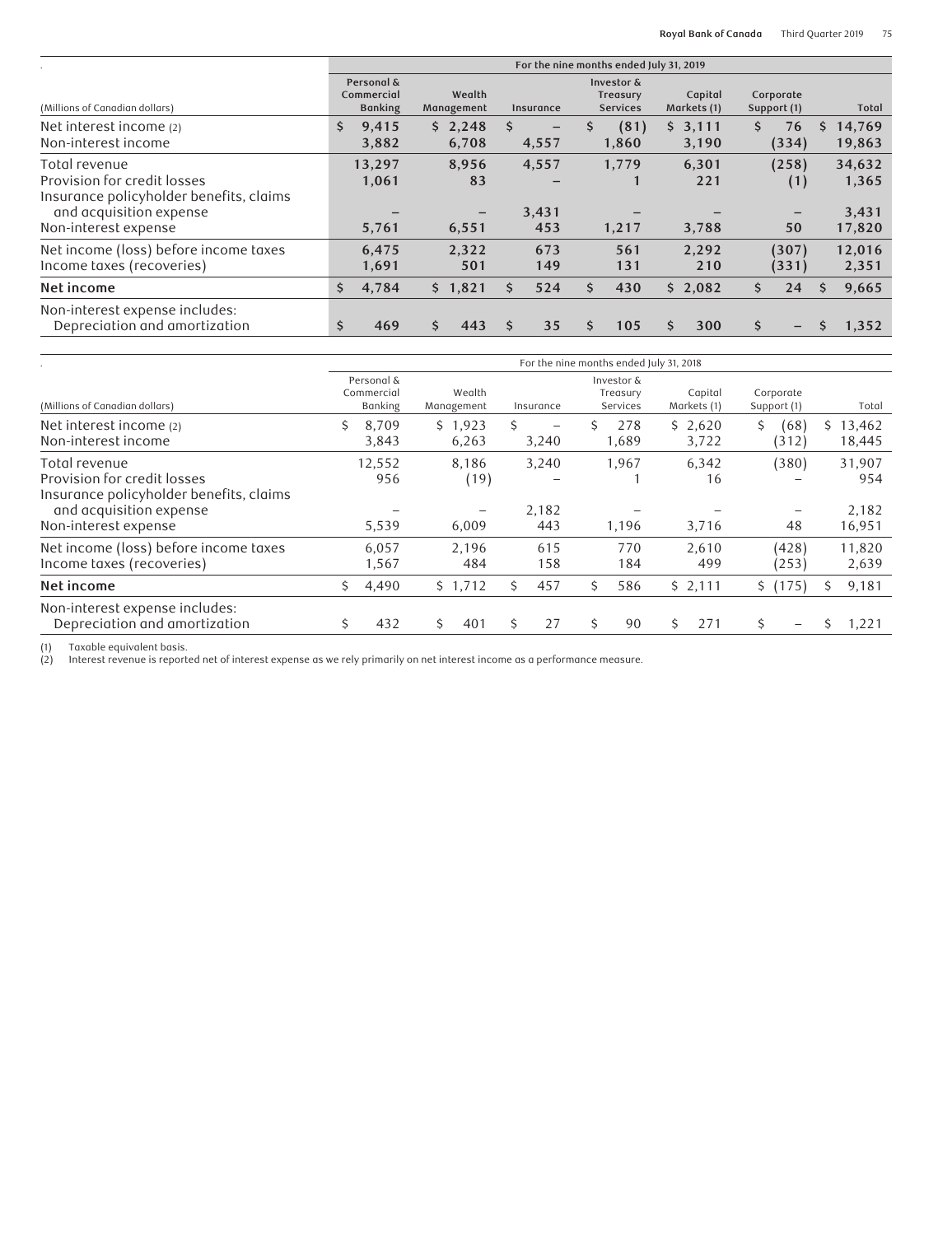## **Note 12 Results by business segment** (continued)

# **Total assets and total liabilities by business segment**

|                                          |                                              |                      |                          | As at July 31, 2019                       |                        |                                |                                |
|------------------------------------------|----------------------------------------------|----------------------|--------------------------|-------------------------------------------|------------------------|--------------------------------|--------------------------------|
| (Millions of Canadian dollars)           | Personal &<br>Commercial<br><b>Banking</b>   | Wealth<br>Management | Insurance                | Investor &<br>Treasury<br><b>Services</b> | Capital<br>Markets     | Corporate<br>Support           | Total                          |
| Total assets<br><b>Total liabilities</b> | $$473,914 \$101,068$<br>$$473,942 \$101,276$ |                      | 18,451<br>S.<br>\$18.429 | 149,863<br>S.<br>149,802<br>S             | \$621,229<br>\$620,925 | 42.368<br>S<br>(39, 859)<br>S. | 1,406,893<br>S.<br>\$1,324,515 |
|                                          |                                              |                      |                          |                                           |                        |                                |                                |
|                                          |                                              |                      |                          | As at October 31, 2018                    |                        |                                |                                |
|                                          | Personal &                                   |                      |                          | Investor &                                |                        |                                |                                |
|                                          | Commercial                                   | Wealth               |                          | Treasury                                  | Capital                | Corporate                      |                                |
| (Millions of Canadian dollars)           | Banking                                      | Management           | Insurance                | Services                                  | Markets                | Support                        | Total                          |

Total assets \$ 453,879 \$ 93,063 \$ 16,210 \$ 136,030 \$ 590,950 \$ 44,602 \$ 1,334,734

 $$453,878$$  \$ 93,162 \$ 16,289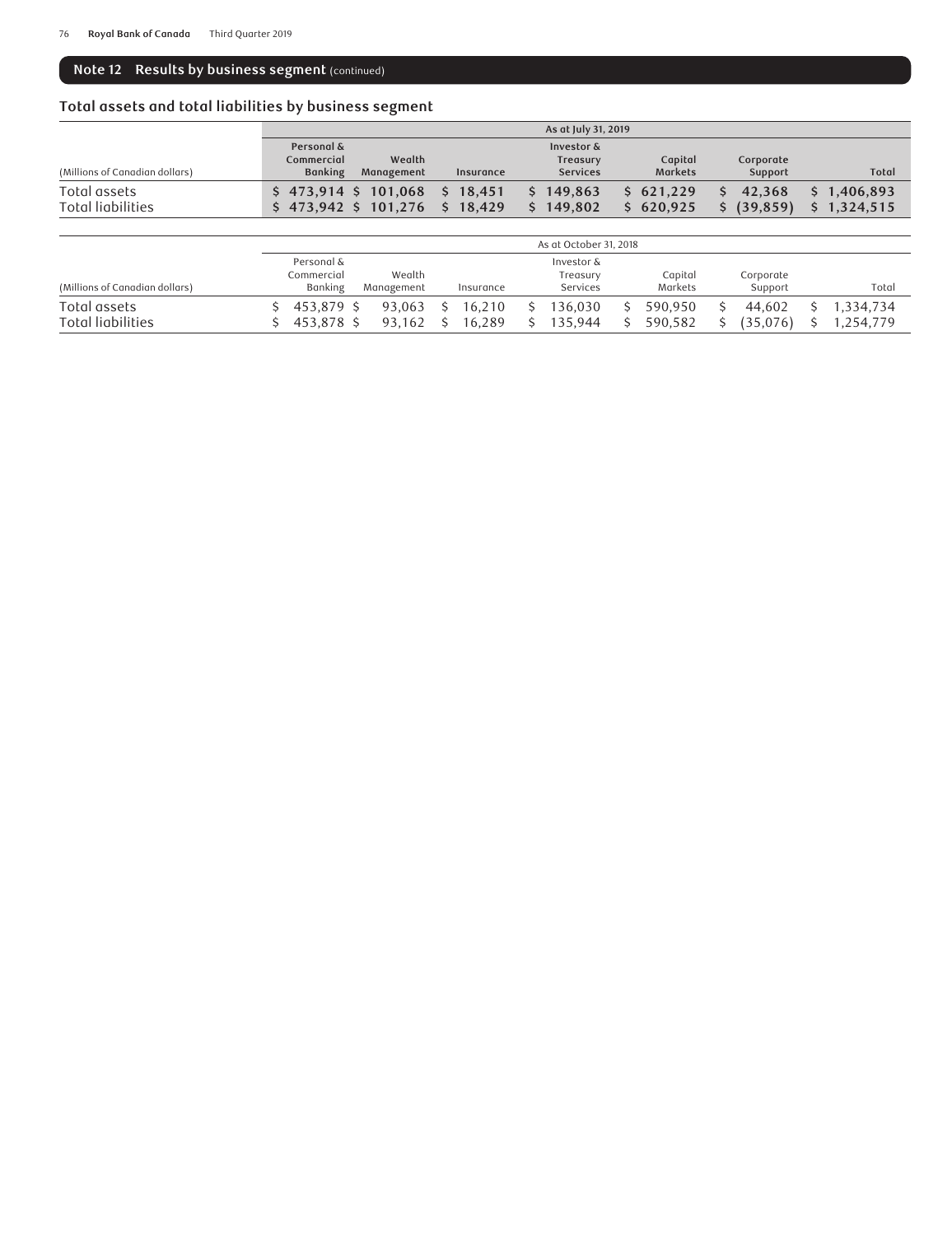## **Note 13 Capital management**

## **Regulatory capital and capital ratios**

OSFI formally establishes risk-based capital and leverage targets for deposit-taking institutions in Canada. During the third quarter of 2019, we complied with all capital and leverage requirements, including the domestic stability buffer, imposed by OSFI.

|                                                                                                                                                                               |               | As at         |
|-------------------------------------------------------------------------------------------------------------------------------------------------------------------------------|---------------|---------------|
|                                                                                                                                                                               | July 31       | October 31    |
| (Millions of Canadian dollars, except Capital ratios and leverage ratios)                                                                                                     | 2019          | 2018          |
| Capital $(1)$                                                                                                                                                                 |               |               |
| CET1 capital                                                                                                                                                                  | 60,938<br>\$. | 57,001<br>Ŝ.  |
| Tier 1 capital                                                                                                                                                                | 66,615        | 63,279        |
| Total capital                                                                                                                                                                 | 76,563        | 72,494        |
| Risk-weighted Assets (RWA) used in calculation of capital ratios (1) (2)                                                                                                      |               |               |
| CET1 capital RWA                                                                                                                                                              | 510,664<br>S. | \$495,528     |
| Tier 1 capital RWA                                                                                                                                                            | 510,664       | 495,993       |
| <b>Total capital RWA</b>                                                                                                                                                      | 510,664       | 496,459       |
| Total capital RWA consisting of: (1)                                                                                                                                          |               |               |
| Credit risk                                                                                                                                                                   | \$415,977     | \$401,534     |
| Market risk                                                                                                                                                                   | 29,425        | 32,209        |
| Operational risk                                                                                                                                                              | 65,262        | 62,716        |
| <b>Total Capital RWA</b>                                                                                                                                                      | \$510,664     | \$496,459     |
| Capital ratios and Leverage ratios (1)                                                                                                                                        |               |               |
| CET1 ratio                                                                                                                                                                    | 11.9%         | 11.5%         |
| Tier 1 capital ratio                                                                                                                                                          | 13.0%         | 12.8%         |
| Total capital ratio                                                                                                                                                           | 15.0%         | 14.6%         |
| Leverage ratio                                                                                                                                                                | 4.4%          | 4.4%          |
| Leverage ratio exposure (billions)                                                                                                                                            | 1,529.4<br>\$ | 1,450.8<br>S. |
| Capital, RWA, and capital ratios are calculated using OSFI Capital Adequacy Requirements based on the Basel III framework. The leverage ratio is calculated using OSFI<br>(1) |               |               |

Leverage Requirements Guideline based on the Basel III framework.

(2) In fiscal 2018, amounts included CVA scalars of 80%, 83% and 86%, respectively.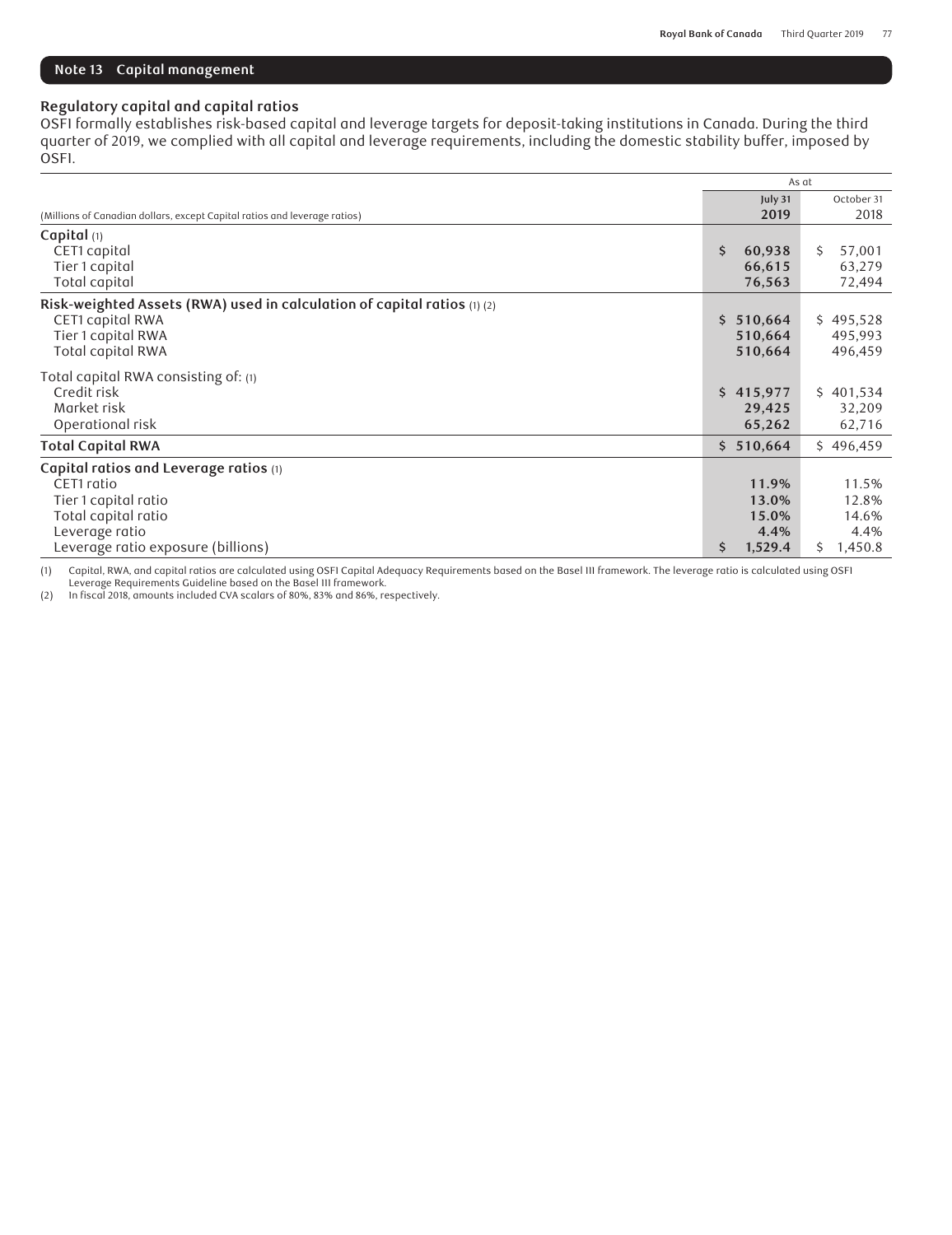## **Note 14 Significant dispositions**

## *Wealth Management*

On June 3, 2019, we entered into a definitive agreement to sell our private debt Global Asset Management business in the United Kingdom to Dyal Capital Partners. The transaction is subject to customary closing conditions. The assets, liabilities and equity that are included in the disposal group are not significant.